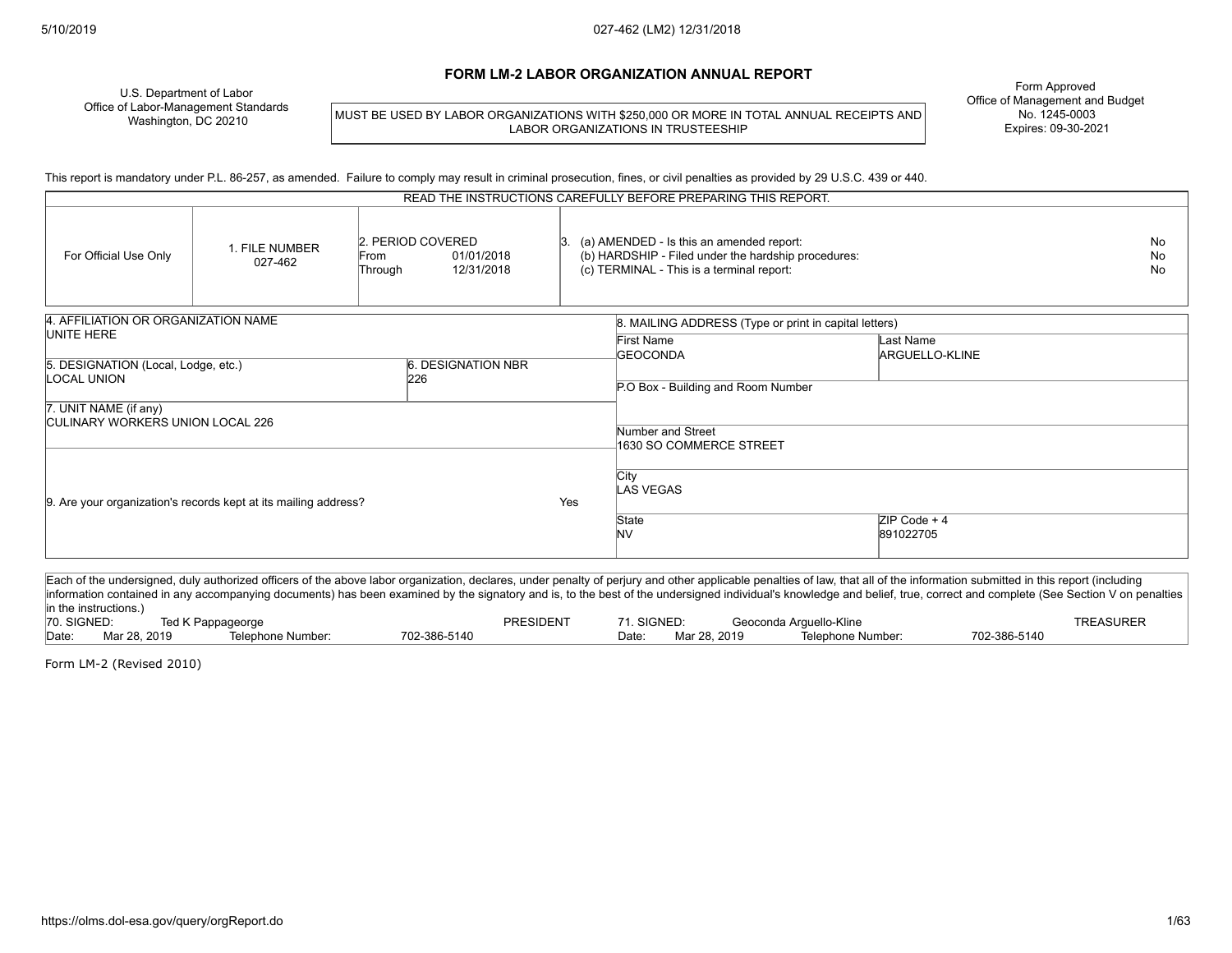|     | [20] How many members did the labor organization have at the end of the reporting period? | 50,007 |
|-----|-------------------------------------------------------------------------------------------|--------|
| Yes | 21. What are the labor organization's rates of dues and fees?                             |        |

| Rates of Dues and Fees       |                 |  |       |                |         |  |
|------------------------------|-----------------|--|-------|----------------|---------|--|
| Dues/Fees                    | Amount          |  | Unit  | <b>Minimum</b> | Maximum |  |
| (a) Regular Dues/Fees        | 15.98-49.50 ber |  | month | 15.98          | 49.50   |  |
| (b) Working Dues/Fees        | N/Alper         |  | N/A   | N/A            | N/A     |  |
| <b>I</b> (c) Initiation Fees | N/Alper         |  | N/A   | N/A            | N/A     |  |
| ) Transfer Fees              | N/Alper         |  | N/A   | N/A            | N/A     |  |
| l(e) Work Permits            | N/Alper         |  | N/A   | N/A            | N/A     |  |

**ITEMS 10 THROUGH 21** FILE NUMBER: 027-462

| 10. During the reporting period did the labor organization create or participate in the<br>administration of a trust or a fund or organization, as defined in the instructions, which                      | Yes       |
|------------------------------------------------------------------------------------------------------------------------------------------------------------------------------------------------------------|-----------|
| provides benefits for members or beneficiaries?                                                                                                                                                            |           |
| 11(a). During the reporting period did the labor organization have a political action<br>committee (PAC) fund?                                                                                             | No.       |
| 11(b). During the reporting period did the labor organization have a subsidiary<br>organization as defined in Section X of these Instructions?                                                             | Yes       |
| 12. During the reporting period did the labor organization have an audit or review of its<br>books and records by an outside accountant or by a parent body auditor/representative?                        | Yes       |
| 13. During the reporting period did the labor organization discover any loss or shortage<br>of funds or other assets? (Answer "Yes" even if there has been repayment or recovery.)                         | No        |
| 14. What is the maximum amount recoverable under the labor organization's fidelity<br>bond for a loss caused by any officer, employee or agent of the labor organization who<br>handled union funds?       | \$500,000 |
| 15. During the reporting period did the labor organization acquire or dispose of any<br>assets in a manner other than purchase or sale?                                                                    | Yes       |
| 16. Were any of the labor organization's assets pledged as security or encumbered in<br>any way at the end of the reporting period?                                                                        | No        |
| 17. Did the labor organization have any contingent liabilities at the end of the reporting<br>period?                                                                                                      | No        |
| 18. During the reporting period did the labor organization have any changes in its<br>constitution or bylaws, other than rates of dues and fees, or in practices/procedures<br>listed in the instructions? | No        |
| 19. What is the date of the labor organization's next regular election of officers?                                                                                                                        | 05/2020   |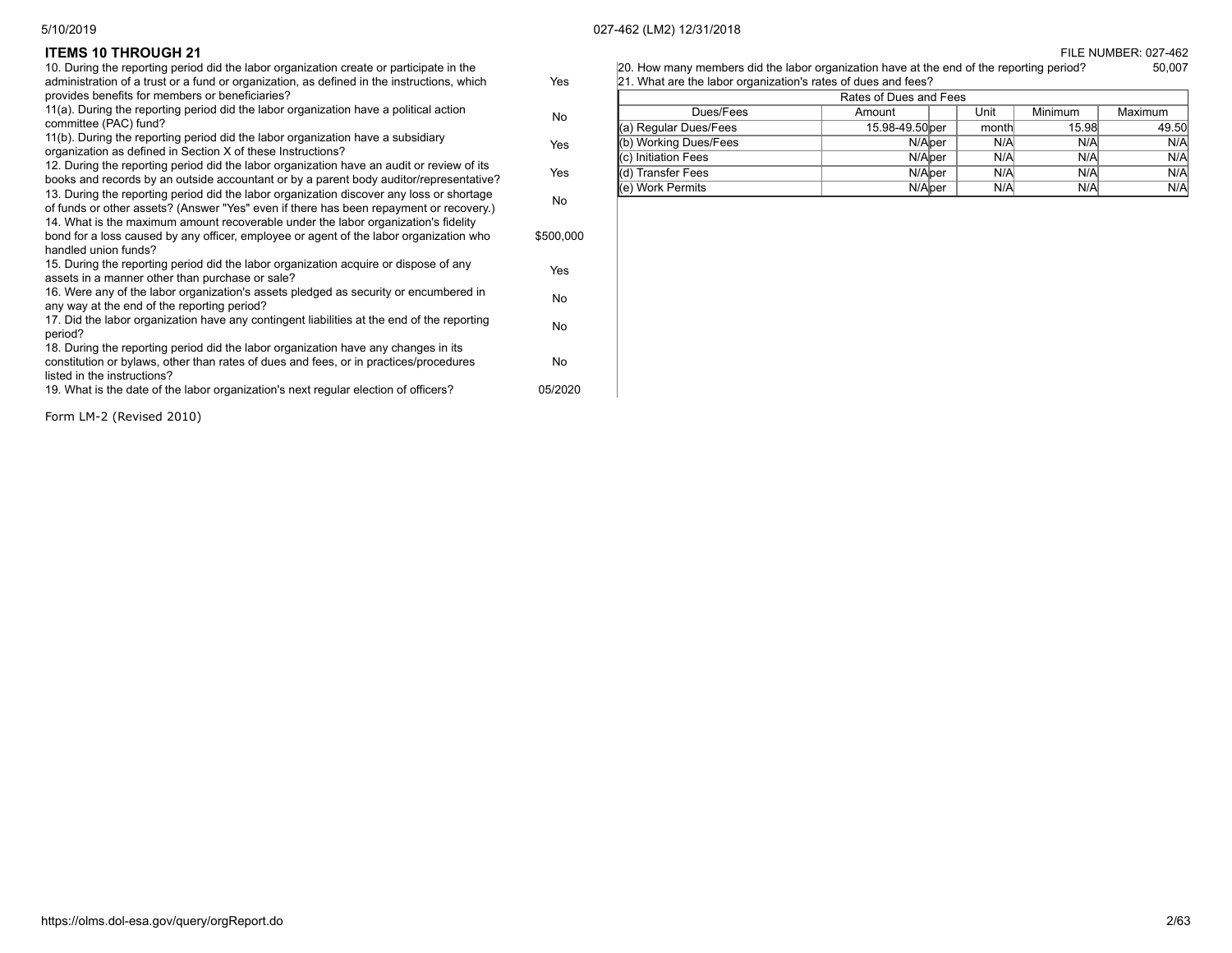#### **STATEMENT A - ASSETS AND LIABILITIES** FILE NUMBER: 027-462

ASSETS

| <b>ASSETS</b>                | Schedule | <b>Start of Reporting Period</b> | End of Reporting Period |
|------------------------------|----------|----------------------------------|-------------------------|
|                              | Number   | (A)                              | (B)                     |
| 22. Cash                     |          | \$8,279,504                      | \$10,734,861            |
| 23. Accounts Receivable      |          | \$20,171                         | \$122,159               |
| 24. Loans Receivable         |          |                                  | \$0                     |
| 25. U.S. Treasury Securities |          | \$0                              | \$0                     |
| 26. Investments              |          | \$14,552,609                     | \$13,940,430            |
| 27. Fixed Assets             |          | \$6,938,283                      | \$6,876,219             |
| 28. Other Assets             |          | \$6.950                          | \$25,446                |
| 29. TOTAL ASSETS             |          | \$29,797,517                     | \$31,699,115            |

LIABILITIES

| LIABILITIES           | Schedule | Start of Reporting Period | End of Reporting Period |
|-----------------------|----------|---------------------------|-------------------------|
|                       | Number   | (A)                       | (B)                     |
| 30. Accounts Payable  |          |                           | \$0                     |
| 31. Loans Payable     |          |                           | \$0                     |
| 32. Mortgages Payable |          |                           | \$0                     |
| 33. Other Liabilities | 10       | \$884.214                 | \$906,544               |
| 34. TOTAL LIABILITIES |          | \$884,214                 | \$906,544               |
|                       |          |                           |                         |

| 0.00570<br>135<br>.<br>$\sim$<br>135. IV'<br>AUU<br>. | \$28.913.303 | -571<br>702<br>\$30.<br>$-$ |
|-------------------------------------------------------|--------------|-----------------------------|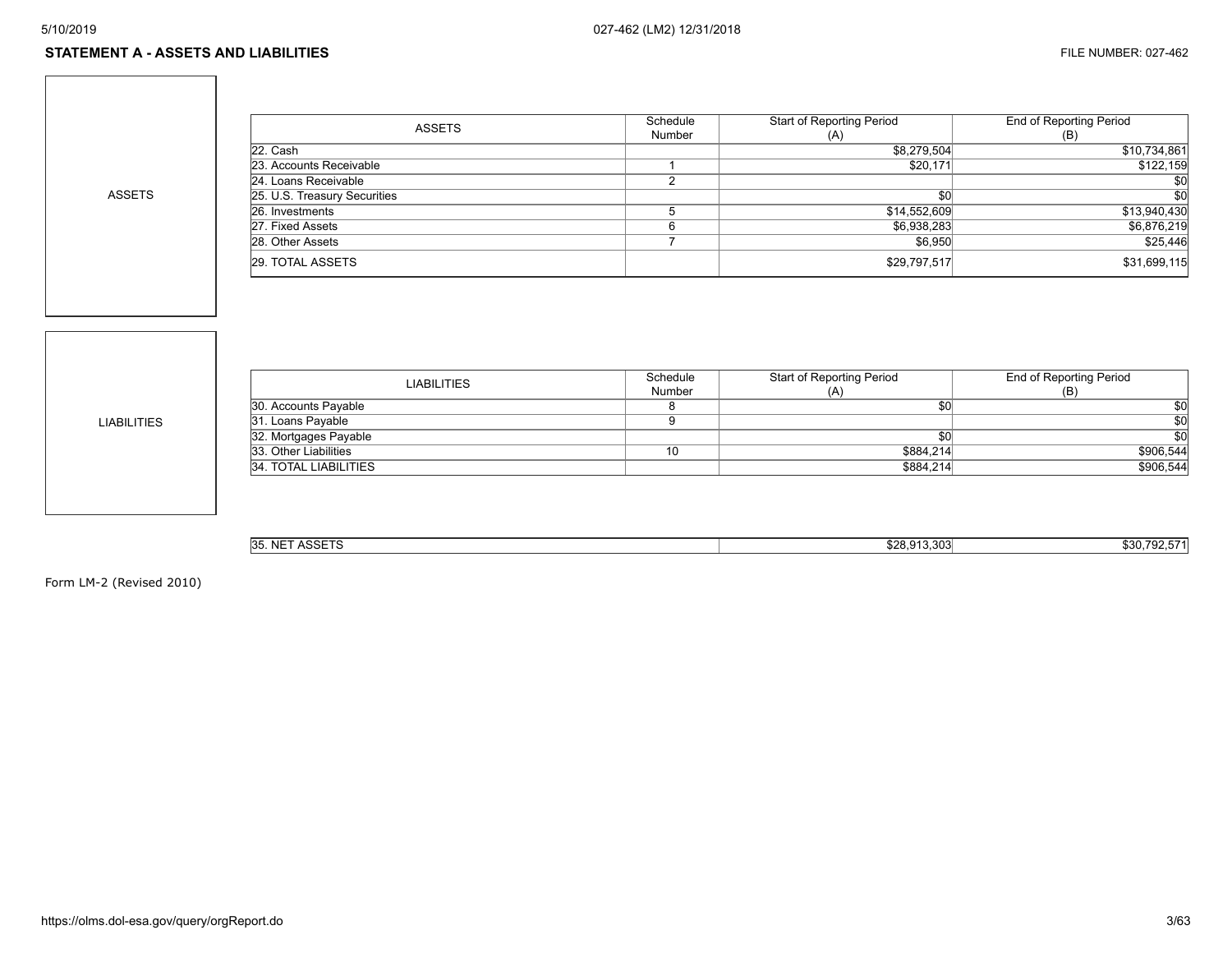# **STATEMENT B - RECEIPTS AND DISBURSEMENTS EXECUTE THE NUMBER: 027-462**

| <b>CASH RECEIPTS</b>                                | <b>SCH</b>     | <b>AMOUNT</b> | <b>CASH DISBURSEMENTS</b>                                         |  |               | <b>AMOUNT</b>    |
|-----------------------------------------------------|----------------|---------------|-------------------------------------------------------------------|--|---------------|------------------|
| 36. Dues and Agency Fees                            |                |               | \$27,968,56350. Representational Activities                       |  | 15            | \$9,553,656      |
| 37. Per Capita Tax                                  |                |               | \$051. Political Activities and Lobbying                          |  | 16            | \$1,061,082      |
| 38. Fees, Fines, Assessments, Work Permits          |                |               | \$199,788 52. Contributions, Gifts, and Grants                    |  | 17            | \$121,715        |
| 39. Sale of Supplies                                |                |               | \$51,030 53. General Overhead                                     |  | 18            | \$2,690,316      |
| 40. Interest                                        |                |               | \$481,41454. Union Administration                                 |  | 19            | \$47,539         |
| 41. Dividends                                       |                |               | \$20455. Benefits                                                 |  | 20            | \$2,376,539      |
| 42. Rents                                           |                |               | \$056. Per Capita Tax                                             |  |               | \$11,072,355     |
| 43. Sale of Investments and Fixed Assets            | 3              |               | \$5,773,885 57. Strike Benefits                                   |  |               |                  |
| 44. Loans Obtained                                  | 9              |               | \$0.58. Fees, Fines, Assessments, etc.                            |  |               | \$0              |
| 45. Repayments of Loans Made                        | $\overline{2}$ |               | \$059. Supplies for Resale                                        |  |               | \$69,388         |
| 46. On Behalf of Affiliates for Transmittal to Them |                |               | \$0060. Purchase of Investments and Fixed Assets                  |  |               | \$5,393,005      |
| 47. From Members for Disbursement on Their Behalf   |                |               | \$163.047 61. Loans Made                                          |  | $\mathcal{P}$ |                  |
| 48. Other Receipts                                  | 14             |               | \$1,206,438 62. Repayment of Loans Obtained                       |  | 9             | \$0              |
| 49. TOTAL RECEIPTS                                  |                |               | \$35,844,369 63. To Affiliates of Funds Collected on Their Behalf |  |               | $\overline{\$0}$ |
|                                                     |                |               | 64. On Behalf of Individual Members                               |  |               | \$157,395        |
|                                                     |                |               | 65. Direct Taxes                                                  |  |               | \$846,145        |
|                                                     |                |               |                                                                   |  |               |                  |
|                                                     |                |               | 66. Subtotal                                                      |  |               | \$33,389,135     |
|                                                     |                |               | 67. Withholding Taxes and Payroll Deductions                      |  |               |                  |
|                                                     |                |               | 67a. Total Withheld<br>\$2,163,589                                |  |               |                  |
|                                                     |                |               | 67b. Less Total Disbursed<br>\$2,163,466                          |  |               |                  |
|                                                     |                |               | 67c. Total Withheld But Not Disbursed                             |  |               | \$123            |
|                                                     |                |               | 68. TOTAL DISBURSEMENTS                                           |  |               | \$33,389,012     |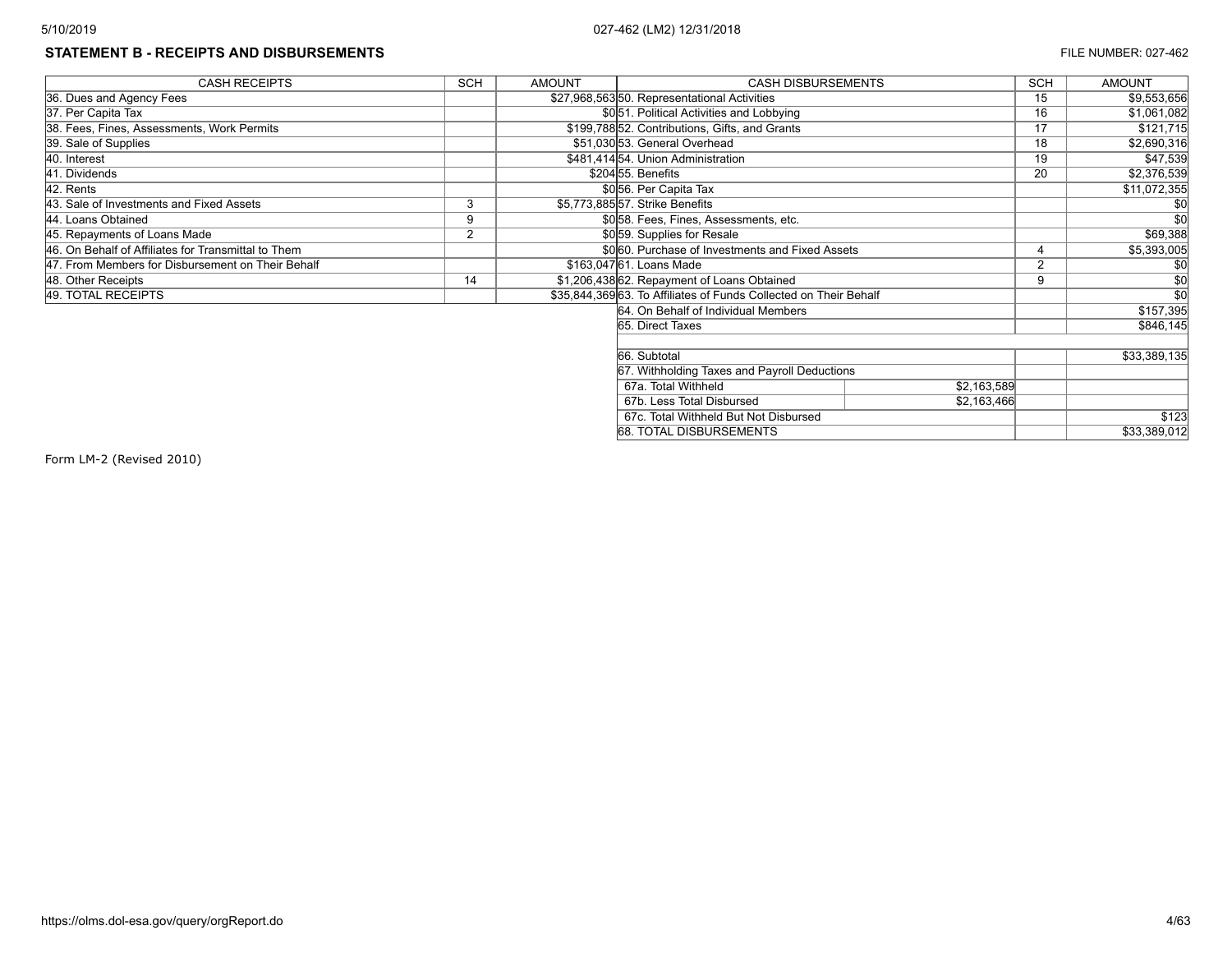# **SCHEDULE 1 - ACCOUNTS RECEIVABLE AGING SCHEDULE FILE NUMBER: 027-462**

| Entity or Individual Name                                                               | <b>Total Account</b> | 90-180 Davs | 180+ Days | Liquidated Accountl |
|-----------------------------------------------------------------------------------------|----------------------|-------------|-----------|---------------------|
|                                                                                         | Receivable           | Past Due    | Past Due  | Receivable          |
| (A)                                                                                     | (B)                  | (C)         | (D)       |                     |
| UNITE HERE International Union                                                          | \$104.584            | \$7,300     | \$7.962   | \$0                 |
| Total of all itemized accounts receivable                                               | \$104,584            | \$7,300     | \$7.962   | \$0                 |
| Totals from all other accounts receivable                                               | \$17.575             | \$85        | \$6,643   | \$0                 |
| <b>Totals</b> (Total of Column (B) will be automatically entered in Item 23, Column(B)) | \$122.159            | \$7,385     | \$14,605  | \$0                 |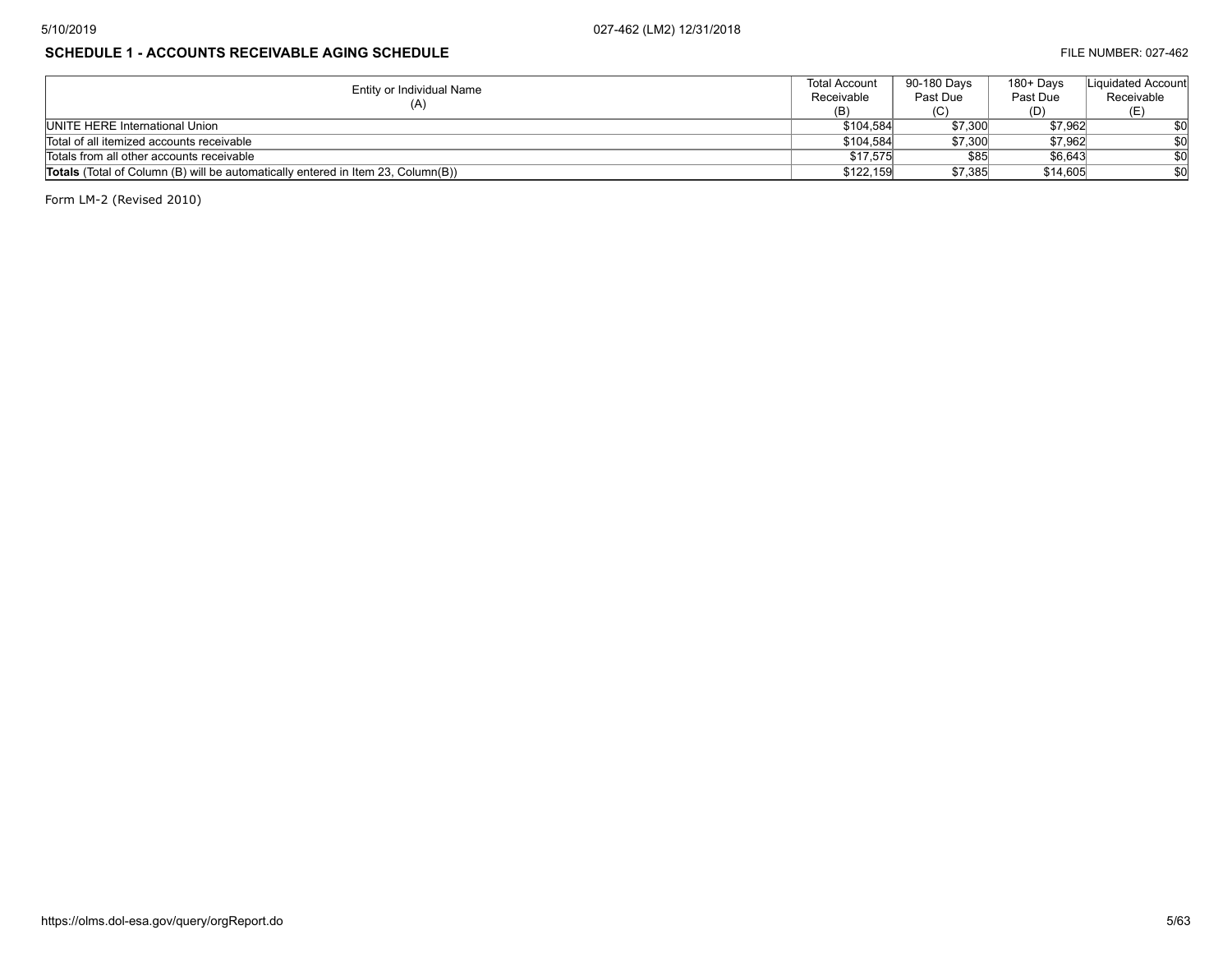#### **SCHEDULE 2 - LOANS RECEIVABLE EXECUPABLE FILE NUMBER: 027-462**

| List below loans to officers, employees, or members which at any time during the reporting<br>period exceeded \$250 and list all loans to business enterprises regarless of amount. | Loans<br>Outstanding at | Loans Made<br><b>During Period</b> | Repayments Received During Period |                             | Loans<br>Outstanding at |
|-------------------------------------------------------------------------------------------------------------------------------------------------------------------------------------|-------------------------|------------------------------------|-----------------------------------|-----------------------------|-------------------------|
| (A)                                                                                                                                                                                 | Start of Period<br>(B)  | (C)                                | Cash<br>(D)(1)                    | Other Than Cash<br>(D)(2)   | End of Period<br>(E)    |
| Total of loans not listed above                                                                                                                                                     |                         |                                    |                                   |                             |                         |
| Total of all lines above                                                                                                                                                            |                         |                                    |                                   |                             |                         |
| Totals will be automatically entered in                                                                                                                                             | Item 24<br>Column (A)   | Item 61                            | Item 45                           | Item 69<br>with Explanation | Item 24<br>Column (B)   |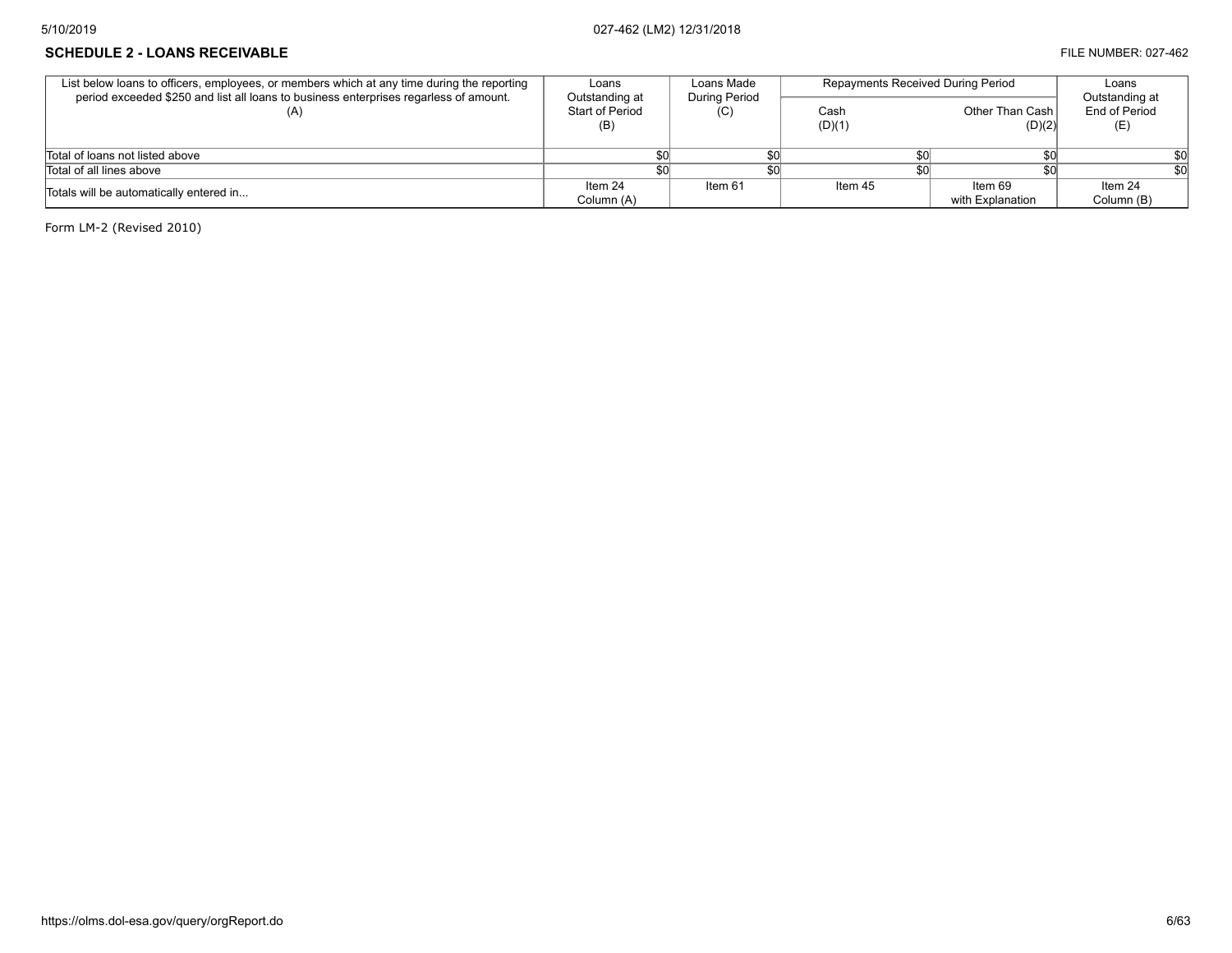# **SCHEDULE 3 - SALE OF INVESTMENTS AND FIXED ASSETS FILE NUMBER: 027-462**

| Description (if land or buildings give location)                                   | Cost        | Book Value  | <b>Gross Sales Price</b> | <b>Amount Received</b> |  |
|------------------------------------------------------------------------------------|-------------|-------------|--------------------------|------------------------|--|
|                                                                                    | (B)         |             | (D)                      |                        |  |
| Marketable securities                                                              | \$130.332   | \$130.332   | \$117.564                | \$117,564              |  |
| Certificates of Deposit                                                            | \$1,733,240 | \$1,733,240 | \$1,731,000              | \$1,731,000            |  |
| Corporate Bonds                                                                    | \$3,971,732 | \$3.971.732 | \$3.925.321              | \$3,925,321            |  |
| Total of all lines above                                                           | \$5,835,304 | \$5.835.304 | \$5,773,885              | \$5,773,885            |  |
| Less Reinvestments                                                                 |             |             |                          |                        |  |
| (The total from Net Sales Line will be automatically entered in Item 43) Net Sales |             |             |                          |                        |  |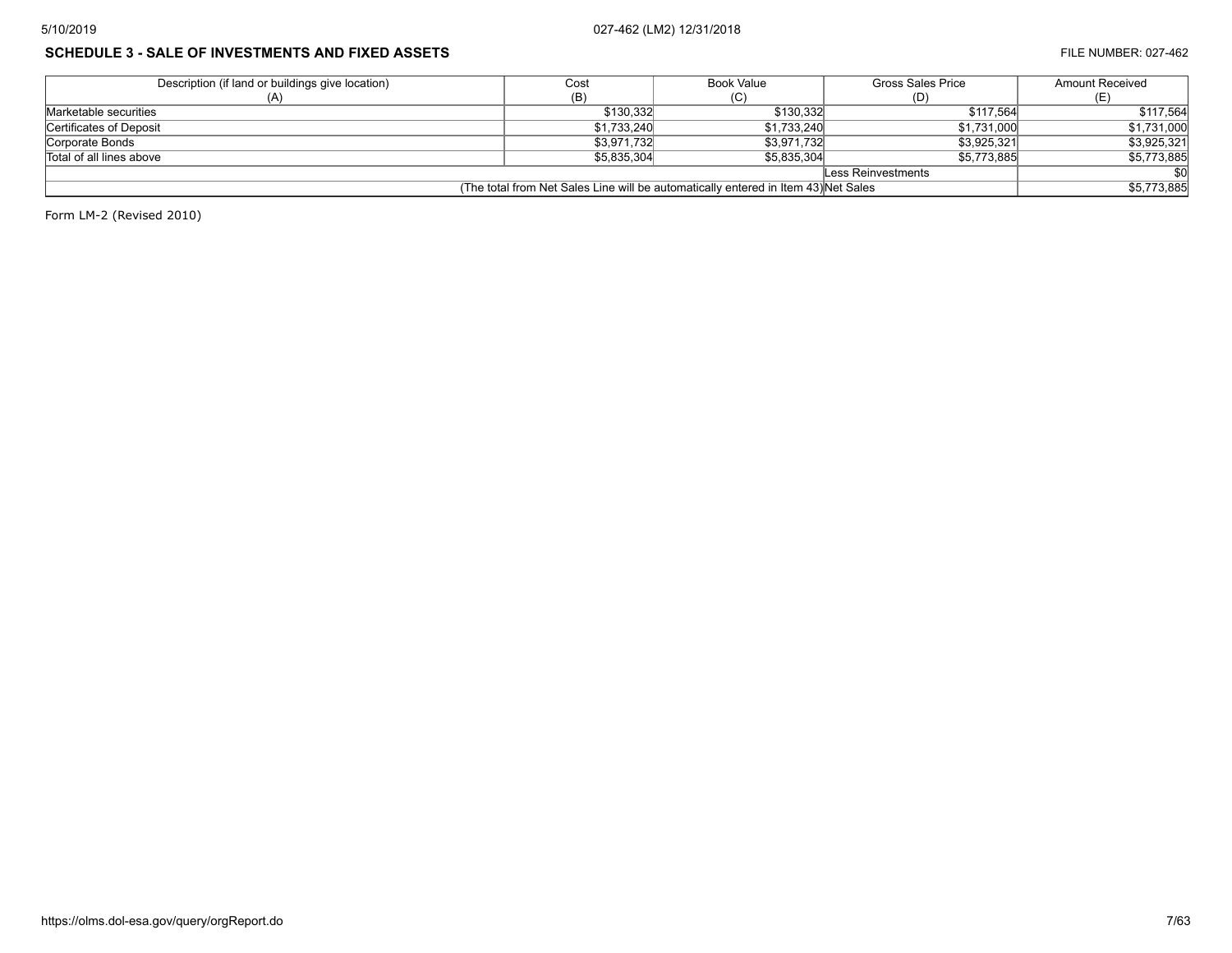## **SCHEDULE 4 - PURCHASE OF INVESTMENTS AND FIXED ASSETS FILE NUMBER: 027-462**

| Description (if land or buildings, give location)                                           | Cost     | <b>Book Value</b>  | Cash Paid               |
|---------------------------------------------------------------------------------------------|----------|--------------------|-------------------------|
|                                                                                             | (B)      | (C)                | (D)                     |
| Furniture and equipment                                                                     | \$92,014 |                    | \$92,014                |
| Equities                                                                                    |          |                    | \$288,029               |
| Marketable certificates of deposit                                                          |          |                    | \$1,100,830             |
| Corporate Bonds                                                                             |          |                    | \$3,882,188             |
| Accrued interest paid                                                                       |          |                    | \$29,944                |
| Total of all lines above                                                                    | \$92.014 |                    | $\overline{$5,393,005}$ |
|                                                                                             |          | Less Reinvestments |                         |
| (The total from Net Purchases Line will be automatically entered in Item 60.) Net Purchases |          |                    | \$5,393,005             |
|                                                                                             |          |                    |                         |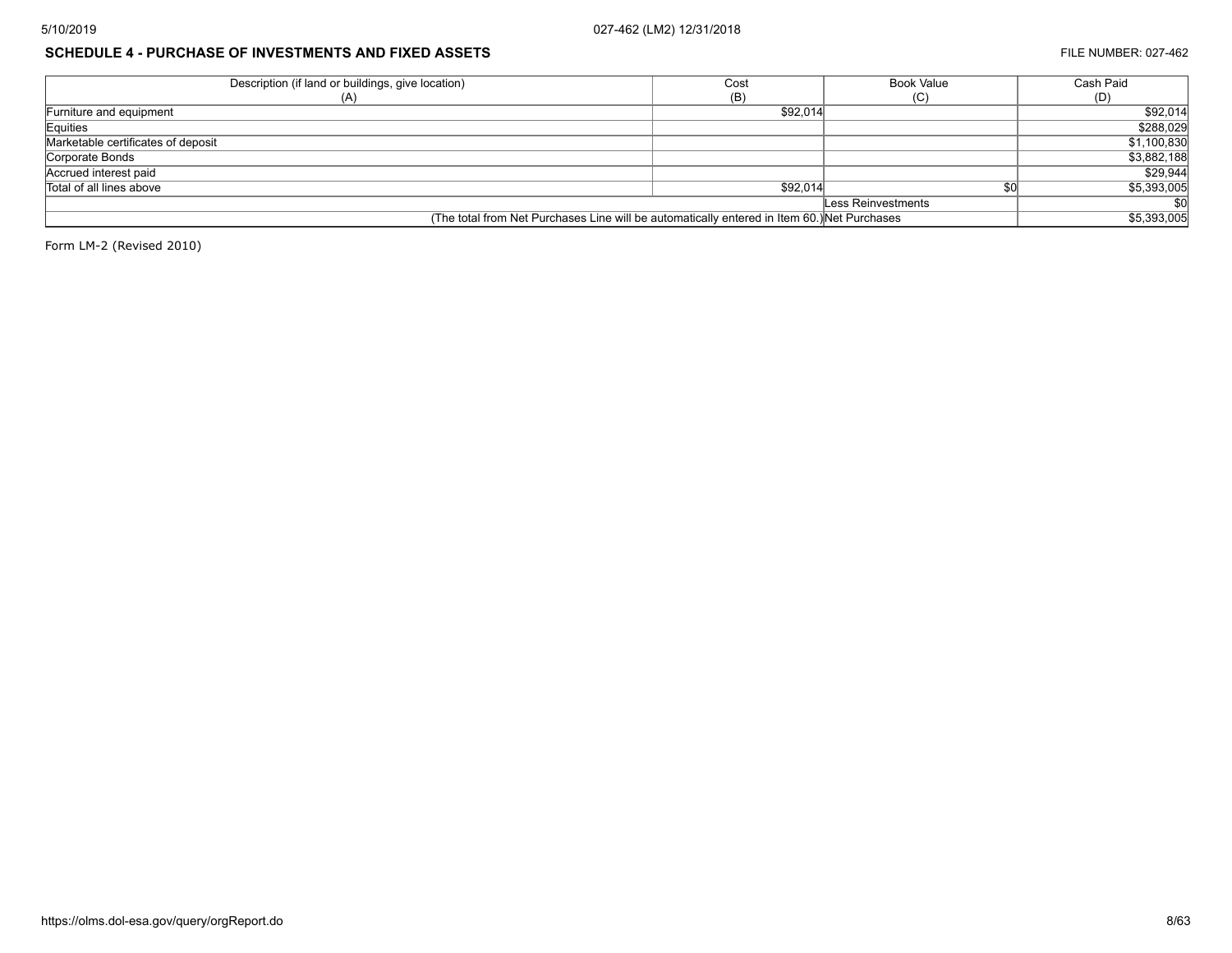#### **SCHEDULE 5 - INVESTMENTS** FILE NUMBER: 027-462

| Description                                                                                                                                                     | Amount       |
|-----------------------------------------------------------------------------------------------------------------------------------------------------------------|--------------|
| (A)                                                                                                                                                             | (B)          |
| <b>Marketable Securities</b>                                                                                                                                    |              |
| A. Total Cost                                                                                                                                                   | \$2,808,062  |
| B. Total Book Value                                                                                                                                             | \$2,808,062  |
| C. List each marketable security which has a book value over \$5,000 and exceeds 5% of Line B.                                                                  |              |
| Other Investments                                                                                                                                               |              |
| D. Total Cost                                                                                                                                                   | \$11,132,368 |
| E. Total Book Value                                                                                                                                             | \$11,132,368 |
| F. List each other investment which has a book value over \$5,000 and exceeds 5% of Line E. Also, list each subsidiary for which separate reports are attached. |              |
| <b>G. Total of Lines B and E</b> (Total will be automatically entered in Item 26, Column(B))                                                                    | \$13,940,430 |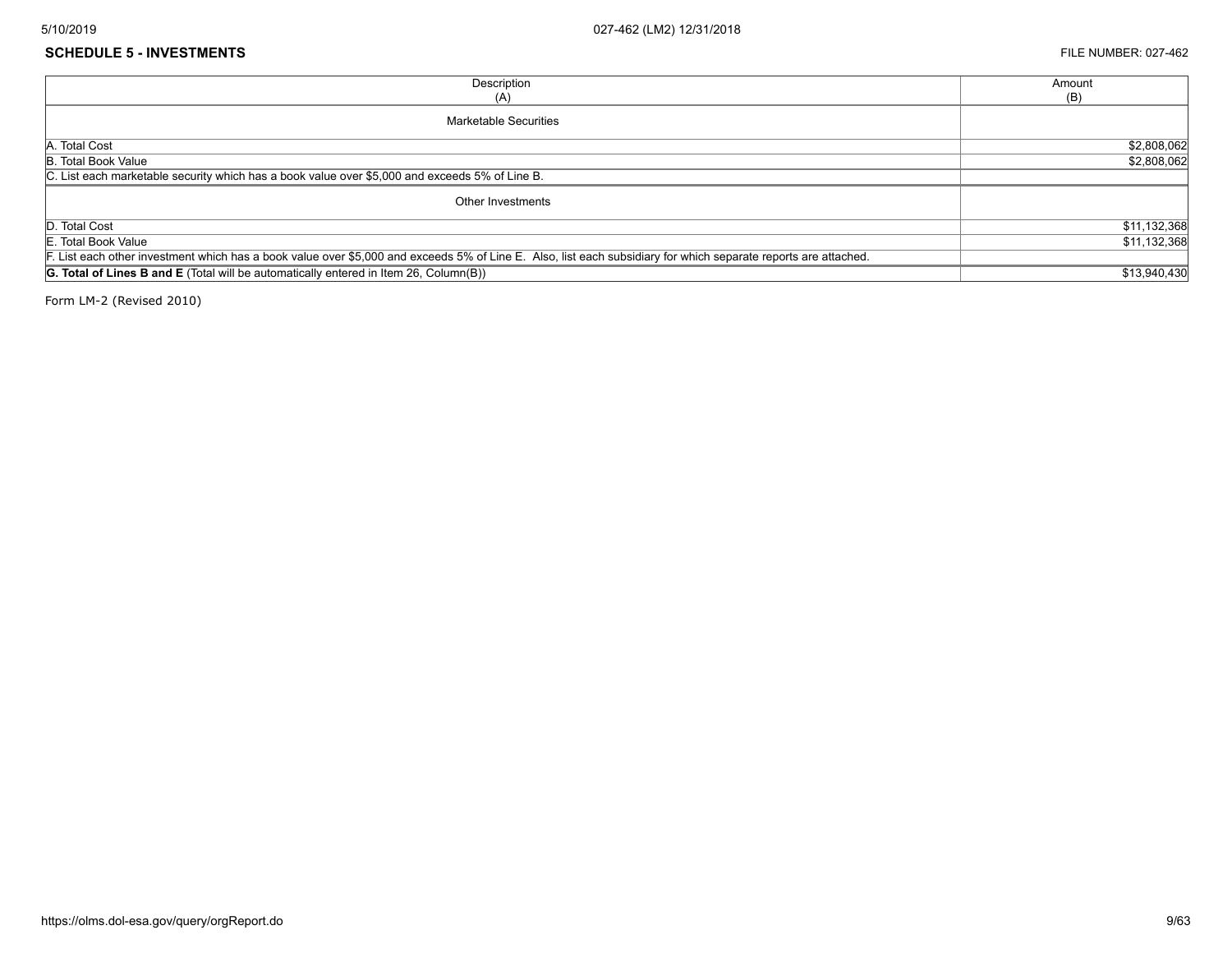## **SCHEDULE 6 - FIXED ASSETS** FILE NUMBER: 027-462

| Description<br>(A)                                                                                                             | Cost or Other Basis<br>(B) | <b>Total Depreciation or</b><br><b>Amount Expensed</b><br>(C) | <b>Book Value</b><br>(D) | Value<br>(E) |
|--------------------------------------------------------------------------------------------------------------------------------|----------------------------|---------------------------------------------------------------|--------------------------|--------------|
| A. Land (give location)                                                                                                        |                            |                                                               |                          |              |
| 1630 S Commerce St, Las Vegas, NV<br>Land $1:$                                                                                 | \$636,555                  |                                                               | \$636,555                | \$2,000,000  |
| Cemetery Plots Reno NV<br>Land $2:$                                                                                            | \$6.630                    |                                                               | \$6,630                  | \$6,630      |
| Land 3: 221 W Wyoming Ave                                                                                                      | \$2,441,269                |                                                               | \$2,441,269              | \$2,441,269  |
| B. Buildings (give location)                                                                                                   |                            |                                                               |                          |              |
| 1630 S Commerce St., Las Vegas, NV<br>Building 1:                                                                              | \$2,405,410                | ደበ                                                            | \$2,405,410              | \$3,000,000  |
| C. Automobiles and Other Vehicles                                                                                              | \$149,066                  | \$0                                                           | \$149,066                | \$62,000     |
| D. Office Furniture and Equipment                                                                                              | \$1,236,622                |                                                               | \$1,236,622              | \$500,000    |
| E. Other Fixed Assets                                                                                                          | \$667                      | \$0                                                           | \$667                    | \$667        |
| <b>F. Totals of Lines A through E</b> (Column(D) Total will be automatically entered in Item<br>$ 27, \text{Column}(B)\rangle$ | \$6,876,219                | \$0                                                           | \$6,876,219              | \$8,010,566  |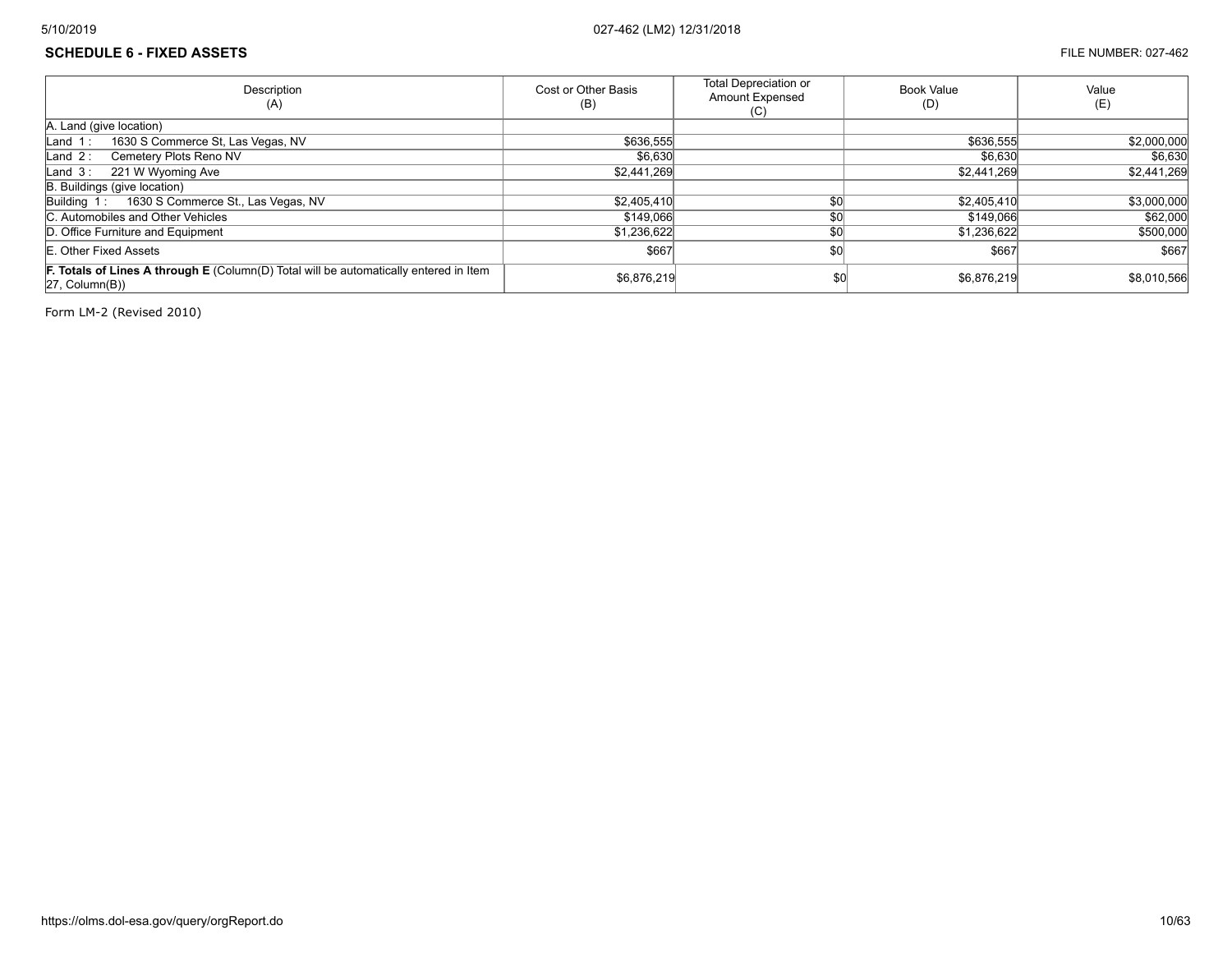# **SCHEDULE 7 - OTHER ASSETS** FILE NUMBER: 027-462

| Description                                                              | <b>Book Value</b> |
|--------------------------------------------------------------------------|-------------------|
| (A)                                                                      | (B)               |
| Tickets for resale                                                       | \$25,279          |
| Deposit Secretary of State                                               | \$167             |
| <b>Total</b> (Total will be automatically entered in Item 28, Column(B)) | \$25,446          |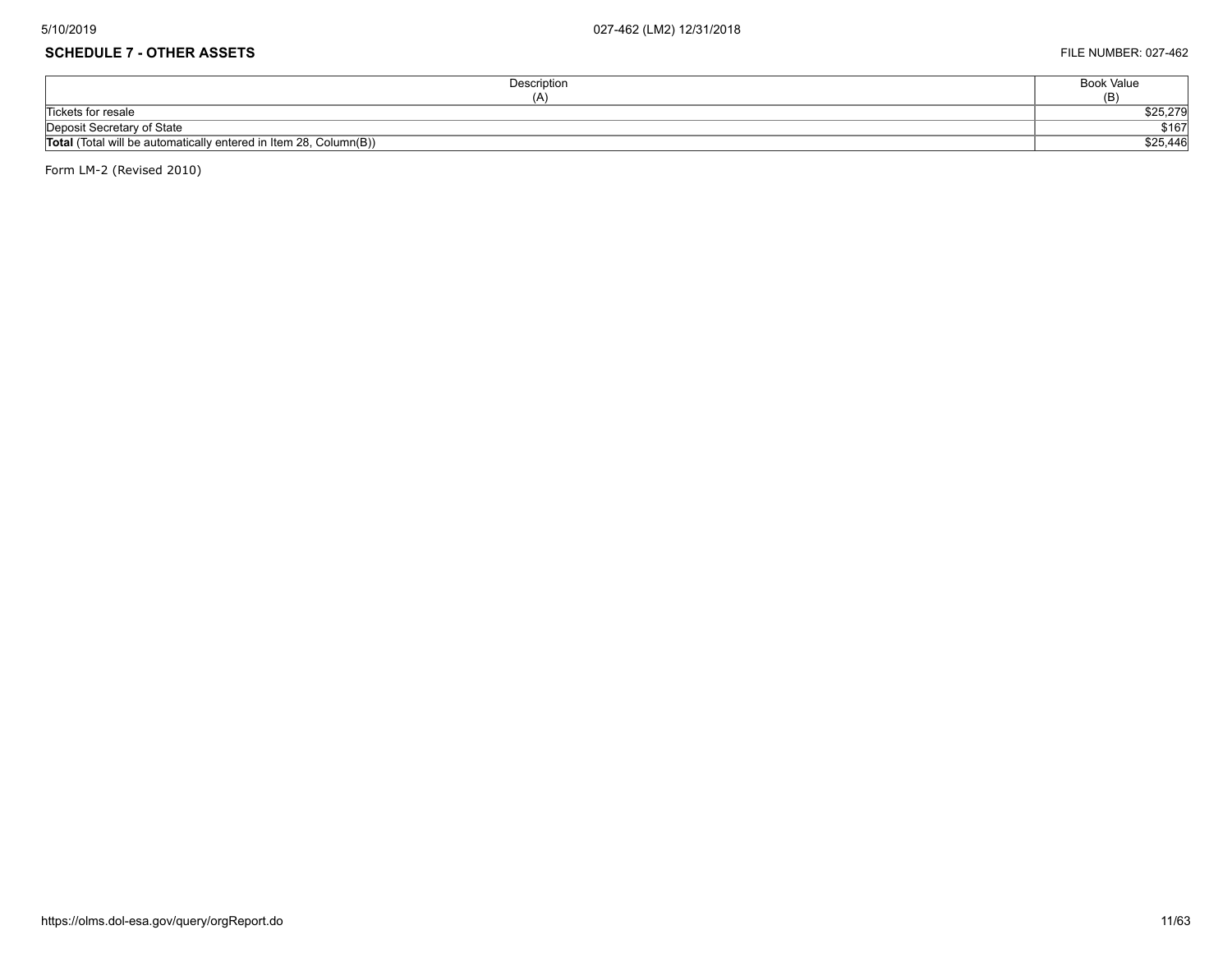# **SCHEDULE 8 - ACCOUNTS PAYABLE AGING SCHEDULE FILE NUMBER: 027-462**

| Entity or Individual Name                                                               | <b>Total Account</b><br>Pavable | 90-180 Davs<br>Past Due | 180+ Davs Past<br>Due | Liquidated Account<br>Payable |
|-----------------------------------------------------------------------------------------|---------------------------------|-------------------------|-----------------------|-------------------------------|
|                                                                                         | (B)                             |                         |                       |                               |
| Total for all itemized accounts payable                                                 |                                 |                         |                       |                               |
| Total from all other accounts payable                                                   |                                 |                         |                       |                               |
| <b>Totals</b> (Total for Column(B) will be automatically entered in Item 30, Column(D)) |                                 |                         |                       |                               |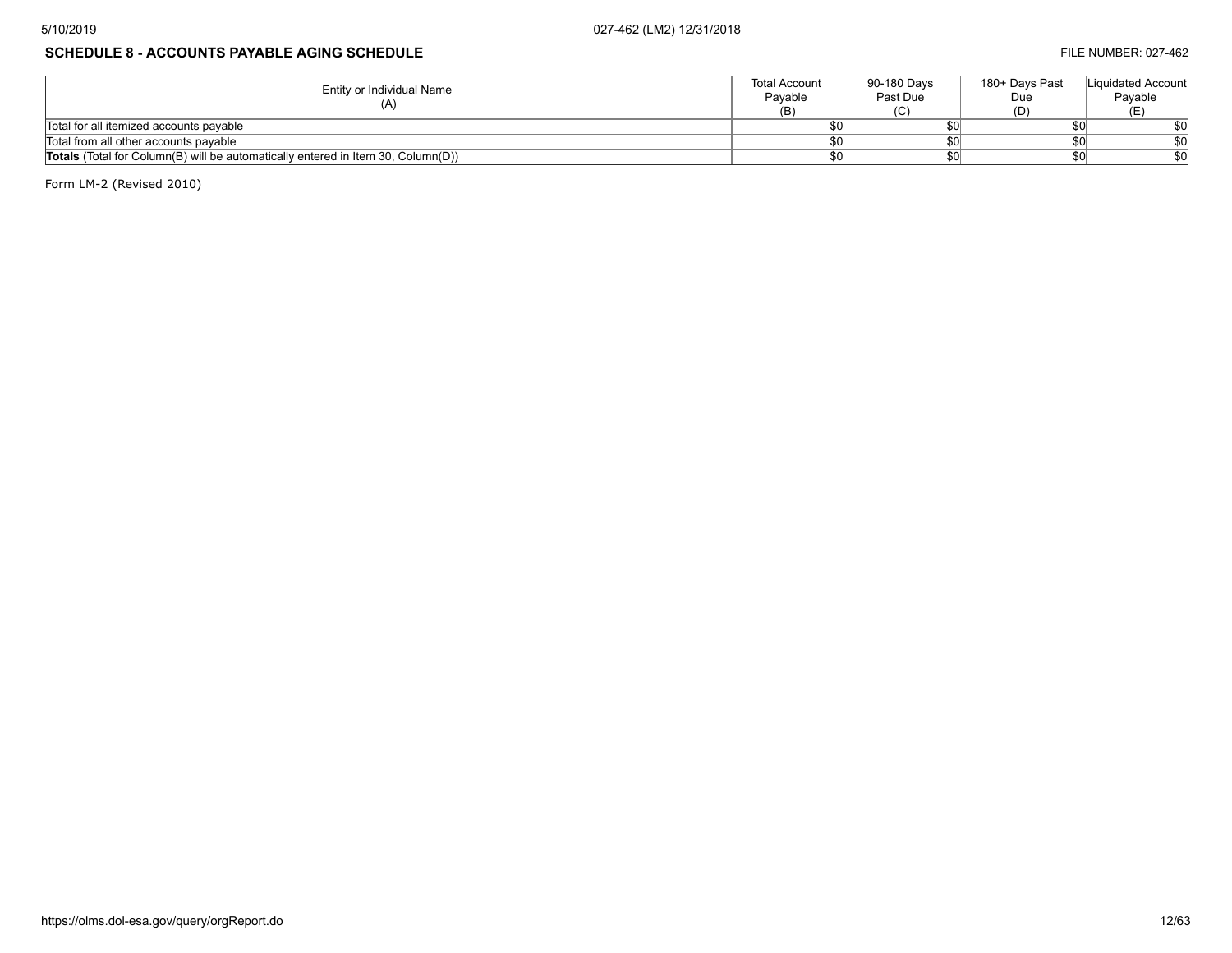## **SCHEDULE 9 - LOANS PAYABLE FILE NUMBER: 027-462**

| Source of Loans Payable at Any<br>Time During the Reporting Period | Loans Owed at<br><b>Start of Period</b><br>(B) | Loans Obtained<br><b>During Period</b><br>(C) | Repayment<br><b>During Period</b><br>Cash<br>(D)(1) | Repayment<br><b>During Period</b><br>Other Than Cash<br>(D)(2) | Loans Owed at<br>End of Period |
|--------------------------------------------------------------------|------------------------------------------------|-----------------------------------------------|-----------------------------------------------------|----------------------------------------------------------------|--------------------------------|
| Total Loans Pavable                                                |                                                |                                               |                                                     |                                                                |                                |
| Totals will be automatically entered in                            | Item 31                                        | Item 44                                       | Item 62                                             | Item 69                                                        | Item 31                        |
|                                                                    | Column (C)                                     |                                               |                                                     | with Explanation                                               | Column (D)                     |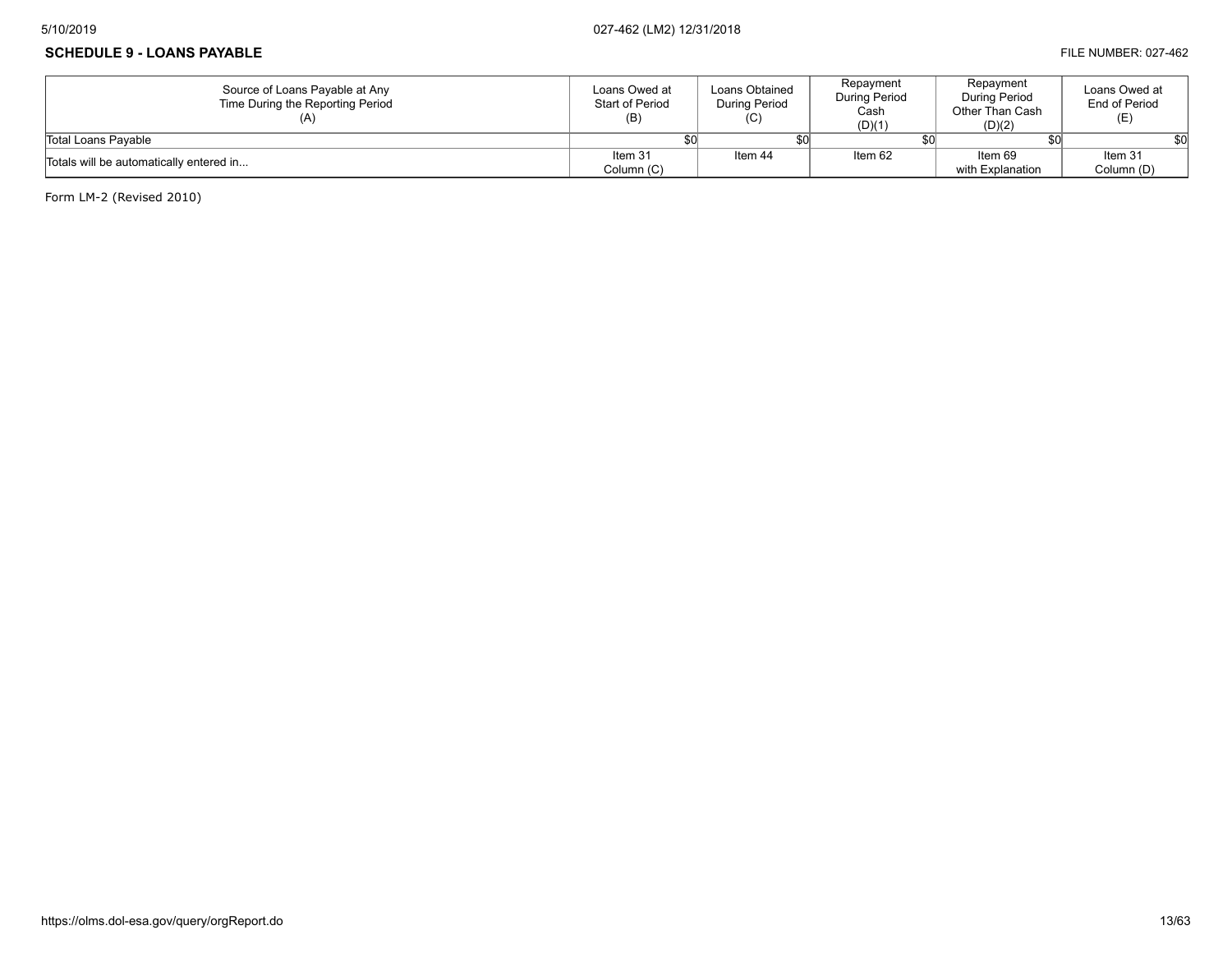#### **SCHEDULE 10 - OTHER LIABILITIES** FILE NUMBER: 027-462

| Description                                                                                   | Amount at End of Period |
|-----------------------------------------------------------------------------------------------|-------------------------|
| ΙA.                                                                                           |                         |
| Per Capita due to UNITE HERE                                                                  | \$906,544               |
| <b>Total Other Liabilities</b> (Total will be automatically entered in Item $33$ , Column(D)) | \$906,544               |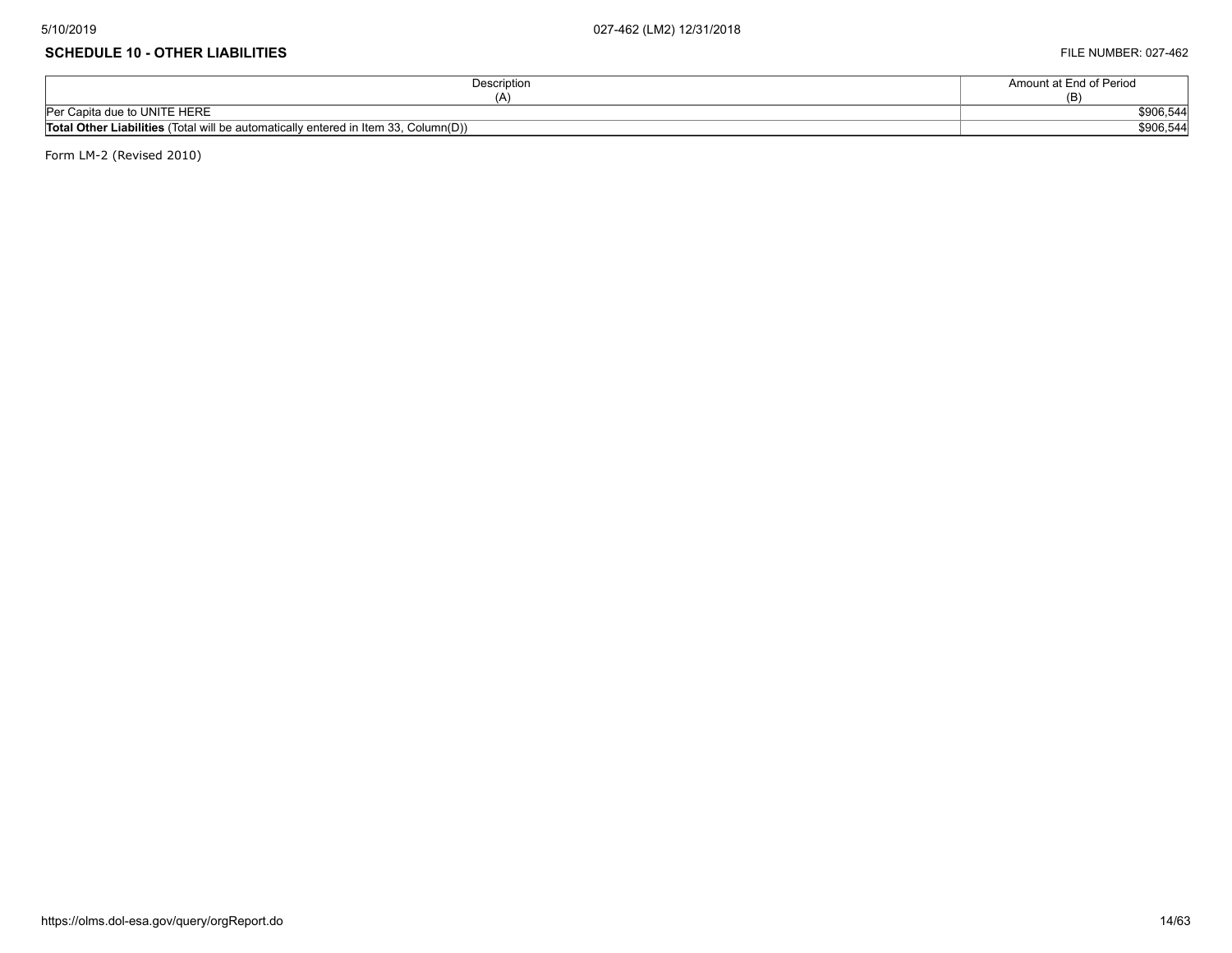# **SCHEDULE 11 - ALL OFFICERS AND DISBURSEMENTS TO OFFICERS FILE NUMBER: 027-462**

|         | (A)<br>Name                                              | (B)<br>Title |       | (C)<br><b>Status</b>                                | (D)<br><b>Gross Salary</b><br><b>Disbursements</b><br>(before any<br>deductions) |           | (E)<br>Allowances<br><b>Disbursed</b> |     |       | (F)<br>Disbursements for Official<br><b>Business</b> | Disbursements not reported in | $\overline{(G)}$<br>Other<br>(D) through (F) |                               | (H)<br><b>TOTAL</b> |           |
|---------|----------------------------------------------------------|--------------|-------|-----------------------------------------------------|----------------------------------------------------------------------------------|-----------|---------------------------------------|-----|-------|------------------------------------------------------|-------------------------------|----------------------------------------------|-------------------------------|---------------------|-----------|
| B<br>C  | Arguello-Kline, Geoconda<br>Secretary-Treasurer<br>Iс    |              |       |                                                     |                                                                                  | \$107,966 | \$0                                   |     |       | \$292                                                |                               |                                              | \$0                           |                     | \$108,258 |
|         | Schedule 15<br>Representational Activities               |              | 68 %  | Schedule 16<br>Political Activities and<br>Lobbying | 2%                                                                               |           | Schedule 17<br>Contributions          |     | 0%    | Schedule 18<br>General Overhead                      |                               | $0\%$                                        | Schedule 19<br>Administration |                     | 30 %      |
| B<br>C  | Pappageorge, Ted K<br>President<br>lc.                   |              |       |                                                     |                                                                                  | \$90,877  |                                       | \$0 |       | \$10,154                                             |                               |                                              | \$0                           |                     | \$101,031 |
|         | Schedule 15<br><b>Representational Activities</b>        |              | 94 %  | Schedule 16<br>Political Activities and<br>Lobbying | $0\%$                                                                            |           | Schedule 17<br>Contributions          |     | $0\%$ | Schedule 18<br>General Overhead                      |                               | $0\%$                                        | Schedule 19<br>Administration |                     | 6 %       |
| B<br>C  | Vashon, Leain<br>Vice President<br>lc.                   |              |       |                                                     |                                                                                  | \$550     |                                       | \$0 |       | \$1,512                                              |                               |                                              | \$0                           |                     | \$2,062   |
|         | Schedule 15<br><b>Representational Activities</b>        |              | 0%    | Schedule 16<br>Political Activities and<br>Lobbying | $0\%$                                                                            |           | Schedule 17<br>Contributions          |     | 0%    | Schedule 18<br>General Overhead                      |                               | $0\%$                                        | Schedule 19<br>Administration |                     | 100 %     |
| в<br> С | Hernandez, Gloria E<br>Chaplin<br>lc.                    |              |       |                                                     |                                                                                  | \$72,581  |                                       | \$0 |       | \$391                                                |                               |                                              | \$0                           |                     | \$72,972  |
|         | Schedule 15<br><b>Representational Activities</b>        |              | 95 %  | Schedule 16<br>Political Activities and<br>Lobbying | 5 %                                                                              |           | Schedule 17<br>Contributions          |     | 0%    | Schedule 18<br>General Overhead                      |                               | $0\%$                                        | Schedule 19<br>Administration |                     | $0\%$     |
| в<br> С | Chan, Heidy N<br>Trustee/Political LOA<br>lc.            |              |       |                                                     |                                                                                  | \$8,272   |                                       | \$0 |       | \$80                                                 |                               |                                              | \$0                           |                     | \$8,352   |
|         | Schedule 15<br>Representational Activities               |              | $0\%$ | Schedule 16<br>Political Activities and<br>Lobbying | 96 %                                                                             |           | Schedule 17<br>Contributions          |     | 0%    | Schedule 18<br>General Overhead                      |                               | $0\%$                                        | Schedule 19<br>Administration |                     | 4 %       |
| B<br>C  | Ortiz, Jorge<br><b>Trustee/Political LOA</b><br>ІС       |              |       |                                                     |                                                                                  | \$5,537   |                                       | \$0 |       | \$172                                                |                               |                                              | \$0                           |                     | \$5,709   |
|         | Schedule 15<br><b>Representational Activities</b>        |              | $0\%$ | Schedule 16<br>Political Activities and<br>Lobbying | 92 %                                                                             |           | Schedule 17<br>Contributions          |     | 0%    | Schedule 18<br>General Overhead                      |                               | $0\%$                                        | Schedule 19<br>Administration |                     | 8 %       |
| B<br>C  | Wright-Decampos, Annette<br>Trustee/Political LOA<br>lc. |              |       |                                                     |                                                                                  | \$5,389   |                                       | \$0 |       | \$349                                                |                               |                                              | \$0                           |                     | \$5,738   |
|         | Schedule 15<br><b>Representational Activities</b>        |              | $0\%$ | Schedule 16<br>Political Activities and<br>Lobbying | 95 %                                                                             |           | Schedule 17<br>Contributions          |     | $0\%$ | Schedule 18<br>General Overhead                      |                               | $0\%$                                        | Schedule 19<br>Administration |                     | 5 %       |
| B<br>C  | Crow, David<br>Executive Board Member<br>ІС              |              |       |                                                     |                                                                                  | \$385     |                                       | \$0 |       | \$0                                                  |                               |                                              | \$0                           |                     | \$385     |
|         | Schedule 15<br><b>Representational Activities</b>        |              |       | Schedule 16<br>Political Activities and<br>Lobbying | $0\%$                                                                            |           | Schedule 17<br>Contributions          |     | 0%    | Schedule 18<br>General Overhead                      |                               | $0\%$                                        | Schedule 19<br>Administration |                     | 100 %     |
| B<br>C  | Garcia, Santos<br><b>Executive Board Member</b><br>lc.   |              |       |                                                     |                                                                                  | \$110     |                                       | \$0 |       | \$79                                                 |                               |                                              | \$0                           |                     | \$189     |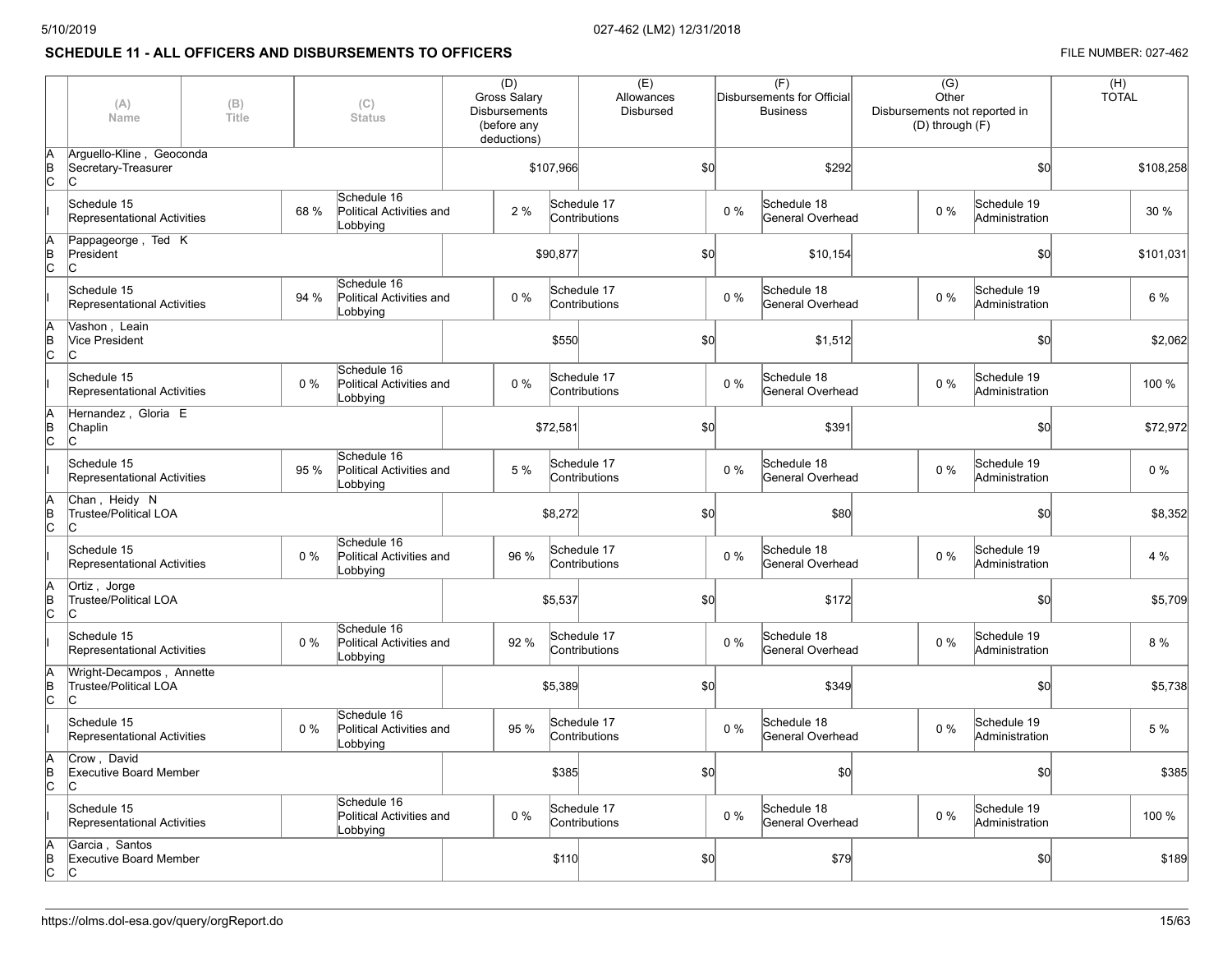|             | (A)<br>Name                                                 | (B)<br>(C)<br>Title<br><b>Status</b><br>Schedule 16 |       |                                                     | (D)<br><b>Gross Salary</b><br><b>Disbursements</b><br>(before any<br>deductions) |                 | (E)<br>Allowances<br><b>Disbursed</b> |          | (F)<br>Disbursements for Official<br><b>Business</b> |                                 | (G)<br>Other<br>Disbursements not reported in<br>(D) through (F) |                               | (H)<br><b>TOTAL</b> |           |
|-------------|-------------------------------------------------------------|-----------------------------------------------------|-------|-----------------------------------------------------|----------------------------------------------------------------------------------|-----------------|---------------------------------------|----------|------------------------------------------------------|---------------------------------|------------------------------------------------------------------|-------------------------------|---------------------|-----------|
|             | Schedule 15<br>Representational Activities                  |                                                     | $0\%$ | Political Activities and<br>Lobbying                | $0\%$                                                                            |                 | Schedule 17<br>Contributions          | $0\%$    |                                                      | Schedule 18<br>General Overhead | $0\%$                                                            | Schedule 19<br>Administration |                     | 100 %     |
| A<br>B<br>C | Loya, Emma<br>Executive Board Member<br>IС                  |                                                     |       |                                                     |                                                                                  | \$6,106         |                                       |          |                                                      | \$423                           |                                                                  |                               |                     | \$6,529   |
|             | Schedule 15<br>Representational Activities                  |                                                     | $0\%$ | Schedule 16<br>Political Activities and<br>Lobbying | 92 %                                                                             |                 | Schedule 17<br>Contributions          | $0\%$    |                                                      | Schedule 18<br>General Overhead | $0\%$                                                            | Schedule 19<br>Administration |                     | 8 %       |
| A<br>B<br>C | Martinez, Evadne<br>Executive Board Member<br>IС            |                                                     |       |                                                     |                                                                                  | \$605           | \$0                                   |          |                                                      | \$0                             |                                                                  | \$0                           |                     | \$605     |
|             | Schedule 15<br>Representational Activities                  |                                                     | 0%    | Schedule 16<br>Political Activities and<br>Lobbying | 0%                                                                               |                 | Schedule 17<br>Contributions          | $0\%$    |                                                      | Schedule 18<br>General Overhead | $0\%$                                                            | Schedule 19<br>Administration |                     | 100 %     |
| A<br>B<br>C | Medrano. Elsa<br><b>Executive Board Member</b><br>IС        |                                                     |       |                                                     |                                                                                  | \$7,514         | \$0                                   |          |                                                      | \$1,777                         |                                                                  | \$0                           |                     | \$9,291   |
|             | Schedule 15<br>Representational Activities                  |                                                     | $0\%$ | Schedule 16<br>Political Activities and<br>Lobbying | 97 %                                                                             |                 | Schedule 17<br>Contributions          | $0\%$    |                                                      | Schedule 18<br>General Overhead | $0\%$                                                            | Schedule 19<br>Administration |                     | 3%        |
| A<br>B<br>C | Minero, Mariano<br>Executive Board Member<br>IС             |                                                     |       |                                                     |                                                                                  | \$550           | \$0                                   |          |                                                      | \$0                             |                                                                  | \$0                           |                     | \$550     |
|             | Schedule 15<br>Representational Activities                  |                                                     | $0\%$ | Schedule 16<br>Political Activities and<br>Lobbying | 0%                                                                               |                 | Schedule 17<br>Contributions          | $0\%$    |                                                      | Schedule 18<br>General Overhead | $0\%$                                                            | Schedule 19<br>Administration |                     | 100 %     |
| A<br>B<br>C | Padilla, Carlos<br><b>Executive Board Member</b><br>C       |                                                     |       |                                                     |                                                                                  | \$55            | \$0                                   |          |                                                      | \$0                             |                                                                  | \$0                           |                     | \$55      |
|             | Schedule 15<br>Representational Activities                  |                                                     | $0\%$ | Schedule 16<br>Political Activities and<br>Lobbying | $0\%$                                                                            |                 | Schedule 17<br>Contributions          | $0\%$    |                                                      | Schedule 18<br>General Overhead | $0\%$                                                            | Schedule 19<br>Administration |                     | 100 %     |
| A<br>B<br>C | Rothenberger, Burkey<br><b>Executive Board Member</b><br>IС |                                                     |       |                                                     |                                                                                  | \$550           | \$0                                   |          |                                                      | \$0                             |                                                                  | \$0                           |                     | \$550     |
|             | Schedule 15<br>Representational Activities                  |                                                     | $0\%$ | Schedule 16<br>Political Activities and<br>Lobbying | $0\%$                                                                            |                 | Schedule 17<br>Contributions          | $0\%$    |                                                      | Schedule 18<br>General Overhead | $0\%$                                                            | Schedule 19<br>Administration |                     | 100 %     |
| A<br>B<br>C | Walter, John<br>Executive Board Member<br>Iс                |                                                     |       |                                                     |                                                                                  | \$550           | \$0                                   |          |                                                      | \$0                             |                                                                  | \$0                           |                     | \$550     |
|             | Schedule 15<br>Representational Activities                  |                                                     | 0%    | Schedule 16<br>Political Activities and<br>Lobbying | 0%                                                                               |                 | Schedule 17<br>Contributions          | $0\%$    |                                                      | Schedule 18<br>General Overhead | $0\%$                                                            | Schedule 19<br>Administration |                     | 100 %     |
|             | <b>Total Officer Disbursements</b>                          |                                                     |       | \$307,597                                           |                                                                                  | $\overline{30}$ |                                       | \$15,229 |                                                      | $\overline{50}$                 |                                                                  | \$322,826                     |                     |           |
|             | <b>Less Deductions</b>                                      |                                                     |       |                                                     |                                                                                  |                 |                                       |          |                                                      |                                 |                                                                  |                               |                     |           |
|             | <b>Net Disbursements</b>                                    |                                                     |       |                                                     |                                                                                  |                 |                                       |          |                                                      |                                 |                                                                  |                               |                     | \$322,826 |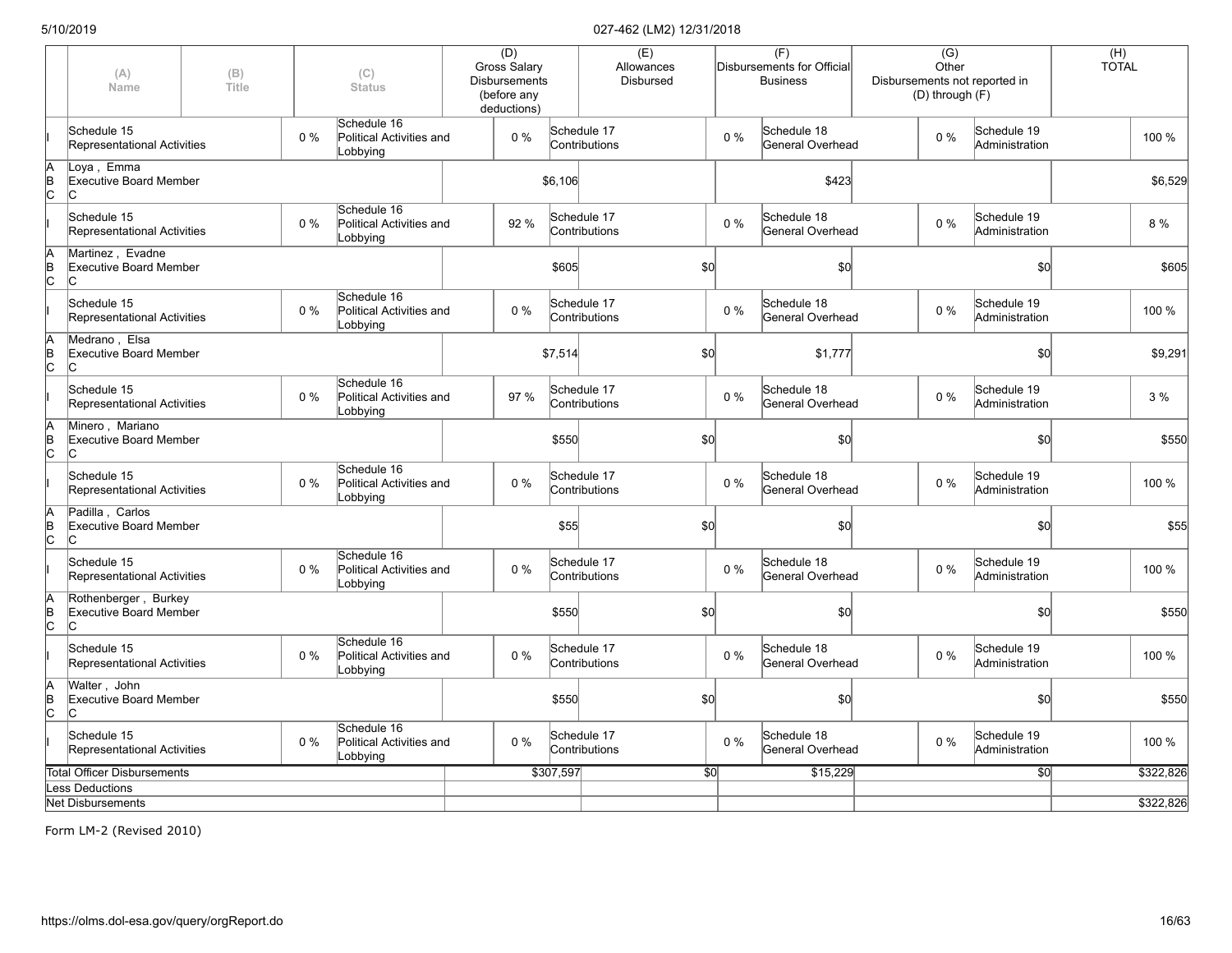# **SCHEDULE 12 - DISBURSEMENTS TO EMPLOYEES FILE NUMBER: 027-462**

|           | (A)<br>Name                                          | (B)<br>(C)<br>Title<br><b>Other Payer</b> |       |                                                     | (D)<br><b>Gross Salary</b><br><b>Disbursements</b><br>(before any<br>deductions) |                              | (E)<br>Allowances Disbursed |       | (F)<br>Disbursements for Official<br><b>Business</b> | $\overline{(G)}$<br>Other Disbursements not<br>reported in<br>(D) through (F) |                               |          |  | (H)<br><b>TOTAL</b> |
|-----------|------------------------------------------------------|-------------------------------------------|-------|-----------------------------------------------------|----------------------------------------------------------------------------------|------------------------------|-----------------------------|-------|------------------------------------------------------|-------------------------------------------------------------------------------|-------------------------------|----------|--|---------------------|
| lΒ<br>ІC  | Acevedo, Rosa L<br>Organizer-External<br>N/A         |                                           |       |                                                     |                                                                                  | \$64,306                     |                             | \$0   | \$448                                                |                                                                               | \$0                           | \$64,754 |  |                     |
|           | Schedule 15<br>Representational Activities           |                                           | 93 %  | Schedule 16<br>Political Activities and<br>Lobbying | 7%                                                                               | Schedule 17<br>Contributions |                             | 0%    | Schedule 18<br>General Overhead                      | 0%                                                                            | Schedule 19<br>Administration | $0\%$    |  |                     |
| ΙB<br>Іс  | Adamson, Kenneth<br>Organizer-Internal<br>N/A        |                                           |       |                                                     |                                                                                  | \$62,297                     |                             | \$0   | \$390                                                |                                                                               | \$0                           | \$62,687 |  |                     |
|           | Schedule 15<br>Representational Activities           |                                           | 100 % | Schedule 16<br>Political Activities and<br>Lobbying | 0%                                                                               | Schedule 17<br>Contributions |                             | 0%    | Schedule 18<br>General Overhead                      | 0%                                                                            | Schedule 19<br>Administration | $0\%$    |  |                     |
| ΙB<br>lc. | Ahmady, Hamed<br>Organizing-External-LOA<br>N/A      |                                           |       |                                                     |                                                                                  | \$13,966                     |                             | \$0   | \$162                                                |                                                                               | \$0                           | \$14,128 |  |                     |
|           | Schedule 15<br>Representational Activities           |                                           | 100 % | Schedule 16<br>Political Activities and<br>Lobbying | $0\%$                                                                            | Schedule 17<br>Contributions |                             | $0\%$ | Schedule 18<br>General Overhead                      | $0\%$                                                                         | Schedule 19<br>Administration | $0\%$    |  |                     |
| lΒ<br>lc. | Almada, Wendy<br>Organizing-Internal-LOA<br>N/A      |                                           |       |                                                     |                                                                                  | \$27,500                     |                             | \$0   | \$5,712                                              |                                                                               | \$0                           | \$33,212 |  |                     |
|           | Schedule 15<br>Representational Activities           |                                           | 100 % | Schedule 16<br>Political Activities and<br>Lobbying | 0%                                                                               | Schedule 17<br>Contributions |                             | 0%    | Schedule 18<br>General Overhead                      | 0%                                                                            | Schedule 19<br>Administration | $0\%$    |  |                     |
| lΒ<br>lc. | Almanza, Yoarka P<br>Organizing-External-LOA<br>N/A  |                                           |       |                                                     |                                                                                  | \$11,237                     |                             | \$0   | \$928                                                |                                                                               | \$0                           | \$12,165 |  |                     |
|           | Schedule 15<br>Representational Activities           |                                           | 100 % | Schedule 16<br>Political Activities and<br>Lobbying | $0\%$                                                                            | Schedule 17<br>Contributions |                             | 0%    | Schedule 18<br>General Overhead                      | 0%                                                                            | Schedule 19<br>Administration | $0\%$    |  |                     |
| lΒ<br>lc. | Antuna, Sylvia C<br>Organizer-Internal<br>N/A        |                                           |       |                                                     |                                                                                  | \$42,527                     |                             | \$0   | \$2,221                                              |                                                                               | \$0                           | \$44,748 |  |                     |
|           | Schedule 15<br>Representational Activities           |                                           | 99 %  | Schedule 16<br>Political Activities and<br>Lobbying | 1%                                                                               | Schedule 17<br>Contributions |                             | $0\%$ | Schedule 18<br>General Overhead                      | $0\%$                                                                         | Schedule 19<br>Administration | $0\%$    |  |                     |
| lΒ<br>lc. | Aquino-Barillas, Ovidio<br>Organizer-External<br>N/A |                                           |       |                                                     |                                                                                  | \$61,977                     |                             | \$0   | \$1,951                                              |                                                                               | \$0                           | \$63,928 |  |                     |
|           | Schedule 15<br>Representational Activities           |                                           | 100 % | Schedule 16<br>Political Activities and<br>Lobbying | $0\%$                                                                            | Schedule 17<br>Contributions |                             | $0\%$ | Schedule 18<br>General Overhead                      | 0%                                                                            | Schedule 19<br>Administration | $0\%$    |  |                     |
| lΒ<br>lc. | Arce, Liliana R<br>Organizing-External-LOA<br>N/A    |                                           |       |                                                     |                                                                                  | \$34,453                     |                             | \$0   | \$3,371                                              |                                                                               | \$0                           | \$37,824 |  |                     |
|           | Schedule 15<br>Representational Activities           |                                           | 100 % | Schedule 16<br>Political Activities and<br>Lobbying | 0%                                                                               | Schedule 17<br>Contributions |                             | 0%    | Schedule 18<br>General Overhead                      | 0%                                                                            | Schedule 19<br>Administration | $0\%$    |  |                     |
| B<br>lc.  | Armenta, Cesar D<br>Organizer-Dept Head<br>N/A       |                                           |       |                                                     |                                                                                  | \$71,917                     |                             | \$0   | \$3,201                                              |                                                                               | \$0                           | \$75,118 |  |                     |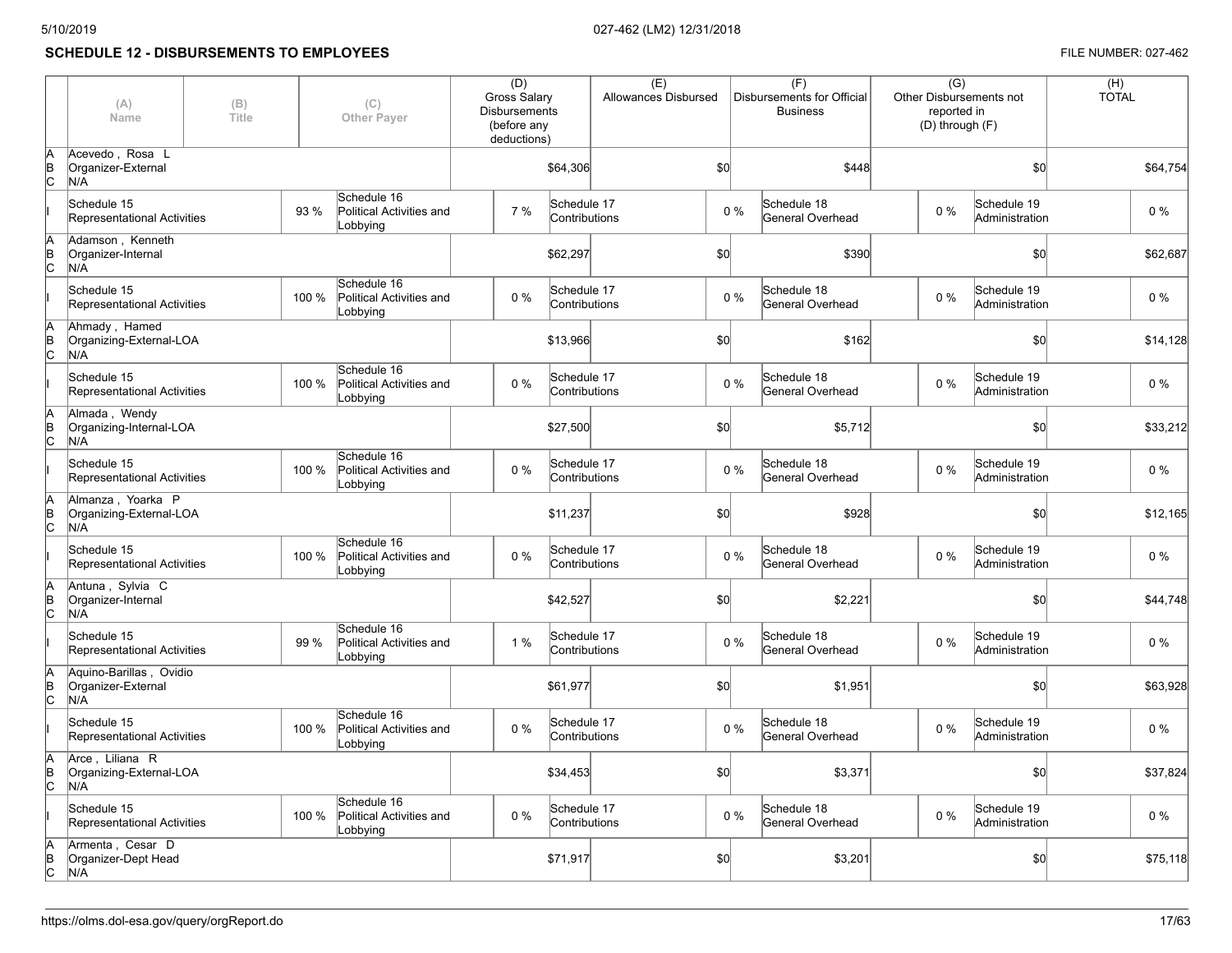|                      | (A)<br>Name                                            | (B)<br>(C)<br>Title<br><b>Other Payer</b> |       |                                                     | (D)<br><b>Gross Salary</b><br><b>Disbursements</b><br>(before any<br>deductions) |                              | (E)<br>Allowances Disbursed |     | (F)<br>Disbursements for Official<br><b>Business</b> |                                 | $\overline{(G)}$<br>Other Disbursements not<br>reported in<br>(D) through (F) |       |                               | (H)<br><b>TOTAL</b> |          |
|----------------------|--------------------------------------------------------|-------------------------------------------|-------|-----------------------------------------------------|----------------------------------------------------------------------------------|------------------------------|-----------------------------|-----|------------------------------------------------------|---------------------------------|-------------------------------------------------------------------------------|-------|-------------------------------|---------------------|----------|
|                      | Schedule 15<br>Representational Activities             |                                           | 93 %  | Schedule 16<br>Political Activities and<br>Lobbying | 7 %                                                                              | Schedule 17<br>Contributions |                             |     | $0\%$                                                | Schedule 18<br>General Overhead |                                                                               | 0%    | Schedule 19<br>Administration |                     | $0\%$    |
| ΙA<br>Þ<br>Iс        | Armenta, Georgina<br>Organizer-Internal Lead<br>N/A    |                                           |       |                                                     |                                                                                  | \$63,811                     |                             | \$0 |                                                      | \$390                           |                                                                               |       | \$0                           |                     | \$64,201 |
|                      | Schedule 15<br>Representational Activities             |                                           | 92 %  | Schedule 16<br>Political Activities and<br>Lobbying | 8 %                                                                              | Schedule 17<br>Contributions |                             |     | $0\%$                                                | Schedule 18<br>General Overhead |                                                                               | 0%    | Schedule 19<br>Administration |                     | $0\%$    |
| ΙA<br>$\overline{C}$ | Bagen, Noemi R<br>Organizer-External<br>N/A            |                                           |       |                                                     |                                                                                  | \$61,977                     |                             | \$0 |                                                      | \$390                           |                                                                               |       | \$0                           |                     | \$62,367 |
|                      | Schedule 15<br>Representational Activities             |                                           | 95 %  | Schedule 16<br>Political Activities and<br>Lobbying | 5 %                                                                              | Schedule 17<br>Contributions |                             |     | $0\%$                                                | Schedule 18<br>General Overhead |                                                                               | 0%    | Schedule 19<br>Administration |                     | $0\%$    |
| İΑ<br><b>B</b><br>lc | Batres, Leonel E<br>Grievance Specialist<br>N/A        |                                           |       |                                                     |                                                                                  | \$62,166                     |                             | \$0 |                                                      | \$390                           |                                                                               |       | \$0                           |                     | \$62,556 |
|                      | Schedule 15<br>Representational Activities             |                                           | 100 % | Schedule 16<br>Political Activities and<br>Lobbying | $0\%$                                                                            | Schedule 17<br>Contributions |                             |     | $0\%$                                                | Schedule 18<br>General Overhead |                                                                               | 0%    | Schedule 19<br>Administration |                     | $0\%$    |
| İΑ<br>$\overline{C}$ | Best, Shawntae L<br>Security<br>N/A                    |                                           |       |                                                     |                                                                                  | \$45,163                     |                             | \$0 |                                                      | \$0                             |                                                                               |       | \$0                           |                     | \$45,163 |
|                      | Schedule 15<br>Representational Activities             |                                           | $0\%$ | Schedule 16<br>Political Activities and<br>Lobbying | 0 %                                                                              | Schedule 17<br>Contributions |                             |     | $0\%$                                                | Schedule 18<br>General Overhead |                                                                               | 100 % | Schedule 19<br>Administration |                     | $0\%$    |
| ΙA<br>Þ<br>Iс        | Bolster, Glenna A<br>Organizer-Internal<br>N/A         |                                           |       |                                                     |                                                                                  | \$62,137                     |                             | \$0 |                                                      | \$1,827                         |                                                                               |       | \$0                           |                     | \$63,964 |
|                      | Schedule 15<br>Representational Activities             |                                           | 100 % | Schedule 16<br>Political Activities and<br>Lobbying | 0 %                                                                              | Schedule 17<br>Contributions |                             |     | $0\%$                                                | Schedule 18<br>General Overhead |                                                                               | 0%    | Schedule 19<br>Administration |                     | $0\%$    |
| $\overline{C}$       | Bonaventure, James<br>Director of Legal Affairs<br>N/A |                                           |       |                                                     |                                                                                  | \$51,152                     |                             | \$0 |                                                      | \$311                           |                                                                               |       | \$0                           |                     | \$51,463 |
|                      | Schedule 15<br>Representational Activities             |                                           | 100 % | Schedule 16<br>Political Activities and<br>Lobbying | 0 %                                                                              | Schedule 17<br>Contributions |                             |     | $0\%$                                                | Schedule 18<br>General Overhead |                                                                               | $0\%$ | Schedule 19<br>Administration |                     | $0\%$    |
| lA<br>B<br>lс        | Brown, Delores A<br>Organizer-Ext Dept Head<br>N/A     |                                           |       |                                                     |                                                                                  | \$72,823                     |                             | \$0 |                                                      | \$390                           |                                                                               |       | \$0                           |                     | \$73,213 |
|                      | Schedule 15<br>Representational Activities             |                                           | 97 %  | Schedule 16<br>Political Activities and<br>Lobbying | $3\%$                                                                            | Schedule 17<br>Contributions |                             |     | $0\%$                                                | Schedule 18<br>General Overhead |                                                                               | $0\%$ | Schedule 19<br>Administration |                     | $0\%$    |
| ΙA<br>$\overline{C}$ | Brust, Lori R<br>Organizer-Internal<br>N/A             |                                           |       |                                                     |                                                                                  | \$61,977                     |                             | \$0 |                                                      | \$390                           |                                                                               |       | \$0                           |                     | \$62,367 |
|                      | Schedule 15<br>Representational Activities             |                                           | 100 % | Schedule 16<br>Political Activities and<br>Lobbying | $0\%$                                                                            | Schedule 17<br>Contributions |                             |     | $0\%$                                                | Schedule 18<br>General Overhead |                                                                               | 0%    | Schedule 19<br>Administration |                     | $0\%$    |
| $\overline{6}$       | Buenrostro, Silvia<br>Organizer-External<br>N/A        |                                           |       |                                                     |                                                                                  | \$62,227                     |                             | \$0 |                                                      | \$390                           |                                                                               |       | \$0                           |                     | \$62,617 |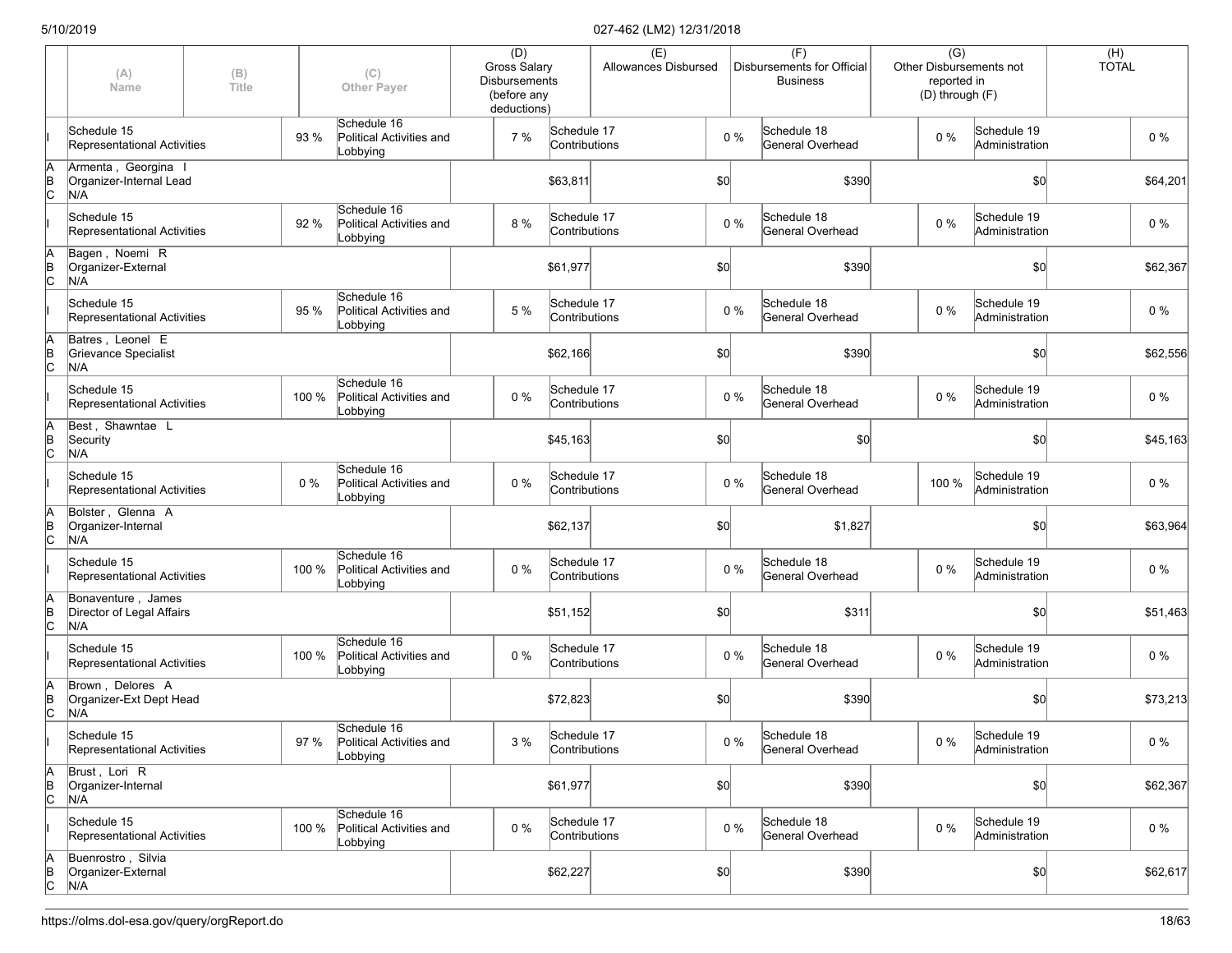|                      | (A)<br>Name                                                | (B)<br>Title |       | (C)<br><b>Other Payer</b>                                 | (D)<br><b>Gross Salary</b><br><b>Disbursements</b><br>(before any<br>deductions) |                              | (E) | Allowances Disbursed |       | (F)<br>Disbursements for Official<br><b>Business</b> | $\overline{(G)}$<br><b>Other Disbursements not</b><br>reported in<br>(D) through (F) |                               | (H)<br><b>TOTAL</b> |          |
|----------------------|------------------------------------------------------------|--------------|-------|-----------------------------------------------------------|----------------------------------------------------------------------------------|------------------------------|-----|----------------------|-------|------------------------------------------------------|--------------------------------------------------------------------------------------|-------------------------------|---------------------|----------|
|                      | Schedule 15<br>Representational Activities                 |              | 100 % | Schedule 16<br>Political Activities and<br>Lobbying       | 0%                                                                               | Schedule 17<br>Contributions |     |                      | $0\%$ | Schedule 18<br>General Overhead                      | $0\%$                                                                                | Schedule 19<br>Administration |                     | $0\%$    |
| ΙA<br>$\overline{C}$ | Butler, Andrew C<br>Organizing-External-LOA<br>N/A         |              |       |                                                           |                                                                                  | \$12,187                     |     | \$0                  |       | \$236                                                |                                                                                      | \$0                           |                     | \$12,423 |
|                      | Schedule 15<br>Representational Activities                 |              | 100 % | Schedule 16<br>Political Activities and<br>Lobbying       | $0\%$                                                                            | Schedule 17<br>Contributions |     |                      | $0\%$ | Schedule 18<br>General Overhead                      | $0\%$                                                                                | Schedule 19<br>Administration |                     | $0\%$    |
| ΙA<br>$\overline{C}$ | Canales Lopez, Miguel A<br>Organizer-Internal<br>N/A       |              |       |                                                           |                                                                                  | \$64,284                     |     | \$0                  |       | \$390                                                |                                                                                      | \$0                           |                     | \$64,674 |
|                      | Schedule 15<br>Representational Activities                 |              | 88 %  | Schedule 16<br>Political Activities and<br>Lobbying       | 12 %                                                                             | Schedule 17<br>Contributions |     |                      | $0\%$ | Schedule 18<br>General Overhead                      | $0\%$                                                                                | Schedule 19<br>Administration |                     | $0\%$    |
| ΙA<br>$\overline{C}$ | Carrillo, Aurelio M<br>Mbr Svs Specialist/IWCP<br>N/A      |              |       |                                                           |                                                                                  | \$70,183                     |     | \$0                  |       | \$390                                                |                                                                                      | \$0                           |                     | \$70,573 |
|                      | Schedule 15<br>Representational Activities                 |              | 0%    | Schedule 16<br>Political Activities and<br>Lobbying       | 0%                                                                               | Schedule 17<br>Contributions |     |                      | 100 % | Schedule 18<br>General Overhead                      | $0\%$                                                                                | Schedule 19<br>Administration |                     | $0\%$    |
| ΙA<br>$\overline{C}$ | Castillo, Alejandro E<br>Grievance Specialist<br>N/A       |              |       |                                                           |                                                                                  | \$39,012                     |     | \$0                  |       | \$0                                                  |                                                                                      | \$0                           |                     | \$39,012 |
|                      | Schedule 15<br>Representational Activities                 |              | 100 % | Schedule 16<br>Political Activities and<br>Lobbying       | $0\%$                                                                            | Schedule 17<br>Contributions |     |                      | $0\%$ | Schedule 18<br>General Overhead                      | $0\%$                                                                                | Schedule 19<br>Administration |                     | $0\%$    |
| A<br>$\overline{C}$  | Castro Martinez, Karina<br>Organizing-External-LOA<br>N/A  |              |       |                                                           |                                                                                  | \$35,406                     |     | \$0                  |       | \$2,046                                              |                                                                                      | \$0                           |                     | \$37,452 |
|                      | Schedule 15<br>Representational Activities                 |              | 100 % | Schedule 16<br>Political Activities and<br>Lobbying       | 0%                                                                               | Schedule 17<br>Contributions |     |                      | $0\%$ | Schedule 18<br>General Overhead                      | $0\%$                                                                                | Schedule 19<br>Administration |                     | 0%       |
| ΙA<br>$\overline{C}$ | Catha II, Paul J<br>Boycott Intern<br>N/A                  |              |       |                                                           |                                                                                  | \$38,784                     |     | \$0                  |       | \$519                                                |                                                                                      | \$0                           |                     | \$39,303 |
|                      | Schedule 15<br>Representational Activities                 |              | 85 %  | Schedule 16<br>Political Activities and<br>Lobbying       | 15 %                                                                             | Schedule 17<br>Contributions |     |                      | $0\%$ | Schedule 18<br>General Overhead                      | $0\%$                                                                                | Schedule 19<br>Administration |                     | $0\%$    |
| ΙA<br>$\overline{C}$ | Cervantes Medina, Mirian<br>Organizing-External-LOA<br>N/A |              |       |                                                           |                                                                                  | \$11,060                     |     | \$0                  |       | \$557                                                |                                                                                      | \$0                           |                     | \$11,617 |
|                      | Schedule 15<br>Representational Activities                 |              |       | Schedule 16<br>100 % Political Activities and<br>Lobbying | $0\%$                                                                            | Schedule 17<br>Contributions |     |                      | $0\%$ | Schedule 18<br>General Overhead                      | $0\%$                                                                                | Schedule 19<br>Administration |                     | $0\%$    |
| ΙA<br>$\overline{C}$ | Chavez, Anita<br>Data Entry Specialist<br>N/A              |              |       |                                                           |                                                                                  | \$43,207                     |     | $ 10\rangle$         |       | $ 10\rangle$                                         |                                                                                      | \$0                           |                     | \$43,207 |
|                      | Schedule 15<br>Representational Activities                 |              | 1 %   | Schedule 16<br>Political Activities and<br>Lobbying       | 0%                                                                               | Schedule 17<br>Contributions |     |                      | 10 %  | Schedule 18<br>General Overhead                      | 89%                                                                                  | Schedule 19<br>Administration |                     | $0\%$    |
| A<br>B<br>C          | Chuc-Bac, Hugo E<br>Organizing-Internal-LOA<br>N/A         |              |       |                                                           |                                                                                  | \$13,440                     |     | $ 10\rangle$         |       | \$611                                                |                                                                                      | \$0                           |                     | \$14,051 |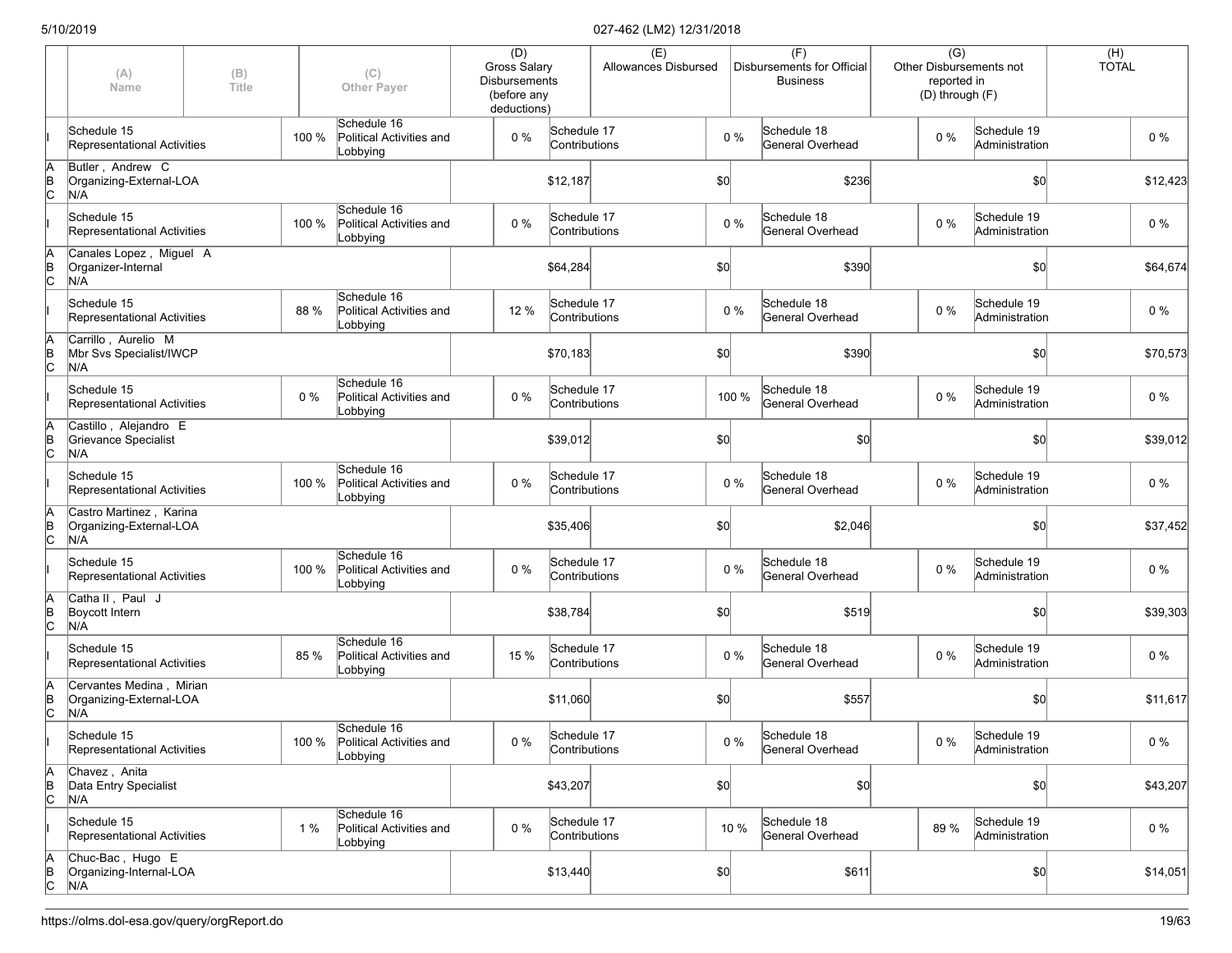|                      | (A)<br>Name                                                 | (B)<br>(C)<br>Title<br><b>Other Payer</b> |       |                                                           | (D)<br><b>Gross Salary</b><br><b>Disbursements</b><br>(before any<br>deductions) |                              | (E)<br>Allowances Disbursed |              |       | (F)<br>Disbursements for Official<br><b>Business</b> | $\overline{(G)}$<br><b>Other Disbursements not</b><br>reported in<br>(D) through (F) |                               | (H)<br><b>TOTAL</b> |          |
|----------------------|-------------------------------------------------------------|-------------------------------------------|-------|-----------------------------------------------------------|----------------------------------------------------------------------------------|------------------------------|-----------------------------|--------------|-------|------------------------------------------------------|--------------------------------------------------------------------------------------|-------------------------------|---------------------|----------|
|                      | Schedule 15<br>Representational Activities                  |                                           | 100 % | Schedule 16<br>Political Activities and<br>Lobbying       | 0%                                                                               | Schedule 17<br>Contributions |                             |              | $0\%$ | Schedule 18<br>General Overhead                      | $0\%$                                                                                | Schedule 19<br>Administration |                     | $0\%$    |
| ΙA<br>$\overline{B}$ | Comacchio, Nympha B<br>Organizer-Internal<br>N/A            |                                           |       |                                                           |                                                                                  | \$63,912                     |                             | \$0          |       | \$4,793                                              |                                                                                      | \$0                           |                     | \$68,705 |
|                      | Schedule 15<br>Representational Activities                  |                                           | 100 % | Schedule 16<br>Political Activities and<br>Lobbying       | $0\%$                                                                            | Schedule 17<br>Contributions |                             |              | $0\%$ | Schedule 18<br>General Overhead                      | $0\%$                                                                                | Schedule 19<br>Administration |                     | $0\%$    |
| ΙA<br>$\overline{C}$ | Corre, Vener N<br>Security<br>N/A                           |                                           |       |                                                           |                                                                                  | \$40,461                     |                             | \$0          |       | \$0]                                                 |                                                                                      | \$0                           |                     | \$40,461 |
|                      | Schedule 15<br>Representational Activities                  |                                           | 0%    | Schedule 16<br>Political Activities and<br>Lobbying       | 0%                                                                               | Schedule 17<br>Contributions |                             |              | $0\%$ | Schedule 18<br>General Overhead                      | 100 %                                                                                | Schedule 19<br>Administration |                     | $0\%$    |
| ΙA<br>$\overline{C}$ | Dalton, Johanna<br>Organizer-Dept Head<br>N/A               |                                           |       |                                                           |                                                                                  | \$71,214                     |                             | \$0          |       | \$509                                                |                                                                                      | \$0                           |                     | \$71,723 |
|                      | Schedule 15<br>Representational Activities                  |                                           | 100 % | Schedule 16<br>Political Activities and<br>Lobbying       | 0%                                                                               | Schedule 17<br>Contributions |                             |              | $0\%$ | Schedule 18<br>General Overhead                      | $0\%$                                                                                | Schedule 19<br>Administration |                     | $0\%$    |
| ΙA<br>ļв<br>lс       | Davies, Michaela B<br>Data Entry Specialist<br>N/A          |                                           |       |                                                           |                                                                                  | \$43,798                     |                             | \$0          |       | \$2                                                  |                                                                                      | \$0                           |                     | \$43,800 |
|                      | Schedule 15<br>Representational Activities                  |                                           | 0%    | Schedule 16<br>Political Activities and<br>Lobbying       | $0\%$                                                                            | Schedule 17<br>Contributions |                             |              | $0\%$ | Schedule 18<br>General Overhead                      | 100 %                                                                                | Schedule 19<br>Administration |                     | 0%       |
| ΙA<br>$\overline{C}$ | De Martinez, Asela D<br>Organizer-External Lead<br>N/A      |                                           |       |                                                           |                                                                                  | \$66,110                     |                             | \$0          |       | \$1,220                                              |                                                                                      | \$0                           |                     | \$67,330 |
|                      | Schedule 15<br>Representational Activities                  |                                           | 96 %  | Schedule 16<br>Political Activities and<br>Lobbying       | 4 %                                                                              | Schedule 17<br>Contributions |                             |              | $0\%$ | Schedule 18<br>General Overhead                      | $0\%$                                                                                | Schedule 19<br>Administration |                     | 0%       |
| ΙA<br>$\overline{C}$ | Dela-Puente, Nicolaza C<br>Organizer-Internal<br>N/A        |                                           |       |                                                           |                                                                                  | \$61,977                     |                             | \$0          |       | \$1,263                                              |                                                                                      | \$0                           |                     | \$63,240 |
|                      | Schedule 15<br>Representational Activities                  |                                           | 100 % | Schedule 16<br>Political Activities and<br>Lobbying       | 0%                                                                               | Schedule 17<br>Contributions |                             |              | $0\%$ | Schedule 18<br>General Overhead                      | $0\%$                                                                                | Schedule 19<br>Administration |                     | $0\%$    |
| ΙA<br>$\overline{C}$ | Diaz, Oscar<br>Organizer-External Lead<br>N/A               |                                           |       |                                                           |                                                                                  | \$68,468                     |                             | \$0          |       | \$406                                                |                                                                                      | \$0                           |                     | \$68,874 |
|                      | Schedule 15<br>Representational Activities                  |                                           |       | Schedule 16<br>100 % Political Activities and<br>Lobbying | $0\%$                                                                            | Schedule 17<br>Contributions |                             |              | $0\%$ | Schedule 18<br>General Overhead                      | $0\%$                                                                                | Schedule 19<br>Administration |                     | $0\%$    |
| A<br>$\overline{C}$  | Diaz, Guadalupe L<br>Inventory Clerk<br>N/A                 |                                           |       |                                                           |                                                                                  | \$43,678                     |                             | $ 10\rangle$ |       | \$0                                                  |                                                                                      | \$0                           |                     | \$43,678 |
|                      | Schedule 15<br>Representational Activities                  |                                           | 0%    | Schedule 16<br>Political Activities and<br>Lobbying       | 0%                                                                               | Schedule 17<br>Contributions |                             |              | $0\%$ | Schedule 18<br>General Overhead                      | 100 %                                                                                | Schedule 19<br>Administration |                     | $0\%$    |
| A<br>B<br>C          | Donas-Garcia, Nadya<br><b>Orientation Specialist</b><br>N/A |                                           |       |                                                           |                                                                                  | \$44,031                     |                             | $ 10\rangle$ |       | \$0]                                                 |                                                                                      | \$0                           |                     | \$44,031 |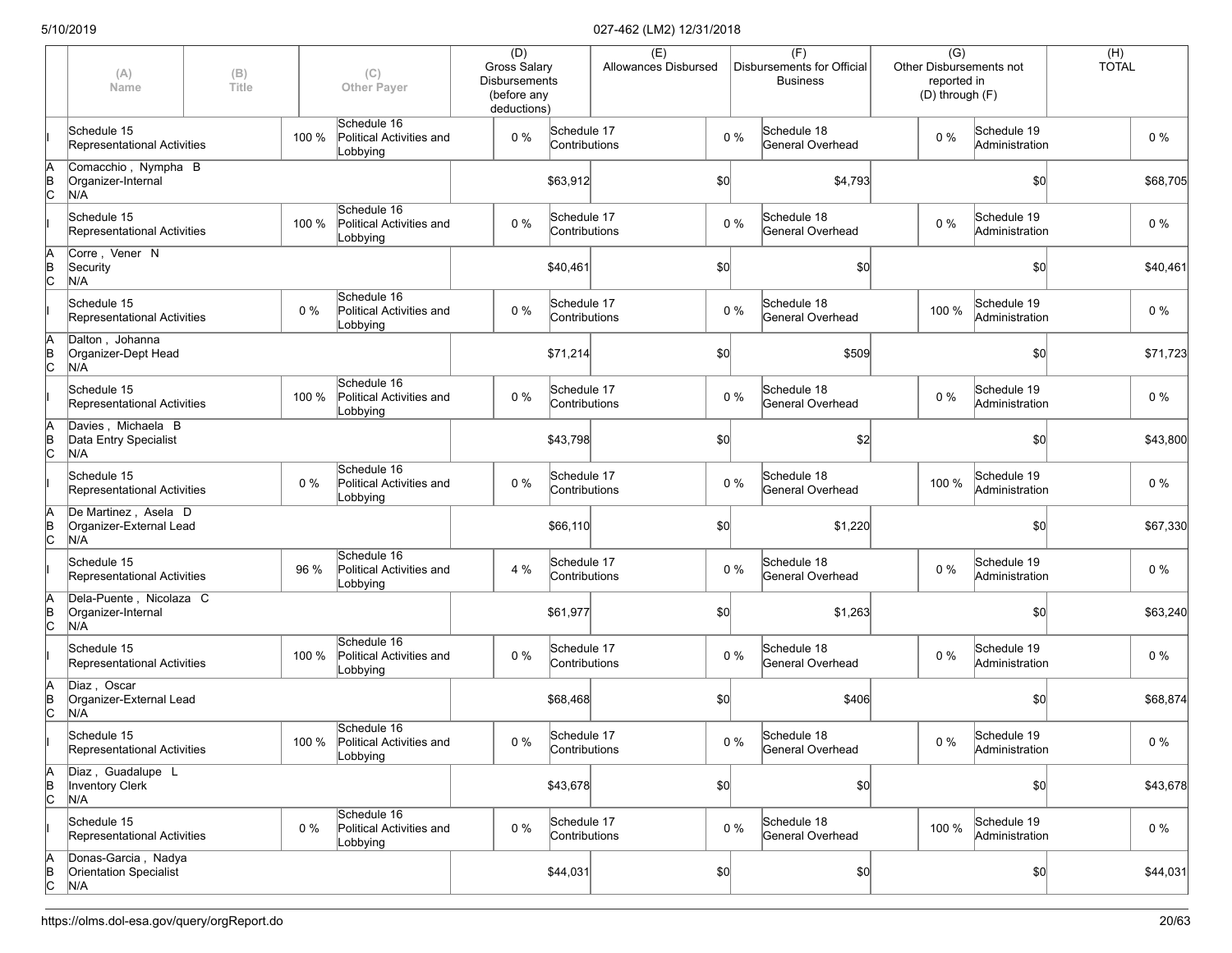|             | (A)<br>Name                                         | (B)<br><b>Title</b> |       | (C)<br><b>Other Payer</b>                           | (D)<br><b>Gross Salary</b><br><b>Disbursements</b><br>(before any<br>deductions) |                              | (E)<br>Allowances Disbursed |       | (F)<br>Disbursements for Official<br><b>Business</b> | $\overline{(G)}$<br>reported in<br>(D) through (F) | Other Disbursements not       | (H)<br><b>TOTAL</b> |          |
|-------------|-----------------------------------------------------|---------------------|-------|-----------------------------------------------------|----------------------------------------------------------------------------------|------------------------------|-----------------------------|-------|------------------------------------------------------|----------------------------------------------------|-------------------------------|---------------------|----------|
|             | Schedule 15<br><b>Representational Activities</b>   |                     | 100 % | Schedule 16<br>Political Activities and<br>Lobbying | 0 %                                                                              | Schedule 17<br>Contributions |                             | $0\%$ | Schedule 18<br>General Overhead                      | $0\%$                                              | Schedule 19<br>Administration |                     | $0\%$    |
| A<br>B<br>C | Dorsey, Candace<br>IT-Computer Tech<br>N/A          |                     |       |                                                     |                                                                                  | \$44,662                     |                             | \$0   | \$28                                                 |                                                    | \$0                           |                     | \$44,690 |
|             | Schedule 15<br>Representational Activities          |                     | 0%    | Schedule 16<br>Political Activities and<br>Lobbying | 0 %                                                                              | Schedule 17<br>Contributions |                             | $0\%$ | Schedule 18<br>General Overhead                      | 100 %                                              | Schedule 19<br>Administration |                     | 0%       |
| A<br>B<br>C | Duran, Beatrice A<br>Grievance Specialist<br>N/A    |                     |       |                                                     |                                                                                  | \$63,450                     |                             | \$0   | \$405                                                |                                                    | \$0                           |                     | \$63,855 |
|             | Schedule 15<br>Representational Activities          |                     | 97 %  | Schedule 16<br>Political Activities and<br>Lobbying | 3%                                                                               | Schedule 17<br>Contributions |                             | $0\%$ | Schedule 18<br>General Overhead                      | 0 %                                                | Schedule 19<br>Administration |                     | $0\%$    |
| A<br>B<br>C | Dyer, Esther D<br>Grievance Department Head<br>N/A  |                     |       |                                                     |                                                                                  | \$68,865                     |                             | \$0   | \$612                                                |                                                    | \$0                           |                     | \$69,477 |
|             | Schedule 15<br>Representational Activities          |                     | 100 % | Schedule 16<br>Political Activities and<br>Lobbying | 0 %                                                                              | Schedule 17<br>Contributions |                             | $0\%$ | Schedule 18<br>General Overhead                      | 0 %                                                | Schedule 19<br>Administration |                     | $0\%$    |
| A<br>B<br>C | Erck, Lenore<br>Office Clerk-Part Time<br>N/A       |                     |       |                                                     |                                                                                  | \$30,907                     |                             | \$0   | \$0                                                  |                                                    | \$0                           |                     | \$30,907 |
|             | Schedule 15<br>Representational Activities          |                     | 0%    | Schedule 16<br>Political Activities and<br>Lobbying | 0 %                                                                              | Schedule 17<br>Contributions |                             | $0\%$ | Schedule 18<br>General Overhead                      | 100 %                                              | Schedule 19<br>Administration |                     | 0%       |
| A<br>B<br>C | Estrada, Veronica<br>Organizing-Internal-LOA<br>N/A |                     |       |                                                     |                                                                                  | \$36,965                     |                             | \$0   | \$4,263                                              |                                                    | \$0                           |                     | \$41,228 |
|             | Schedule 15<br>Representational Activities          |                     | 100 % | Schedule 16<br>Political Activities and<br>Lobbying | 0 %                                                                              | Schedule 17<br>Contributions |                             | $0\%$ | Schedule 18<br>General Overhead                      | 0 %                                                | Schedule 19<br>Administration |                     | 0%       |
| A<br>B<br>C | Farias, Santos A<br>Organizer-Internal<br>N/A       |                     |       |                                                     |                                                                                  | \$64,272                     |                             | \$0   | \$3,717                                              |                                                    | \$0                           |                     | \$67,989 |
|             | Schedule 15<br>Representational Activities          |                     | 99 %  | Schedule 16<br>Political Activities and<br>Lobbying | 1 %                                                                              | Schedule 17<br>Contributions |                             | $0\%$ | Schedule 18<br>General Overhead                      | $0\%$                                              | Schedule 19<br>Administration |                     | $0\%$    |
| A<br>B<br>C | Farias, Marisa<br>Organizer-External<br>N/A         |                     |       |                                                     |                                                                                  | \$63,152                     |                             | \$0   | \$1,560                                              |                                                    | \$0                           |                     | \$64,712 |
|             | Schedule 15<br>Representational Activities          |                     | 96 %  | Schedule 16<br>Political Activities and<br>Lobbying | 4 %                                                                              | Schedule 17<br>Contributions |                             | $0\%$ | Schedule 18<br>General Overhead                      | $0\%$                                              | Schedule 19<br>Administration |                     | $0\%$    |
| A<br>B<br>C | Flores, Gisela C<br>Organizer-External<br>N/A       |                     |       |                                                     |                                                                                  | \$60,632                     |                             | \$0]  | $ 10\rangle$                                         |                                                    | \$0                           |                     | \$60,632 |
|             | Schedule 15<br>Representational Activities          |                     | 99 %  | Schedule 16<br>Political Activities and<br>Lobbying | 1 %                                                                              | Schedule 17<br>Contributions |                             | $0\%$ | Schedule 18<br>General Overhead                      | $0\%$                                              | Schedule 19<br>Administration |                     | $0\%$    |
| A<br>B<br>C | Flores, Sandra<br>Organizing-External-LOA<br>N/A    |                     |       |                                                     |                                                                                  | \$55,640                     |                             | \$0]  | \$3,616                                              |                                                    | \$0                           |                     | \$59,256 |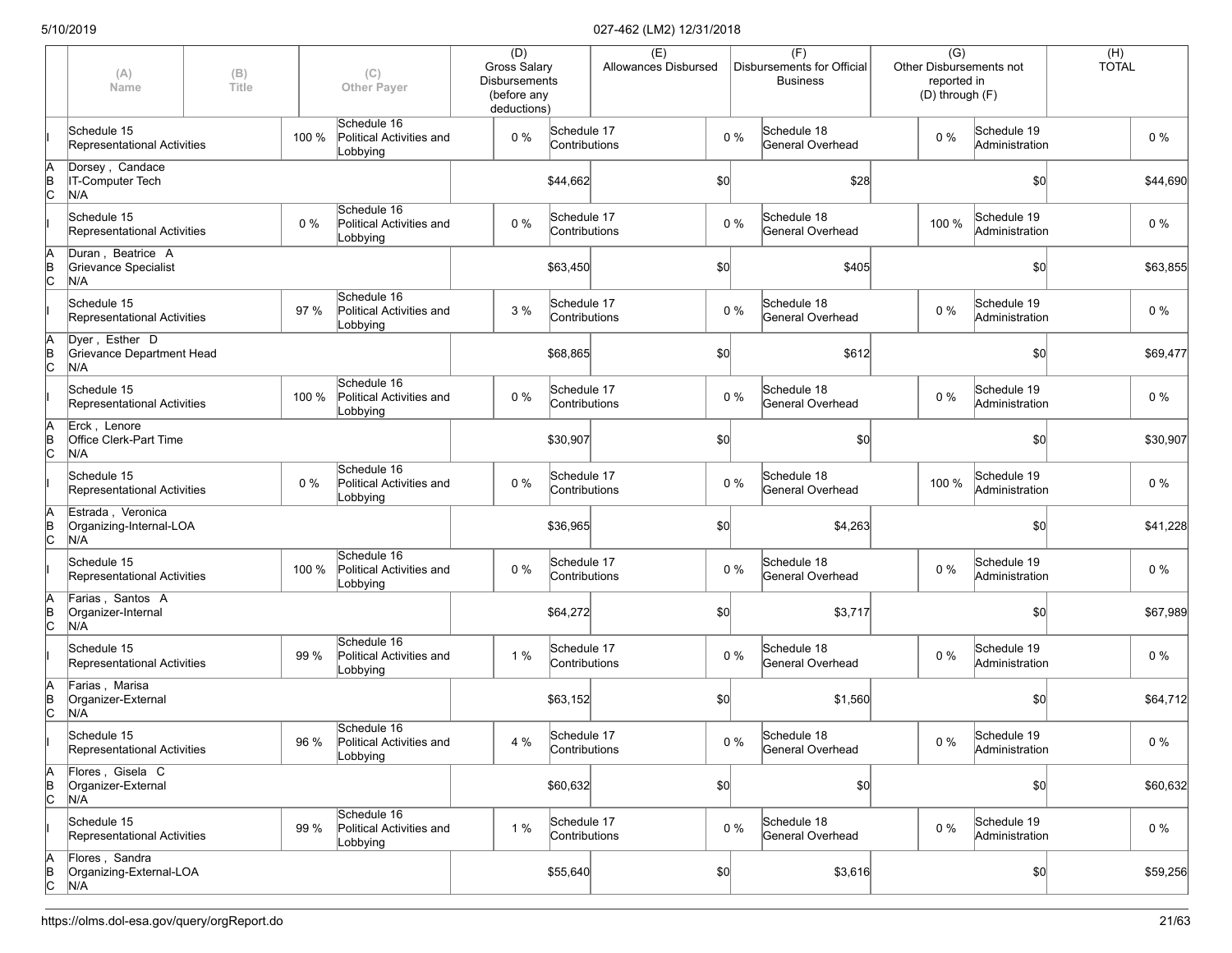|                      | (A)<br>Name                                         | (B)<br>Title |       | (C)<br><b>Other Paver</b>                           | (D)<br><b>Gross Salary</b><br><b>Disbursements</b><br>(before any<br>deductions) |                              | (E)<br>Allowances Disbursed |              |       | (F)<br>Disbursements for Official<br><b>Business</b> | $\overline{(G)}$<br>reported in | <b>Other Disbursements not</b><br>(D) through (F) | (H)<br><b>TOTAL</b> |          |
|----------------------|-----------------------------------------------------|--------------|-------|-----------------------------------------------------|----------------------------------------------------------------------------------|------------------------------|-----------------------------|--------------|-------|------------------------------------------------------|---------------------------------|---------------------------------------------------|---------------------|----------|
|                      | Schedule 15<br>Representational Activities          |              | 100 % | Schedule 16<br>Political Activities and<br>Lobbying | 0%                                                                               | Schedule 17<br>Contributions |                             |              | $0\%$ | Schedule 18<br>General Overhead                      | $0\%$                           | Schedule 19<br>Administration                     |                     | $0\%$    |
| ΙA<br>$\overline{B}$ | Fonseca, Mauricio<br>Organizer-External<br>N/A      |              |       |                                                     |                                                                                  | \$62,807                     |                             | \$0          |       | \$1,887                                              |                                 | \$0                                               |                     | \$64,694 |
|                      | Schedule 15<br>Representational Activities          |              | 100 % | Schedule 16<br>Political Activities and<br>Lobbying | $0\%$                                                                            | Schedule 17<br>Contributions |                             |              | $0\%$ | Schedule 18<br>General Overhead                      | $0\%$                           | Schedule 19<br>Administration                     |                     | $0\%$    |
| ΙA<br>$\overline{C}$ | Garcia, Lorraine P<br><b>Staff Accounant</b><br>N/A |              |       |                                                     |                                                                                  | \$57,904                     |                             | \$0          |       | \$0]                                                 |                                 | \$0                                               |                     | \$57,904 |
|                      | Schedule 15<br>Representational Activities          |              | 99 %  | Schedule 16<br>Political Activities and<br>Lobbying | 0%                                                                               | Schedule 17<br>Contributions |                             |              | $0\%$ | Schedule 18<br>General Overhead                      | $0\%$                           | Schedule 19<br>Administration                     |                     | 1%       |
| ΙA<br>$\overline{C}$ | Garcia, Irene<br>Payroll Specialist<br>N/A          |              |       |                                                     |                                                                                  | \$44,882                     |                             | \$0          |       | \$0                                                  |                                 | \$0                                               |                     | \$44,882 |
|                      | Schedule 15<br>Representational Activities          |              | 0%    | Schedule 16<br>Political Activities and<br>Lobbying | 0%                                                                               | Schedule 17<br>Contributions |                             |              | $0\%$ | Schedule 18<br>General Overhead                      | 100 %                           | Schedule 19<br>Administration                     |                     | $0\%$    |
| ΙA<br>$\overline{C}$ | Garcia Dean, Luz E<br>File Clerk<br>N/A             |              |       |                                                     |                                                                                  | \$32,616                     |                             | \$0          |       | \$0                                                  |                                 | \$0                                               |                     | \$32,616 |
|                      | Schedule 15<br>Representational Activities          |              | 1 %   | Schedule 16<br>Political Activities and<br>Lobbying | $0\%$                                                                            | Schedule 17<br>Contributions |                             |              | $0\%$ | Schedule 18<br>General Overhead                      | 99 %                            | Schedule 19<br>Administration                     |                     | 0%       |
| ΙA<br>$\overline{C}$ | Gatti, Grace<br><b>Executive Secretary</b><br>N/A   |              |       |                                                     |                                                                                  | \$56,251                     |                             | $ 10\rangle$ |       | \$0]                                                 |                                 | \$0                                               |                     | \$56,251 |
|                      | Schedule 15<br>Representational Activities          |              | 0%    | Schedule 16<br>Political Activities and<br>Lobbying | 0%                                                                               | Schedule 17<br>Contributions |                             |              | $0\%$ | Schedule 18<br>General Overhead                      | 100 %                           | Schedule 19<br>Administration                     |                     | 0%       |
| ΙA<br>$\overline{C}$ | Giannone, Felicia<br>Grievance Lead<br>N/A          |              |       |                                                     |                                                                                  | \$67,234                     |                             | \$0          |       | \$390                                                |                                 | \$0                                               |                     | \$67,624 |
|                      | Schedule 15<br>Representational Activities          |              | 96 %  | Schedule 16<br>Political Activities and<br>Lobbying | 4 %                                                                              | Schedule 17<br>Contributions |                             |              | $0\%$ | Schedule 18<br>General Overhead                      | $0\%$                           | Schedule 19<br>Administration                     |                     | $0\%$    |
| ΙA<br>$\overline{C}$ | Godinez, Guillermina<br>Secretary<br>N/A            |              |       |                                                     |                                                                                  | \$46,641                     |                             | \$0          |       | \$0                                                  |                                 | \$0                                               |                     | \$46,641 |
|                      | Schedule 15<br>Representational Activities          |              | $0\%$ | Schedule 16<br>Political Activities and<br>Lobbying | $0\%$                                                                            | Schedule 17<br>Contributions |                             |              | $0\%$ | Schedule 18<br>General Overhead                      |                                 | 100 % Schedule 19<br>Administration               |                     | $0\%$    |
| ΙA<br>$\overline{C}$ | Gomez, Ana B<br>Organizer-Internal<br>N/A           |              |       |                                                     |                                                                                  | \$38,797                     |                             | $ 10\rangle$ |       | \$195                                                |                                 | \$0                                               |                     | \$38,992 |
|                      | Schedule 15<br>Representational Activities          |              | 100 % | Schedule 16<br>Political Activities and<br>Lobbying | 0%                                                                               | Schedule 17<br>Contributions |                             |              | $0\%$ | Schedule 18<br>General Overhead                      | $0\%$                           | Schedule 19<br>Administration                     |                     | $0\%$    |
| $\overline{C}$       | De Bustillos, Rosa Lina<br>Political Loa's<br>N/A   |              |       |                                                     |                                                                                  | \$13,351                     |                             | $ 10\rangle$ |       | \$611                                                |                                 | \$0                                               |                     | \$13,962 |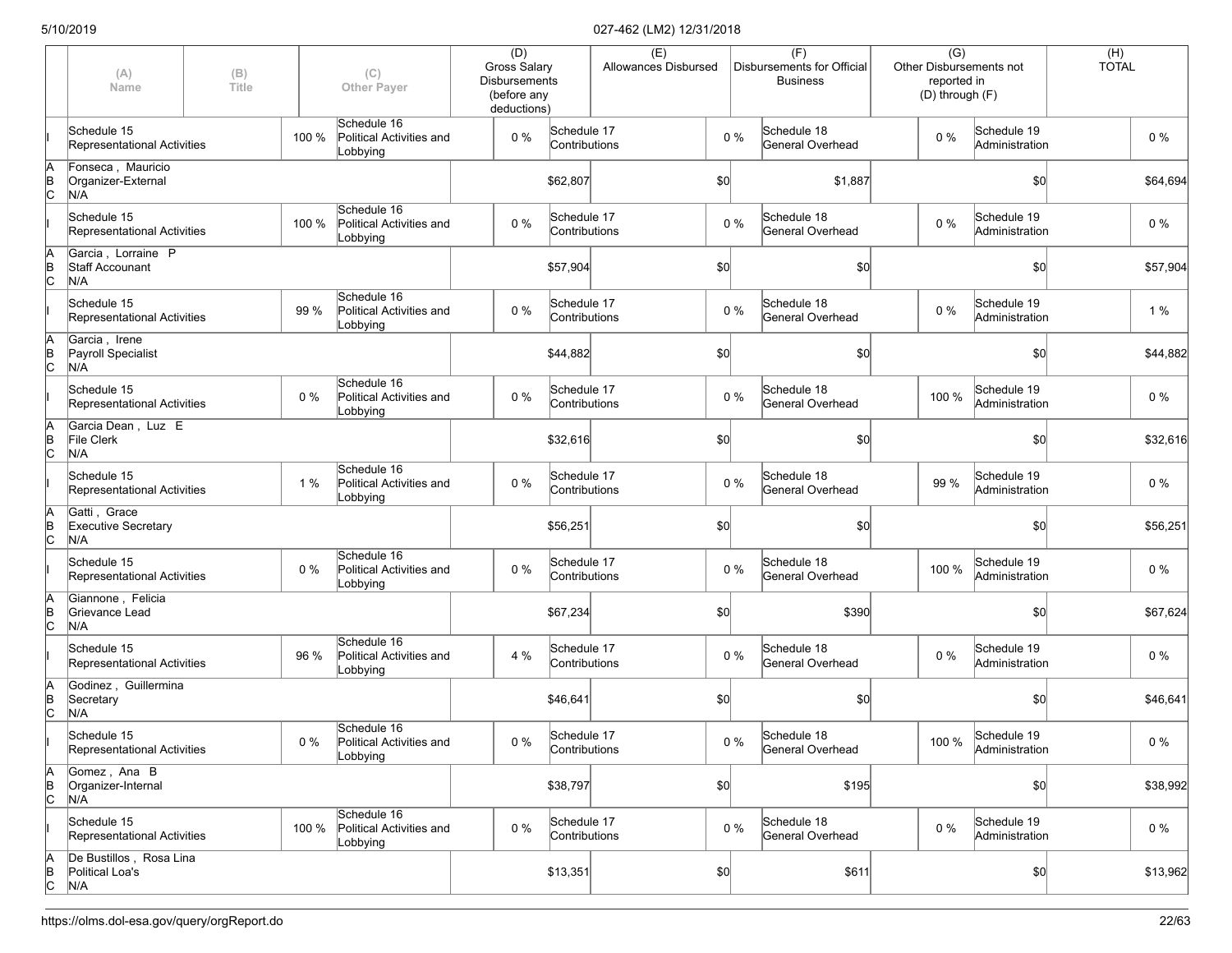|                      | (A)<br>Name                                             | (B)<br>Title |       | (C)<br><b>Other Payer</b>                           | (D)<br><b>Gross Salary</b><br><b>Disbursements</b><br>(before any<br>deductions) |                              | (E)<br>Allowances Disbursed |              |       | (F)<br>Disbursements for Official<br><b>Business</b> | $\overline{(G)}$<br><b>Other Disbursements not</b><br>reported in<br>(D) through (F) |                                     | (H)<br><b>TOTAL</b> |          |
|----------------------|---------------------------------------------------------|--------------|-------|-----------------------------------------------------|----------------------------------------------------------------------------------|------------------------------|-----------------------------|--------------|-------|------------------------------------------------------|--------------------------------------------------------------------------------------|-------------------------------------|---------------------|----------|
|                      | Schedule 15<br>Representational Activities              |              | 0%    | Schedule 16<br>Political Activities and<br>Lobbying | 100 %                                                                            | Schedule 17<br>Contributions |                             |              | $0\%$ | Schedule 18<br>General Overhead                      | $0\%$                                                                                | Schedule 19<br>Administration       |                     | $0\%$    |
| ΙA<br>$\overline{B}$ | Guereque, Gilberto<br>Organizer-Internal<br>N/A         |              |       |                                                     |                                                                                  | \$47,779                     |                             | \$0          |       | \$385                                                |                                                                                      | \$0                                 |                     | \$48,164 |
|                      | Schedule 15<br>Representational Activities              |              | 100 % | Schedule 16<br>Political Activities and<br>Lobbying | $0\%$                                                                            | Schedule 17<br>Contributions |                             |              | $0\%$ | Schedule 18<br>General Overhead                      | $0\%$                                                                                | Schedule 19<br>Administration       |                     | $0\%$    |
| ΙA<br>$\overline{C}$ | Gutierrez, Elizabeth<br>Translator<br>N/A               |              |       |                                                     |                                                                                  | \$45,521                     |                             | \$0          |       | \$0]                                                 |                                                                                      | \$0                                 |                     | \$45,521 |
|                      | Schedule 15<br>Representational Activities              |              | 0%    | Schedule 16<br>Political Activities and<br>Lobbying | 0%                                                                               | Schedule 17<br>Contributions |                             |              | $0\%$ | Schedule 18<br>General Overhead                      | 100 %                                                                                | Schedule 19<br>Administration       |                     | $0\%$    |
| ΙA<br>$\overline{C}$ | Hagezom, Ashenafi G<br>Organizing-External-LOA<br>N/A   |              |       |                                                     |                                                                                  | \$22,292                     |                             | \$0          |       | \$308                                                |                                                                                      | \$0                                 |                     | \$22,600 |
|                      | Schedule 15<br>Representational Activities              |              | 100 % | Schedule 16<br>Political Activities and<br>Lobbying | 0%                                                                               | Schedule 17<br>Contributions |                             |              | $0\%$ | Schedule 18<br>General Overhead                      | $0\%$                                                                                | Schedule 19<br>Administration       |                     | $0\%$    |
| ΙA<br>$\overline{C}$ | Hammett . Rowena<br><b>Accounting Specialist</b><br>N/A |              |       |                                                     |                                                                                  | \$45,881                     |                             | \$0          |       | \$0                                                  |                                                                                      | \$0                                 |                     | \$45,881 |
|                      | Schedule 15<br>Representational Activities              |              | 1 %   | Schedule 16<br>Political Activities and<br>Lobbying | $0\%$                                                                            | Schedule 17<br>Contributions |                             |              | $0\%$ | Schedule 18<br>General Overhead                      | 99 %                                                                                 | Schedule 19<br>Administration       |                     | 0%       |
| ļΑ<br>$\overline{C}$ | Henderson, Donell<br>Grievance Specialist<br>N/A        |              |       |                                                     |                                                                                  | \$64,587                     |                             | \$0          |       | \$390                                                |                                                                                      | \$0                                 |                     | \$64,977 |
|                      | Schedule 15<br>Representational Activities              |              | 100 % | Schedule 16<br>Political Activities and<br>Lobbying | 0%                                                                               | Schedule 17<br>Contributions |                             |              | $0\%$ | Schedule 18<br>General Overhead                      | $0\%$                                                                                | Schedule 19<br>Administration       |                     | 0%       |
| ΙA<br>$\overline{C}$ | Henry, Wanda L<br>Director of Operations<br>N/A         |              |       |                                                     |                                                                                  | \$69,877                     |                             | \$0          |       | \$283                                                |                                                                                      | \$0                                 |                     | \$70,160 |
|                      | Schedule 15<br>Representational Activities              |              | 0%    | Schedule 16<br>Political Activities and<br>Lobbying | 0%                                                                               | Schedule 17<br>Contributions |                             |              | $0\%$ | Schedule 18<br>General Overhead                      | 100 %                                                                                | Schedule 19<br>Administration       |                     | $0\%$    |
| ΙA<br>$\overline{C}$ | Hernandez, Lenis<br><b>Executive Secretary</b><br>N/A   |              |       |                                                     |                                                                                  | \$73,794                     |                             | \$0          |       | \$0                                                  |                                                                                      | \$0                                 |                     | \$73,794 |
|                      | Schedule 15<br>Representational Activities              |              | $0\%$ | Schedule 16<br>Political Activities and<br>Lobbying | $0\%$                                                                            | Schedule 17<br>Contributions |                             |              | $0\%$ | Schedule 18<br>General Overhead                      |                                                                                      | 100 % Schedule 19<br>Administration |                     | $0\%$    |
| ΙA<br>$\overline{C}$ | Hernandez, Enma A<br>Grievance Intake LOA<br>N/A        |              |       |                                                     |                                                                                  | \$11,324                     |                             | $ 10\rangle$ |       | \$237                                                |                                                                                      | \$0                                 |                     | \$11,561 |
|                      | Schedule 15<br>Representational Activities              |              | 82 %  | Schedule 16<br>Political Activities and<br>Lobbying | 0%                                                                               | Schedule 17<br>Contributions |                             |              | $0\%$ | Schedule 18<br>General Overhead                      | 18 %                                                                                 | Schedule 19<br>Administration       |                     | $0\%$    |
| $\overline{C}$       | Holmes, Maya S<br>Research Director<br>N/A              |              |       |                                                     |                                                                                  | \$58,689                     |                             | $ 10\rangle$ |       | \$494                                                |                                                                                      | \$0                                 |                     | \$59,183 |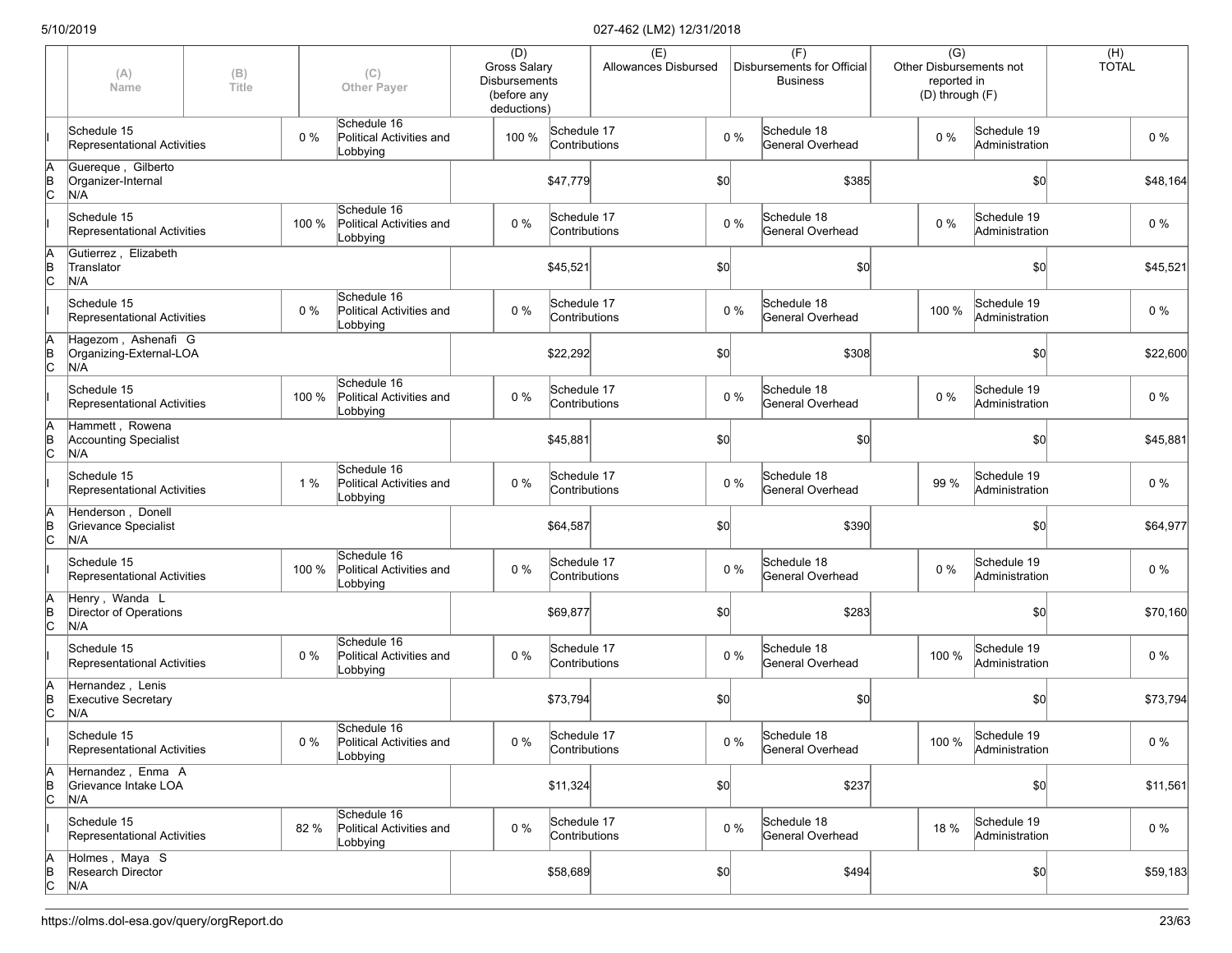|                      | (A)<br>Name                                          | (B)<br>Title |       | (C)<br><b>Other Payer</b>                                 | (D)<br><b>Gross Salary</b><br><b>Disbursements</b><br>(before any<br>deductions) |                              | (E)<br>Allowances Disbursed |              |       | (F)<br>Disbursements for Official<br><b>Business</b> | $\overline{(G)}$<br>reported in<br>(D) through (F) | <b>Other Disbursements not</b> | (H)<br><b>TOTAL</b> |          |
|----------------------|------------------------------------------------------|--------------|-------|-----------------------------------------------------------|----------------------------------------------------------------------------------|------------------------------|-----------------------------|--------------|-------|------------------------------------------------------|----------------------------------------------------|--------------------------------|---------------------|----------|
|                      | Schedule 15<br>Representational Activities           |              | 97 %  | Schedule 16<br>Political Activities and<br>Lobbying       | 3 %                                                                              | Schedule 17<br>Contributions |                             |              | $0\%$ | Schedule 18<br>General Overhead                      | $0\%$                                              | Schedule 19<br>Administration  |                     | $0\%$    |
| ΙA<br>$\overline{B}$ | Hughes, Robyn D<br>Finance Director<br>N/A           |              |       |                                                           |                                                                                  | \$80,183                     |                             | \$0          |       | \$390                                                |                                                    | \$0                            |                     | \$80,573 |
|                      | Schedule 15<br>Representational Activities           |              | 3 %   | Schedule 16<br>Political Activities and<br>Lobbying       | $0\%$                                                                            | Schedule 17<br>Contributions |                             |              | $0\%$ | Schedule 18<br>General Overhead                      | 97 %                                               | Schedule 19<br>Administration  |                     | $0\%$    |
| ΙA<br>$\overline{C}$ | Ituarte, Michaelina M<br>Dispatcher-Banquets<br>N/A  |              |       |                                                           |                                                                                  | \$62,716                     |                             | \$0          |       | \$0]                                                 |                                                    | \$0                            |                     | \$62,716 |
|                      | Schedule 15<br>Representational Activities           |              | 100 % | Schedule 16<br>Political Activities and<br>Lobbying       | 0%                                                                               | Schedule 17<br>Contributions |                             |              | $0\%$ | Schedule 18<br>General Overhead                      | $0\%$                                              | Schedule 19<br>Administration  |                     | $0\%$    |
| ΙA<br>$\overline{C}$ | Janz, Linda M<br>Grievance Intake<br>N/A             |              |       |                                                           |                                                                                  | \$44,782                     |                             | \$0          |       | \$0                                                  |                                                    | \$0                            |                     | \$44,782 |
|                      | Schedule 15<br>Representational Activities           |              | 100 % | Schedule 16<br>Political Activities and<br>Lobbying       | 0%                                                                               | Schedule 17<br>Contributions |                             |              | $0\%$ | Schedule 18<br>General Overhead                      | $0\%$                                              | Schedule 19<br>Administration  |                     | $0\%$    |
| ΙA<br>$\overline{C}$ | Khan, Bethany A<br>Dir of Communications<br>N/A      |              |       |                                                           |                                                                                  | \$72,945                     |                             | \$0          |       | \$3,600                                              |                                                    | \$0                            |                     | \$76,545 |
|                      | Schedule 15<br>Representational Activities           |              | 100 % | Schedule 16<br>Political Activities and<br>Lobbying       | 0%                                                                               | Schedule 17<br>Contributions |                             |              | $0\%$ | Schedule 18<br>General Overhead                      | $0\%$                                              | Schedule 19<br>Administration  |                     | 0%       |
| A<br>B<br>C          | Kingsland, Lourdes<br>Organizing-External-LOA<br>N/A |              |       |                                                           |                                                                                  | \$37,254                     |                             | \$0          |       | \$3,315                                              |                                                    | \$0                            |                     | \$40,569 |
|                      | Schedule 15<br>Representational Activities           |              | 100 % | Schedule 16<br>Political Activities and<br>Lobbying       | 0%                                                                               | Schedule 17<br>Contributions |                             |              | $0\%$ | Schedule 18<br>General Overhead                      | $0\%$                                              | Schedule 19<br>Administration  |                     | 0%       |
| ΙA<br>$\overline{C}$ | Kline, Cristina<br>Organizer-External Lead<br>N/A    |              |       |                                                           |                                                                                  | \$63,630                     |                             | \$0          |       | \$861                                                |                                                    | \$0                            |                     | \$64,491 |
|                      | Schedule 15<br>Representational Activities           |              | 100 % | Schedule 16<br>Political Activities and<br>Lobbying       | 0%                                                                               | Schedule 17<br>Contributions |                             |              | $0\%$ | Schedule 18<br>General Overhead                      | $0\%$                                              | Schedule 19<br>Administration  |                     | $0\%$    |
| ΙA<br>$\overline{C}$ | Kline, Kevin<br>Organizer-Ext Dept Head<br>N/A       |              |       |                                                           |                                                                                  | \$19,569                     |                             | \$0          |       | \$848                                                |                                                    | \$0                            |                     | \$20,417 |
|                      | Schedule 15<br>Representational Activities           |              |       | Schedule 16<br>100 % Political Activities and<br>Lobbying | $0\%$                                                                            | Schedule 17<br>Contributions |                             |              | $0\%$ | Schedule 18<br>General Overhead                      | $0\%$                                              | Schedule 19<br>Administration  |                     | $0\%$    |
| ΙA<br>$\overline{C}$ | Kordosky, Jason E<br>Researcher III<br>N/A           |              |       |                                                           |                                                                                  | \$61,742                     |                             | $ 10\rangle$ |       | \$484                                                |                                                    | \$0                            |                     | \$62,226 |
|                      | Schedule 15<br>Representational Activities           |              | 96 %  | Schedule 16<br>Political Activities and<br>Lobbying       | 4 %                                                                              | Schedule 17<br>Contributions |                             |              | $0\%$ | Schedule 18<br>General Overhead                      | $0\%$                                              | Schedule 19<br>Administration  |                     | $0\%$    |
| $\overline{C}$       | Kubiak, Norbert<br>Director of Legal Affairs<br>N/A  |              |       |                                                           |                                                                                  | \$86,491                     |                             | $ 10\rangle$ |       | \$390                                                |                                                    | \$0                            |                     | \$86,881 |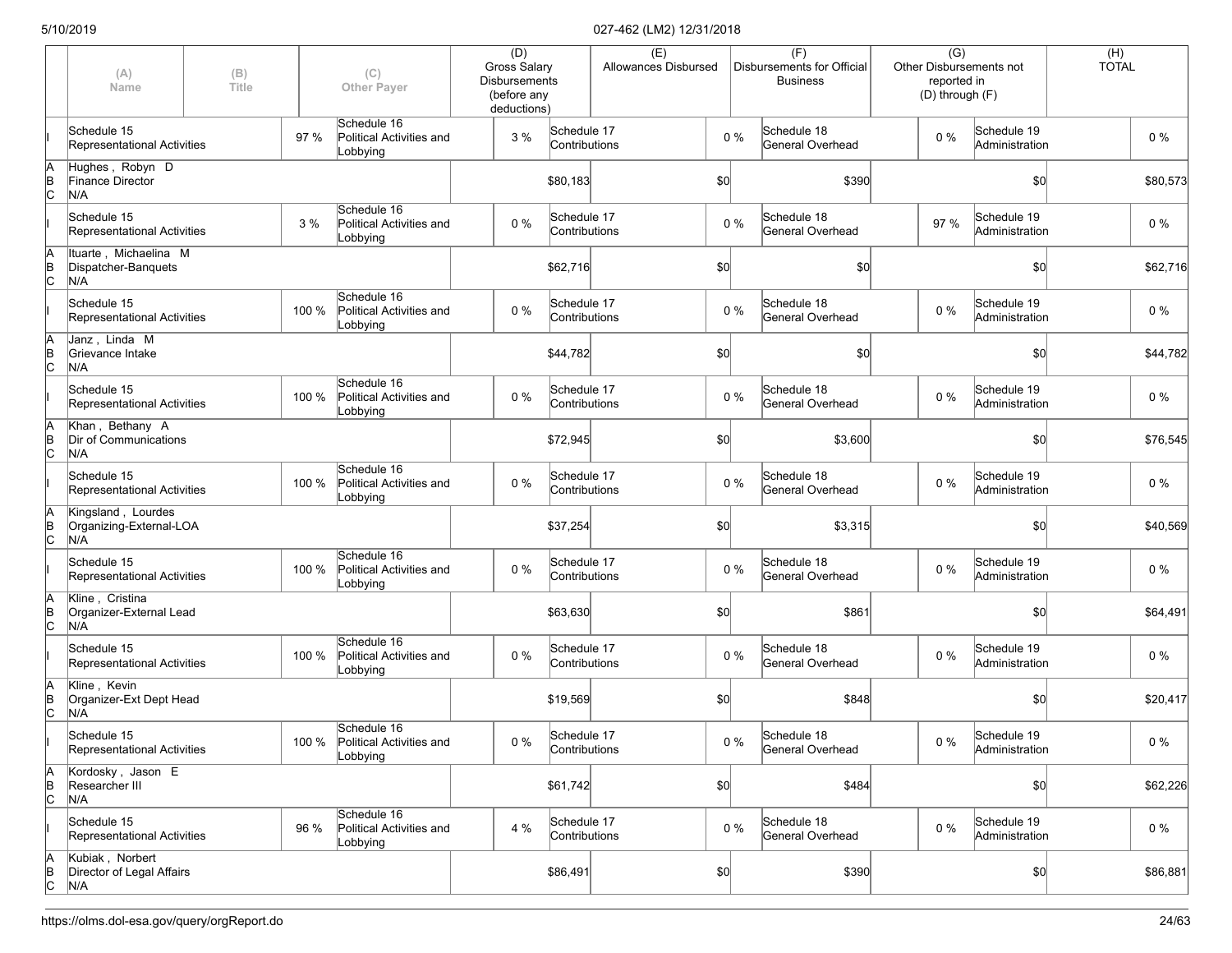|                      | (A)<br>Name                                           | (B)<br>Title |       | (C)<br><b>Other Payer</b>                                 | (D)<br><b>Gross Salary</b><br><b>Disbursements</b><br>(before any<br>deductions) |                              | (E)<br>Allowances Disbursed |              |       | (F)<br>Disbursements for Official<br><b>Business</b> | $\overline{(G)}$<br>reported in<br>(D) through (F) | Other Disbursements not       | (H)<br><b>TOTAL</b> |          |
|----------------------|-------------------------------------------------------|--------------|-------|-----------------------------------------------------------|----------------------------------------------------------------------------------|------------------------------|-----------------------------|--------------|-------|------------------------------------------------------|----------------------------------------------------|-------------------------------|---------------------|----------|
|                      | Schedule 15<br>Representational Activities            |              | 99 %  | Schedule 16<br>Political Activities and<br>Lobbying       | 1%                                                                               | Schedule 17<br>Contributions |                             |              | $0\%$ | Schedule 18<br>General Overhead                      | $0\%$                                              | Schedule 19<br>Administration |                     | $0\%$    |
| ΙA<br>$\overline{B}$ | Landaverde, Elba L<br>Organizing-External-LOA<br>N/A  |              |       |                                                           |                                                                                  | \$12,070                     |                             | \$0          |       | \$872                                                |                                                    | \$0                           |                     | \$12,942 |
|                      | Schedule 15<br>Representational Activities            |              | 100 % | Schedule 16<br>Political Activities and<br>Lobbying       | $0\%$                                                                            | Schedule 17<br>Contributions |                             |              | $0\%$ | Schedule 18<br>General Overhead                      | $0\%$                                              | Schedule 19<br>Administration |                     | 0%       |
| ΙA<br>$\overline{C}$ | De Castaneda, Maria<br>Organizing-Internal-LOA<br>N/A |              |       |                                                           |                                                                                  | \$38,574                     |                             | \$0          |       | \$2,957                                              |                                                    | \$0                           |                     | \$41,531 |
|                      | Schedule 15<br>Representational Activities            |              | 97 %  | Schedule 16<br>Political Activities and<br>Lobbying       | 3 %                                                                              | Schedule 17<br>Contributions |                             |              | $0\%$ | Schedule 18<br>General Overhead                      | $0\%$                                              | Schedule 19<br>Administration |                     | $0\%$    |
| ΙA<br>$\overline{C}$ | Leslie Jr, James D<br>Organizing-Internal-LOA<br>N/A  |              |       |                                                           |                                                                                  | \$11,011                     |                             | \$0          |       | \$267                                                |                                                    | \$0                           |                     | \$11,278 |
|                      | Schedule 15<br>Representational Activities            |              | 90 %  | Schedule 16<br>Political Activities and<br>Lobbying       | 10 %                                                                             | Schedule 17<br>Contributions |                             |              | $0\%$ | Schedule 18<br>General Overhead                      | $0\%$                                              | Schedule 19<br>Administration |                     | $0\%$    |
| ΙA<br>B<br>C         | Lindsey, Patricia R<br>Organizer-Internal<br>N/A      |              |       |                                                           |                                                                                  | \$49,650                     |                             | \$0          |       | \$390                                                |                                                    | \$0                           |                     | \$50,040 |
|                      | Schedule 15<br>Representational Activities            |              | 100 % | Schedule 16<br>Political Activities and<br>Lobbying       | 0%                                                                               | Schedule 17<br>Contributions |                             |              | $0\%$ | Schedule 18<br>General Overhead                      | $0\%$                                              | Schedule 19<br>Administration |                     | 0 %      |
| A<br>$\overline{C}$  | Liu, Ken K<br>Research Director<br>N/A                |              |       |                                                           |                                                                                  | \$77,780                     |                             | \$0          |       | \$2,033                                              |                                                    | \$0                           |                     | \$79,813 |
|                      | Schedule 15<br>Representational Activities            |              | 93 %  | Schedule 16<br>Political Activities and<br>Lobbying       | 5 %                                                                              | Schedule 17<br>Contributions |                             |              | $0\%$ | Schedule 18<br>General Overhead                      | 0%                                                 | Schedule 19<br>Administration |                     | 2 %      |
| ΙA<br>$\overline{C}$ | Locatelli, Guy A<br>Organizer-Internal<br>N/A         |              |       |                                                           |                                                                                  | \$62,669                     |                             | \$0          |       | \$390                                                |                                                    | \$0                           |                     | \$63,059 |
|                      | Schedule 15<br>Representational Activities            |              | 100 % | Schedule 16<br>Political Activities and<br>Lobbying       | 0%                                                                               | Schedule 17<br>Contributions |                             |              | $0\%$ | Schedule 18<br>General Overhead                      | $0\%$                                              | Schedule 19<br>Administration |                     | $0\%$    |
| ΙA<br>$\overline{C}$ | Lopez De Ramos, Ericka P<br>Organizer-Internal<br>N/A |              |       |                                                           |                                                                                  | \$60,867                     |                             | \$0          |       | \$329                                                |                                                    | \$0                           |                     | \$61,196 |
|                      | Schedule 15<br>Representational Activities            |              |       | Schedule 16<br>100 % Political Activities and<br>Lobbying | $0\%$                                                                            | Schedule 17<br>Contributions |                             | $0\%$        |       | Schedule 18<br>General Overhead                      | $0\%$                                              | Schedule 19<br>Administration |                     | $0\%$    |
| A<br>$\overline{C}$  | Love, Jimmy D<br>Organizer-Internal<br>N/A            |              |       |                                                           |                                                                                  | \$62,069                     |                             | $ 10\rangle$ |       | \$909                                                |                                                    | \$0                           |                     | \$62,978 |
|                      | Schedule 15<br>Representational Activities            |              | 100 % | Schedule 16<br>Political Activities and<br>Lobbying       | 0%                                                                               | Schedule 17<br>Contributions |                             |              | $0\%$ | Schedule 18<br>General Overhead                      | $0\%$                                              | Schedule 19<br>Administration |                     | $0\%$    |
| A<br>B<br>C          | Lozano, Edna<br>Orientation Specialist<br>N/A         |              |       |                                                           |                                                                                  | \$42,947                     |                             | $ 10\rangle$ |       | \$0]                                                 |                                                    | \$0]                          |                     | \$42,947 |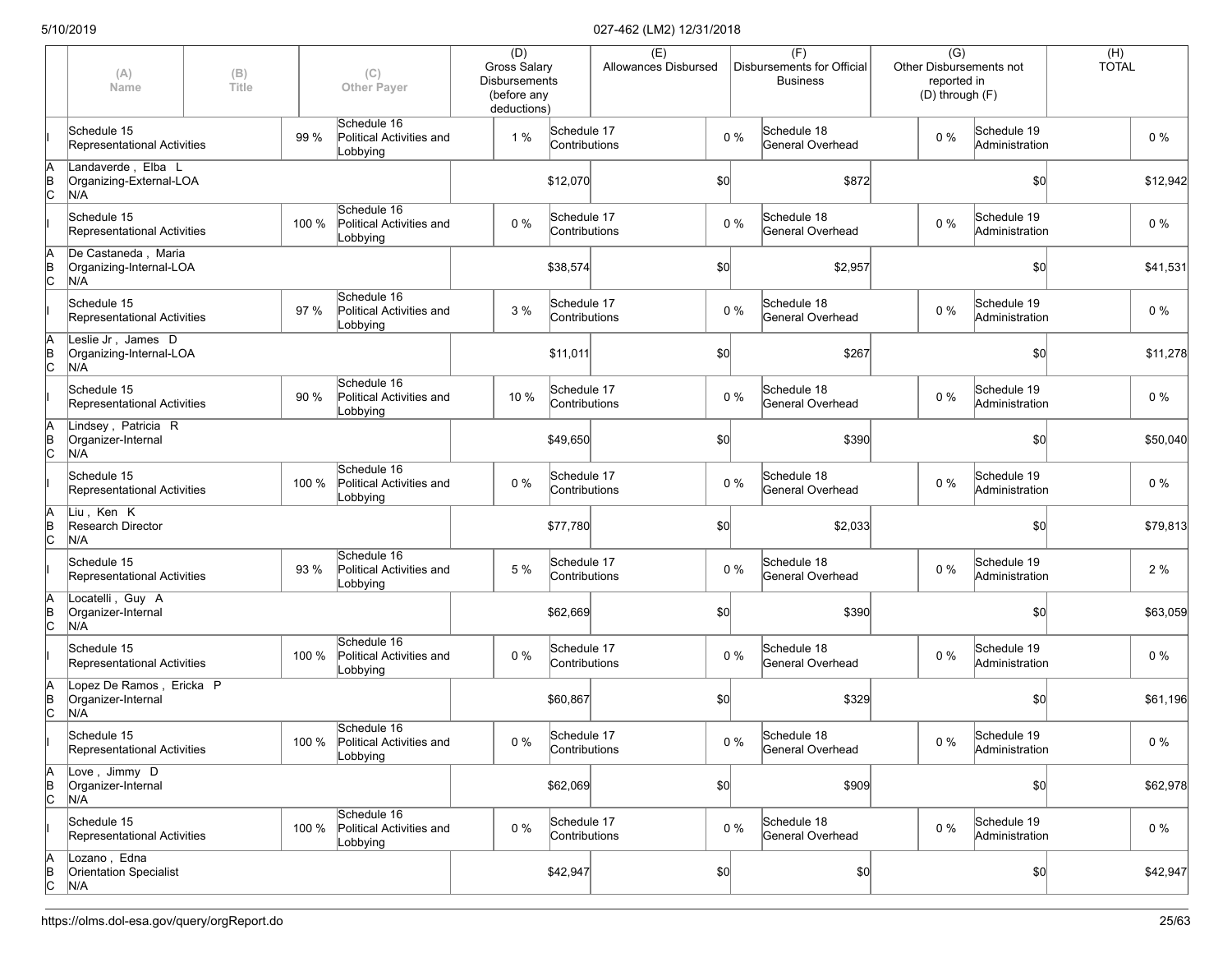|             | (A)<br>Name                                                    | (B)<br>Title |       | (C)<br><b>Other Payer</b>                           | (D)<br><b>Gross Salary</b><br><b>Disbursements</b><br>(before any<br>deductions) |                              | (E)<br>Allowances Disbursed |       | (F)<br>Disbursements for Official<br><b>Business</b> |                  | $\overline{(G)}$<br>reported in<br>(D) through (F) | Other Disbursements not             | (H)<br><b>TOTAL</b> |          |
|-------------|----------------------------------------------------------------|--------------|-------|-----------------------------------------------------|----------------------------------------------------------------------------------|------------------------------|-----------------------------|-------|------------------------------------------------------|------------------|----------------------------------------------------|-------------------------------------|---------------------|----------|
|             | Schedule 15<br><b>Representational Activities</b>              |              | 100 % | Schedule 16<br>Political Activities and<br>Lobbying | 0 %                                                                              | Schedule 17<br>Contributions |                             | $0\%$ | Schedule 18                                          | General Overhead | $0\%$                                              | Schedule 19<br>Administration       |                     | $0\%$    |
| A<br>B<br>C | Lucero, Nelson<br>Communications<br>N/A                        |              |       |                                                     |                                                                                  | \$53,064                     |                             | \$0   |                                                      | \$639            |                                                    | \$0                                 |                     | \$53,703 |
|             | Schedule 15<br>Representational Activities                     |              | 100 % | Schedule 16<br>Political Activities and<br>Lobbying | 0 %                                                                              | Schedule 17<br>Contributions |                             | $0\%$ | Schedule 18                                          | General Overhead | $0\%$                                              | Schedule 19<br>Administration       |                     | 0 %      |
| A<br>B<br>C | De La Cruz Luna, Maria<br><b>Orientation Specialist</b><br>N/A |              |       |                                                     |                                                                                  | \$43,002                     |                             | \$0   |                                                      | \$0]             |                                                    | \$0                                 |                     | \$43,002 |
|             | Schedule 15<br>Representational Activities                     |              | 100 % | Schedule 16<br>Political Activities and<br>Lobbying | 0%                                                                               | Schedule 17<br>Contributions |                             | $0\%$ | Schedule 18                                          | General Overhead | 0 %                                                | Schedule 19<br>Administration       |                     | $0\%$    |
| A<br>B<br>C | Macias-Guzman, Fermin<br>Organizing-Internal-LOA<br>N/A        |              |       |                                                     |                                                                                  | \$25,472                     |                             | \$0   |                                                      | \$1,016          |                                                    | \$0                                 |                     | \$26,488 |
|             | Schedule 15<br>Representational Activities                     |              | 100 % | Schedule 16<br>Political Activities and<br>Lobbying | 0 %                                                                              | Schedule 17<br>Contributions |                             | $0\%$ | Schedule 18                                          | General Overhead | 0 %                                                | Schedule 19<br>Administration       |                     | $0\%$    |
| A<br>B<br>C | Maciel, Guadalupe<br>Organizer-External<br>N/A                 |              |       |                                                     |                                                                                  | \$62,029                     |                             | \$0   |                                                      | \$390            |                                                    | \$0                                 |                     | \$62,419 |
|             | Schedule 15<br>Representational Activities                     |              | 64 %  | Schedule 16<br>Political Activities and<br>Lobbying | 32 %                                                                             | Schedule 17<br>Contributions |                             | 4 %   | Schedule 18                                          | General Overhead | $0\%$                                              | Schedule 19<br>Administration       |                     | 0 %      |
| A<br>B<br>C | Maciel Jr., Alfonso<br>Organizing-External-LOA<br>N/A          |              |       |                                                     |                                                                                  | \$12,985                     |                             | \$0   |                                                      | \$869            |                                                    | \$0                                 |                     | \$13,854 |
|             | Schedule 15<br>Representational Activities                     |              | 100 % | Schedule 16<br>Political Activities and<br>Lobbying | 0 %                                                                              | Schedule 17<br>Contributions |                             | $0\%$ | Schedule 18                                          | General Overhead | 0 %                                                | Schedule 19<br>Administration       |                     | 0 %      |
| A<br>B<br>C | Mares, Maria P<br>Organizer-Internal<br>N/A                    |              |       |                                                     |                                                                                  | \$61,977                     |                             | \$0   |                                                      | \$729            |                                                    | \$0                                 |                     | \$62,706 |
|             | Schedule 15<br>Representational Activities                     |              | 100 % | Schedule 16<br>Political Activities and<br>Lobbying | 0%                                                                               | Schedule 17<br>Contributions |                             | $0\%$ | Schedule 18                                          | General Overhead | $0\%$                                              | Schedule 19<br>Administration       |                     | $0\%$    |
| A<br>B<br>C | Marin, Claudia<br>Secretary<br>N/A                             |              |       |                                                     |                                                                                  | \$45,184                     |                             | \$0   |                                                      | \$0              |                                                    | \$0                                 |                     | \$45,184 |
|             | Schedule 15<br>Representational Activities                     |              | $0\%$ | Schedule 16<br>Political Activities and<br>Lobbying | $0\%$                                                                            | Schedule 17<br>Contributions |                             | $0\%$ | Schedule 18                                          | General Overhead |                                                    | 100 % Schedule 19<br>Administration |                     | $0\%$    |
| A<br>B<br>C | Martin, Anthony J<br>Grv Outreach/Intake /Trnr<br>N/A          |              |       |                                                     |                                                                                  | \$47,224                     |                             | \$0]  |                                                      | \$387            |                                                    | \$0                                 |                     | \$47,611 |
|             | Schedule 15<br>Representational Activities                     |              | 99 %  | Schedule 16<br>Political Activities and<br>Lobbying | 1 %                                                                              | Schedule 17<br>Contributions |                             | $0\%$ | Schedule 18                                          | General Overhead | $0\%$                                              | Schedule 19<br>Administration       |                     | $0\%$    |
| A<br>B<br>C | Martin, Jenith L<br>Organizing-External-LOA<br>N/A             |              |       |                                                     |                                                                                  | \$11,747                     |                             | \$0]  |                                                      | \$346            |                                                    | \$0                                 |                     | \$12,093 |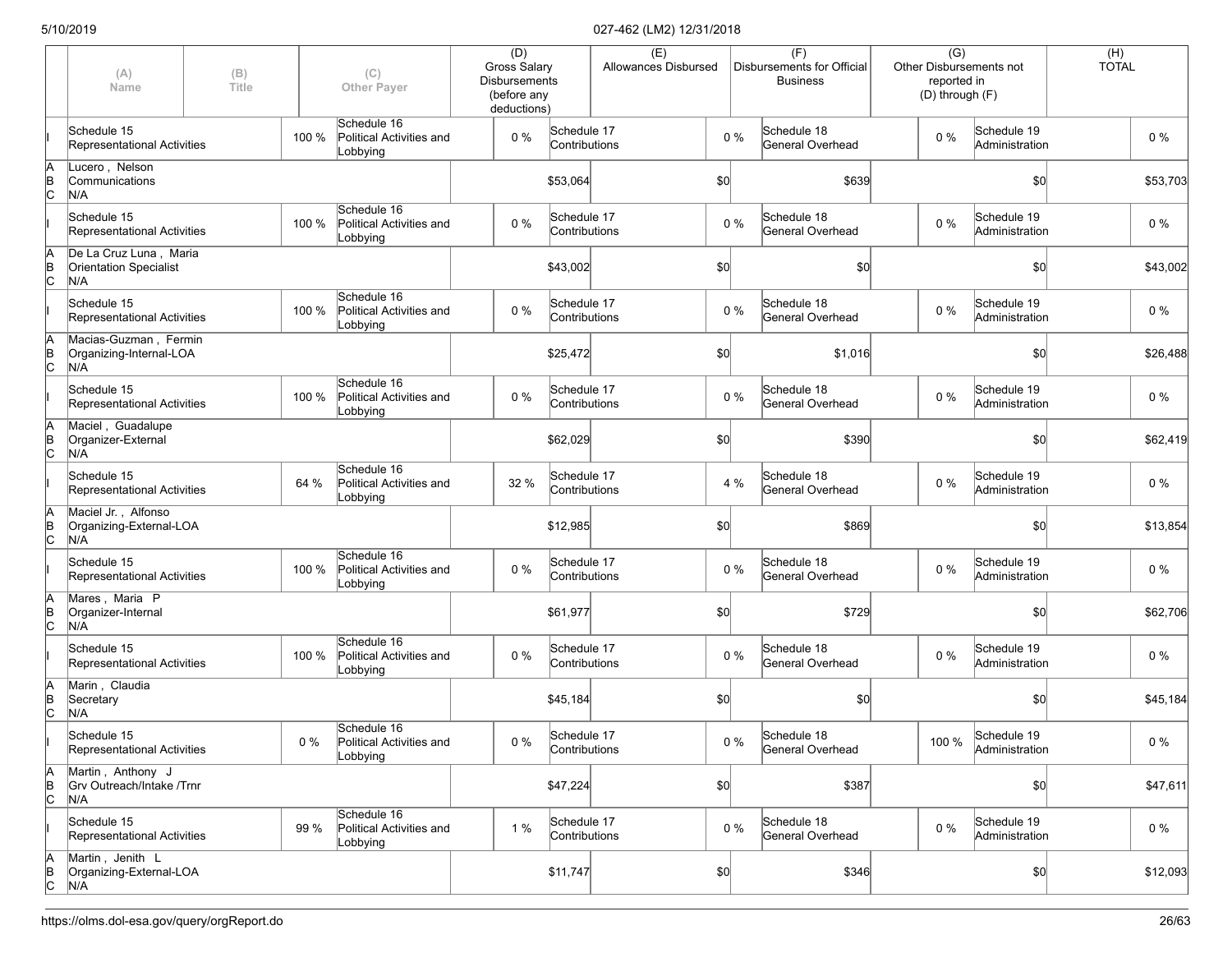|                      | (A)<br>Name                                                | (B)<br>Title |       | (C)<br><b>Other Payer</b>                           | (D)<br><b>Gross Salary</b><br><b>Disbursements</b><br>(before any<br>deductions) |                              | (E)<br>Allowances Disbursed |              |       | (F)<br>Disbursements for Official<br><b>Business</b> |       | $\overline{(G)}$<br><b>Other Disbursements not</b><br>reported in<br>(D) through (F) | (H)<br><b>TOTAL</b> |          |
|----------------------|------------------------------------------------------------|--------------|-------|-----------------------------------------------------|----------------------------------------------------------------------------------|------------------------------|-----------------------------|--------------|-------|------------------------------------------------------|-------|--------------------------------------------------------------------------------------|---------------------|----------|
|                      | Schedule 15<br>Representational Activities                 |              | 100 % | Schedule 16<br>Political Activities and<br>Lobbying | 0%                                                                               | Schedule 17<br>Contributions |                             |              | $0\%$ | Schedule 18<br>General Overhead                      | $0\%$ | Schedule 19<br>Administration                                                        |                     | $0\%$    |
| ΙA<br>$\overline{C}$ | Martinez-Robbins, Maria<br>Political Loa's<br>N/A          |              |       |                                                     |                                                                                  | \$16,163                     |                             | \$0          |       | \$973                                                |       | \$0                                                                                  |                     | \$17,136 |
|                      | Schedule 15<br>Representational Activities                 |              | 0%    | Schedule 16<br>Political Activities and<br>Lobbying | 100 %                                                                            | Schedule 17<br>Contributions |                             |              | $0\%$ | Schedule 18<br>General Overhead                      | $0\%$ | Schedule 19<br>Administration                                                        |                     | 0 %      |
| ΙA<br>$\overline{C}$ | Martinez-Zaldana, Idalia<br>Organizing-External-LOA<br>N/A |              |       |                                                     |                                                                                  | \$12,186                     |                             | \$0          |       | \$1,069                                              |       | \$0                                                                                  |                     | \$13,255 |
|                      | Schedule 15<br>Representational Activities                 |              | 100 % | Schedule 16<br>Political Activities and<br>Lobbying | 0%                                                                               | Schedule 17<br>Contributions |                             |              | $0\%$ | Schedule 18<br>General Overhead                      | $0\%$ | Schedule 19<br>Administration                                                        |                     | $0\%$    |
| ΙA<br>$\overline{C}$ | Marzola, Eleni H<br><b>Executive Secretary</b><br>N/A      |              |       |                                                     |                                                                                  | \$54,650                     |                             | \$0          |       | \$0                                                  |       | \$0                                                                                  |                     | \$54,650 |
|                      | Schedule 15<br>Representational Activities                 |              | 100 % | Schedule 16<br>Political Activities and<br>Lobbying | 0%                                                                               | Schedule 17<br>Contributions |                             |              | $0\%$ | Schedule 18<br>General Overhead                      | $0\%$ | Schedule 19<br>Administration                                                        |                     | $0\%$    |
| ΙA<br>Þ<br>Iс        | Medina, Mario A<br>Organizer-External<br>N/A               |              |       |                                                     |                                                                                  | \$62,900                     |                             | \$0          |       | \$10,084                                             |       | \$0                                                                                  |                     | \$72,984 |
|                      | Schedule 15<br>Representational Activities                 |              | 100 % | Schedule 16<br>Political Activities and<br>Lobbying | 0%                                                                               | Schedule 17<br>Contributions |                             |              | $0\%$ | Schedule 18<br>General Overhead                      | $0\%$ | Schedule 19<br>Administration                                                        |                     | 0 %      |
| ΙA<br>$\overline{C}$ | Medina, Ermila<br>Organizing-Internal-LOA<br>N/A           |              |       |                                                     |                                                                                  | \$15,062                     |                             | \$0          |       | \$551                                                |       | \$0                                                                                  |                     | \$15,613 |
|                      | Schedule 15<br>Representational Activities                 |              | 100 % | Schedule 16<br>Political Activities and<br>Lobbying | 0%                                                                               | Schedule 17<br>Contributions |                             |              | $0\%$ | Schedule 18<br>General Overhead                      | $0\%$ | Schedule 19<br>Administration                                                        |                     | 0 %      |
| ļΑ<br>$\overline{C}$ | Menjivar, Carlos E<br>Security<br>N/A                      |              |       |                                                     |                                                                                  | \$46,314                     |                             | \$0          |       | \$0                                                  |       | \$0                                                                                  |                     | \$46,314 |
|                      | Schedule 15<br>Representational Activities                 |              | 0%    | Schedule 16<br>Political Activities and<br>Lobbying | 0%                                                                               | Schedule 17<br>Contributions |                             |              | $0\%$ | Schedule 18<br>General Overhead                      | 100 % | Schedule 19<br>Administration                                                        |                     | $0\%$    |
| ΙA<br>$\overline{C}$ | Meza-Redmond, Guadalupe<br>Organizer-External<br>N/A       |              |       |                                                     |                                                                                  | \$61,767                     |                             | \$0          |       | \$2,052                                              |       | \$0                                                                                  |                     | \$63,819 |
|                      | Schedule 15<br>Representational Activities                 |              | 81 %  | Schedule 16<br>Political Activities and<br>Lobbying | 19 %                                                                             | Schedule 17<br>Contributions |                             |              | $0\%$ | Schedule 18<br>General Overhead                      | $0\%$ | Schedule 19<br>Administration                                                        |                     | $0\%$    |
| ΙA<br>$\overline{C}$ | Mitchell, Maria E<br>Organizer-External<br>N/A             |              |       |                                                     |                                                                                  | \$61,977                     |                             | $ 10\rangle$ |       | \$2,720                                              |       | \$0                                                                                  |                     | \$64,697 |
|                      | Schedule 15<br>Representational Activities                 |              | 100 % | Schedule 16<br>Political Activities and<br>Lobbying | 0%                                                                               | Schedule 17<br>Contributions |                             |              | $0\%$ | Schedule 18<br>General Overhead                      | $0\%$ | Schedule 19<br>Administration                                                        |                     | $0\%$    |
| A<br>$\overline{C}$  | Moayedi, Tina M<br>Organizer-External Lead<br>N/A          |              |       |                                                     |                                                                                  | \$67,176                     |                             | $ 10\rangle$ |       | \$390                                                |       | \$0                                                                                  |                     | \$67,566 |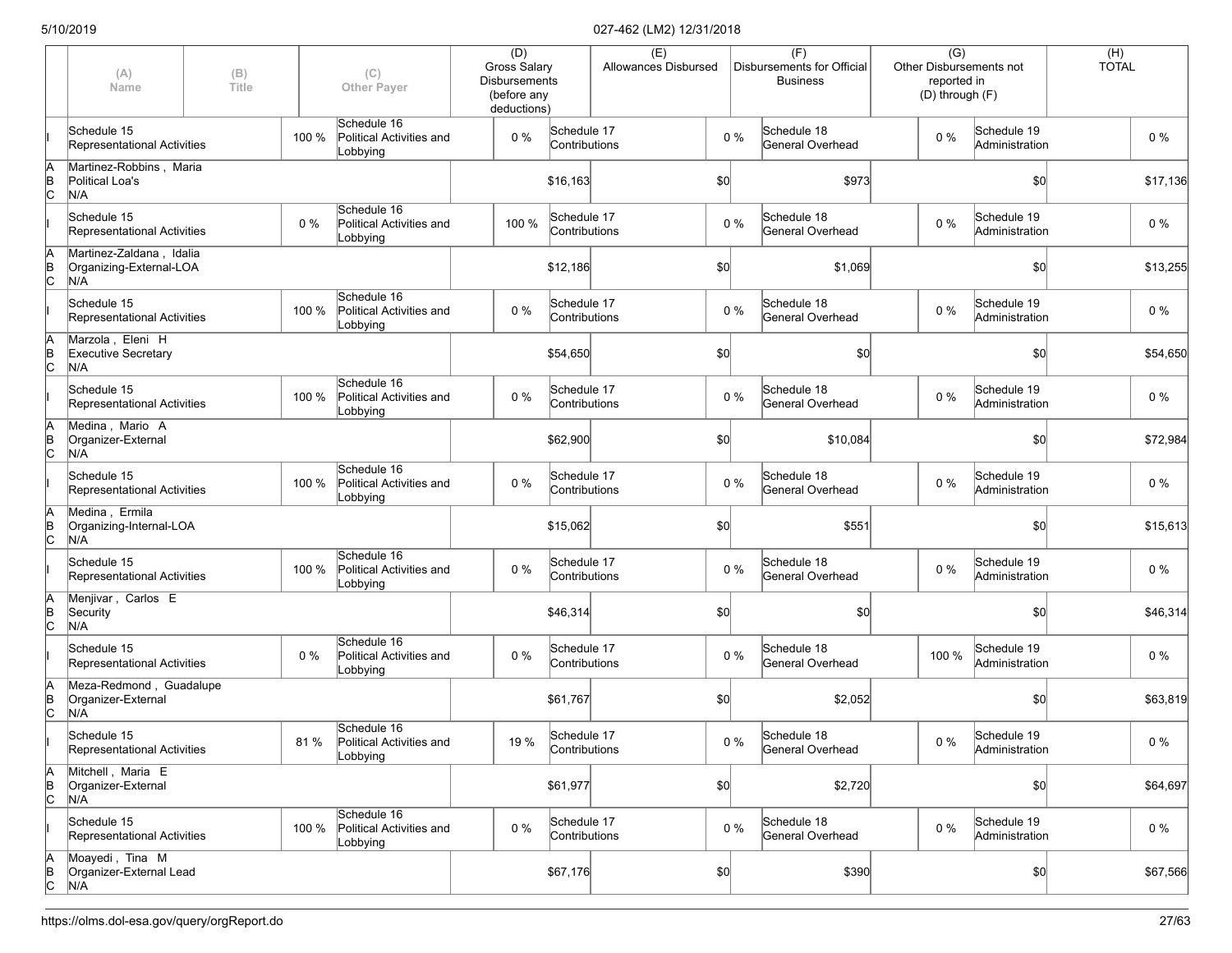|             | (A)<br>Name                                               | (B)<br>Title |       | (C)<br><b>Other Payer</b>                           | (D)<br><b>Gross Salary</b><br><b>Disbursements</b><br>(before any<br>deductions) |                              | (E)<br>Allowances Disbursed |       |       | (F)<br>Disbursements for Official<br><b>Business</b> | $\overline{(G)}$<br>reported in | Other Disbursements not<br>(D) through (F) | (H)<br><b>TOTAL</b> |          |
|-------------|-----------------------------------------------------------|--------------|-------|-----------------------------------------------------|----------------------------------------------------------------------------------|------------------------------|-----------------------------|-------|-------|------------------------------------------------------|---------------------------------|--------------------------------------------|---------------------|----------|
|             | Schedule 15<br><b>Representational Activities</b>         |              | 100 % | Schedule 16<br>Political Activities and<br>Lobbying | 0 %                                                                              | Schedule 17<br>Contributions |                             |       | $0\%$ | Schedule 18<br>General Overhead                      | $0\%$                           | Schedule 19<br>Administration              |                     | $0\%$    |
| A<br>B<br>C | Montes De Oca, Adela<br>Organizing-Internal-LOA<br>N/A    |              |       |                                                     |                                                                                  | \$11,261                     |                             | \$0   |       | \$1,122                                              |                                 | \$0                                        |                     | \$12,383 |
|             | Schedule 15<br>Representational Activities                |              | 0%    | Schedule 16<br>Political Activities and<br>Lobbying | 100 %                                                                            | Schedule 17<br>Contributions |                             |       | $0\%$ | Schedule 18<br>General Overhead                      | $0\%$                           | Schedule 19<br>Administration              |                     | 0 %      |
| A<br>B<br>C | Muniz, Elodia<br>Organizer-Internal Lead<br>N/A           |              |       |                                                     |                                                                                  | \$65,095                     |                             | \$0   |       | \$383                                                |                                 | \$0                                        |                     | \$65,478 |
|             | Schedule 15<br>Representational Activities                |              | 97 %  | Schedule 16<br>Political Activities and<br>Lobbying | 3%                                                                               | Schedule 17<br>Contributions |                             | $0\%$ |       | Schedule 18<br>General Overhead                      | 0 %                             | Schedule 19<br>Administration              |                     | $0\%$    |
| A<br>B<br>C | Navas, Ramiro J<br>Organizer-Ext Dept Head<br>N/A         |              |       |                                                     |                                                                                  | \$70,183                     |                             | \$0   |       | \$8,744                                              |                                 | \$0                                        |                     | \$78,927 |
|             | Schedule 15<br>Representational Activities                |              | 100 % | Schedule 16<br>Political Activities and<br>Lobbying | 0 %                                                                              | Schedule 17<br>Contributions |                             | $0\%$ |       | Schedule 18<br>General Overhead                      | 0 %                             | Schedule 19<br>Administration              |                     | $0\%$    |
| A<br>B<br>C | Noonkester, Mark J<br><b>Accounts Payable</b><br>N/A      |              |       |                                                     |                                                                                  | \$45,136                     |                             | \$0   |       | \$0                                                  |                                 | \$0                                        |                     | \$45,136 |
|             | Schedule 15<br>Representational Activities                |              | $0\%$ | Schedule 16<br>Political Activities and<br>Lobbying | 0 %                                                                              | Schedule 17<br>Contributions |                             | $0\%$ |       | Schedule 18<br>General Overhead                      | 100 %                           | Schedule 19<br>Administration              |                     | 0 %      |
| A<br>B<br>C | Norman, James L<br><b>IT-Network Administrator</b><br>N/A |              |       |                                                     |                                                                                  | \$58,094                     |                             | \$0   |       | \$759                                                |                                 | \$0                                        |                     | \$58,853 |
|             | Schedule 15<br>Representational Activities                |              | $0\%$ | Schedule 16<br>Political Activities and<br>Lobbying | 0 %                                                                              | Schedule 17<br>Contributions |                             |       | $0\%$ | Schedule 18<br>General Overhead                      | 100 %                           | Schedule 19<br>Administration              |                     | 0 %      |
| A<br>B<br>C | O'Brien, Jacqueline<br>Organizer-Dept Head<br>N/A         |              |       |                                                     |                                                                                  | \$75,425                     |                             | \$0   |       | \$493                                                |                                 | \$0                                        |                     | \$75,918 |
|             | Schedule 15<br>Representational Activities                |              | 100 % | Schedule 16<br>Political Activities and<br>Lobbying | 0%                                                                               | Schedule 17<br>Contributions |                             |       | $0\%$ | Schedule 18<br>General Overhead                      | $0\%$                           | Schedule 19<br>Administration              |                     | $0\%$    |
| A<br>B<br>C | Ocampo, Maria G<br>Organizer-Internal Lead<br>N/A         |              |       |                                                     |                                                                                  | \$64,587                     |                             | \$0   |       | \$414                                                |                                 | \$0                                        |                     | \$65,001 |
|             | Schedule 15<br>Representational Activities                |              | 98 %  | Schedule 16<br>Political Activities and<br>Lobbying | 2 %                                                                              | Schedule 17<br>Contributions |                             |       | $0\%$ | Schedule 18<br>General Overhead                      | $0\%$                           | Schedule 19<br>Administration              |                     | $0\%$    |
| A<br>B<br>C | Ordinario, Maria H<br>Mbr Services Spec/Comm<br>N/A       |              |       |                                                     |                                                                                  | \$71,609                     |                             | \$0]  |       | \$334                                                |                                 | \$0                                        |                     | \$71,943 |
|             | Schedule 15<br>Representational Activities                |              | 100 % | Schedule 16<br>Political Activities and<br>Lobbying | 0 %                                                                              | Schedule 17<br>Contributions |                             | $0\%$ |       | Schedule 18<br>General Overhead                      | $0\%$                           | Schedule 19<br>Administration              |                     | $0\%$    |
| A<br>B<br>C | Orozco, Lorena<br>Translator<br>N/A                       |              |       |                                                     |                                                                                  | \$48,976                     |                             | \$0]  |       | \$18                                                 |                                 | \$0                                        |                     | \$48,994 |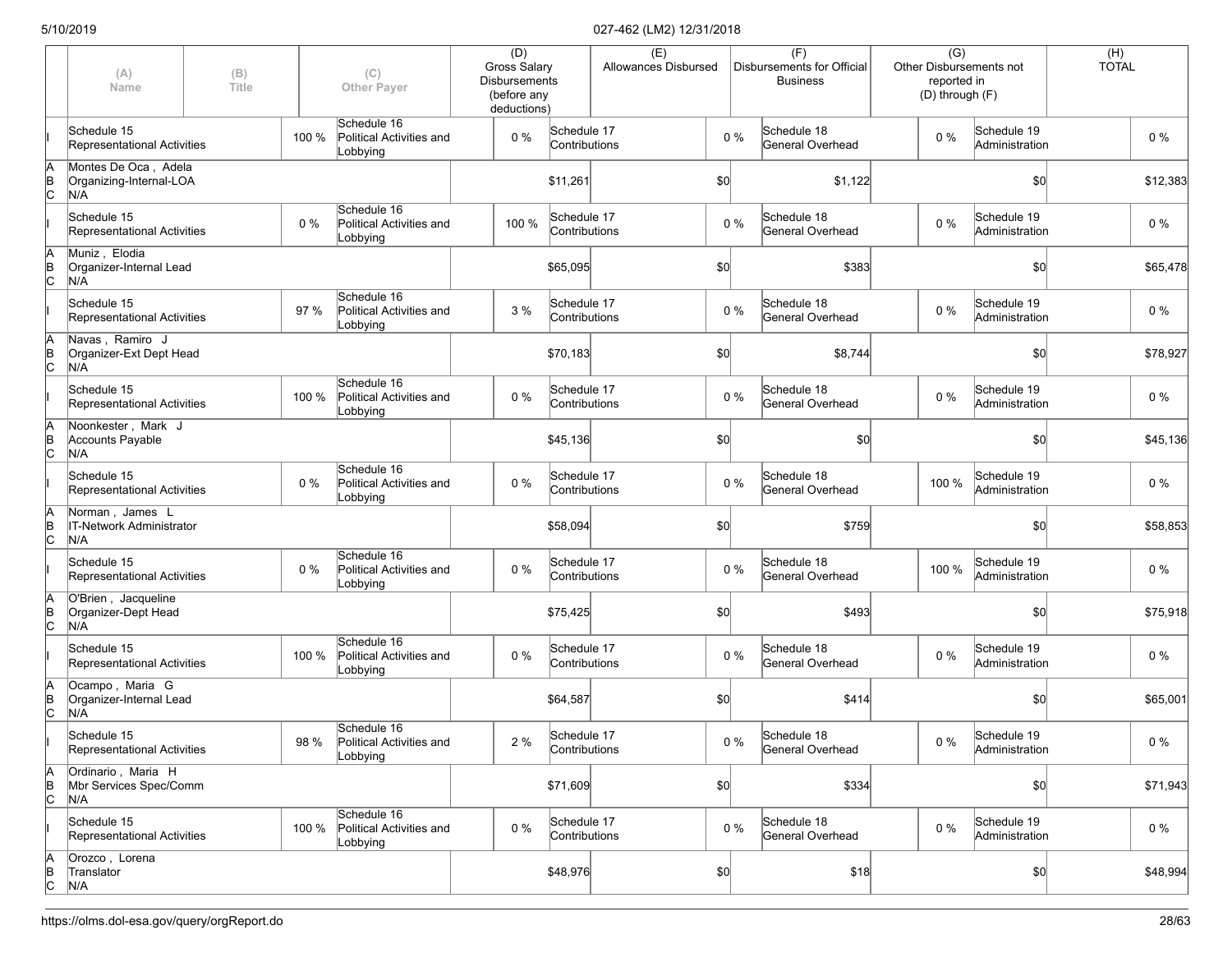|             | (A)<br>Name                                          | (B)<br>Title |       | (C)<br><b>Other Payer</b>                           | (D)<br><b>Gross Salary</b><br><b>Disbursements</b><br>(before any<br>deductions) |                              | (E)<br>Allowances Disbursed |       | (F)<br>Disbursements for Official<br><b>Business</b> | $\overline{(G)}$<br>reported in<br>(D) through (F) | Other Disbursements not       | (H)<br><b>TOTAL</b> |          |
|-------------|------------------------------------------------------|--------------|-------|-----------------------------------------------------|----------------------------------------------------------------------------------|------------------------------|-----------------------------|-------|------------------------------------------------------|----------------------------------------------------|-------------------------------|---------------------|----------|
|             | Schedule 15<br><b>Representational Activities</b>    |              | $0\%$ | Schedule 16<br>Political Activities and<br>Lobbying | 0 %                                                                              | Schedule 17<br>Contributions |                             | $0\%$ | Schedule 18<br>General Overhead                      | 100 %                                              | Schedule 19<br>Administration |                     | $0\%$    |
| A<br>B<br>C | Ortiz, Araceli<br>Organizing-External-LOA<br>N/A     |              |       |                                                     |                                                                                  | \$37,389                     |                             | \$0   | \$2,918                                              |                                                    | \$0                           |                     | \$40,307 |
|             | Schedule 15<br>Representational Activities           |              | 100 % | Schedule 16<br>Political Activities and<br>Lobbying | 0 %                                                                              | Schedule 17<br>Contributions |                             | $0\%$ | Schedule 18<br>General Overhead                      | $0\%$                                              | Schedule 19<br>Administration |                     | 0%       |
| A<br>B<br>C | Osorio Garcia, Josefa A<br>Organizer-Internal<br>N/A |              |       |                                                     |                                                                                  | \$61,647                     |                             | \$0   | \$397                                                |                                                    | \$0                           |                     | \$62,044 |
|             | Schedule 15<br>Representational Activities           |              | 100 % | Schedule 16<br>Political Activities and<br>Lobbying | 0%                                                                               | Schedule 17<br>Contributions |                             | $0\%$ | Schedule 18<br>General Overhead                      | 0 %                                                | Schedule 19<br>Administration |                     | $0\%$    |
| A<br>B<br>C | Owens, Mark J<br>Data Entry Specialist<br>N/A        |              |       |                                                     |                                                                                  | \$51,398                     |                             | \$0   | \$0                                                  |                                                    | \$0                           |                     | \$51,398 |
|             | Schedule 15<br>Representational Activities           |              | 0%    | Schedule 16<br>Political Activities and<br>Lobbying | 22 %                                                                             | Schedule 17<br>Contributions |                             | $0\%$ | Schedule 18<br>General Overhead                      | 78 %                                               | Schedule 19<br>Administration |                     | $0\%$    |
| A<br>B<br>C | Padilla, Roy G<br>Political Loa's<br>N/A             |              |       |                                                     |                                                                                  | \$12,773                     |                             | \$0   | \$648                                                |                                                    | \$0                           |                     | \$13,421 |
|             | Schedule 15<br>Representational Activities           |              | 100 % | Schedule 16<br>Political Activities and<br>Lobbying | 0 %                                                                              | Schedule 17<br>Contributions |                             | $0\%$ | Schedule 18<br>General Overhead                      | $0\%$                                              | Schedule 19<br>Administration |                     | 0%       |
| A<br>B<br>C | Pappageorge, Monique<br>Grievance Intake<br>N/A      |              |       |                                                     |                                                                                  | \$44,055                     |                             | \$0   | \$0                                                  |                                                    | \$0                           |                     | \$44,055 |
|             | Schedule 15<br>Representational Activities           |              | $0\%$ | Schedule 16<br>Political Activities and<br>Lobbying | 0 %                                                                              | Schedule 17<br>Contributions |                             | $0\%$ | Schedule 18<br>General Overhead                      | 100 %                                              | Schedule 19<br>Administration |                     | 0%       |
| A<br>B<br>C | Pappageorge, Kim<br>Secretary<br>N/A                 |              |       |                                                     |                                                                                  | \$40,329                     |                             | \$0   | \$0                                                  |                                                    | \$0                           |                     | \$40,329 |
|             | Schedule 15<br>Representational Activities           |              | 0%    | Schedule 16<br>Political Activities and<br>Lobbying | 0%                                                                               | Schedule 17<br>Contributions |                             | $0\%$ | Schedule 18<br>General Overhead                      | 100 %                                              | Schedule 19<br>Administration |                     | $0\%$    |
| A<br>B<br>C | Patino, Jennifer I<br>Grievance Intake<br>N/A        |              |       |                                                     |                                                                                  | \$61,394                     |                             | \$0   | \$390                                                |                                                    | \$0                           |                     | \$61,784 |
|             | Schedule 15<br>Representational Activities           |              | 93 %  | Schedule 16<br>Political Activities and<br>Lobbying | 7 %                                                                              | Schedule 17<br>Contributions |                             | $0\%$ | Schedule 18<br>General Overhead                      | $0\%$                                              | Schedule 19<br>Administration |                     | $0\%$    |
| A<br>B<br>C | Pena, Evangelina<br>Data Entry Specialist<br>N/A     |              |       |                                                     |                                                                                  | \$45,426                     |                             | \$0]  | $ 10\rangle$                                         |                                                    | \$0                           |                     | \$45,426 |
|             | Schedule 15<br>Representational Activities           |              | 100 % | Schedule 16<br>Political Activities and<br>Lobbying | 0 %                                                                              | Schedule 17<br>Contributions |                             | $0\%$ | Schedule 18<br>General Overhead                      | $0\%$                                              | Schedule 19<br>Administration |                     | $0\%$    |
| A<br>B<br>C | Perez, Celia<br>Political Loa's<br>N/A               |              |       |                                                     |                                                                                  | \$9,638                      |                             | \$0]  | \$602                                                |                                                    | \$0                           |                     | \$10,240 |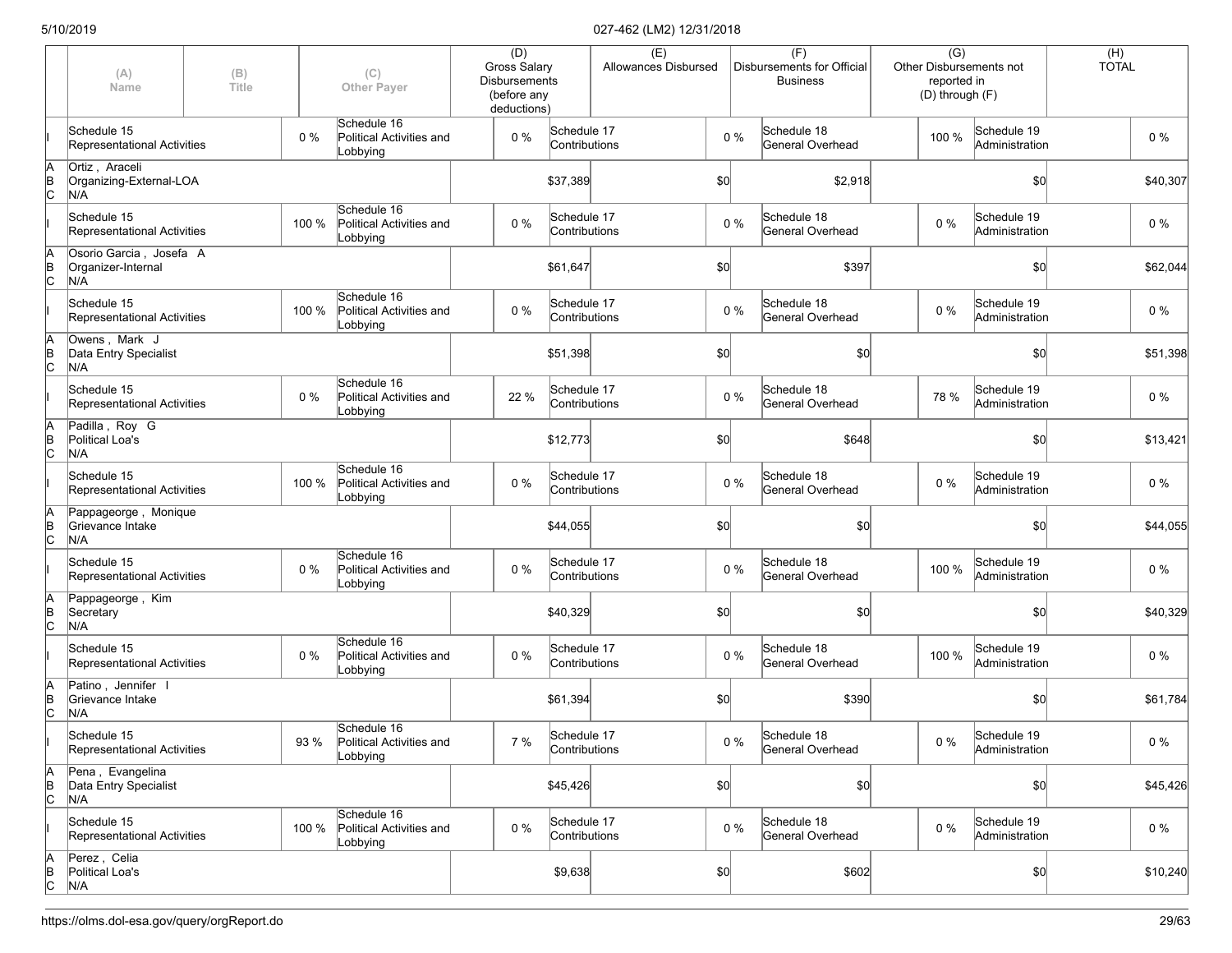|                      | (A)<br>Name                                            | (B)<br>Title |       | (C)<br><b>Other Payer</b>                                 | (D)<br><b>Gross Salary</b><br><b>Disbursements</b><br>(before any<br>deductions) |                              | (E)<br>Allowances Disbursed |              | (F)<br>Disbursements for Official<br><b>Business</b> | $\overline{(G)}$<br>Other Disbursements not<br>reported in<br>(D) through (F) |                               | (H)<br><b>TOTAL</b> |
|----------------------|--------------------------------------------------------|--------------|-------|-----------------------------------------------------------|----------------------------------------------------------------------------------|------------------------------|-----------------------------|--------------|------------------------------------------------------|-------------------------------------------------------------------------------|-------------------------------|---------------------|
|                      | Schedule 15<br>Representational Activities             |              | 0%    | Schedule 16<br>Political Activities and<br>Lobbying       | 100 %                                                                            | Schedule 17<br>Contributions |                             | $0\%$        | Schedule 18<br>General Overhead                      | $0\%$                                                                         | Schedule 19<br>Administration | $0\%$               |
| A<br>B<br>C          | Perez-Carteno, Velia<br>Organizing-External-LOA<br>N/A |              |       |                                                           |                                                                                  | \$11,001                     |                             | \$0          | \$308                                                |                                                                               | \$0                           | \$11,309            |
|                      | Schedule 15<br>Representational Activities             |              | 100 % | Schedule 16<br>Political Activities and<br>Lobbying       | $0\%$                                                                            | Schedule 17<br>Contributions |                             | $0\%$        | Schedule 18<br>General Overhead                      | $0\%$                                                                         | Schedule 19<br>Administration | 0%                  |
| ΙA<br>$\overline{C}$ | Pike, Martha<br>Grievance Specialist<br>N/A            |              |       |                                                           |                                                                                  | \$60,786                     |                             | \$0          | \$195                                                |                                                                               | \$0                           | \$60,981            |
|                      | Schedule 15<br>Representational Activities             |              | 100 % | Schedule 16<br>Political Activities and<br>Lobbying       | 0%                                                                               | Schedule 17<br>Contributions |                             | $0\%$        | Schedule 18<br>General Overhead                      | $0\%$                                                                         | Schedule 19<br>Administration | $0\%$               |
| ΙA<br>$\overline{C}$ | Pineda, Jose L<br>Organizer-Ext Dept Head<br>N/A       |              |       |                                                           |                                                                                  | \$36,383                     |                             | \$0          | \$141                                                |                                                                               | \$0                           | \$36,524            |
|                      | Schedule 15<br>Representational Activities             |              | 100 % | Schedule 16<br>Political Activities and<br>Lobbying       | $0\%$                                                                            | Schedule 17<br>Contributions |                             | $0\%$        | Schedule 18<br>General Overhead                      | $0\%$                                                                         | Schedule 19<br>Administration | $0\%$               |
| A<br>$\overline{C}$  | Pisanello, Judith A<br>Cashier<br>N/A                  |              |       |                                                           |                                                                                  | \$42,884                     |                             | \$0          | \$0                                                  |                                                                               | \$0                           | \$42,884            |
|                      | Schedule 15<br>Representational Activities             |              | 0 %   | Schedule 16<br>Political Activities and<br>Lobbying       | 0%                                                                               | Schedule 17<br>Contributions |                             | $0\%$        | Schedule 18<br>General Overhead                      | 100 %                                                                         | Schedule 19<br>Administration | 0%                  |
| A<br>B<br>C          | Poppel, Zachary D<br>Researcher III<br>N/A             |              |       |                                                           |                                                                                  | \$60,583                     |                             | \$0          | \$849                                                |                                                                               | \$0                           | \$61,432            |
|                      | Schedule 15<br>Representational Activities             |              | 100 % | Schedule 16<br>Political Activities and<br>Lobbying       | 0%                                                                               | Schedule 17<br>Contributions |                             | $0\%$        | Schedule 18<br>General Overhead                      | 0%                                                                            | Schedule 19<br>Administration | $0\%$               |
| ΙA<br>$\overline{C}$ | Preciado, Mirna<br><b>Staff Director</b><br>N/A        |              |       |                                                           |                                                                                  | \$53,357                     |                             | \$0          | \$447                                                |                                                                               | \$0                           | \$53,804            |
|                      | Schedule 15<br>Representational Activities             |              | 100 % | Schedule 16<br>Political Activities and<br>Lobbying       | 0%                                                                               | Schedule 17<br>Contributions |                             | $0\%$        | Schedule 18<br>General Overhead                      | $0\%$                                                                         | Schedule 19<br>Administration | $0\%$               |
| ΙA<br>$\overline{C}$ | Pringle, Teri L<br>Grievance Intake<br>N/A             |              |       |                                                           |                                                                                  | \$55,134                     |                             | \$0          | \$283                                                |                                                                               | \$0                           | \$55,417            |
|                      | Schedule 15<br>Representational Activities             |              |       | Schedule 16<br>100 % Political Activities and<br>Lobbying | $0\%$                                                                            | Schedule 17<br>Contributions |                             | $0\%$        | Schedule 18<br>General Overhead                      | $0\%$                                                                         | Schedule 19<br>Administration | $0\%$               |
| A<br>$\overline{C}$  | Ramos, Claudia<br>Organizing-Internal-LOA<br>N/A       |              |       |                                                           |                                                                                  | \$44,625                     |                             | $ 10\rangle$ | \$4,532                                              |                                                                               | \$0                           | \$49,157            |
|                      | Schedule 15<br>Representational Activities             |              | 97 %  | Schedule 16<br>Political Activities and<br>Lobbying       | 3 %                                                                              | Schedule 17<br>Contributions |                             | $0\%$        | Schedule 18<br>General Overhead                      | $0\%$                                                                         | Schedule 19<br>Administration | $0\%$               |
| $\overline{C}$       | Ramos-Cabrales, Daniel<br>Organizer-Internal<br>N/A    |              |       |                                                           |                                                                                  | \$62,194                     |                             | $ 10\rangle$ | \$0]                                                 |                                                                               | \$0]                          | \$62,194            |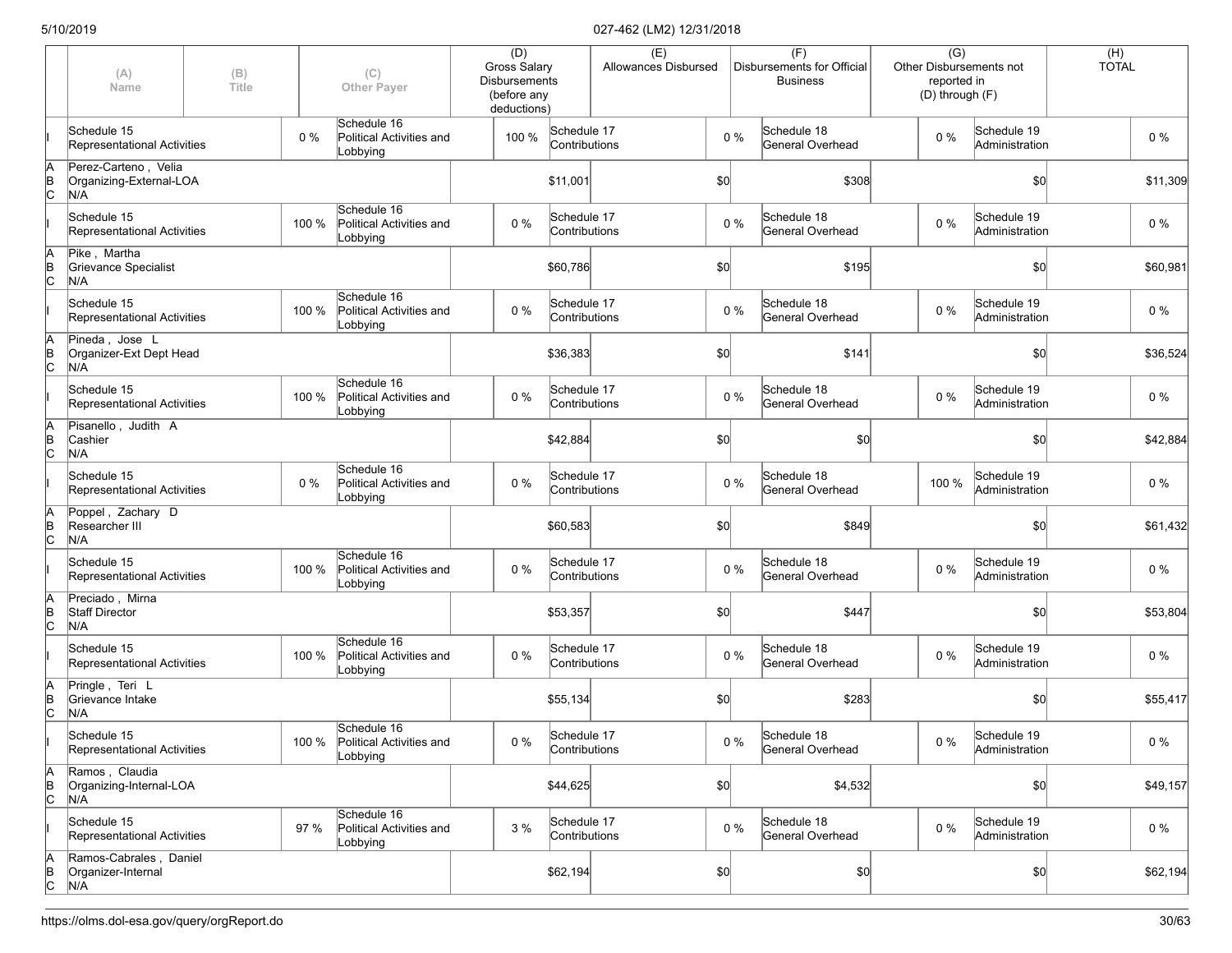|                      | (A)<br>Name                                                 | (B)<br>Title |       | (C)<br><b>Other Payer</b>                                 | (D)<br><b>Gross Salary</b><br><b>Disbursements</b><br>(before any<br>deductions) |                              | (E)<br>Allowances Disbursed |              |       | (F)<br>Disbursements for Official<br><b>Business</b> | $\overline{(G)}$<br>reported in<br>(D) through (F) | Other Disbursements not       | (H)<br><b>TOTAL</b> |          |
|----------------------|-------------------------------------------------------------|--------------|-------|-----------------------------------------------------------|----------------------------------------------------------------------------------|------------------------------|-----------------------------|--------------|-------|------------------------------------------------------|----------------------------------------------------|-------------------------------|---------------------|----------|
|                      | Schedule 15<br>Representational Activities                  |              | 94 %  | Schedule 16<br>Political Activities and<br>Lobbying       | 6 %                                                                              | Schedule 17<br>Contributions |                             |              | 0 %   | Schedule 18<br><b>General Overhead</b>               | $0\%$                                              | Schedule 19<br>Administration |                     | $0\%$    |
| ΙA<br>$\overline{C}$ | Rasberry, Charese A<br>Organizer-External Lead<br>N/A       |              |       |                                                           |                                                                                  | \$67,180                     |                             | \$0          |       | \$1,326                                              |                                                    | \$0                           |                     | \$68,506 |
|                      | Schedule 15<br>Representational Activities                  |              | 100 % | Schedule 16<br>Political Activities and<br>Lobbying       | $0\%$                                                                            | Schedule 17<br>Contributions |                             |              | $0\%$ | Schedule 18<br>General Overhead                      | $0\%$                                              | Schedule 19<br>Administration |                     | $0\%$    |
| İΑ<br>$\overline{C}$ | Raudales Jr., Aurelio<br>Security<br>N/A                    |              |       |                                                           |                                                                                  | \$12,301                     |                             | \$0          |       | \$0                                                  |                                                    | \$0                           |                     | \$12,301 |
|                      | Schedule 15<br>Representational Activities                  |              | $0\%$ | Schedule 16<br>Political Activities and<br>Lobbying       | $0\%$                                                                            | Schedule 17<br>Contributions |                             |              | $0\%$ | Schedule 18<br>General Overhead                      | 100 %                                              | Schedule 19<br>Administration |                     | $0\%$    |
| İΑ<br>$\overline{C}$ | Recinos, Melly<br>Organizer-Internal<br>N/A                 |              |       |                                                           |                                                                                  | \$60,155                     |                             | \$0          |       | \$195                                                |                                                    | \$0                           |                     | \$60,350 |
|                      | Schedule 15<br>Representational Activities                  |              | 100 % | Schedule 16<br>Political Activities and<br>Lobbying       | $0\%$                                                                            | Schedule 17<br>Contributions |                             |              | $0\%$ | Schedule 18<br>General Overhead                      | $0\%$                                              | Schedule 19<br>Administration |                     | $0\%$    |
| lA<br>$\overline{C}$ | Recinos-Barahona, America D<br>Organizer-External<br>N/A    |              |       |                                                           |                                                                                  | \$61,977                     |                             | \$0          |       | \$390                                                |                                                    | \$0                           |                     | \$62,367 |
|                      | Schedule 15<br>Representational Activities                  |              | 100 % | Schedule 16<br>Political Activities and<br>Lobbying       | $0\%$                                                                            | Schedule 17<br>Contributions |                             |              | $0\%$ | Schedule 18<br>General Overhead                      | $0\%$                                              | Schedule 19<br>Administration |                     | $0\%$    |
| İΑ<br>Þ<br>c         | Reed, James<br>Organizer-Internal<br>N/A                    |              |       |                                                           |                                                                                  | \$61,659                     |                             | \$0          |       | \$195                                                |                                                    | \$0                           |                     | \$61,854 |
|                      | Schedule 15<br>Representational Activities                  |              | 100 % | Schedule 16<br>Political Activities and<br>Lobbying       | $0\%$                                                                            | Schedule 17<br>Contributions |                             |              | $0\%$ | Schedule 18<br>General Overhead                      | $0\%$                                              | Schedule 19<br>Administration |                     | 0%       |
| ΙA<br>$\overline{C}$ | Regalado-Luquin, Miguel A<br>Organizing-Internal-LOA<br>N/A |              |       |                                                           |                                                                                  | \$35,831                     |                             | \$0          |       | \$0                                                  |                                                    | \$0                           |                     | \$35,831 |
|                      | Schedule 15<br>Representational Activities                  |              | 100 % | Schedule 16<br>Political Activities and<br>Lobbying       | $0\%$                                                                            | Schedule 17<br>Contributions |                             |              | $0\%$ | Schedule 18<br>General Overhead                      | $0\%$                                              | Schedule 19<br>Administration |                     | $0\%$    |
| lA<br>$\overline{C}$ | Rivera, Jose J<br>Organizer-Internal<br>N/A                 |              |       |                                                           |                                                                                  | \$63,592                     |                             | \$0          |       | \$390                                                |                                                    | \$0                           |                     | \$63,982 |
|                      | Schedule 15<br>Representational Activities                  |              |       | Schedule 16<br>100 % Political Activities and<br>Lobbying | $0\%$                                                                            | Schedule 17<br>Contributions |                             |              | $0\%$ | Schedule 18<br>General Overhead                      | $0\%$                                              | Schedule 19<br>Administration |                     | $0\%$    |
| A<br>$\overline{C}$  | Roby, Freda G<br><b>Orientation Specialist</b><br>N/A       |              |       |                                                           |                                                                                  | \$45,253                     |                             | $ 10\rangle$ |       | \$0                                                  |                                                    | \$0                           |                     | \$45,253 |
|                      | Schedule 15<br>Representational Activities                  |              | 100 % | Schedule 16<br>Political Activities and<br>Lobbying       | $0\%$                                                                            | Schedule 17<br>Contributions |                             |              | $0\%$ | Schedule 18<br>General Overhead                      | $0\%$                                              | Schedule 19<br>Administration |                     | $0\%$    |
| $\overline{6}$       | Rodriguez, Jaime<br><b>BUILDING MAINTENANCE</b><br>N/A      |              |       |                                                           |                                                                                  | \$40,138                     |                             | $ 10\rangle$ |       | \$0]                                                 |                                                    | \$0                           |                     | \$40,138 |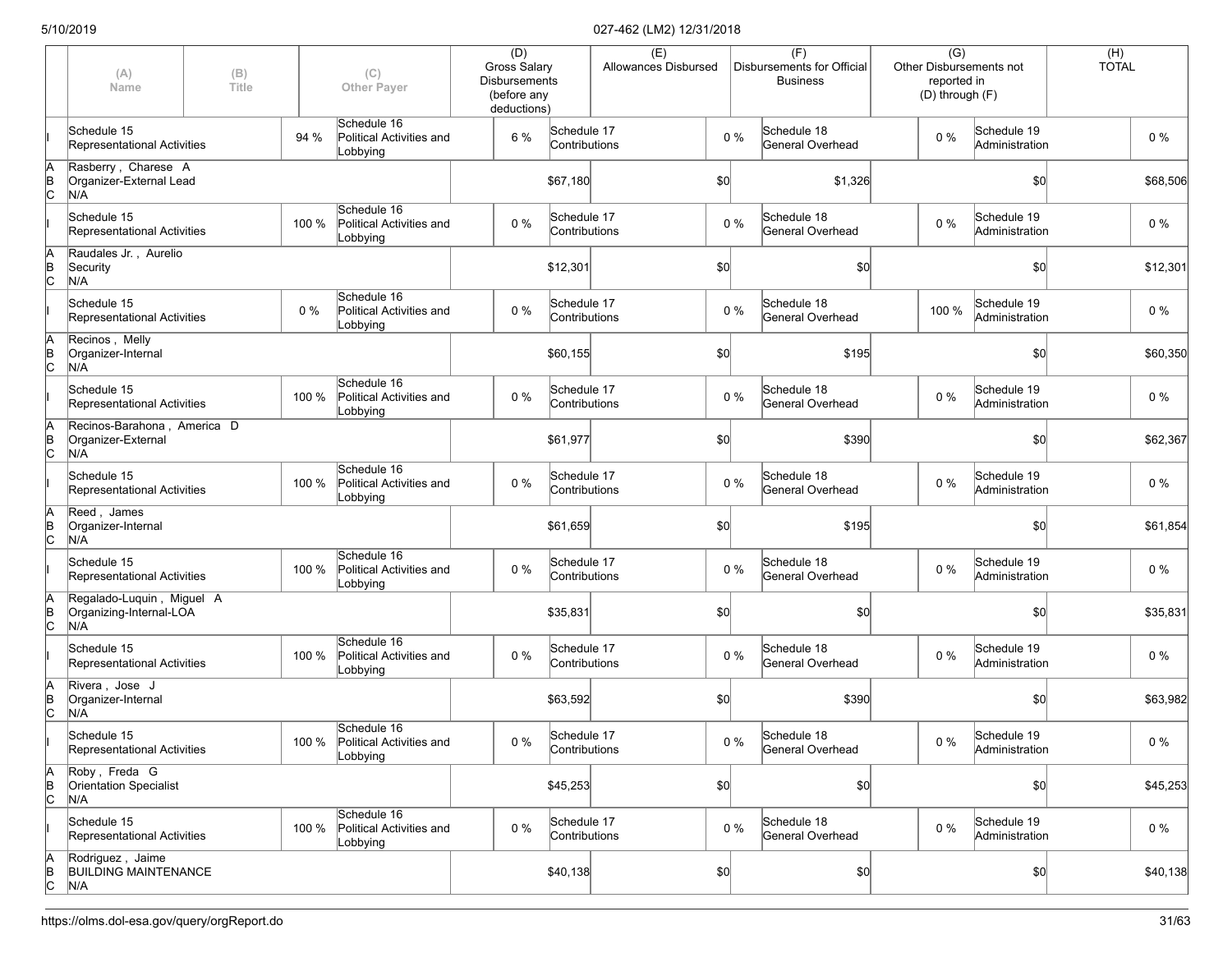|                      | (A)<br>Name                                            | (B)<br>Title |       | (C)<br><b>Other Payer</b>                                 | (D)<br><b>Gross Salary</b><br><b>Disbursements</b><br>(before any<br>deductions) |                              | (E)<br>Allowances Disbursed |              |       | (F)<br>Disbursements for Official<br><b>Business</b> | $\overline{(G)}$<br>reported in<br>(D) through (F) | <b>Other Disbursements not</b> | (H)<br><b>TOTAL</b> |          |
|----------------------|--------------------------------------------------------|--------------|-------|-----------------------------------------------------------|----------------------------------------------------------------------------------|------------------------------|-----------------------------|--------------|-------|------------------------------------------------------|----------------------------------------------------|--------------------------------|---------------------|----------|
|                      | Schedule 15<br>Representational Activities             |              | 0%    | Schedule 16<br>Political Activities and<br>Lobbying       | 0%                                                                               | Schedule 17<br>Contributions |                             |              | $0\%$ | Schedule 18<br>General Overhead                      | 100 %                                              | Schedule 19<br>Administration  |                     | $0\%$    |
| A<br>$\overline{B}$  | Rodriguez Beltra, Karla A<br>Boycott Intern<br>N/A     |              |       |                                                           |                                                                                  | \$10,652                     |                             | \$0          |       | \$0                                                  |                                                    | \$0                            |                     | \$10,652 |
|                      | Schedule 15<br>Representational Activities             |              | 100 % | Schedule 16<br>Political Activities and<br>Lobbying       | $0\%$                                                                            | Schedule 17<br>Contributions |                             |              | $0\%$ | Schedule 18<br>General Overhead                      | $0\%$                                              | Schedule 19<br>Administration  |                     | $0\%$    |
| ΙA<br>$\overline{C}$ | de Landeros, Maria E<br>Organizing-Internal-LOA<br>N/A |              |       |                                                           |                                                                                  | \$32,658                     |                             | \$0          |       | \$1,283                                              |                                                    | \$0                            |                     | \$33,941 |
|                      | Schedule 15<br>Representational Activities             |              | 100 % | Schedule 16<br>Political Activities and<br>Lobbying       | 0%                                                                               | Schedule 17<br>Contributions |                             |              | $0\%$ | Schedule 18<br>General Overhead                      | $0\%$                                              | Schedule 19<br>Administration  |                     | $0\%$    |
| ΙA<br>$\overline{C}$ | Rojas, Mirtha<br>Organizing-Internal-LOA<br>N/A        |              |       |                                                           |                                                                                  | \$13,542                     |                             | \$0          |       | \$1,100                                              |                                                    | \$0                            |                     | \$14,642 |
|                      | Schedule 15<br>Representational Activities             |              | $0\%$ | Schedule 16<br>Political Activities and<br>Lobbying       | 100 %                                                                            | Schedule 17<br>Contributions |                             |              | $0\%$ | Schedule 18<br>General Overhead                      | $0\%$                                              | Schedule 19<br>Administration  |                     | $0\%$    |
| ΙA<br>ļв<br>lс       | Romero-Hernandez, Maria D<br>Organizer-External<br>N/A |              |       |                                                           |                                                                                  | \$63,472                     |                             | \$0          |       | \$399                                                |                                                    | \$0                            |                     | \$63,871 |
|                      | Schedule 15<br>Representational Activities             |              | 90 %  | Schedule 16<br>Political Activities and<br>Lobbying       | 10 %                                                                             | Schedule 17<br>Contributions |                             |              | $0\%$ | Schedule 18<br>General Overhead                      | $0\%$                                              | Schedule 19<br>Administration  |                     | $0\%$    |
| ļΑ<br>$\overline{C}$ | Rosa, Carina A<br>Organizing-External-LOA<br>N/A       |              |       |                                                           |                                                                                  | \$11,428                     |                             | \$0          |       | \$347                                                |                                                    | \$0                            |                     | \$11,775 |
|                      | Schedule 15<br>Representational Activities             |              | 90 %  | Schedule 16<br>Political Activities and<br>Lobbying       | 10 %                                                                             | Schedule 17<br>Contributions |                             |              | $0\%$ | Schedule 18<br>General Overhead                      | $0\%$                                              | Schedule 19<br>Administration  |                     | 0 %      |
| ΙA<br>$\overline{C}$ | Saba, David S<br>Organizer-Internal<br>N/A             |              |       |                                                           |                                                                                  | \$53,009                     |                             | \$0          |       | \$775                                                |                                                    | \$0                            |                     | \$53,784 |
|                      | Schedule 15<br>Representational Activities             |              | 97 %  | Schedule 16<br>Political Activities and<br>Lobbying       | 3 %                                                                              | Schedule 17<br>Contributions |                             |              | $0\%$ | Schedule 18<br>General Overhead                      | $0\%$                                              | Schedule 19<br>Administration  |                     | $0\%$    |
| ΙA<br>$\overline{C}$ | Cruz Salazar, Ana<br>Organizer-Internal<br>N/A         |              |       |                                                           |                                                                                  | \$60,452                     |                             | \$0          |       | \$390                                                |                                                    | \$0                            |                     | \$60,842 |
|                      | Schedule 15<br>Representational Activities             |              |       | Schedule 16<br>100 % Political Activities and<br>Lobbying | $0\%$                                                                            | Schedule 17<br>Contributions |                             |              | $0\%$ | Schedule 18<br>General Overhead                      | $0\%$                                              | Schedule 19<br>Administration  |                     | $0\%$    |
| ΙA<br>$\overline{C}$ | Saldana, Raymond J<br>Grievance Intake<br>N/A          |              |       |                                                           |                                                                                  | \$60,867                     |                             | $ 10\rangle$ |       | \$73                                                 |                                                    | \$0                            |                     | \$60,940 |
|                      | Schedule 15<br>Representational Activities             |              | 100 % | Schedule 16<br>Political Activities and<br>Lobbying       | 0%                                                                               | Schedule 17<br>Contributions |                             |              | $0\%$ | Schedule 18<br>General Overhead                      | $0\%$                                              | Schedule 19<br>Administration  |                     | $0\%$    |
| A<br>B<br>C          | Salinas-Preciado, Iris<br>Receptionist<br>N/A          |              |       |                                                           |                                                                                  | \$43,052                     |                             | $ 10\rangle$ |       | $ 10\rangle$                                         |                                                    | \$0                            |                     | \$43,052 |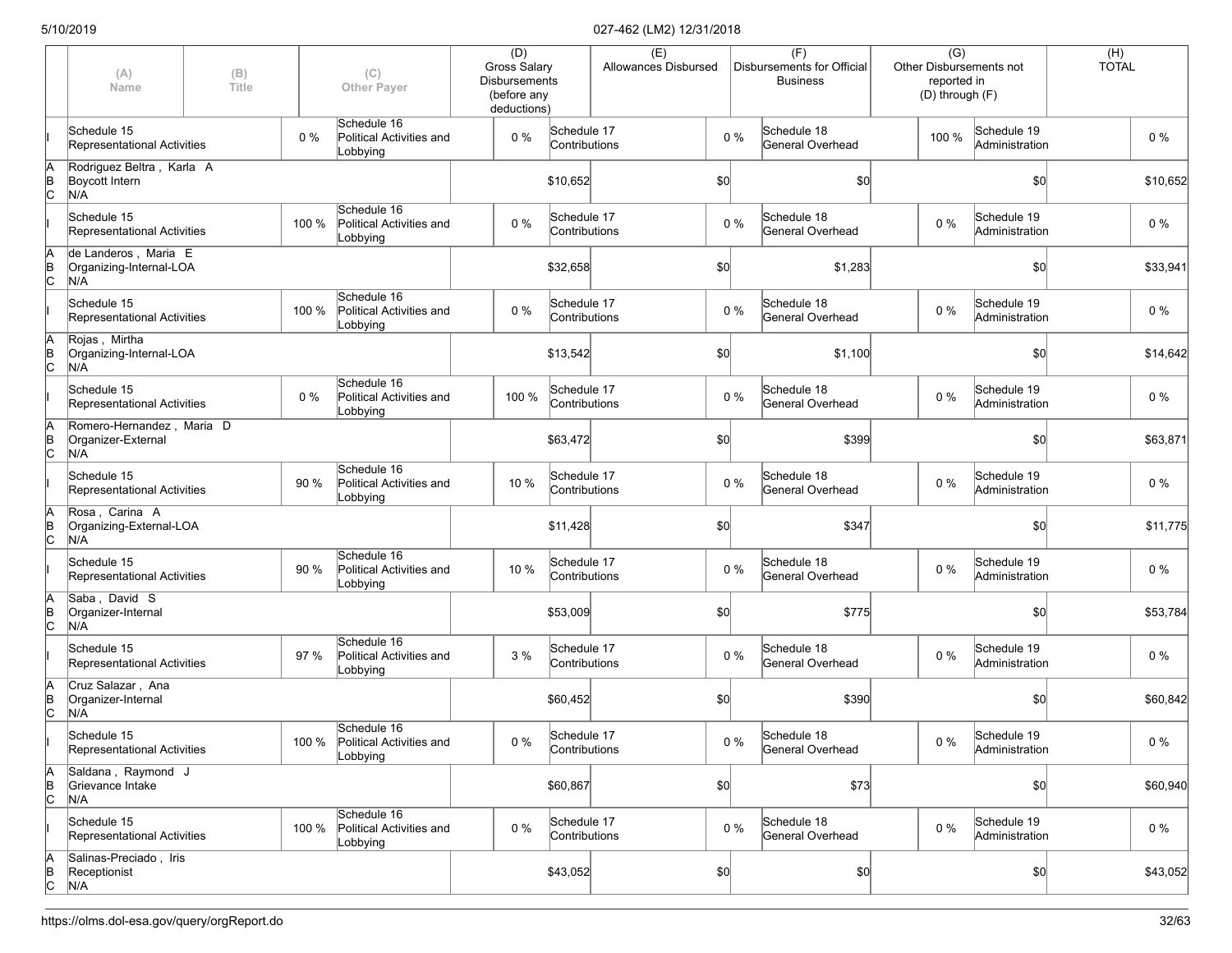|                      | (A)<br>Name                                            | (B)<br>Title |       | (C)<br><b>Other Payer</b>                           | (D)<br><b>Gross Salary</b><br><b>Disbursements</b><br>(before any<br>deductions) |                              | (E)<br>Allowances Disbursed |              |       | (F)<br>Disbursements for Official<br><b>Business</b> |       | $\overline{(G)}$<br>Other Disbursements not<br>reported in<br>(D) through (F) |     | (H)<br><b>TOTAL</b> |          |
|----------------------|--------------------------------------------------------|--------------|-------|-----------------------------------------------------|----------------------------------------------------------------------------------|------------------------------|-----------------------------|--------------|-------|------------------------------------------------------|-------|-------------------------------------------------------------------------------|-----|---------------------|----------|
|                      | Schedule 15<br>Representational Activities             |              | 100 % | Schedule 16<br>Political Activities and<br>Lobbying | $0\%$                                                                            | Schedule 17<br>Contributions |                             |              | 0 %   | Schedule 18<br><b>General Overhead</b>               | $0\%$ | Schedule 19<br>Administration                                                 |     |                     | $0\%$    |
| ΙA<br>$\overline{C}$ | Santos-Mantecon, Dallamy<br>Receptionist<br>N/A        |              |       |                                                     |                                                                                  | \$23,935                     |                             | \$0          |       | \$0]                                                 |       |                                                                               | \$0 |                     | \$23,935 |
|                      | Schedule 15<br>Representational Activities             |              | 100 % | Schedule 16<br>Political Activities and<br>Lobbying | $0\%$                                                                            | Schedule 17<br>Contributions |                             |              | $0\%$ | Schedule 18<br><b>General Overhead</b>               | $0\%$ | Schedule 19<br>Administration                                                 |     |                     | $0\%$    |
| İΑ<br>$\overline{C}$ | Smith, Brandon L<br>Grievance Specialist<br>N/A        |              |       |                                                     |                                                                                  | \$62,217                     |                             | \$0          |       | \$574                                                |       |                                                                               | \$0 |                     | \$62,791 |
|                      | Schedule 15<br>Representational Activities             |              | 100 % | Schedule 16<br>Political Activities and<br>Lobbying | $0\%$                                                                            | Schedule 17<br>Contributions |                             |              | $0\%$ | Schedule 18<br>General Overhead                      | $0\%$ | Schedule 19<br>Administration                                                 |     |                     | $0\%$    |
| İΑ<br>$\overline{C}$ | Smith, Linda M<br>Dispatcher-Lead<br>N/A               |              |       |                                                     |                                                                                  | \$44,168                     |                             | \$0          |       | \$0                                                  |       |                                                                               | \$0 |                     | \$44,168 |
|                      | Schedule 15<br>Representational Activities             |              | 87 %  | Schedule 16<br>Political Activities and<br>Lobbying | $0\%$                                                                            | Schedule 17<br>Contributions |                             |              | $0\%$ | Schedule 18<br>General Overhead                      | 13 %  | Schedule 19<br>Administration                                                 |     |                     | $0\%$    |
| İΑ<br>$\overline{a}$ | Stover, Tegan E<br>Secretary<br>N/A                    |              |       |                                                     |                                                                                  | \$43,096                     |                             | \$0          |       | \$0                                                  |       |                                                                               | \$0 |                     | \$43,096 |
|                      | Schedule 15<br>Representational Activities             |              | 100 % | Schedule 16<br>Political Activities and<br>Lobbying | $0\%$                                                                            | Schedule 17<br>Contributions |                             |              | $0\%$ | Schedule 18<br>General Overhead                      | $0\%$ | Schedule 19<br>Administration                                                 |     |                     | 0%       |
| İΑ<br>Þ<br>c         | Streeter, Mitchell D<br>Organizer-Dept Head<br>N/A     |              |       |                                                     |                                                                                  | \$70,080                     |                             | \$0          |       | \$0]                                                 |       |                                                                               | \$0 |                     | \$70,080 |
|                      | Schedule 15<br>Representational Activities             |              | 100 % | Schedule 16<br>Political Activities and<br>Lobbying | $0\%$                                                                            | Schedule 17<br>Contributions |                             |              | $0\%$ | Schedule 18<br>General Overhead                      | $0\%$ | Schedule 19<br>Administration                                                 |     |                     | 0%       |
| ΙA<br>$\overline{C}$ | Sullivan, James<br>Researcher III<br>N/A               |              |       |                                                     |                                                                                  | \$62,053                     |                             | \$0          |       | \$632                                                |       |                                                                               | \$0 |                     | \$62,685 |
|                      | Schedule 15<br>Representational Activities             |              | 83 %  | Schedule 16<br>Political Activities and<br>Lobbying | 17 %                                                                             | Schedule 17<br>Contributions |                             |              | $0\%$ | Schedule 18<br>General Overhead                      | $0\%$ | Schedule 19<br>Administration                                                 |     |                     | $0\%$    |
| İΑ<br>$\overline{C}$ | Tate, Al W<br>Organizing-External-LOA<br>N/A           |              |       |                                                     |                                                                                  | \$13,429                     |                             | \$0          |       | \$0                                                  |       |                                                                               | \$0 |                     | \$13,429 |
|                      | Schedule 15<br>Representational Activities             |              | 85 %  | Schedule 16<br>Political Activities and<br>Lobbying | 15 %                                                                             | Schedule 17<br>Contributions |                             |              | $0\%$ | Schedule 18<br>General Overhead                      | $0\%$ | Schedule 19<br>Administration                                                 |     |                     | $0\%$    |
| ΙA<br>$\overline{C}$ | Tedemet, Tibein K<br>Communications<br>N/A             |              |       |                                                     |                                                                                  | \$54,660                     |                             | $ 10\rangle$ |       | \$379                                                |       |                                                                               | \$0 |                     | \$55,039 |
|                      | Schedule 15<br>Representational Activities             |              | 100 % | Schedule 16<br>Political Activities and<br>Lobbying | $0\%$                                                                            | Schedule 17<br>Contributions |                             |              | $0\%$ | Schedule 18<br>General Overhead                      | $0\%$ | Schedule 19<br>Administration                                                 |     |                     | $0\%$    |
| $\overline{C}$       | Terzian, Deven N<br><b>BUILDING MAINTENANCE</b><br>N/A |              |       |                                                     |                                                                                  | \$46,766                     |                             | $ 10\rangle$ |       | \$10                                                 |       |                                                                               | \$0 |                     | \$46,776 |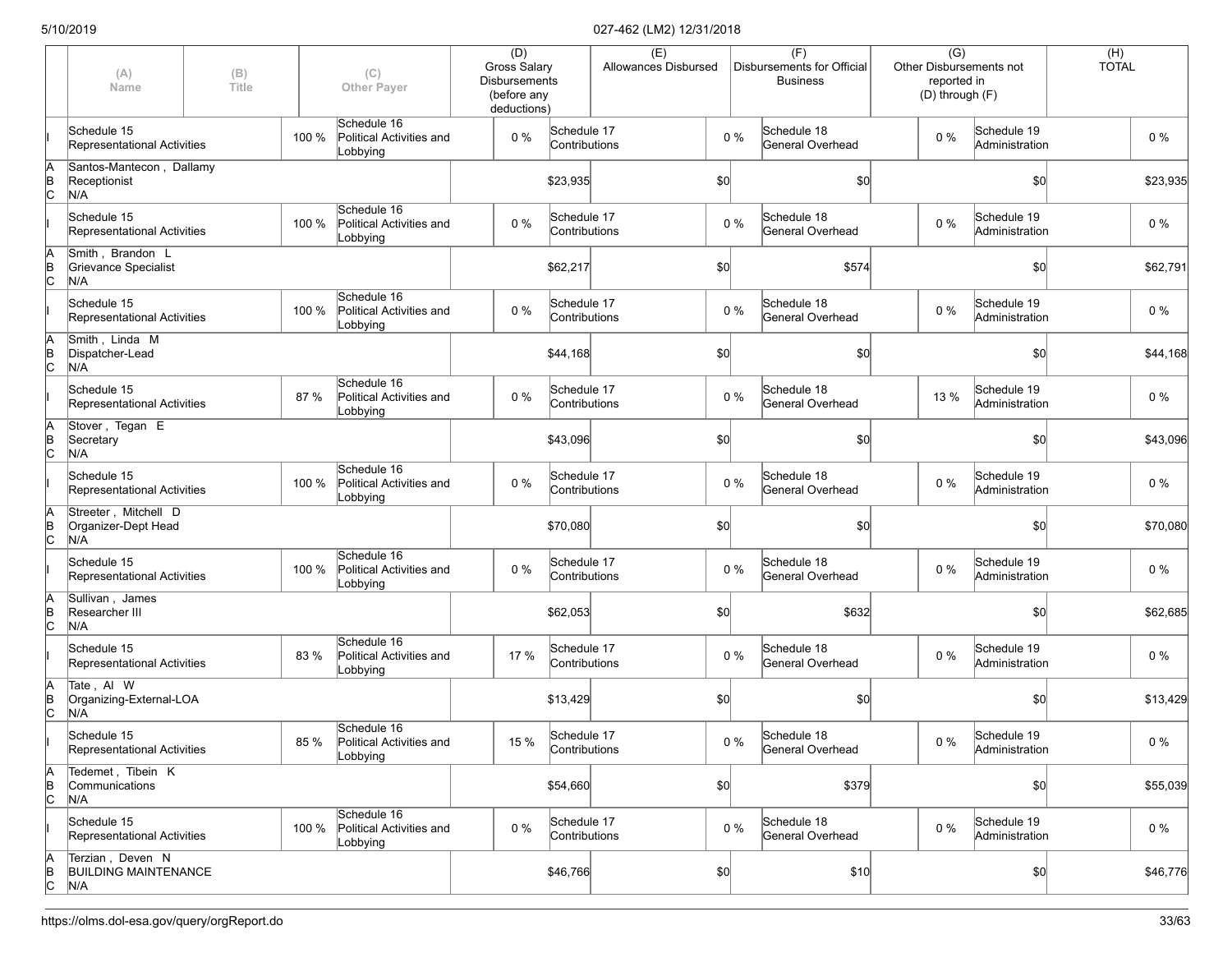|             | (A)<br>Name                                         | (B)<br>Title |       | (C)<br><b>Other Paver</b>                                 | (D)<br><b>Gross Salary</b><br><b>Disbursements</b><br>(before any<br>deductions) |                              | (E)<br>Allowances Disbursed |       | (F)<br>Disbursements for Official<br><b>Business</b> | $\overline{(G)}$<br>Other Disbursements not<br>reported in<br>(D) through (F) |                               | (H)<br><b>TOTAL</b> |
|-------------|-----------------------------------------------------|--------------|-------|-----------------------------------------------------------|----------------------------------------------------------------------------------|------------------------------|-----------------------------|-------|------------------------------------------------------|-------------------------------------------------------------------------------|-------------------------------|---------------------|
|             | Schedule 15<br>Representational Activities          |              | $0\%$ | Schedule 16<br>Political Activities and<br>Lobbying       | 0 %                                                                              | Schedule 17<br>Contributions |                             | $0\%$ | Schedule 18<br>General Overhead                      | 100 %                                                                         | Schedule 19<br>Administration | $0\%$               |
| A<br>B<br>C | Thomas, John T<br>Director of Legal Affairs<br>N/A  |              |       |                                                           |                                                                                  | \$82,794                     |                             | \$0   | \$1,367                                              |                                                                               | \$0                           | \$84,161            |
|             | Schedule 15<br>Representational Activities          |              | 98 %  | Schedule 16<br>Political Activities and<br>Lobbying       | 2 %                                                                              | Schedule 17<br>Contributions |                             | $0\%$ | Schedule 18<br>General Overhead                      | $0\%$                                                                         | Schedule 19<br>Administration | $0\%$               |
| A<br>B<br>C | Torres, Nohemi S<br>Organizer-Dept Head<br>N/A      |              |       |                                                           |                                                                                  | \$72,804                     |                             | \$0   | \$734                                                |                                                                               | \$0                           | \$73,538            |
|             | Schedule 15<br>Representational Activities          |              | 97 %  | Schedule 16<br>Political Activities and<br>Lobbying       | 3 %                                                                              | Schedule 17<br>Contributions |                             | $0\%$ | Schedule 18<br>General Overhead                      | 0 %                                                                           | Schedule 19<br>Administration | $0\%$               |
| A<br>B<br>C | Torres, Paola<br>Organizing-External-LOA<br>N/A     |              |       |                                                           |                                                                                  | \$35,796                     |                             | \$0   | \$2,921                                              |                                                                               | \$0                           | \$38,717            |
|             | Schedule 15<br>Representational Activities          |              | 98 %  | Schedule 16<br>Political Activities and<br>Lobbying       | 2 %                                                                              | Schedule 17<br>Contributions |                             | $0\%$ | Schedule 18<br>General Overhead                      | $0\%$                                                                         | Schedule 19<br>Administration | $0\%$               |
| A<br>B<br>C | Torres Chavez, Jesus<br>Security/Maintenance<br>N/A |              |       |                                                           |                                                                                  | \$51,577                     |                             | \$0   | \$0                                                  |                                                                               | \$0                           | \$51,577            |
|             | Schedule 15<br>Representational Activities          |              | $0\%$ | Schedule 16<br>Political Activities and<br>Lobbying       | 0 %                                                                              | Schedule 17<br>Contributions |                             | $0\%$ | Schedule 18<br>General Overhead                      | 100 %                                                                         | Schedule 19<br>Administration | $0\%$               |
| A<br>B<br>C | Trujillo, Deborah<br>Secretary<br>N/A               |              |       |                                                           |                                                                                  | \$47,466                     |                             | \$0   | \$0]                                                 |                                                                               | \$0                           | \$47,466            |
|             | Schedule 15<br>Representational Activities          |              | 0%    | Schedule 16<br>Political Activities and<br>Lobbying       | 0%                                                                               | Schedule 17<br>Contributions |                             | $0\%$ | Schedule 18<br>General Overhead                      | 100 %                                                                         | Schedule 19<br>Administration | $0\%$               |
| A<br>B<br>C | Valles, Diana R<br>Organizer-Ext Dept Head<br>N/A   |              |       |                                                           |                                                                                  | \$72,768                     |                             | \$0   | \$906                                                |                                                                               | \$0                           | \$73,674            |
|             | Schedule 15<br>Representational Activities          |              | 98 %  | Schedule 16<br>Political Activities and<br>Lobbying       | 2 %                                                                              | Schedule 17<br>Contributions |                             | $0\%$ | Schedule 18<br>General Overhead                      | $0\%$                                                                         | Schedule 19<br>Administration | $0\%$               |
| A<br>B<br>C | Vega, Norma A<br>Organizer-Internal<br>N/A          |              |       |                                                           |                                                                                  | \$62,072                     |                             | \$0   | \$390                                                |                                                                               | \$0                           | \$62,462            |
|             | Schedule 15<br>Representational Activities          |              |       | Schedule 16<br>100 % Political Activities and<br>Lobbying | $0\%$                                                                            | Schedule 17<br>Contributions |                             | $0\%$ | Schedule 18<br>General Overhead                      | $0\%$                                                                         | Schedule 19<br>Administration | $0\%$               |
| A<br>B<br>C | Velazquez, Carmen<br>Cashier Lead<br>N/A            |              |       |                                                           |                                                                                  | \$47,797                     |                             | \$0]  | $ 10\rangle$                                         |                                                                               | \$0                           | \$47,797            |
|             | Schedule 15<br>Representational Activities          |              | 0%    | Schedule 16<br>Political Activities and<br>Lobbying       | 0 %                                                                              | Schedule 17<br>Contributions |                             | $0\%$ | Schedule 18<br>General Overhead                      | 100 %                                                                         | Schedule 19<br>Administration | $0\%$               |
| A<br>B<br>C | Ward, Vernisha L<br>Organizer-Internal<br>N/A       |              |       |                                                           |                                                                                  | \$58,187                     |                             | \$0]  | \$184                                                |                                                                               | \$0]                          | \$58,371            |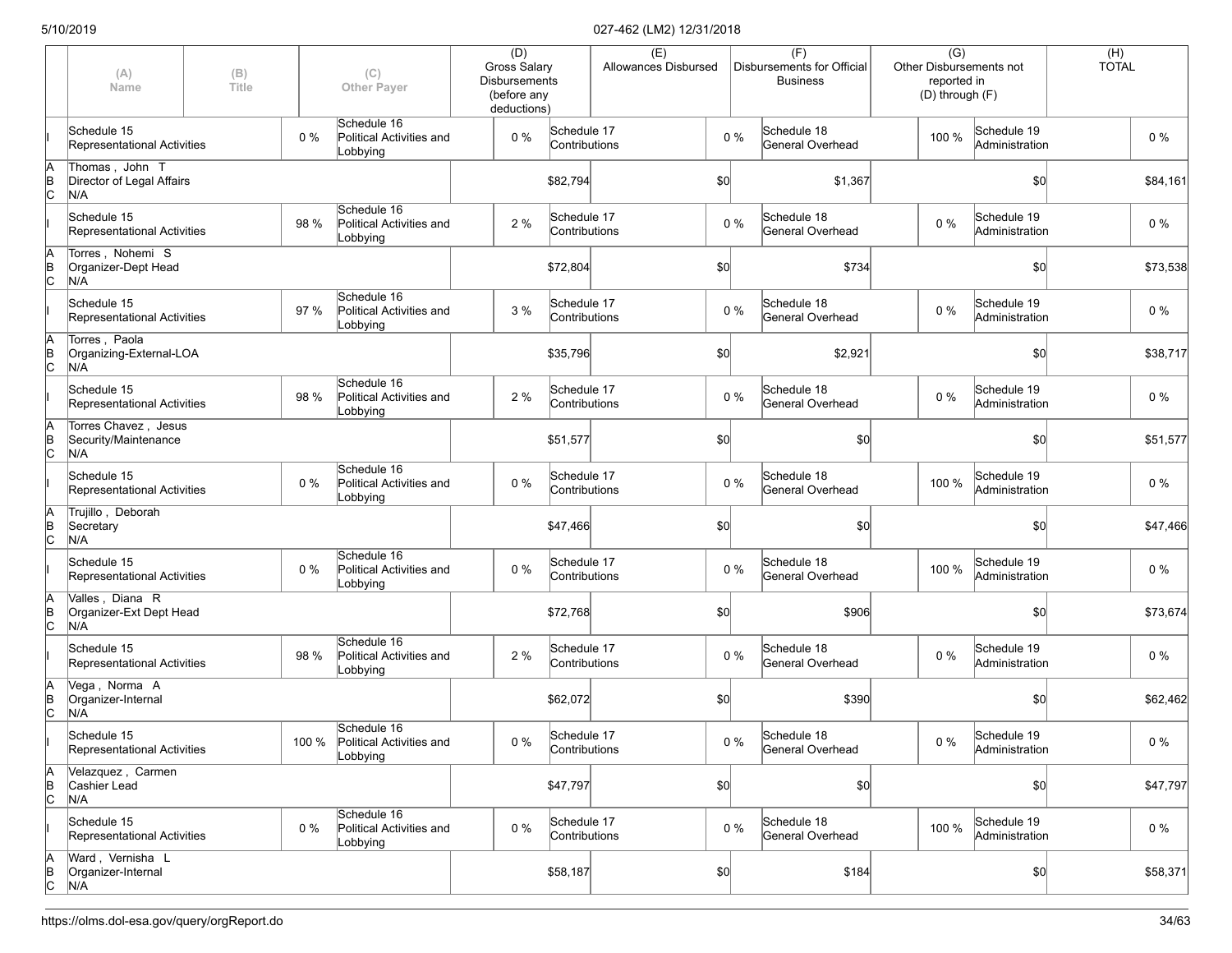|                     | (A)<br>Name                                          | (B)<br>Title |       | (C)<br><b>Other Payer</b>                           | (D)<br>Gross Salary<br><b>Disbursements</b><br>(before any |                              | (E)<br><b>Allowances Disbursed</b>   |                 |                 | (F)<br><b>Disbursements for Official</b><br><b>Business</b> | $\overline{(G)}$<br>reported in<br>(D) through (F) | Other Disbursements not       | (H)<br><b>TOTAL</b>           |             |
|---------------------|------------------------------------------------------|--------------|-------|-----------------------------------------------------|------------------------------------------------------------|------------------------------|--------------------------------------|-----------------|-----------------|-------------------------------------------------------------|----------------------------------------------------|-------------------------------|-------------------------------|-------------|
|                     | Schedule 15<br>Representational Activities           |              | 100 % | Schedule 16<br>Political Activities and<br>Lobbying | deductions)<br>$0\%$                                       | Schedule 17<br>Contributions |                                      |                 | $0\%$           | Schedule 18<br>General Overhead                             | $0\%$                                              | Schedule 19<br>Administration |                               | $0\%$       |
| A<br>$\overline{C}$ | White, Lynn M<br>Organizer-Dept Head<br>N/A          |              |       |                                                     |                                                            | \$72,848                     |                                      | \$0]            |                 | \$390                                                       |                                                    | \$0                           |                               | \$73,238    |
|                     | Schedule 15<br>Representational Activities           |              | 100 % | Schedule 16<br>Political Activities and<br>Lobbying | $0\%$                                                      | Schedule 17<br>Contributions |                                      |                 | $0\%$           | Schedule 18<br>General Overhead                             | $0\%$                                              | Schedule 19<br>Administration |                               | $0\%$       |
| B<br>C              | Whiteside, Charles L<br>Security<br>N/A              |              |       |                                                     |                                                            | \$23,148                     |                                      | \$0]            |                 | \$0                                                         |                                                    | \$0                           |                               | \$23,148    |
|                     | Schedule 15<br>Representational Activities           |              | $0\%$ | Schedule 16<br>Political Activities and<br>Lobbying | $0\%$                                                      | Schedule 17<br>Contributions |                                      |                 | $0\%$           | Schedule 18<br>General Overhead                             | 100 %                                              | Schedule 19<br>Administration |                               | $0\%$       |
| B<br> C             | Wilder, Carly F<br>Grievance Intern<br>N/A           |              |       |                                                     |                                                            | \$13,138                     |                                      | \$0             |                 | \$0                                                         |                                                    | \$0                           |                               | \$13,138    |
|                     | Schedule 15<br>Representational Activities           |              | 97 %  | Schedule 16<br>Political Activities and<br>Lobbying | 3%                                                         | Schedule 17<br>Contributions |                                      |                 | $0\%$           | Schedule 18<br>General Overhead                             | $0\%$                                              | Schedule 19<br>Administration |                               | $0\%$       |
| $\overline{C}$      | Woolman, Diane E<br>Grievance Specialist<br>N/A      |              |       |                                                     |                                                            | \$62,297                     |                                      | \$0             |                 | \$390                                                       |                                                    | \$0                           |                               | \$62,687    |
|                     | Schedule 15<br>Representational Activities           |              | 99 %  | Schedule 16<br>Political Activities and<br>Lobbying | 1 %                                                        | Schedule 17<br>Contributions |                                      |                 | $0\%$           | Schedule 18<br>General Overhead                             | $0\%$                                              | Schedule 19<br>Administration |                               | 0%          |
| B<br>C              | Tirabassi, Michael A<br>Organizer-Internal<br>N/A    |              |       |                                                     |                                                            | \$58,382                     |                                      | \$0]            |                 | \$522                                                       |                                                    | \$0                           |                               | \$58,904    |
|                     | Schedule 15<br>Representational Activities           |              | 100 % | Schedule 16<br>Political Activities and<br>Lobbying | 0%                                                         | Schedule 17<br>Contributions |                                      |                 | $0\%$           | Schedule 18<br>General Overhead                             | $0\%$                                              | Schedule 19<br>Administration |                               | $0\%$       |
|                     | TOTALS RECEIVED BY EMPLOYEES MAKING \$10,000 OR LESS |              |       |                                                     |                                                            | \$684,192                    |                                      |                 | $\overline{30}$ | \$29,367                                                    |                                                    | $\overline{30}$               |                               | \$713,559   |
|                     | Schedule 15<br>Representational Activities           |              | 17 %  | Schedule 16<br>Political Activities and Lobbying    |                                                            |                              | Schedule 17<br>83 %<br>Contributions |                 |                 | Schedule 18<br>$0\%$<br>General Overhead                    |                                                    | $0\%$                         | Schedule 19<br>Administration | $0\%$       |
|                     | <b>Total Employee Disbursements</b>                  |              |       |                                                     |                                                            | \$8,785,675                  |                                      | $\overline{30}$ |                 | \$165,041                                                   |                                                    | $\overline{30}$               |                               | \$8,950,716 |
|                     | <b>Less Deductions</b>                               |              |       |                                                     |                                                            |                              |                                      |                 |                 |                                                             |                                                    |                               |                               |             |
|                     | Net Disbursements                                    |              |       |                                                     |                                                            |                              |                                      |                 |                 |                                                             |                                                    |                               |                               | \$8,950,716 |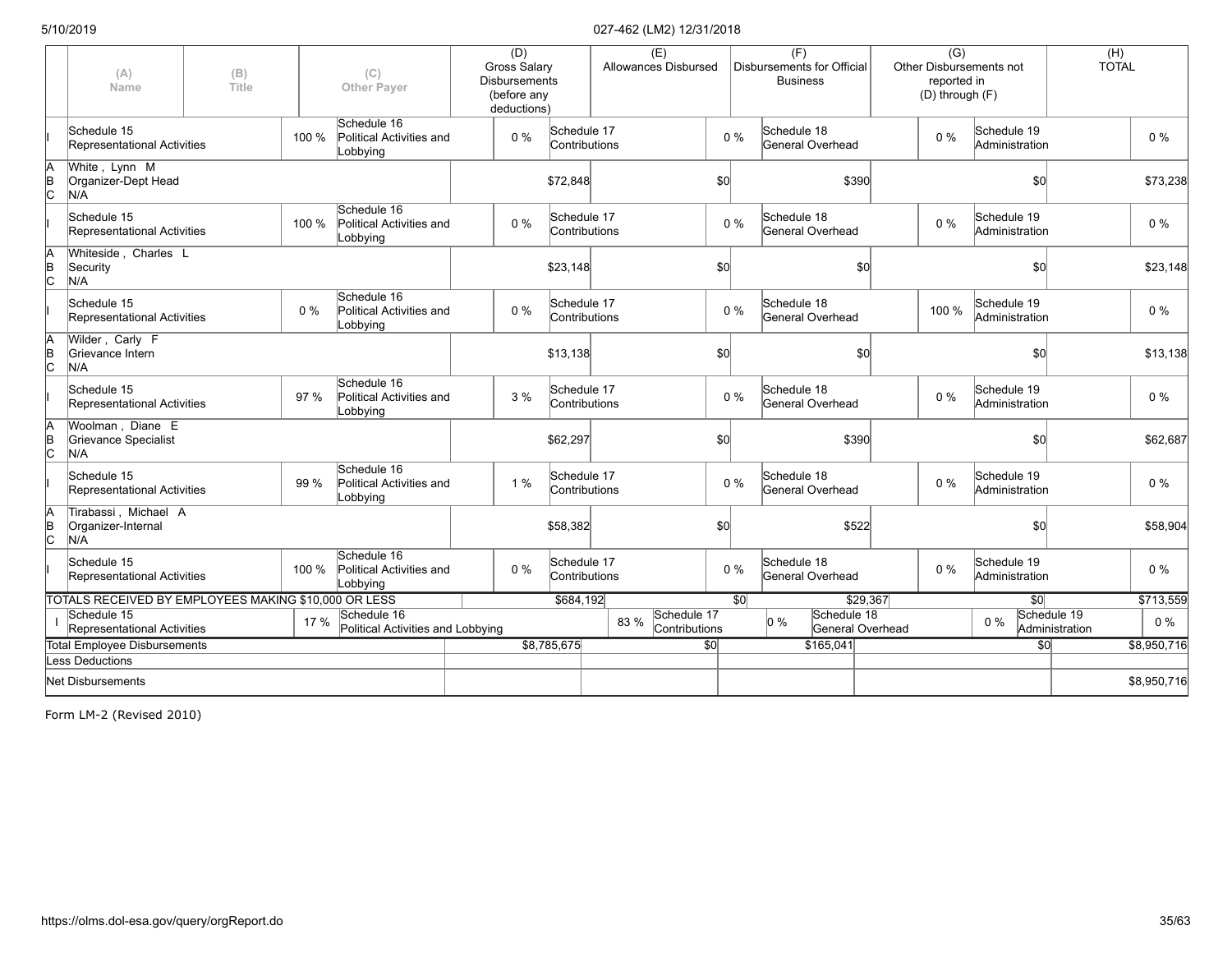#### **SCHEDULE 13 - MEMBERSHIP STATUS** FILE NUMBER: 027-462

| Category of Membership                                                   | Number | <b>Voting Eligibility</b> |  |  |  |  |
|--------------------------------------------------------------------------|--------|---------------------------|--|--|--|--|
| (A'                                                                      | (B)    | ا با                      |  |  |  |  |
| Active members                                                           | 50,007 | Yes                       |  |  |  |  |
| <b>Members</b> (Total of all lines above)                                | 50,007 |                           |  |  |  |  |
| Agency Fee Payers*                                                       |        |                           |  |  |  |  |
| Total Members/Fee Payers                                                 | 50,007 |                           |  |  |  |  |
| *Agency Fee Payers are not considered members of the labor organization. |        |                           |  |  |  |  |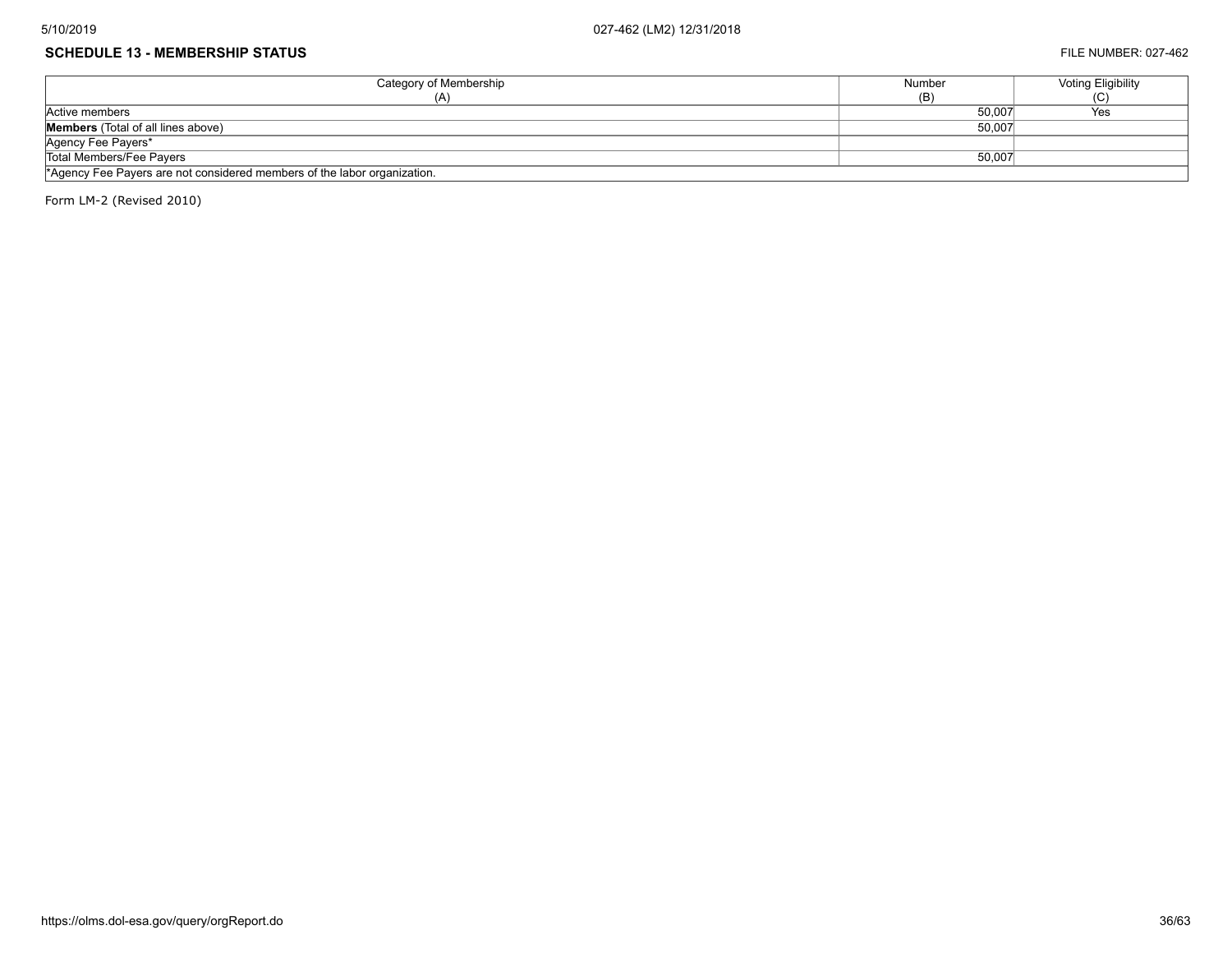# **DETAILED SUMMARY PAGE - SCHEDULES 14 THROUGH 19** FILE NUMBER: 027-462

| SCHEDULE 14 OTHER RECEIPTS           |             |
|--------------------------------------|-------------|
| 1. Named Payer Itemized Receipts     | \$1,128,171 |
| 2. Named Payer Non-itemized Receipts | \$37,096    |
| 3. All Other Receipts                | \$41,171    |
| 4. Total Receipts                    | \$1,206,438 |
|                                      |             |
|                                      |             |

| SCHEDULE 15 REPRESENTATIONAL ACTIVITIES       |             |
|-----------------------------------------------|-------------|
| 1. Named Payee Itemized Disbursements         | \$1,951,778 |
| 2. Named Payee Non-itemized Disbursements     | \$554,095   |
| 3. To Officers                                | \$237,907   |
| 4. To Employees                               | \$6,598,683 |
| 5. All Other Disbursements                    | \$211,193   |
| 6. Total Disbursements                        | \$9,553,656 |
| SCHEDULE 16 POLITICAL ACTIVITIES AND LOBBYING |             |
| 1. Named Payee Itemized Disbursements         | \$130,266   |
| 2. Named Payee Non-itemized Disbursements     | \$49,365    |
| 3. To Officers                                | \$39,554    |
| 4. To Employees                               | \$803,333   |
| 5. All Other Disbursements                    | \$38,564    |
| 6. Total Disbursement                         | \$1,061,082 |

| SCHEDULE 17 CONTRIBUTIONS, GIFTS & GRANTS |           |
|-------------------------------------------|-----------|
| 1. Named Payee Itemized Disbursements     | \$5,000   |
| 2. Named Payee Non-itemized Disbursements | \$19,539  |
| 3. To Officers                            | \$0       |
| 4. To Employees                           | \$77,391  |
| 5. All Other Disbursements                | \$19,785  |
| 6. Total Disbursements                    | \$121,715 |
|                                           |           |

| SCHEDULE 18 GENERAL OVERHEAD              |             |
|-------------------------------------------|-------------|
| 1. Named Payee Itemized Disbursements     | \$656,216   |
| 2. Named Payee Non-itemized Disbursements | \$429,434   |
| 3. To Officers                            | \$0         |
| 4. To Employees                           | \$1,469,135 |
| 5. All Other Disbursements                | \$135,531   |
| 6. Total Disbursements                    | \$2,690,316 |
| SCHEDULE 19 UNION ADMINISTRATION          |             |
| 1. Named Payee Itemized Disbursements     | \$0         |
| 2. Named Payee Non-itemized Disbursements | \$0         |
| 3. To Officers                            | \$45,364    |
| 4. To Employees                           | \$2,175     |
|                                           |             |
| 5. All Other Disbursements                |             |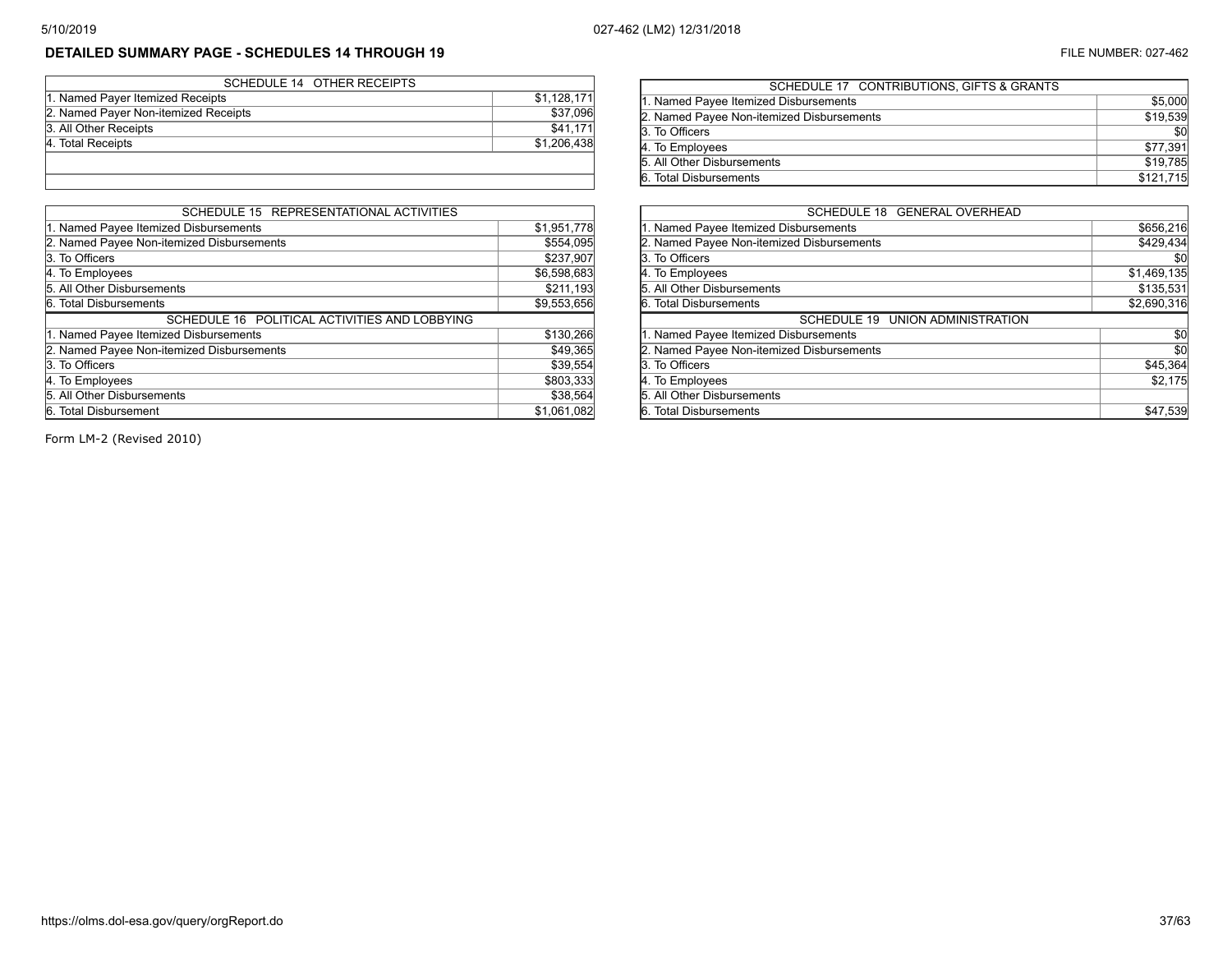## **SCHEDULE 14 - OTHER RECEIPTS** FILE NUMBER: 027-462

| AFL-CIO<br>Purpose<br>Date<br>Amount<br>(C)<br>(D)<br>(E)<br>1891 Whitney Mesa Drive<br><b>STIPEND FOR LEGAL INTERN</b><br>06/22/2018<br>Henderson<br>Total Itemized Transactions with this Payee/Payer<br><b>NV</b><br>Total Non-Itemized Transactions with this Payee/Payer<br>89014<br>Total of All Transactions with this Payee/Payer for This Schedule<br>Type or Classification<br>(B)<br><b>LABOR ORGANIZATION</b><br>Name and Address<br>(A)<br><b>AMTRUST</b><br>Purpose<br>Date<br>Amount<br>18973<br>(C)<br>(D)<br>(E)<br><b>WORKERS COMPENSATION AUDIT REFUND</b><br>09/06/2018<br>\$39,854<br><b>IRVINE</b><br>Total Itemized Transactions with this Payee/Payer<br>\$39,854<br>CA<br>Total Non-Itemized Transactions with this Payee/Payer<br>92623<br>Total of All Transactions with this Payee/Payer for This Schedule<br>\$39,854<br>Type or Classification<br>(B)<br><b>INSURANCE PROVIDER</b><br>Name and Address<br>Purpose<br>Date<br>Amount<br>(A)<br>(C)<br>(D)<br>(E)<br><b>MILLIMAN</b><br><b>REIMBURSEMENT OF EXPENSES</b><br>02/01/2018<br>\$14,570<br>02/09/2018<br>\$36,374<br>REIMBURSEMENT OF EXPENSES<br>9400 N CENTRAL EXPRESS<br>DALLAS<br><b>REIMBURSEMENT OF EXPENSES</b><br>09/06/2018<br>\$16,310<br><b>TX</b><br><b>REIMBURSEMENT OF EXPENSES</b><br>\$9,791<br>10/19/2018<br>75231-5030<br>Total Itemized Transactions with this Payee/Payer<br>\$77,045<br>Type or Classification<br>Total Non-Itemized Transactions with this Payee/Payer<br>\$2,563<br>(B)<br>Total of All Transactions with this Payee/Payer for This Schedule<br>\$79,608<br><b>BENEFIT PROVIDER</b><br>Name and Address<br>Purpose<br>Date<br>Amount<br>(C)<br>(D)<br>(E)<br>(A)<br><b>UNITE HERE</b><br><b>EXPENSE REIMBURSEMENT</b><br>03/06/2018<br>\$52,925<br><b>EXPENSE REIMBURSEMENT</b><br>03/16/2018<br>\$16,957<br>275 7TH AVE, 16TH FLOOR<br><b>EXPENSE REIMBURSEMENT</b><br>03/16/2018<br>\$22,186<br><b>NEW YORK</b><br><b>EXPENSE REIMBURSEMENT</b><br>04/24/2018<br>\$20,324<br>NY.<br><b>EXPENSE REIMBURSEMENT</b><br>07/30/2018<br>\$10,543<br>10001<br><b>EXPENSE REIMBURSEMENT</b><br>08/15/2018<br>\$51,467<br><b>Type or Classification</b><br><b>EXPENSE REIMBURSEMENT</b><br>08/24/2018<br>\$16,577<br>(B)<br><b>EXPENSE REIMBURSEMENT</b><br>09/06/2018<br>\$14,293<br><b>LABOR UNION AFFILIATE</b><br>Total Itemized Transactions with this Payee/Payer<br>\$205,272<br>Total Non-Itemized Transactions with this Payee/Payer<br>\$34,533<br>\$239,805<br>Total of All Transactions with this Payee/Payer for This Schedule<br>Name and Address<br>Purpose<br>Date<br>Amount<br>(C)<br>(E)<br>(A)<br>(D)<br>UNITE HERE TIP<br>\$800,000<br>POLITICAL EXPENSE REIMBURSEMENT<br>09/13/2018<br>Total Itemized Transactions with this Payee/Payer<br>\$800,000<br>275 7TH AVE, 16TH FLOOR<br>Total Non-Itemized Transactions with this Payee/Payer | Name and Address |  |           |
|---------------------------------------------------------------------------------------------------------------------------------------------------------------------------------------------------------------------------------------------------------------------------------------------------------------------------------------------------------------------------------------------------------------------------------------------------------------------------------------------------------------------------------------------------------------------------------------------------------------------------------------------------------------------------------------------------------------------------------------------------------------------------------------------------------------------------------------------------------------------------------------------------------------------------------------------------------------------------------------------------------------------------------------------------------------------------------------------------------------------------------------------------------------------------------------------------------------------------------------------------------------------------------------------------------------------------------------------------------------------------------------------------------------------------------------------------------------------------------------------------------------------------------------------------------------------------------------------------------------------------------------------------------------------------------------------------------------------------------------------------------------------------------------------------------------------------------------------------------------------------------------------------------------------------------------------------------------------------------------------------------------------------------------------------------------------------------------------------------------------------------------------------------------------------------------------------------------------------------------------------------------------------------------------------------------------------------------------------------------------------------------------------------------------------------------------------------------------------------------------------------------------------------------------------------------------------------------------------------------------------------------------------------------------------------------------------------------------------------------------------------------------------------------------------------------------------------------------------------------------------------------|------------------|--|-----------|
|                                                                                                                                                                                                                                                                                                                                                                                                                                                                                                                                                                                                                                                                                                                                                                                                                                                                                                                                                                                                                                                                                                                                                                                                                                                                                                                                                                                                                                                                                                                                                                                                                                                                                                                                                                                                                                                                                                                                                                                                                                                                                                                                                                                                                                                                                                                                                                                                                                                                                                                                                                                                                                                                                                                                                                                                                                                                                       | (A)              |  |           |
|                                                                                                                                                                                                                                                                                                                                                                                                                                                                                                                                                                                                                                                                                                                                                                                                                                                                                                                                                                                                                                                                                                                                                                                                                                                                                                                                                                                                                                                                                                                                                                                                                                                                                                                                                                                                                                                                                                                                                                                                                                                                                                                                                                                                                                                                                                                                                                                                                                                                                                                                                                                                                                                                                                                                                                                                                                                                                       |                  |  |           |
|                                                                                                                                                                                                                                                                                                                                                                                                                                                                                                                                                                                                                                                                                                                                                                                                                                                                                                                                                                                                                                                                                                                                                                                                                                                                                                                                                                                                                                                                                                                                                                                                                                                                                                                                                                                                                                                                                                                                                                                                                                                                                                                                                                                                                                                                                                                                                                                                                                                                                                                                                                                                                                                                                                                                                                                                                                                                                       |                  |  |           |
|                                                                                                                                                                                                                                                                                                                                                                                                                                                                                                                                                                                                                                                                                                                                                                                                                                                                                                                                                                                                                                                                                                                                                                                                                                                                                                                                                                                                                                                                                                                                                                                                                                                                                                                                                                                                                                                                                                                                                                                                                                                                                                                                                                                                                                                                                                                                                                                                                                                                                                                                                                                                                                                                                                                                                                                                                                                                                       |                  |  | \$6,000   |
|                                                                                                                                                                                                                                                                                                                                                                                                                                                                                                                                                                                                                                                                                                                                                                                                                                                                                                                                                                                                                                                                                                                                                                                                                                                                                                                                                                                                                                                                                                                                                                                                                                                                                                                                                                                                                                                                                                                                                                                                                                                                                                                                                                                                                                                                                                                                                                                                                                                                                                                                                                                                                                                                                                                                                                                                                                                                                       |                  |  | \$6,000   |
|                                                                                                                                                                                                                                                                                                                                                                                                                                                                                                                                                                                                                                                                                                                                                                                                                                                                                                                                                                                                                                                                                                                                                                                                                                                                                                                                                                                                                                                                                                                                                                                                                                                                                                                                                                                                                                                                                                                                                                                                                                                                                                                                                                                                                                                                                                                                                                                                                                                                                                                                                                                                                                                                                                                                                                                                                                                                                       |                  |  |           |
|                                                                                                                                                                                                                                                                                                                                                                                                                                                                                                                                                                                                                                                                                                                                                                                                                                                                                                                                                                                                                                                                                                                                                                                                                                                                                                                                                                                                                                                                                                                                                                                                                                                                                                                                                                                                                                                                                                                                                                                                                                                                                                                                                                                                                                                                                                                                                                                                                                                                                                                                                                                                                                                                                                                                                                                                                                                                                       |                  |  | \$6,000   |
|                                                                                                                                                                                                                                                                                                                                                                                                                                                                                                                                                                                                                                                                                                                                                                                                                                                                                                                                                                                                                                                                                                                                                                                                                                                                                                                                                                                                                                                                                                                                                                                                                                                                                                                                                                                                                                                                                                                                                                                                                                                                                                                                                                                                                                                                                                                                                                                                                                                                                                                                                                                                                                                                                                                                                                                                                                                                                       |                  |  |           |
|                                                                                                                                                                                                                                                                                                                                                                                                                                                                                                                                                                                                                                                                                                                                                                                                                                                                                                                                                                                                                                                                                                                                                                                                                                                                                                                                                                                                                                                                                                                                                                                                                                                                                                                                                                                                                                                                                                                                                                                                                                                                                                                                                                                                                                                                                                                                                                                                                                                                                                                                                                                                                                                                                                                                                                                                                                                                                       |                  |  |           |
|                                                                                                                                                                                                                                                                                                                                                                                                                                                                                                                                                                                                                                                                                                                                                                                                                                                                                                                                                                                                                                                                                                                                                                                                                                                                                                                                                                                                                                                                                                                                                                                                                                                                                                                                                                                                                                                                                                                                                                                                                                                                                                                                                                                                                                                                                                                                                                                                                                                                                                                                                                                                                                                                                                                                                                                                                                                                                       |                  |  |           |
|                                                                                                                                                                                                                                                                                                                                                                                                                                                                                                                                                                                                                                                                                                                                                                                                                                                                                                                                                                                                                                                                                                                                                                                                                                                                                                                                                                                                                                                                                                                                                                                                                                                                                                                                                                                                                                                                                                                                                                                                                                                                                                                                                                                                                                                                                                                                                                                                                                                                                                                                                                                                                                                                                                                                                                                                                                                                                       |                  |  |           |
|                                                                                                                                                                                                                                                                                                                                                                                                                                                                                                                                                                                                                                                                                                                                                                                                                                                                                                                                                                                                                                                                                                                                                                                                                                                                                                                                                                                                                                                                                                                                                                                                                                                                                                                                                                                                                                                                                                                                                                                                                                                                                                                                                                                                                                                                                                                                                                                                                                                                                                                                                                                                                                                                                                                                                                                                                                                                                       |                  |  |           |
|                                                                                                                                                                                                                                                                                                                                                                                                                                                                                                                                                                                                                                                                                                                                                                                                                                                                                                                                                                                                                                                                                                                                                                                                                                                                                                                                                                                                                                                                                                                                                                                                                                                                                                                                                                                                                                                                                                                                                                                                                                                                                                                                                                                                                                                                                                                                                                                                                                                                                                                                                                                                                                                                                                                                                                                                                                                                                       |                  |  |           |
|                                                                                                                                                                                                                                                                                                                                                                                                                                                                                                                                                                                                                                                                                                                                                                                                                                                                                                                                                                                                                                                                                                                                                                                                                                                                                                                                                                                                                                                                                                                                                                                                                                                                                                                                                                                                                                                                                                                                                                                                                                                                                                                                                                                                                                                                                                                                                                                                                                                                                                                                                                                                                                                                                                                                                                                                                                                                                       |                  |  |           |
|                                                                                                                                                                                                                                                                                                                                                                                                                                                                                                                                                                                                                                                                                                                                                                                                                                                                                                                                                                                                                                                                                                                                                                                                                                                                                                                                                                                                                                                                                                                                                                                                                                                                                                                                                                                                                                                                                                                                                                                                                                                                                                                                                                                                                                                                                                                                                                                                                                                                                                                                                                                                                                                                                                                                                                                                                                                                                       |                  |  |           |
|                                                                                                                                                                                                                                                                                                                                                                                                                                                                                                                                                                                                                                                                                                                                                                                                                                                                                                                                                                                                                                                                                                                                                                                                                                                                                                                                                                                                                                                                                                                                                                                                                                                                                                                                                                                                                                                                                                                                                                                                                                                                                                                                                                                                                                                                                                                                                                                                                                                                                                                                                                                                                                                                                                                                                                                                                                                                                       |                  |  |           |
|                                                                                                                                                                                                                                                                                                                                                                                                                                                                                                                                                                                                                                                                                                                                                                                                                                                                                                                                                                                                                                                                                                                                                                                                                                                                                                                                                                                                                                                                                                                                                                                                                                                                                                                                                                                                                                                                                                                                                                                                                                                                                                                                                                                                                                                                                                                                                                                                                                                                                                                                                                                                                                                                                                                                                                                                                                                                                       |                  |  |           |
|                                                                                                                                                                                                                                                                                                                                                                                                                                                                                                                                                                                                                                                                                                                                                                                                                                                                                                                                                                                                                                                                                                                                                                                                                                                                                                                                                                                                                                                                                                                                                                                                                                                                                                                                                                                                                                                                                                                                                                                                                                                                                                                                                                                                                                                                                                                                                                                                                                                                                                                                                                                                                                                                                                                                                                                                                                                                                       |                  |  |           |
|                                                                                                                                                                                                                                                                                                                                                                                                                                                                                                                                                                                                                                                                                                                                                                                                                                                                                                                                                                                                                                                                                                                                                                                                                                                                                                                                                                                                                                                                                                                                                                                                                                                                                                                                                                                                                                                                                                                                                                                                                                                                                                                                                                                                                                                                                                                                                                                                                                                                                                                                                                                                                                                                                                                                                                                                                                                                                       |                  |  |           |
|                                                                                                                                                                                                                                                                                                                                                                                                                                                                                                                                                                                                                                                                                                                                                                                                                                                                                                                                                                                                                                                                                                                                                                                                                                                                                                                                                                                                                                                                                                                                                                                                                                                                                                                                                                                                                                                                                                                                                                                                                                                                                                                                                                                                                                                                                                                                                                                                                                                                                                                                                                                                                                                                                                                                                                                                                                                                                       |                  |  |           |
|                                                                                                                                                                                                                                                                                                                                                                                                                                                                                                                                                                                                                                                                                                                                                                                                                                                                                                                                                                                                                                                                                                                                                                                                                                                                                                                                                                                                                                                                                                                                                                                                                                                                                                                                                                                                                                                                                                                                                                                                                                                                                                                                                                                                                                                                                                                                                                                                                                                                                                                                                                                                                                                                                                                                                                                                                                                                                       |                  |  |           |
|                                                                                                                                                                                                                                                                                                                                                                                                                                                                                                                                                                                                                                                                                                                                                                                                                                                                                                                                                                                                                                                                                                                                                                                                                                                                                                                                                                                                                                                                                                                                                                                                                                                                                                                                                                                                                                                                                                                                                                                                                                                                                                                                                                                                                                                                                                                                                                                                                                                                                                                                                                                                                                                                                                                                                                                                                                                                                       |                  |  |           |
|                                                                                                                                                                                                                                                                                                                                                                                                                                                                                                                                                                                                                                                                                                                                                                                                                                                                                                                                                                                                                                                                                                                                                                                                                                                                                                                                                                                                                                                                                                                                                                                                                                                                                                                                                                                                                                                                                                                                                                                                                                                                                                                                                                                                                                                                                                                                                                                                                                                                                                                                                                                                                                                                                                                                                                                                                                                                                       |                  |  |           |
|                                                                                                                                                                                                                                                                                                                                                                                                                                                                                                                                                                                                                                                                                                                                                                                                                                                                                                                                                                                                                                                                                                                                                                                                                                                                                                                                                                                                                                                                                                                                                                                                                                                                                                                                                                                                                                                                                                                                                                                                                                                                                                                                                                                                                                                                                                                                                                                                                                                                                                                                                                                                                                                                                                                                                                                                                                                                                       |                  |  |           |
|                                                                                                                                                                                                                                                                                                                                                                                                                                                                                                                                                                                                                                                                                                                                                                                                                                                                                                                                                                                                                                                                                                                                                                                                                                                                                                                                                                                                                                                                                                                                                                                                                                                                                                                                                                                                                                                                                                                                                                                                                                                                                                                                                                                                                                                                                                                                                                                                                                                                                                                                                                                                                                                                                                                                                                                                                                                                                       |                  |  |           |
|                                                                                                                                                                                                                                                                                                                                                                                                                                                                                                                                                                                                                                                                                                                                                                                                                                                                                                                                                                                                                                                                                                                                                                                                                                                                                                                                                                                                                                                                                                                                                                                                                                                                                                                                                                                                                                                                                                                                                                                                                                                                                                                                                                                                                                                                                                                                                                                                                                                                                                                                                                                                                                                                                                                                                                                                                                                                                       |                  |  |           |
|                                                                                                                                                                                                                                                                                                                                                                                                                                                                                                                                                                                                                                                                                                                                                                                                                                                                                                                                                                                                                                                                                                                                                                                                                                                                                                                                                                                                                                                                                                                                                                                                                                                                                                                                                                                                                                                                                                                                                                                                                                                                                                                                                                                                                                                                                                                                                                                                                                                                                                                                                                                                                                                                                                                                                                                                                                                                                       |                  |  |           |
|                                                                                                                                                                                                                                                                                                                                                                                                                                                                                                                                                                                                                                                                                                                                                                                                                                                                                                                                                                                                                                                                                                                                                                                                                                                                                                                                                                                                                                                                                                                                                                                                                                                                                                                                                                                                                                                                                                                                                                                                                                                                                                                                                                                                                                                                                                                                                                                                                                                                                                                                                                                                                                                                                                                                                                                                                                                                                       |                  |  |           |
|                                                                                                                                                                                                                                                                                                                                                                                                                                                                                                                                                                                                                                                                                                                                                                                                                                                                                                                                                                                                                                                                                                                                                                                                                                                                                                                                                                                                                                                                                                                                                                                                                                                                                                                                                                                                                                                                                                                                                                                                                                                                                                                                                                                                                                                                                                                                                                                                                                                                                                                                                                                                                                                                                                                                                                                                                                                                                       |                  |  |           |
|                                                                                                                                                                                                                                                                                                                                                                                                                                                                                                                                                                                                                                                                                                                                                                                                                                                                                                                                                                                                                                                                                                                                                                                                                                                                                                                                                                                                                                                                                                                                                                                                                                                                                                                                                                                                                                                                                                                                                                                                                                                                                                                                                                                                                                                                                                                                                                                                                                                                                                                                                                                                                                                                                                                                                                                                                                                                                       |                  |  |           |
|                                                                                                                                                                                                                                                                                                                                                                                                                                                                                                                                                                                                                                                                                                                                                                                                                                                                                                                                                                                                                                                                                                                                                                                                                                                                                                                                                                                                                                                                                                                                                                                                                                                                                                                                                                                                                                                                                                                                                                                                                                                                                                                                                                                                                                                                                                                                                                                                                                                                                                                                                                                                                                                                                                                                                                                                                                                                                       |                  |  |           |
|                                                                                                                                                                                                                                                                                                                                                                                                                                                                                                                                                                                                                                                                                                                                                                                                                                                                                                                                                                                                                                                                                                                                                                                                                                                                                                                                                                                                                                                                                                                                                                                                                                                                                                                                                                                                                                                                                                                                                                                                                                                                                                                                                                                                                                                                                                                                                                                                                                                                                                                                                                                                                                                                                                                                                                                                                                                                                       |                  |  |           |
|                                                                                                                                                                                                                                                                                                                                                                                                                                                                                                                                                                                                                                                                                                                                                                                                                                                                                                                                                                                                                                                                                                                                                                                                                                                                                                                                                                                                                                                                                                                                                                                                                                                                                                                                                                                                                                                                                                                                                                                                                                                                                                                                                                                                                                                                                                                                                                                                                                                                                                                                                                                                                                                                                                                                                                                                                                                                                       |                  |  |           |
|                                                                                                                                                                                                                                                                                                                                                                                                                                                                                                                                                                                                                                                                                                                                                                                                                                                                                                                                                                                                                                                                                                                                                                                                                                                                                                                                                                                                                                                                                                                                                                                                                                                                                                                                                                                                                                                                                                                                                                                                                                                                                                                                                                                                                                                                                                                                                                                                                                                                                                                                                                                                                                                                                                                                                                                                                                                                                       |                  |  |           |
|                                                                                                                                                                                                                                                                                                                                                                                                                                                                                                                                                                                                                                                                                                                                                                                                                                                                                                                                                                                                                                                                                                                                                                                                                                                                                                                                                                                                                                                                                                                                                                                                                                                                                                                                                                                                                                                                                                                                                                                                                                                                                                                                                                                                                                                                                                                                                                                                                                                                                                                                                                                                                                                                                                                                                                                                                                                                                       |                  |  |           |
|                                                                                                                                                                                                                                                                                                                                                                                                                                                                                                                                                                                                                                                                                                                                                                                                                                                                                                                                                                                                                                                                                                                                                                                                                                                                                                                                                                                                                                                                                                                                                                                                                                                                                                                                                                                                                                                                                                                                                                                                                                                                                                                                                                                                                                                                                                                                                                                                                                                                                                                                                                                                                                                                                                                                                                                                                                                                                       |                  |  |           |
|                                                                                                                                                                                                                                                                                                                                                                                                                                                                                                                                                                                                                                                                                                                                                                                                                                                                                                                                                                                                                                                                                                                                                                                                                                                                                                                                                                                                                                                                                                                                                                                                                                                                                                                                                                                                                                                                                                                                                                                                                                                                                                                                                                                                                                                                                                                                                                                                                                                                                                                                                                                                                                                                                                                                                                                                                                                                                       |                  |  |           |
|                                                                                                                                                                                                                                                                                                                                                                                                                                                                                                                                                                                                                                                                                                                                                                                                                                                                                                                                                                                                                                                                                                                                                                                                                                                                                                                                                                                                                                                                                                                                                                                                                                                                                                                                                                                                                                                                                                                                                                                                                                                                                                                                                                                                                                                                                                                                                                                                                                                                                                                                                                                                                                                                                                                                                                                                                                                                                       |                  |  |           |
|                                                                                                                                                                                                                                                                                                                                                                                                                                                                                                                                                                                                                                                                                                                                                                                                                                                                                                                                                                                                                                                                                                                                                                                                                                                                                                                                                                                                                                                                                                                                                                                                                                                                                                                                                                                                                                                                                                                                                                                                                                                                                                                                                                                                                                                                                                                                                                                                                                                                                                                                                                                                                                                                                                                                                                                                                                                                                       |                  |  |           |
|                                                                                                                                                                                                                                                                                                                                                                                                                                                                                                                                                                                                                                                                                                                                                                                                                                                                                                                                                                                                                                                                                                                                                                                                                                                                                                                                                                                                                                                                                                                                                                                                                                                                                                                                                                                                                                                                                                                                                                                                                                                                                                                                                                                                                                                                                                                                                                                                                                                                                                                                                                                                                                                                                                                                                                                                                                                                                       |                  |  |           |
|                                                                                                                                                                                                                                                                                                                                                                                                                                                                                                                                                                                                                                                                                                                                                                                                                                                                                                                                                                                                                                                                                                                                                                                                                                                                                                                                                                                                                                                                                                                                                                                                                                                                                                                                                                                                                                                                                                                                                                                                                                                                                                                                                                                                                                                                                                                                                                                                                                                                                                                                                                                                                                                                                                                                                                                                                                                                                       |                  |  |           |
|                                                                                                                                                                                                                                                                                                                                                                                                                                                                                                                                                                                                                                                                                                                                                                                                                                                                                                                                                                                                                                                                                                                                                                                                                                                                                                                                                                                                                                                                                                                                                                                                                                                                                                                                                                                                                                                                                                                                                                                                                                                                                                                                                                                                                                                                                                                                                                                                                                                                                                                                                                                                                                                                                                                                                                                                                                                                                       |                  |  |           |
|                                                                                                                                                                                                                                                                                                                                                                                                                                                                                                                                                                                                                                                                                                                                                                                                                                                                                                                                                                                                                                                                                                                                                                                                                                                                                                                                                                                                                                                                                                                                                                                                                                                                                                                                                                                                                                                                                                                                                                                                                                                                                                                                                                                                                                                                                                                                                                                                                                                                                                                                                                                                                                                                                                                                                                                                                                                                                       |                  |  |           |
|                                                                                                                                                                                                                                                                                                                                                                                                                                                                                                                                                                                                                                                                                                                                                                                                                                                                                                                                                                                                                                                                                                                                                                                                                                                                                                                                                                                                                                                                                                                                                                                                                                                                                                                                                                                                                                                                                                                                                                                                                                                                                                                                                                                                                                                                                                                                                                                                                                                                                                                                                                                                                                                                                                                                                                                                                                                                                       |                  |  |           |
|                                                                                                                                                                                                                                                                                                                                                                                                                                                                                                                                                                                                                                                                                                                                                                                                                                                                                                                                                                                                                                                                                                                                                                                                                                                                                                                                                                                                                                                                                                                                                                                                                                                                                                                                                                                                                                                                                                                                                                                                                                                                                                                                                                                                                                                                                                                                                                                                                                                                                                                                                                                                                                                                                                                                                                                                                                                                                       |                  |  |           |
|                                                                                                                                                                                                                                                                                                                                                                                                                                                                                                                                                                                                                                                                                                                                                                                                                                                                                                                                                                                                                                                                                                                                                                                                                                                                                                                                                                                                                                                                                                                                                                                                                                                                                                                                                                                                                                                                                                                                                                                                                                                                                                                                                                                                                                                                                                                                                                                                                                                                                                                                                                                                                                                                                                                                                                                                                                                                                       |                  |  |           |
|                                                                                                                                                                                                                                                                                                                                                                                                                                                                                                                                                                                                                                                                                                                                                                                                                                                                                                                                                                                                                                                                                                                                                                                                                                                                                                                                                                                                                                                                                                                                                                                                                                                                                                                                                                                                                                                                                                                                                                                                                                                                                                                                                                                                                                                                                                                                                                                                                                                                                                                                                                                                                                                                                                                                                                                                                                                                                       |                  |  |           |
|                                                                                                                                                                                                                                                                                                                                                                                                                                                                                                                                                                                                                                                                                                                                                                                                                                                                                                                                                                                                                                                                                                                                                                                                                                                                                                                                                                                                                                                                                                                                                                                                                                                                                                                                                                                                                                                                                                                                                                                                                                                                                                                                                                                                                                                                                                                                                                                                                                                                                                                                                                                                                                                                                                                                                                                                                                                                                       |                  |  |           |
| <b>NEW YORK</b>                                                                                                                                                                                                                                                                                                                                                                                                                                                                                                                                                                                                                                                                                                                                                                                                                                                                                                                                                                                                                                                                                                                                                                                                                                                                                                                                                                                                                                                                                                                                                                                                                                                                                                                                                                                                                                                                                                                                                                                                                                                                                                                                                                                                                                                                                                                                                                                                                                                                                                                                                                                                                                                                                                                                                                                                                                                                       |                  |  |           |
| Total of All Transactions with this Payee/Payer for This Schedule<br>NY.                                                                                                                                                                                                                                                                                                                                                                                                                                                                                                                                                                                                                                                                                                                                                                                                                                                                                                                                                                                                                                                                                                                                                                                                                                                                                                                                                                                                                                                                                                                                                                                                                                                                                                                                                                                                                                                                                                                                                                                                                                                                                                                                                                                                                                                                                                                                                                                                                                                                                                                                                                                                                                                                                                                                                                                                              |                  |  | \$800,000 |
| 10001                                                                                                                                                                                                                                                                                                                                                                                                                                                                                                                                                                                                                                                                                                                                                                                                                                                                                                                                                                                                                                                                                                                                                                                                                                                                                                                                                                                                                                                                                                                                                                                                                                                                                                                                                                                                                                                                                                                                                                                                                                                                                                                                                                                                                                                                                                                                                                                                                                                                                                                                                                                                                                                                                                                                                                                                                                                                                 |                  |  |           |
| Type or Classification                                                                                                                                                                                                                                                                                                                                                                                                                                                                                                                                                                                                                                                                                                                                                                                                                                                                                                                                                                                                                                                                                                                                                                                                                                                                                                                                                                                                                                                                                                                                                                                                                                                                                                                                                                                                                                                                                                                                                                                                                                                                                                                                                                                                                                                                                                                                                                                                                                                                                                                                                                                                                                                                                                                                                                                                                                                                |                  |  |           |
| (B)                                                                                                                                                                                                                                                                                                                                                                                                                                                                                                                                                                                                                                                                                                                                                                                                                                                                                                                                                                                                                                                                                                                                                                                                                                                                                                                                                                                                                                                                                                                                                                                                                                                                                                                                                                                                                                                                                                                                                                                                                                                                                                                                                                                                                                                                                                                                                                                                                                                                                                                                                                                                                                                                                                                                                                                                                                                                                   |                  |  |           |

https://olms.dol-esa.gov/query/orgReport.do 38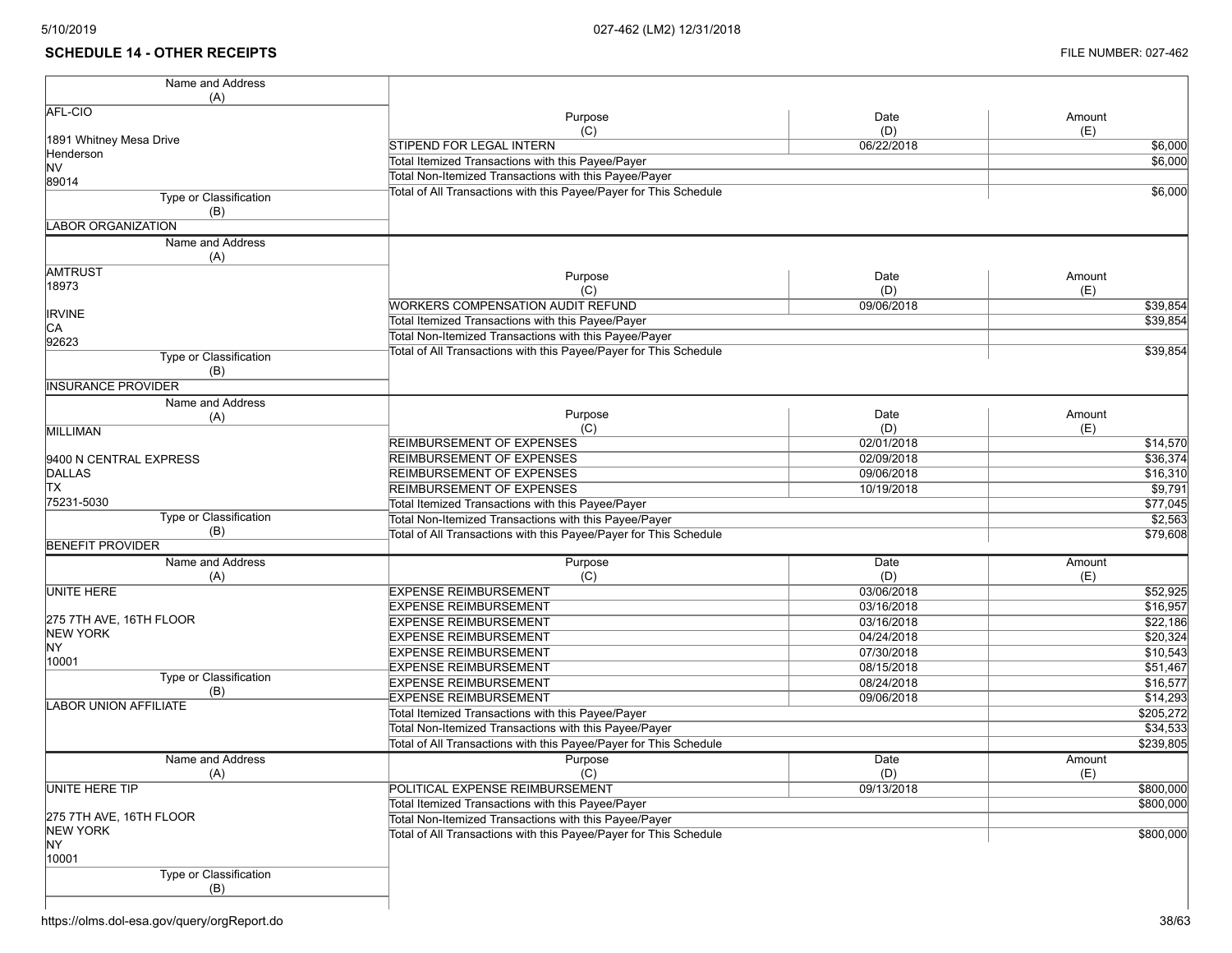Form LM-2 (Revised 2010)

https://olms.dol-esa.gov/query/orgReport.do 39/63

LABOR UNION AFFILIATE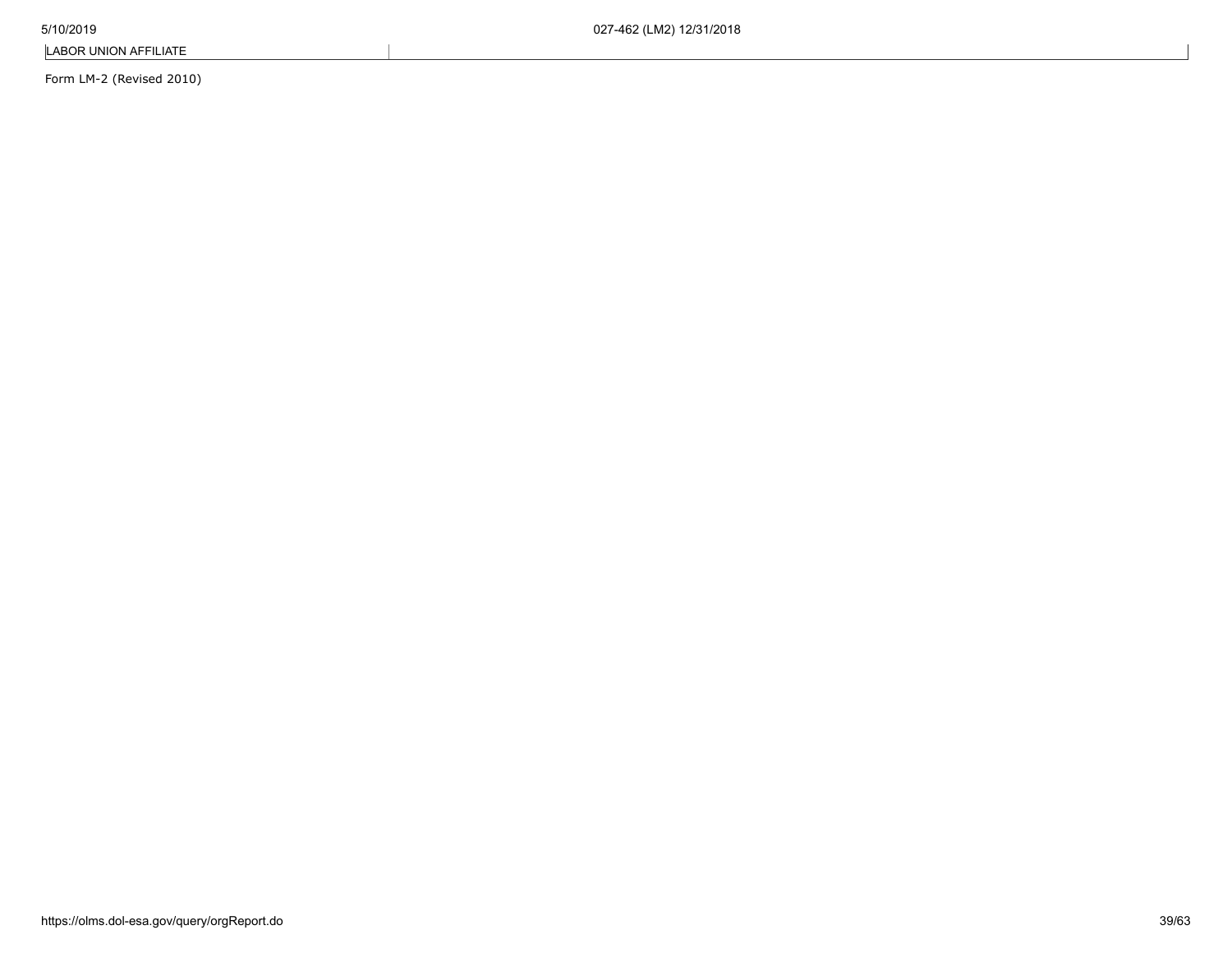# **SCHEDULE 15 - REPRESENTATIONAL ACTIVITIES FILE NUMBER: 027-462**

| Name and Address                    | Purpose                                                           | Date       | Amount    |
|-------------------------------------|-------------------------------------------------------------------|------------|-----------|
| (A)                                 | (C)                                                               | (D)        | (E)       |
| <b>A&amp;B PRINTING</b>             | ADMIN & CONTRACT ENFORCEMENT                                      | 01/19/2018 | \$9,222   |
|                                     | ADMIN & CONTRACT ENFORCEMENT                                      | 02/16/2018 | \$11,932  |
| 2908 S HIGHLAND BLDG 1              | ADMIN & CONTRACT ENFORCEMENT/ORGANIZING                           | 04/09/2018 | \$7,883   |
| <b>LAS VEGAS</b>                    | ADMIN & CONTRACT ENFORCEMENT/NEGOTIATIONS                         | 05/10/2018 | \$20,627  |
| <b>NV</b>                           | CONTRACT NEGOTIATIONS                                             | 05/14/2018 | \$7,295   |
| 89109                               | ADMIN & CONTRACT ENFORCEMENT/NEGOTIATIONS                         | 06/12/2018 | \$17,885  |
| Type or Classification              | ADMIN & CONTRACT ENFORCEMENT/NEGOTIATIONS/ORGANIZI                | 06/19/2018 | \$11,048  |
| (B)                                 | ADMIN & CONTRACT ENFORCEMENT/NEGOTIATIONS/ORGANIZI                | 06/27/2018 | \$10,590  |
| PRINTING/MAILING COMPANY            | ADMIN & CONTRACT ENFORCEMENT/NEGOTIATIONS/ORGANIZI                | 07/18/2018 | \$6,720   |
|                                     | ADMIN & CONTRACT ENFORCEMENT/NEGOTIATIONS/ORGANIZI                | 10/29/2018 | \$9,555   |
|                                     | ADMIN & CONTRACT ENFORCEMENT                                      | 12/12/2018 | \$35,804  |
|                                     | Total Itemized Transactions with this Payee/Payer                 |            | \$148,561 |
|                                     | Total Non-Itemized Transactions with this Payee/Payer             |            | \$41,642  |
|                                     | Total of All Transactions with this Payee/Payer for This Schedule |            | \$190,203 |
| Name and Address                    |                                                                   |            |           |
| (A)                                 |                                                                   |            |           |
| <b>ABCOM INC</b>                    |                                                                   |            |           |
|                                     | Purpose                                                           | Date       | Amount    |
| 4123 W PATRICK LANE                 | (C)                                                               | (D)        | (E)       |
| <b>LAS VEGAS</b>                    | Total Itemized Transactions with this Payee/Payer                 |            |           |
| <b>NV</b>                           | Total Non-Itemized Transactions with this Payee/Payer             |            | \$7,370   |
| 89118                               | Total of All Transactions with this Payee/Payer for This Schedule |            | \$7,370   |
| Type or Classification              |                                                                   |            |           |
| (B)                                 |                                                                   |            |           |
| <b>COMPUTER SUPPLIER</b>            |                                                                   |            |           |
| Name and Address                    |                                                                   |            |           |
| (A)                                 |                                                                   |            |           |
| ADOMNI                              | Purpose                                                           | Date       | Amount    |
| 15710                               | (C)                                                               | (D)        | (E)       |
|                                     | <b>CONTRACT NEGOTIATIONS</b>                                      | 06/22/2018 | \$9,585   |
| WILMINGTON                          | Total Itemized Transactions with this Payee/Payer                 |            | \$9,585   |
| DE                                  | Total Non-Itemized Transactions with this Payee/Payer             |            |           |
| 19886-5710                          | Total of All Transactions with this Payee/Payer for This Schedule |            | \$9,585   |
| Type or Classification              |                                                                   |            |           |
| (B)                                 |                                                                   |            |           |
| <b>ADVERTISING &amp; PROMOTIONS</b> |                                                                   |            |           |
| Name and Address                    |                                                                   |            |           |
| (A)                                 |                                                                   |            |           |
| <b>AJILON FINANCE</b>               |                                                                   |            |           |
| <b>DEPT CH 14031</b>                | Purpose                                                           | Date       | Amount    |
|                                     | (C)                                                               | (D)        | (E)       |
| PALATINE                            | Total Itemized Transactions with this Payee/Payer                 |            |           |
| IL                                  | Total Non-Itemized Transactions with this Payee/Payer             |            | \$12,170  |
| 60055-4031                          | Total of All Transactions with this Payee/Payer for This Schedule |            | \$12,170  |
| Type or Classification              |                                                                   |            |           |
| (B)                                 |                                                                   |            |           |
| <b>PROFESSIONAL SERVICES</b>        |                                                                   |            |           |
| Name and Address                    | Purpose                                                           | Date       | Amount    |
| (A)                                 | (C)                                                               | (D)        | (E)       |
| ALBERT D SEENO CONTRUCTN CO         | Total Itemized Transactions with this Payee/Payer                 |            |           |
|                                     | Total Non-Itemized Transactions with this Payee/Payer             |            | \$19,121  |
| 1800 WILLOW PASS COURT              | Total of All Transactions with this Payee/Payer for This Schedule |            | \$19,121  |
| <b>CONCORD</b>                      |                                                                   |            |           |
|                                     |                                                                   |            |           |
|                                     |                                                                   |            |           |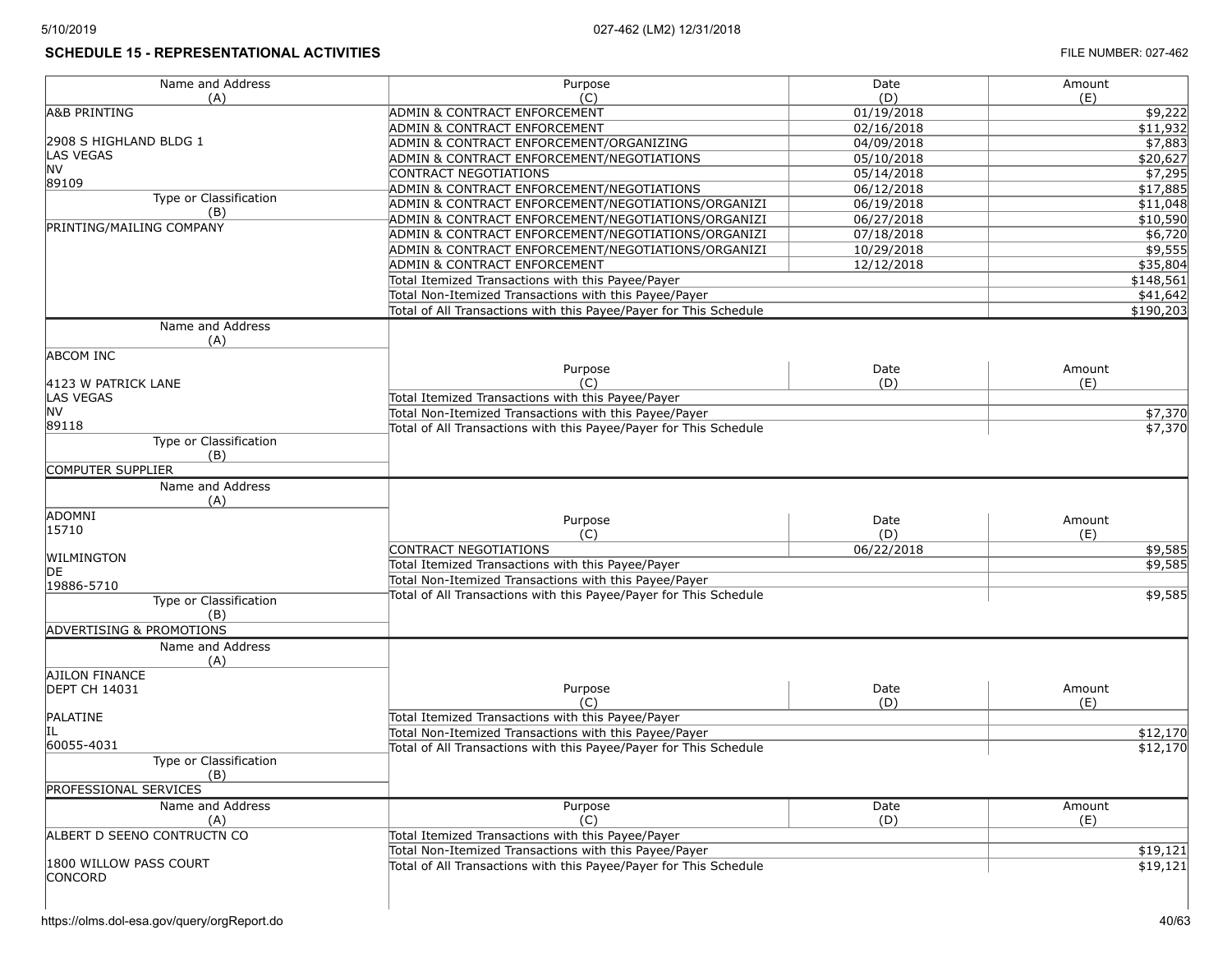| <b>CA</b><br>94520           |                                                                   |            |                     |
|------------------------------|-------------------------------------------------------------------|------------|---------------------|
| Type or Classification       |                                                                   |            |                     |
| (B)                          |                                                                   |            |                     |
| <b>RENTAL</b>                |                                                                   |            |                     |
| Name and Address             | Purpose                                                           | Date       | Amount              |
| (A)                          | (C)                                                               | (D)        | (E)                 |
| AMTRUST NORTH AMERICA        | INSURANCE                                                         | 01/01/2018 | \$10,671            |
| 6939                         | INSURANCE                                                         | 02/17/2018 | \$10,588            |
|                              | <b>INSURANCE</b>                                                  | 03/01/2018 | \$10,734            |
| <b>CLEVELAND</b>             | <b>INSURANCE</b>                                                  | 05/01/2018 | \$12,956            |
| ЮH                           | <b>INSURANCE</b>                                                  | 07/01/2018 | \$12,595            |
| 44101-1939                   | <b>INSURANCE</b>                                                  | 08/01/2018 | \$12,878            |
| Type or Classification       | <b>INSURANCE</b>                                                  | 09/01/2018 | \$13,012            |
| (B)                          | <b>INSURANCE</b>                                                  | 10/01/2018 | \$9,796             |
| <b>INSURANCE PROVIDER</b>    | <b>INSURANCE</b>                                                  | 11/01/2018 | \$8,624             |
|                              | INSURANCE                                                         | 12/12/2018 | \$9,652             |
|                              | Total Itemized Transactions with this Payee/Payer                 |            | \$111,506           |
|                              | Total Non-Itemized Transactions with this Payee/Payer             |            |                     |
|                              | Total of All Transactions with this Payee/Payer for This Schedule |            | \$111,506           |
| Name and Address             | Purpose                                                           | Date       | Amount              |
| (A)                          | (C)                                                               | (D)        | (E)                 |
| <b>AT&amp;T MOBILITY</b>     | <b>ADMIN &amp; CONTRACT ENFORCEMENT</b>                           | 01/05/2018 | \$5,772             |
| 9004                         | ADMIN & CONTRACT ENFORCEMENT                                      | 02/05/2018 | \$5,010             |
|                              | ADMIN & CONTRACT ENFORCEMENT                                      | 04/01/2018 | \$5,377             |
| <b>CAROL STREAM</b>          | <b>ADMIN &amp; CONTRACT ENFORCEMENT</b>                           | 04/05/2018 | \$9,751             |
|                              | <b>ADMIN &amp; CONTRACT ENFORCEMENT</b>                           | 07/05/2018 | \$6,522             |
| 60197-9004                   | ADMIN & CONTRACT ENFORCEMENT                                      | 10/05/2018 | \$12,949            |
| Type or Classification       | <b>ADMIN &amp; CONTRACT ENFORCEMENT</b>                           | 12/05/2018 | \$5,668             |
| (B)                          | Total Itemized Transactions with this Payee/Payer                 |            | \$51,049            |
| IUTILITY PROVIDER            | Total Non-Itemized Transactions with this Payee/Payer             |            |                     |
|                              |                                                                   |            | \$8,794             |
|                              | Total of All Transactions with this Payee/Payer for This Schedule |            | \$59,843            |
| Name and Address             |                                                                   |            |                     |
| (A)                          |                                                                   |            |                     |
| <b>BARRY WINOGRAD</b>        | Purpose                                                           | Date       | Amount              |
| 1999 HARRISON ST STE 1400    | (C)                                                               | (D)        | (E)                 |
| <b>OAKLAND</b>               | Total Itemized Transactions with this Payee/Payer                 |            |                     |
| CA                           | Total Non-Itemized Transactions with this Payee/Payer             |            | $\overline{$}5,161$ |
| 94612-4710                   | Total of All Transactions with this Payee/Payer for This Schedule |            | \$5,161             |
| Type or Classification       |                                                                   |            |                     |
| (B)                          |                                                                   |            |                     |
| <b>PROFESSIONAL SERVICES</b> |                                                                   |            |                     |
| Name and Address             |                                                                   |            |                     |
| (A)                          |                                                                   |            |                     |
| C ALLEN POOL                 |                                                                   |            |                     |
| 2591                         | Purpose                                                           | Date       | Amount              |
|                              | (C)                                                               | (D)        | (E)                 |
| MONTEREY                     | Total Itemized Transactions with this Payee/Payer                 |            |                     |
| CA                           | Total Non-Itemized Transactions with this Payee/Payer             |            | \$6,606             |
| 93942                        | Total of All Transactions with this Payee/Payer for This Schedule |            | \$6,606             |
| Type or Classification       |                                                                   |            |                     |
| (B)                          |                                                                   |            |                     |
| <b>PROFESSIONAL SERVICES</b> |                                                                   |            |                     |
| Name and Address             | Purpose                                                           | Date       | Amount              |
| (A)                          | (C)                                                               | (D)        | (E)                 |
| CAESARS GROWTH PARTNERS LLC  |                                                                   |            |                     |
| 96118                        |                                                                   |            |                     |
|                              |                                                                   |            |                     |

https://olms.dol-esa.gov/query/orgReport.do 41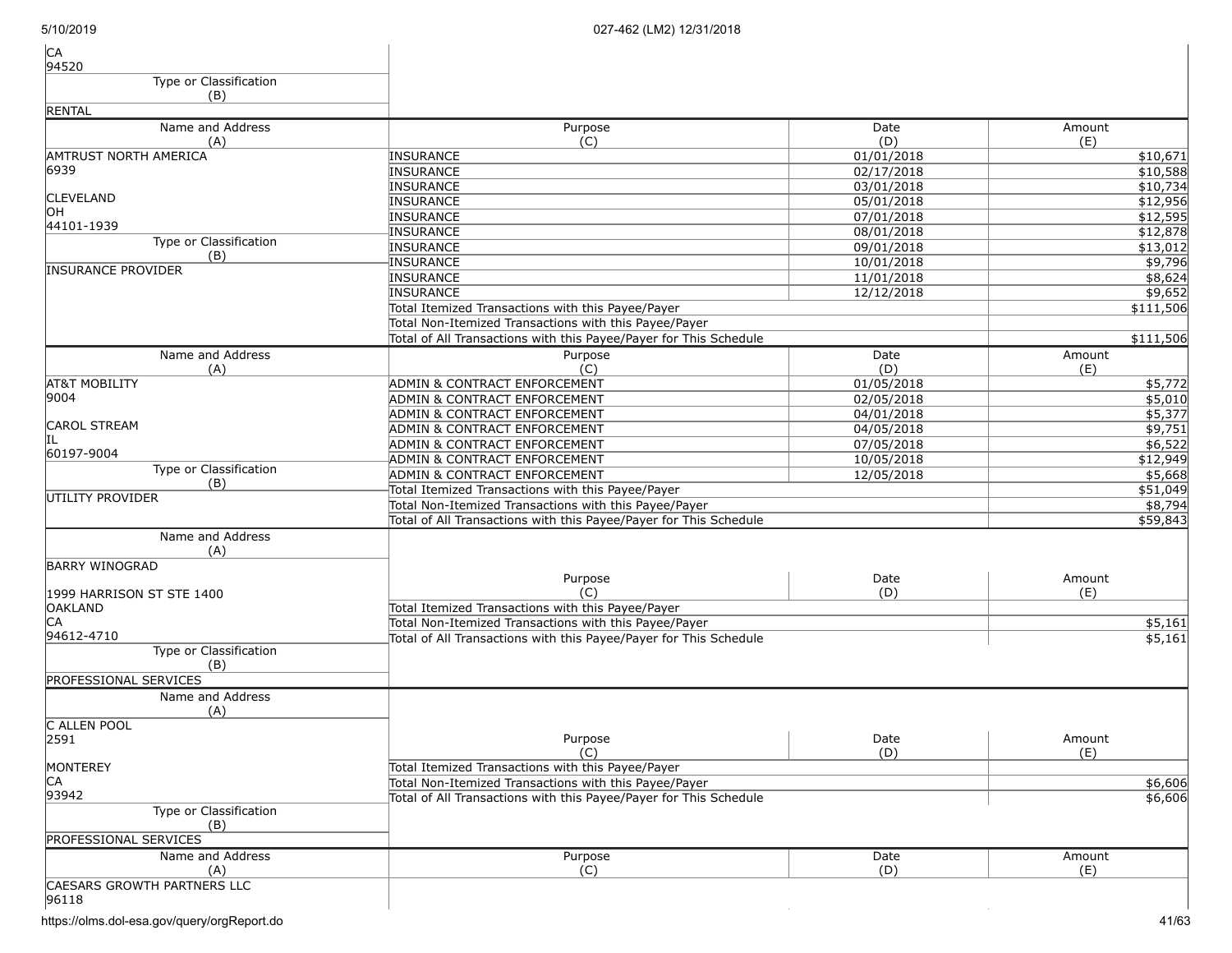| <b>LAS VEGAS</b>                              | Purpose<br>(C)                                                    | Date<br>(D) | Amount<br>(E)   |  |  |
|-----------------------------------------------|-------------------------------------------------------------------|-------------|-----------------|--|--|
| <b>NV</b>                                     |                                                                   |             |                 |  |  |
| 89193                                         | CONTRACT NEGOTIATIONS                                             | 04/17/2018  | \$9,076         |  |  |
| Type or Classification                        | CONTRACT NEGOTIATIONS                                             | 05/10/2018  | \$9,150         |  |  |
| (B)                                           | CONTRACT NEGOTIATIONS                                             | 05/24/2018  | \$16,901        |  |  |
| FOOD SUPPLIER                                 | CONTRACT NEGOTIATIONS                                             | 06/12/2018  | \$22,955        |  |  |
|                                               | Total Itemized Transactions with this Payee/Payer                 |             | \$58,082        |  |  |
|                                               | Total Non-Itemized Transactions with this Payee/Payer             |             | \$4,699         |  |  |
|                                               | Total of All Transactions with this Payee/Payer for This Schedule |             | \$62,781        |  |  |
| Name and Address<br>(A)                       |                                                                   |             |                 |  |  |
| <b>ENTERPRISE RENT-A-CAR</b>                  |                                                                   |             |                 |  |  |
| 846451                                        | Purpose                                                           | Date        | Amount          |  |  |
|                                               | (C)                                                               | (D)         | (E)             |  |  |
| <b>KANSAS CITY</b>                            | Total Itemized Transactions with this Payee/Payer                 |             |                 |  |  |
| MO                                            | Total Non-Itemized Transactions with this Payee/Payer             |             | \$24,334        |  |  |
| 80612                                         | Total of All Transactions with this Payee/Payer for This Schedule |             | \$24,334        |  |  |
| Type or Classification<br>(B)                 |                                                                   |             |                 |  |  |
| <b>CAR RENTAL</b>                             |                                                                   |             |                 |  |  |
| Name and Address<br>(A)                       |                                                                   |             |                 |  |  |
| <b>ERIC LINDAUER</b>                          | Purpose                                                           | Date        | Amount          |  |  |
|                                               | (C)                                                               | (D)         | (E)             |  |  |
| 1000 SW BROADWAY, STE 2400                    |                                                                   |             |                 |  |  |
| PORTLAND                                      | ADMIN & CONTRACT ENFORCEMENT                                      | 04/24/2018  | \$7,414         |  |  |
| OR <sub>.</sub>                               | Total Itemized Transactions with this Payee/Payer                 |             | $\sqrt{57,414}$ |  |  |
| 97205                                         | Total Non-Itemized Transactions with this Payee/Payer             |             | \$13,587        |  |  |
| Type or Classification                        | Total of All Transactions with this Payee/Payer for This Schedule |             | \$21,001        |  |  |
| (B)                                           |                                                                   |             |                 |  |  |
| PROFESSIONAL SERVICES                         |                                                                   |             |                 |  |  |
| Name and Address                              |                                                                   |             |                 |  |  |
|                                               |                                                                   |             |                 |  |  |
| (A)                                           |                                                                   |             |                 |  |  |
| EXETER 16290 NV, LLC                          | Purpose                                                           | Date        | Amount          |  |  |
|                                               | (C)                                                               | (D)         | (E)             |  |  |
| 9079 W POST RD, SUITE 120<br><b>LAS VEGAS</b> |                                                                   |             |                 |  |  |
| <b>NV</b>                                     | Total Itemized Transactions with this Payee/Payer                 |             |                 |  |  |
|                                               | Total Non-Itemized Transactions with this Payee/Payer             |             | \$14,981        |  |  |
| 89148                                         | Total of All Transactions with this Payee/Payer for This Schedule |             | \$14,981        |  |  |
| Type or Classification                        |                                                                   |             |                 |  |  |
| (B)                                           |                                                                   |             |                 |  |  |
| <b>REAL ESTATE RENTAL</b>                     |                                                                   |             |                 |  |  |
| Name and Address                              |                                                                   |             |                 |  |  |
| (A)                                           |                                                                   |             |                 |  |  |
| <b>FACEBOOK</b>                               |                                                                   |             |                 |  |  |
|                                               | Purpose                                                           | Date        | Amount          |  |  |
| 1 HACKER WAY                                  | (C)                                                               | (D)         | (E)             |  |  |
| <b>MENLO PARK</b>                             | Total Itemized Transactions with this Payee/Payer                 |             |                 |  |  |
| CA                                            | Total Non-Itemized Transactions with this Payee/Payer             |             | \$9,597         |  |  |
| 94025                                         | Total of All Transactions with this Payee/Payer for This Schedule |             | \$9,597         |  |  |
| Type or Classification<br>(B)                 |                                                                   |             |                 |  |  |
| ADVERTISING/PROMOTION                         |                                                                   |             |                 |  |  |
| Name and Address                              | Purpose                                                           | Date        | Amount          |  |  |
| (A)                                           | (C)                                                               | (D)         | (E)             |  |  |
| FINANCIAL INNOVATIONS, INC                    |                                                                   |             |                 |  |  |
|                                               | Total Itemized Transactions with this Payee/Payer                 |             | \$36,852        |  |  |
| ONE WEINGEROFF BLVD                           | Total Non-Itemized Transactions with this Payee/Payer             |             |                 |  |  |
| <b>CRANSTON</b>                               |                                                                   | \$36,852    |                 |  |  |
|                                               | Total of All Transactions with this Payee/Payer for This Schedule |             |                 |  |  |

https://olms.dol-esa.gov/query/orgReport.do 42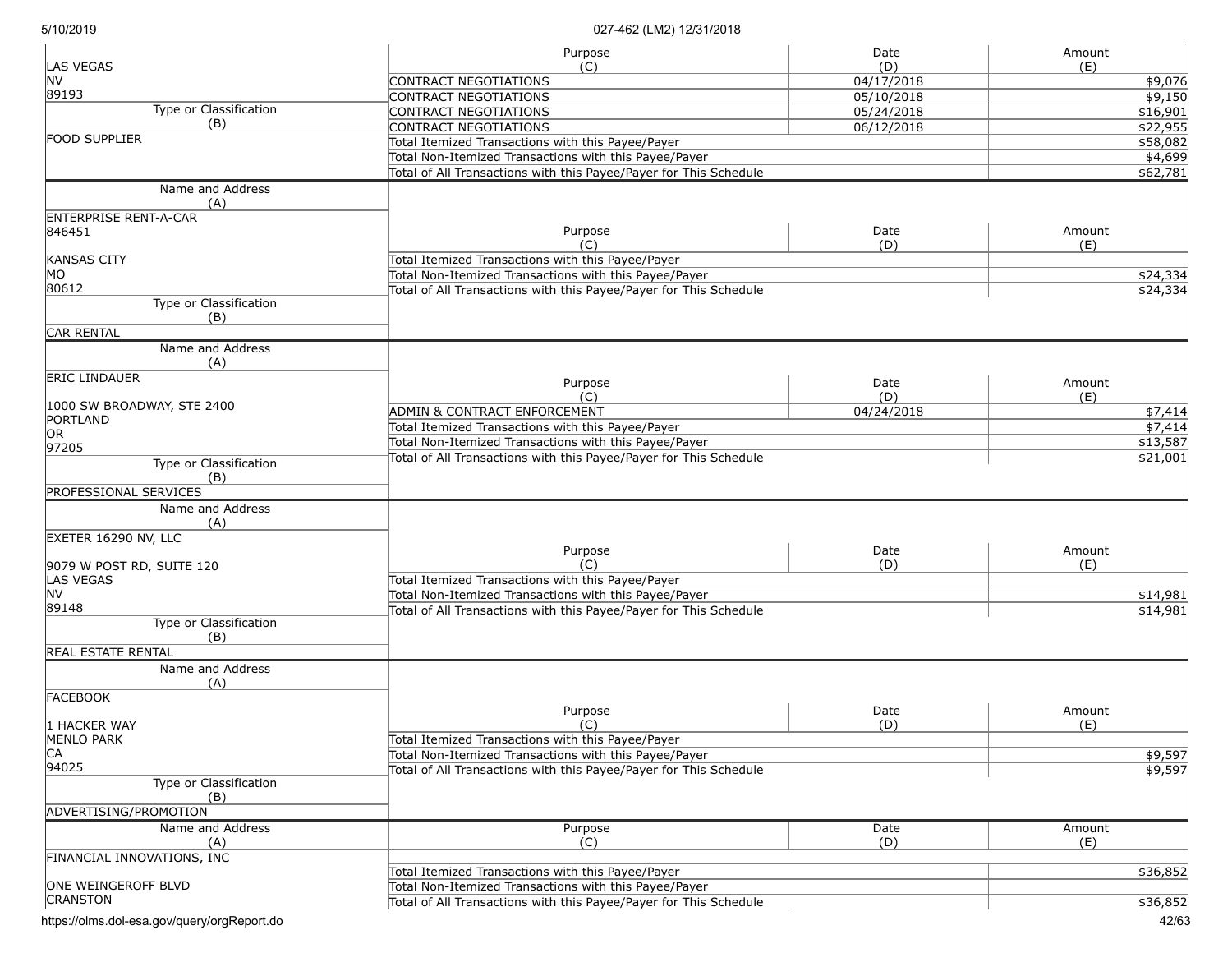| RI<br>02910                        | Purpose                                                           | Date              | Amount          |
|------------------------------------|-------------------------------------------------------------------|-------------------|-----------------|
| Type or Classification             | (C)<br>ADMIN & CONTRACT ENFORCEMENT                               | (D)<br>03/31/2018 | (E)<br>\$10,266 |
| (B)                                | CONTRACT NEGOTIATIONS                                             | 06/08/2018        | \$5,004         |
| ADVERTISING/PROMOTION              | ADMIN & CONTRACT ENFORCEMENT                                      | 06/27/2018        | \$10,580        |
|                                    |                                                                   |                   |                 |
|                                    | ADMIN & CONTRACT ENFORCEMENT                                      | 11/12/2018        | \$11,002        |
|                                    | Total Itemized Transactions with this Payee/Payer                 |                   | \$36,852        |
|                                    | Total Non-Itemized Transactions with this Payee/Payer             |                   |                 |
|                                    | Total of All Transactions with this Payee/Payer for This Schedule |                   | \$36,852        |
| Name and Address<br>(A)            |                                                                   |                   |                 |
| <b>FMCS-ARB PANEL</b>              |                                                                   |                   |                 |
|                                    | Purpose                                                           | Date              | Amount          |
| 2100 K STREET NW                   | (C)                                                               | (D)               | (E)             |
| <b>WASHINGTON</b>                  | Total Itemized Transactions with this Payee/Payer                 |                   |                 |
| DC                                 | Total Non-Itemized Transactions with this Payee/Payer             |                   | \$14,958        |
| 20427                              | Total of All Transactions with this Payee/Payer for This Schedule |                   | \$14,958        |
| Type or Classification<br>(B)      |                                                                   |                   |                 |
| <b>SERVICE PROVIDER</b>            |                                                                   |                   |                 |
| Name and Address<br>(A)            |                                                                   |                   |                 |
| FORD CREDIT                        |                                                                   |                   |                 |
| 790093                             | Purpose                                                           | Date              | Amount          |
|                                    | (C)                                                               | (D)               | (E)             |
| <b>ST LOUIS</b>                    | Total Itemized Transactions with this Payee/Payer                 |                   |                 |
| MO                                 | Total Non-Itemized Transactions with this Payee/Payer             |                   | \$12,399        |
| 63179-0093                         | Total of All Transactions with this Payee/Payer for This Schedule |                   | \$12,399        |
| Type or Classification             |                                                                   |                   |                 |
| (B)                                |                                                                   |                   |                 |
| <b>AUTOMOBILE SUPPLIER</b>         |                                                                   |                   |                 |
| Name and Address                   |                                                                   |                   |                 |
| (A)                                | Purpose<br>(C)                                                    | Date              | Amount          |
| <b>FREDRIC HOROWITZ</b>            |                                                                   | (D)               | (E)             |
| 3613                               | ADMIN & CONTRACT ENFORCEMENT                                      | 01/10/2018        | \$7,782         |
|                                    | ADMIN & CONTRACT ENFORCEMENT                                      | 05/16/2018        | \$5,610         |
| SANTA MONICA                       | ADMIN & CONTRACT ENFORCEMENT                                      | 06/13/2018        | \$5,508         |
| IСA                                | ADMIN & CONTRACT ENFORCEMENT                                      | 11/19/2018        | \$8,003         |
| 90408-3613                         | ADMIN & CONTRACT ENFORCEMENT                                      | 12/20/2018        | \$6,720         |
| Type or Classification             | Total Itemized Transactions with this Payee/Payer                 |                   | \$33,623        |
| (B)                                | Total Non-Itemized Transactions with this Payee/Payer             |                   | \$20,521        |
| <b>PROFESSIONAL SERVICES</b>       | Total of All Transactions with this Payee/Payer for This Schedule |                   | \$54,144        |
| Name and Address                   |                                                                   |                   |                 |
| (A)                                |                                                                   |                   |                 |
| <b>GARY L AXON</b>                 | Purpose                                                           | Date              | Amount          |
| 190                                | (C)                                                               | (D)               | (E)             |
|                                    | ADMIN & CONTRACT ENFORCEMENT                                      | 07/19/2018        | \$13,347        |
| <b>ASHLAND</b>                     | Total Itemized Transactions with this Payee/Payer                 |                   | \$13,347        |
| OR <sub></sub>                     | Total Non-Itemized Transactions with this Payee/Payer             |                   | \$10,045        |
| 97520-0007                         | Total of All Transactions with this Payee/Payer for This Schedule |                   | \$23,392        |
| Type or Classification<br>(B)      |                                                                   |                   |                 |
| PROFESSIONAL SERVICES              |                                                                   |                   |                 |
| Name and Address                   | Purpose                                                           | Date              | Amount          |
| (A)                                | (C)                                                               | (D)               | (E)             |
| <b>GERALDINE RANDALL</b>           |                                                                   |                   |                 |
| 19201 SONOMA HIGWAY #240<br>SONOMA |                                                                   |                   |                 |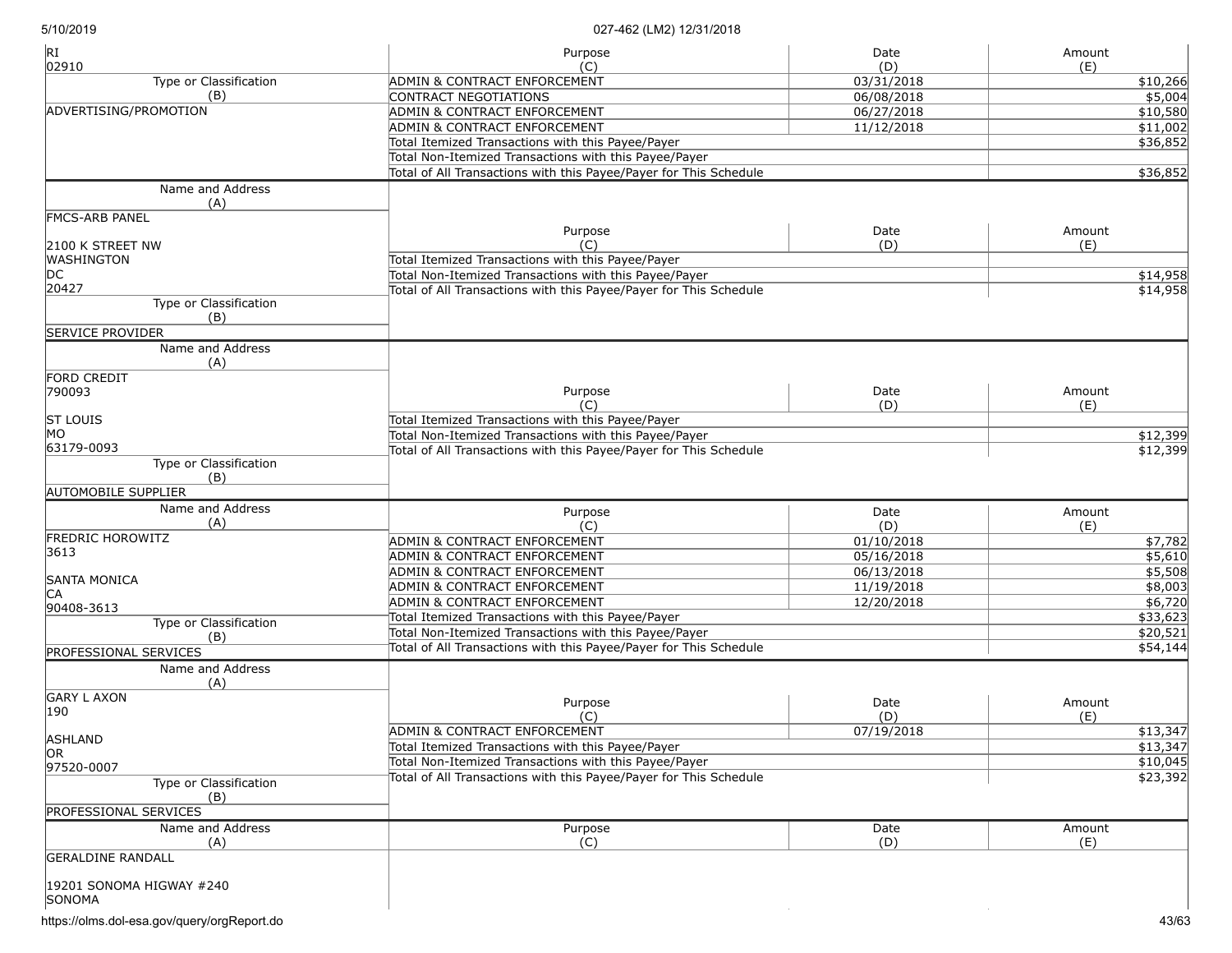| CA<br>95476-5413              | Purpose<br>(C)                                                    | Date<br>(D) | Amount<br>(E) |
|-------------------------------|-------------------------------------------------------------------|-------------|---------------|
| Type or Classification        | <b>ADMIN &amp; CONTRACT ENFORCEMENT</b>                           | 02/23/2018  | \$16,895      |
| (B)                           | Total Itemized Transactions with this Payee/Payer                 |             | \$16,895      |
| <b>PROFESSIONAL SERVICES</b>  | Total Non-Itemized Transactions with this Payee/Payer             |             |               |
|                               | Total of All Transactions with this Payee/Payer for This Schedule |             | \$16,895      |
| Name and Address<br>(A)       |                                                                   |             |               |
| <b>GOOGLE</b>                 | Purpose                                                           | Date        | Amount        |
|                               | (C)                                                               | (D)         | (E)           |
| 19510 JAMBOREE RD             | ORGANIZING                                                        | 06/22/2018  | \$11,000      |
| <b>IRVINE</b>                 | ORGANIZING                                                        | 07/22/2018  | \$7,000       |
| CA                            | Total Itemized Transactions with this Payee/Payer                 |             | \$18,000      |
| 92612                         | Total Non-Itemized Transactions with this Payee/Payer             |             | \$7,362       |
| Type or Classification        | Total of All Transactions with this Payee/Payer for This Schedule |             | \$25,362      |
| (B)                           |                                                                   |             |               |
| ADVERTISING/PROMOTION         |                                                                   |             |               |
| Name and Address              |                                                                   |             |               |
| (A)                           |                                                                   |             |               |
| <b>GRAND SIERRA RESORTS</b>   | Purpose                                                           | Date        | Amount        |
| 2500 E 2ND ST                 | (C)                                                               | (D)         | (E)           |
| <b>RENO</b>                   | Total Itemized Transactions with this Payee/Payer                 |             |               |
| <b>NV</b>                     | Total Non-Itemized Transactions with this Payee/Payer             |             | \$13,267      |
| 89595-0002                    | Total of All Transactions with this Payee/Payer for This Schedule |             | \$13,267      |
| Type or Classification<br>(B) |                                                                   |             |               |
| LODGING PROVIDER              |                                                                   |             |               |
| Name and Address              |                                                                   |             |               |
| (A)                           |                                                                   |             |               |
| JOHN KAGEL                    | Purpose                                                           | Date        | Amount        |
| 50787                         | (C)                                                               | (D)         | (E)           |
|                               | ADMIN & CONTRACT ENFORCEMENT                                      | 04/09/2018  | \$10,972      |
| <b>PALO ALTO</b>              | Total Itemized Transactions with this Payee/Payer                 |             | \$10,972      |
| IСA                           | Total Non-Itemized Transactions with this Payee/Payer             |             | \$4,605       |
| 94303-0667                    | Total of All Transactions with this Payee/Payer for This Schedule |             | \$15,577      |
| Type or Classification<br>(B) |                                                                   |             |               |
| <b>PROFESSIONAL SERVICES</b>  |                                                                   |             |               |
| Name and Address              |                                                                   |             |               |
| (A)                           |                                                                   |             |               |
| JOHN PERONE                   | Purpose                                                           | Date        | Amount        |
|                               | (C)                                                               | (D)         | (E)           |
| 2005 PALO VERDE AVE STE 147   | ADMIN & CONTRACT ENFORCEMENT                                      | 03/05/2018  | \$5,132       |
| LONG BEACH                    | ADMIN & CONTRACT ENFORCEMENT                                      | 10/04/2018  | \$6,132       |
| CA                            | Total Itemized Transactions with this Payee/Payer                 |             | \$11,264      |
| 90815-3322                    | Total Non-Itemized Transactions with this Payee/Payer             |             |               |
| Type or Classification        | Total of All Transactions with this Payee/Payer for This Schedule |             | \$11,264      |
| (B)                           |                                                                   |             |               |
| <b>PROFESSIONAL SERVICES</b>  |                                                                   |             |               |
| Name and Address              | Purpose                                                           | Date        | Amount        |
| (A)                           | (C)                                                               | (D)         | (E)           |
| <b>KATHY FRAGNOLI</b>         | Total Itemized Transactions with this Payee/Payer                 |             |               |
| 300 W BEECH STREET STE 1      | Total Non-Itemized Transactions with this Payee/Payer             |             | \$7,329       |
| <b>SAN DIEGO</b>              | Total of All Transactions with this Payee/Payer for This Schedule |             | \$7,329       |
| CA<br>92101                   |                                                                   |             |               |
| Type or Classification        |                                                                   |             |               |

https://olms.dol-esa.gov/query/orgReport.do 44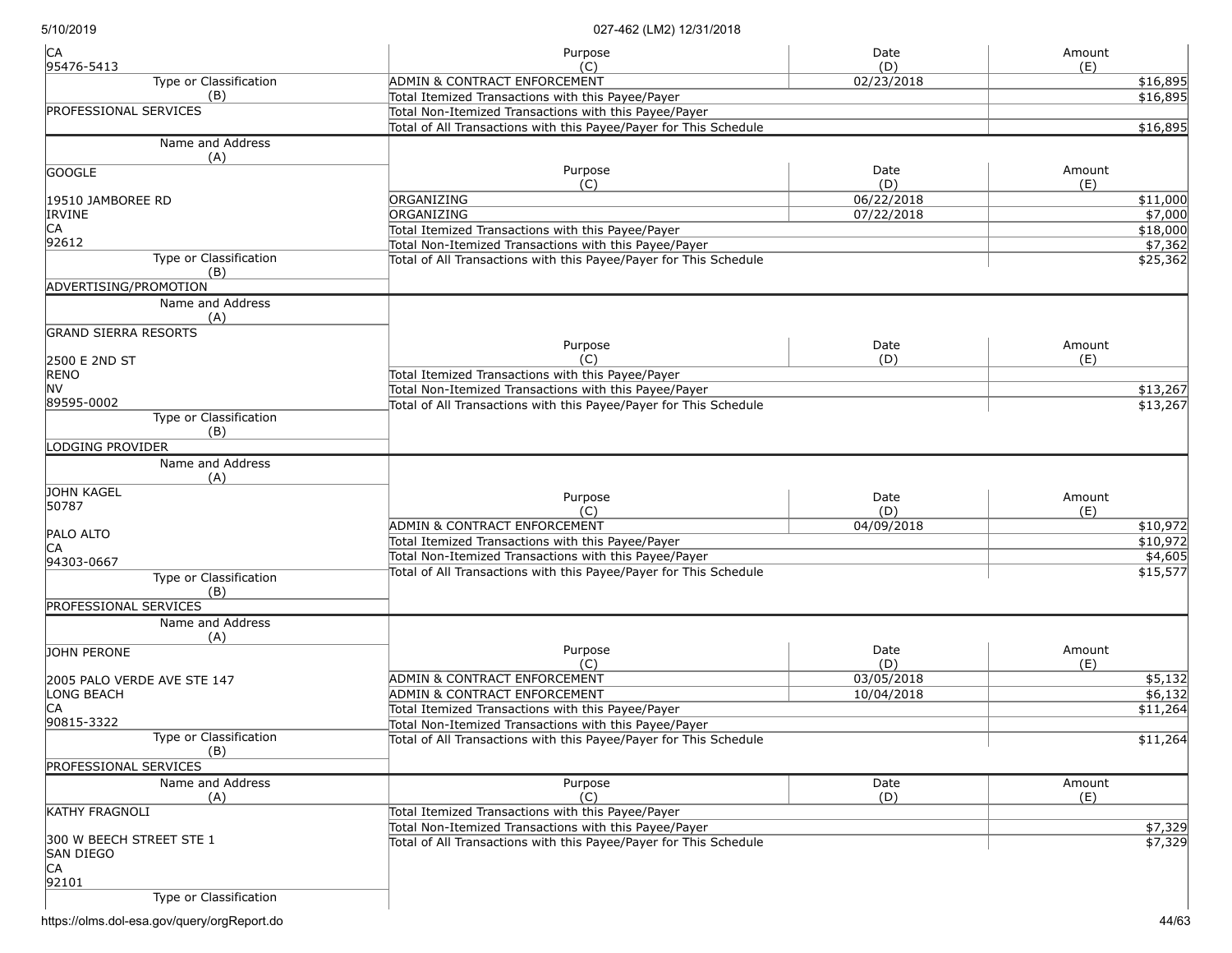| (B)                                 |                                                                   |            |                 |
|-------------------------------------|-------------------------------------------------------------------|------------|-----------------|
| <b>PROFESSIONAL SERVICES</b>        |                                                                   |            |                 |
| Name and Address                    |                                                                   |            |                 |
| (A)                                 |                                                                   |            |                 |
| KRE-8 MEDIA LLC                     | Purpose                                                           | Date       | Amount          |
|                                     | (C)                                                               | (D)        | (E)             |
| 4050 W HARMON SUITE 1-2             | CONTRACT NEGOTIATIONS                                             | 05/09/2018 | \$27,000        |
| <b>LAS VEGAS</b>                    | <b>ADMIN &amp; CONTRACT ENFORCEMENT</b>                           | 10/22/2018 | $\sqrt{$7,200}$ |
| <b>NV</b><br>89103                  | Total Itemized Transactions with this Payee/Payer                 |            | \$34,200        |
| Type or Classification              | Total Non-Itemized Transactions with this Payee/Payer             |            |                 |
| (B)                                 | Total of All Transactions with this Payee/Payer for This Schedule |            | \$34,200        |
| <b>ADVERTISING &amp; PROMOTION</b>  |                                                                   |            |                 |
| Name and Address                    |                                                                   |            |                 |
| (A)                                 |                                                                   |            |                 |
| LUELLA NELSON                       |                                                                   |            |                 |
|                                     | Purpose                                                           | Date       | Amount          |
| 4306 NE MASON ST                    | (C)                                                               | (D)        | (E)             |
| PORTLAND                            | Total Itemized Transactions with this Payee/Payer                 |            |                 |
| OR.                                 | Total Non-Itemized Transactions with this Payee/Payer             |            | \$8,747         |
| 97218-1737                          | Total of All Transactions with this Payee/Payer for This Schedule |            | \$8,747         |
| Type or Classification              |                                                                   |            |                 |
| (B)                                 |                                                                   |            |                 |
| <b>PROFESSIONAL SERVICES</b>        |                                                                   |            |                 |
| Name and Address                    |                                                                   |            |                 |
| (A)<br>LV METRO POLICE DEPT         |                                                                   |            |                 |
|                                     | Purpose                                                           | Date       | Amount          |
| 400 B SOUTH MARTIN L KING B         | (C)                                                               | (D)        | (E)             |
| LAS VEGAS                           | <b>ADMIN &amp; CONTRACT ENFORCEMENT</b>                           | 09/25/2018 | \$6,201         |
| <b>NV</b>                           | Total Itemized Transactions with this Payee/Payer                 |            | \$6,201         |
| 89106                               | Total Non-Itemized Transactions with this Payee/Payer             |            | \$2,416         |
| Type or Classification              | Total of All Transactions with this Payee/Payer for This Schedule |            | \$8,617         |
| (B)                                 |                                                                   |            |                 |
| LAW ENFORCEMENT AGENCY              |                                                                   |            |                 |
| Name and Address                    |                                                                   |            |                 |
| (A)                                 |                                                                   |            |                 |
| M P RADOCY                          |                                                                   |            |                 |
|                                     | Purpose<br>(C)                                                    | Date       | Amount          |
| 737 CHANNING AVENUE<br>PALO ALTO    | Total Itemized Transactions with this Payee/Payer                 | (D)        | (E)             |
| CA                                  | Total Non-Itemized Transactions with this Payee/Payer             |            | \$6,546         |
| 94301                               | Total of All Transactions with this Payee/Payer for This Schedule |            | \$6,546         |
| Type or Classification              |                                                                   |            |                 |
| (B)                                 |                                                                   |            |                 |
| <b>PROFESSIONAL SERVICES</b>        |                                                                   |            |                 |
| Name and Address                    |                                                                   |            |                 |
| (A)                                 | Purpose                                                           | Date       | Amount          |
| MANNING, HALL & SALISBURY, LLC      | (C)                                                               | (D)        | (E)             |
|                                     | <b>ADMIN &amp; CONTRACT ENFORCEMENT</b>                           | 01/31/2018 | \$5,086         |
| 617 S 8TH ST STE A                  | <b>ADMIN &amp; CONTRACT ENFORCEMENT</b>                           | 04/09/2018 | \$5,428         |
| <b>LAS VEGAS</b>                    | <b>ADMIN &amp; CONTRACT ENFORCEMENT</b>                           | 08/24/2018 | \$5,520         |
| <b>NV</b>                           | Total Itemized Transactions with this Payee/Payer                 |            | \$16,034        |
| 89101-7004                          | Total Non-Itemized Transactions with this Payee/Payer             |            | \$19,890        |
| Type or Classification              | Total of All Transactions with this Payee/Payer for This Schedule |            | \$35,924        |
| (B)<br><b>PROFESSIONAL SERVICES</b> |                                                                   |            |                 |
|                                     |                                                                   |            |                 |
| Name and Address                    | Purpose                                                           | Date       | Amount          |
| (A)                                 | (C)                                                               | (D)        | (E)             |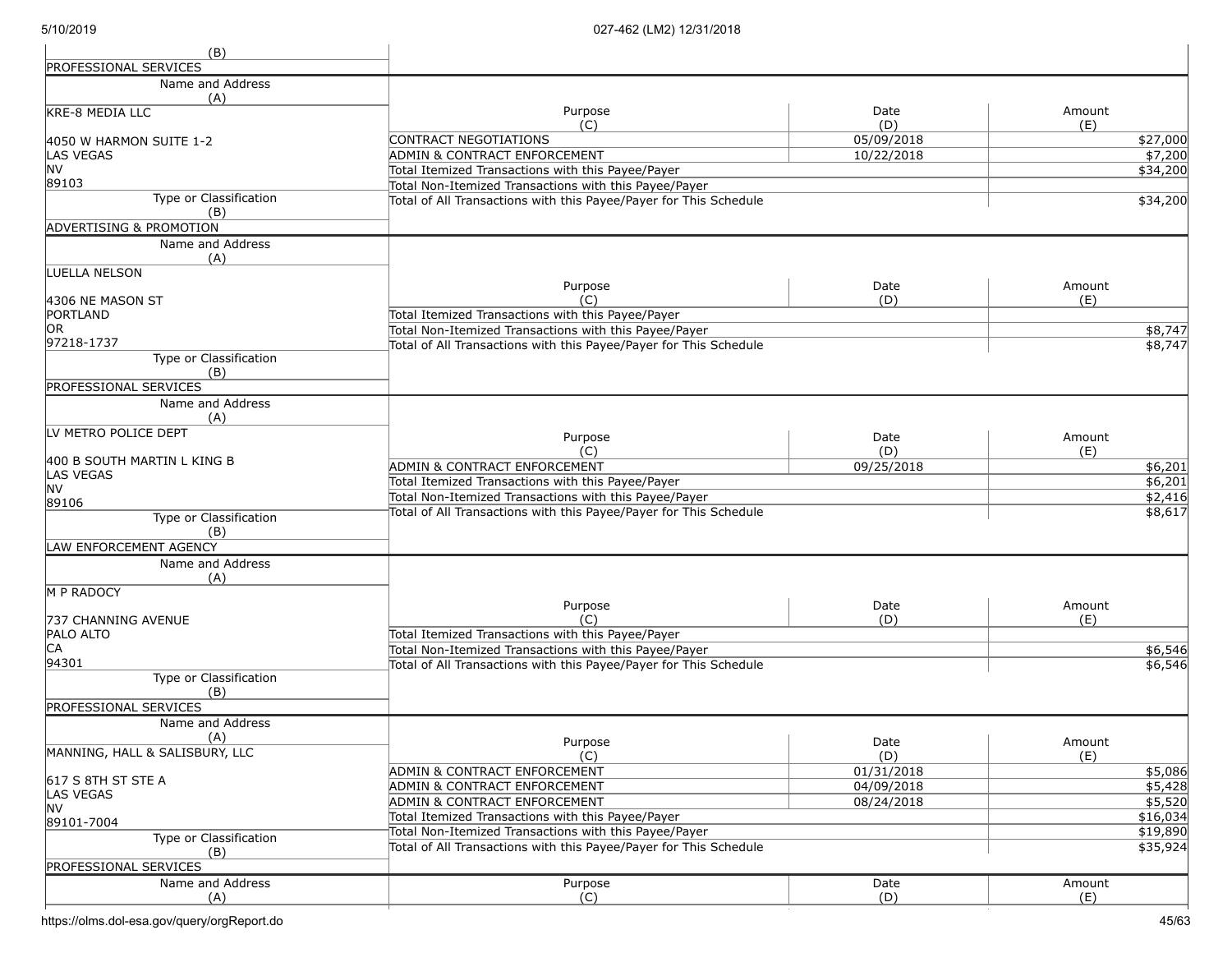| MCCRACKEN, STEMERMAN&HOLSBERRY | Purpose                                                           | Date       | Amount      |
|--------------------------------|-------------------------------------------------------------------|------------|-------------|
| 595 MARKET ST STE 800          | (C)                                                               | (D)        | (E)         |
| <b>SAN FRANCISCO</b>           | ADMIN & CONTRACT NEGOTIATIONS/ ORGANIZING                         | 01/12/2018 | \$68,970    |
| ICA                            | ADMIN & CONTRACT NEGOTIATIONS/ ORGANIZING                         | 02/28/2018 | \$81,602    |
| 94105-2821                     | ADMIN & CONTRACT NEGOTIATIONS/ ORGANIZING                         | 03/16/2018 | \$89,525    |
| Type or Classification         | ADMIN & CONTRACT NEGOTIATIONS/ ORGANIZING                         | 04/13/2018 | \$84,197    |
| (B)                            | ADMIN & CONTRACT NEGOTIATIONS/ ORGANIZING                         | 05/11/2018 | \$78,639    |
| <b>PROFESSIONAL SERVICES</b>   | ADMIN & CONTRACT NEGOTIATIONS/ ORGANIZING                         | 06/15/2018 | \$74,985    |
|                                | ADMIN & CONTRACT NEGOTIATIONS/ ORGANIZING                         | 07/16/2018 | \$103,266   |
|                                | ADMIN & CONTRACT NEGOTIATIONS/ ORGANIZING                         | 08/13/2018 | \$118,502   |
|                                | ADMIN & CONTRACT NEGOTIATIONS/ ORGANIZING                         | 09/14/2018 | \$92,158    |
|                                | ADMIN & CONTRACT NEGOTIATIONS/ ORGANIZING                         | 10/15/2018 | \$84,579    |
|                                | ADMIN & CONTRACT NEGOTIATIONS/ ORGANIZING                         | 11/15/2018 | \$80,970    |
|                                | ADMIN & CONTRACT NEGOTIATIONS/ ORGANIZING                         | 12/14/2018 | \$79,082    |
|                                | Total Itemized Transactions with this Payee/Payer                 |            | \$1,036,475 |
|                                | Total Non-Itemized Transactions with this Payee/Payer             |            |             |
|                                | Total of All Transactions with this Payee/Payer for This Schedule |            | \$1,036,475 |
| Name and Address               |                                                                   |            |             |
| (A)                            |                                                                   |            |             |
| MGM RESORTS INTERNATIONAL      | Purpose                                                           | Date       | Amount      |
|                                | (C)                                                               | (D)        | (E)         |
| 4882 FRANK SINATRA DRIVE       | CONTRACT NEGOTIATIONS                                             | 04/09/2018 | \$10,000    |
| <b>LAS VEGAS</b>               | <b>CONTRACT NEGOTIATIONS</b>                                      | 04/17/2018 | \$7,636     |
| NV                             | CONTRACT NEGOTIATIONS                                             | 06/19/2018 | \$14,785    |
| 89158                          | Total Itemized Transactions with this Payee/Payer                 |            | \$32,421    |
| Type or Classification         | Total Non-Itemized Transactions with this Payee/Payer             |            |             |
| (B)                            | Total of All Transactions with this Payee/Payer for This Schedule |            | \$32,421    |
|                                |                                                                   |            |             |
| FOOD & BEVERAGE SUPPLIER       |                                                                   |            |             |
| Name and Address<br>(A)        |                                                                   |            |             |
| MICHAEL D RAPPAPORT            | Purpose                                                           | Date       | Amount      |
|                                | (C)                                                               | (D)        | (E)         |
| 15445 VENTURA BLVD BOX 84      | ADMIN & CONTRACT ENFORCEMENT                                      | 08/17/2018 | \$6,895     |
| <b>SHERMAN OAKS</b>            | ADMIN & CONTRACT ENFORCEMENT                                      | 12/20/2018 | \$11,333    |
| IСA                            | Total Itemized Transactions with this Payee/Payer                 |            |             |
| 91403-3005                     |                                                                   |            | \$18,228    |
| Type or Classification         | Total Non-Itemized Transactions with this Payee/Payer             |            | \$2,600     |
| (B)                            | Total of All Transactions with this Payee/Payer for This Schedule |            | \$20,828    |
|                                |                                                                   |            |             |
| <b>PROFESSIONAL SERVICES</b>   |                                                                   |            |             |
| Name and Address               |                                                                   |            |             |
| (A)                            |                                                                   |            |             |
| MICHAEL LEWIS                  | Purpose                                                           | Date       | Amount      |
|                                | (C)                                                               | (D)        | (E)         |
| 4010 HEMPHILL STREET           | <b>CONTRACT NEGOTIATIONS</b>                                      | 06/07/2018 | \$7,102     |
| NORTH LAS VEGAS                | Total Itemized Transactions with this Payee/Payer                 |            | \$7,102     |
| NV                             | Total Non-Itemized Transactions with this Payee/Payer             |            | \$5,596     |
| 89032-1176                     | Total of All Transactions with this Payee/Payer for This Schedule |            | \$12,698    |
| Type or Classification<br>(B)  |                                                                   |            |             |
| <b>PROFESSIONAL SERVICES</b>   |                                                                   |            |             |
| Name and Address               | Purpose                                                           | Date       | Amount      |
| (A)                            | (C)                                                               | (D)        | (E)         |
| MONTEREY VISTA VILLAGE, LLC    | Total Itemized Transactions with this Payee/Payer                 |            |             |
|                                |                                                                   |            |             |
| 3993 HOWARD HUGHES PKWY #35    | Total Non-Itemized Transactions with this Payee/Payer             |            | \$28,906    |
| <b>LAS VEGAS</b>               | Total of All Transactions with this Payee/Payer for This Schedule |            | \$28,906    |
| <b>NV</b>                      |                                                                   |            |             |
| 89169                          |                                                                   |            |             |
|                                |                                                                   |            |             |
|                                |                                                                   |            |             |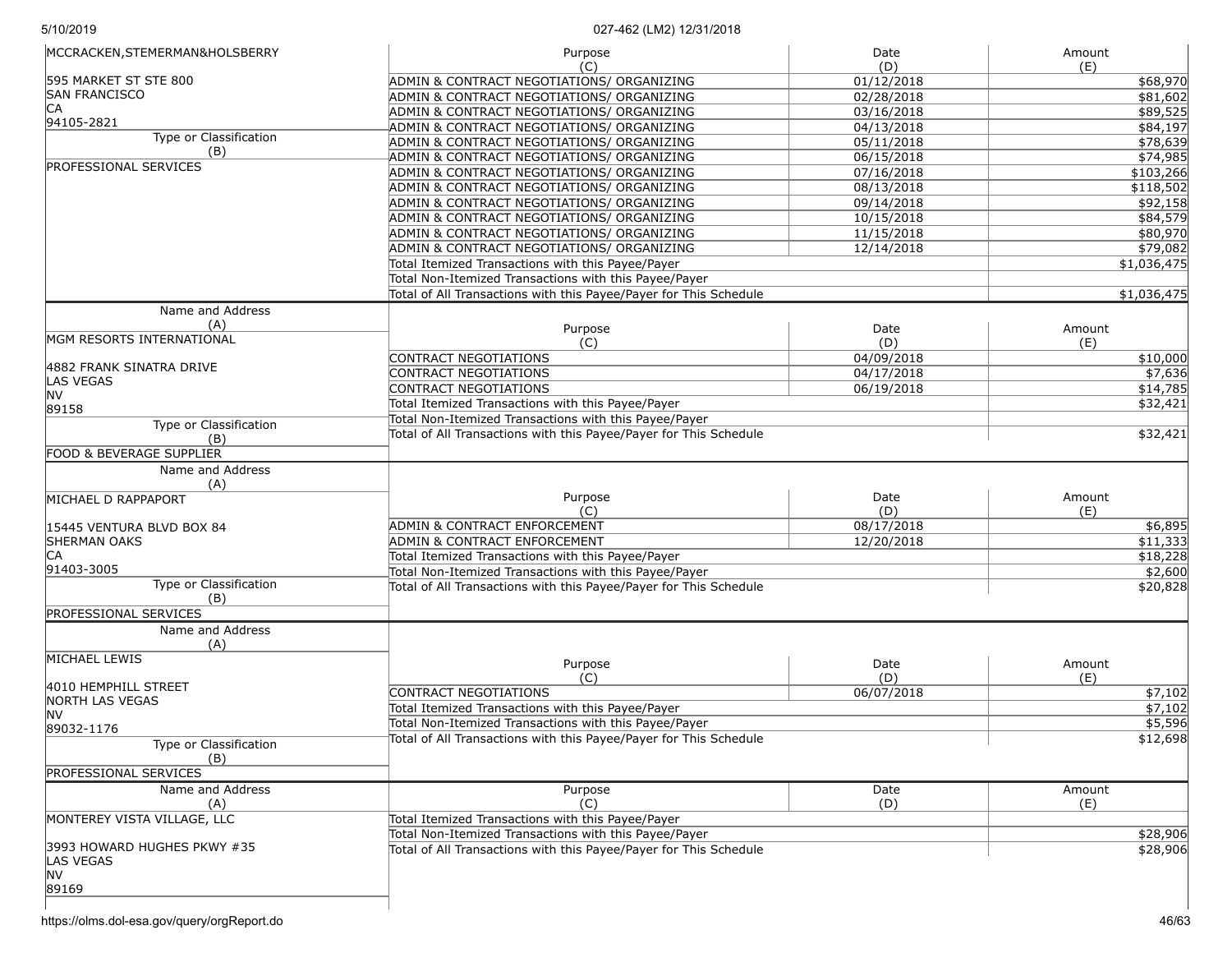| Type or Classification                                 |                                                                                                                            |             |                    |
|--------------------------------------------------------|----------------------------------------------------------------------------------------------------------------------------|-------------|--------------------|
| (B)                                                    |                                                                                                                            |             |                    |
| <b>REAL ESTATE RENTAL</b>                              |                                                                                                                            |             |                    |
| Name and Address<br>(A)                                |                                                                                                                            |             |                    |
| NORMAN BRAND, ESQ                                      | Purpose                                                                                                                    | Date        | Amount             |
| 150 LOMBARD ST STE 3                                   | (C)                                                                                                                        | (D)         | (E)                |
| <b>SAN FRANCISCO</b>                                   | ADMIN & CONTRACT ENFORCEMENT<br>Total Itemized Transactions with this Payee/Payer                                          | 05/24/2018  | \$6,922<br>\$6,922 |
| CA                                                     | Total Non-Itemized Transactions with this Payee/Payer                                                                      |             | \$6,909            |
| 94111-1133                                             | Total of All Transactions with this Payee/Payer for This Schedule                                                          |             | \$13,831           |
| Type or Classification<br>(B)                          |                                                                                                                            |             |                    |
| PROFESSIONAL SERVICES                                  |                                                                                                                            |             |                    |
| Name and Address<br>(A)                                |                                                                                                                            |             |                    |
| <b>PATRICK HALTER</b>                                  |                                                                                                                            |             |                    |
|                                                        | Purpose<br>(C)                                                                                                             | Date<br>(D) | Amount<br>(E)      |
| 315 MEADOW LAKE DRIVE<br><b>COLUMBIA FALLS</b>         | Total Itemized Transactions with this Payee/Payer                                                                          |             |                    |
| MT                                                     | Total Non-Itemized Transactions with this Payee/Payer                                                                      |             | \$9,050            |
| 59912                                                  | Total of All Transactions with this Payee/Payer for This Schedule                                                          |             | \$9,050            |
| Type or Classification                                 |                                                                                                                            |             |                    |
| (B)                                                    |                                                                                                                            |             |                    |
| PROFESSIONAL SERVICES                                  |                                                                                                                            |             |                    |
| Name and Address<br>(A)                                |                                                                                                                            |             |                    |
| <b>PAUL D STAUDOHAR</b>                                | Purpose                                                                                                                    | Date        | Amount             |
| 1140 BROWN AVE                                         | (C)                                                                                                                        | (D)         | (E)                |
| LAFAYETTE                                              | ADMIN & CONTRACT ENFORCEMENT                                                                                               | 02/23/2018  | \$6,964            |
| CА                                                     | Total Itemized Transactions with this Payee/Payer                                                                          |             | \$6,964            |
| 94549-3102                                             | Total Non-Itemized Transactions with this Payee/Payer                                                                      |             |                    |
| Type or Classification<br>(B)                          | Total of All Transactions with this Payee/Payer for This Schedule                                                          |             | \$6,964            |
| <b>PROFESSIONAL SERVICES</b>                           |                                                                                                                            |             |                    |
| Name and Address<br>(A)                                |                                                                                                                            |             |                    |
| PR NEWSWIRE                                            |                                                                                                                            |             |                    |
|                                                        | Purpose                                                                                                                    | Date        | Amount             |
| 200 VESEY STREET 19TH FLOOR<br><b>NEW YORK</b>         | (C)<br>Total Itemized Transactions with this Payee/Payer                                                                   | (D)         | (E)                |
| <b>NY</b>                                              | Total Non-Itemized Transactions with this Payee/Payer                                                                      |             | \$5,934            |
| 10281                                                  | Total of All Transactions with this Payee/Payer for This Schedule                                                          |             | \$5,934            |
| Type or Classification                                 |                                                                                                                            |             |                    |
| (B)                                                    |                                                                                                                            |             |                    |
| <b>ADVERTISING &amp; PROMOTION</b><br>Name and Address |                                                                                                                            |             |                    |
| (A)                                                    |                                                                                                                            |             |                    |
| RANCHO SIERRA, LLC                                     |                                                                                                                            |             |                    |
|                                                        | Purpose                                                                                                                    | Date        | Amount             |
| 6018 S DURANGO DRIVE SUITE                             | (C)                                                                                                                        | (D)         | (E)                |
| LAS VEGAS<br>NV                                        | Total Itemized Transactions with this Payee/Payer                                                                          |             |                    |
| 89113                                                  | Total Non-Itemized Transactions with this Payee/Payer<br>Total of All Transactions with this Payee/Payer for This Schedule |             | \$16,128           |
| Type or Classification                                 |                                                                                                                            |             | \$16,128           |
| (B)                                                    |                                                                                                                            |             |                    |
| <b>REAL ESTATE RENTAL</b>                              |                                                                                                                            |             |                    |
| Name and Address                                       |                                                                                                                            |             |                    |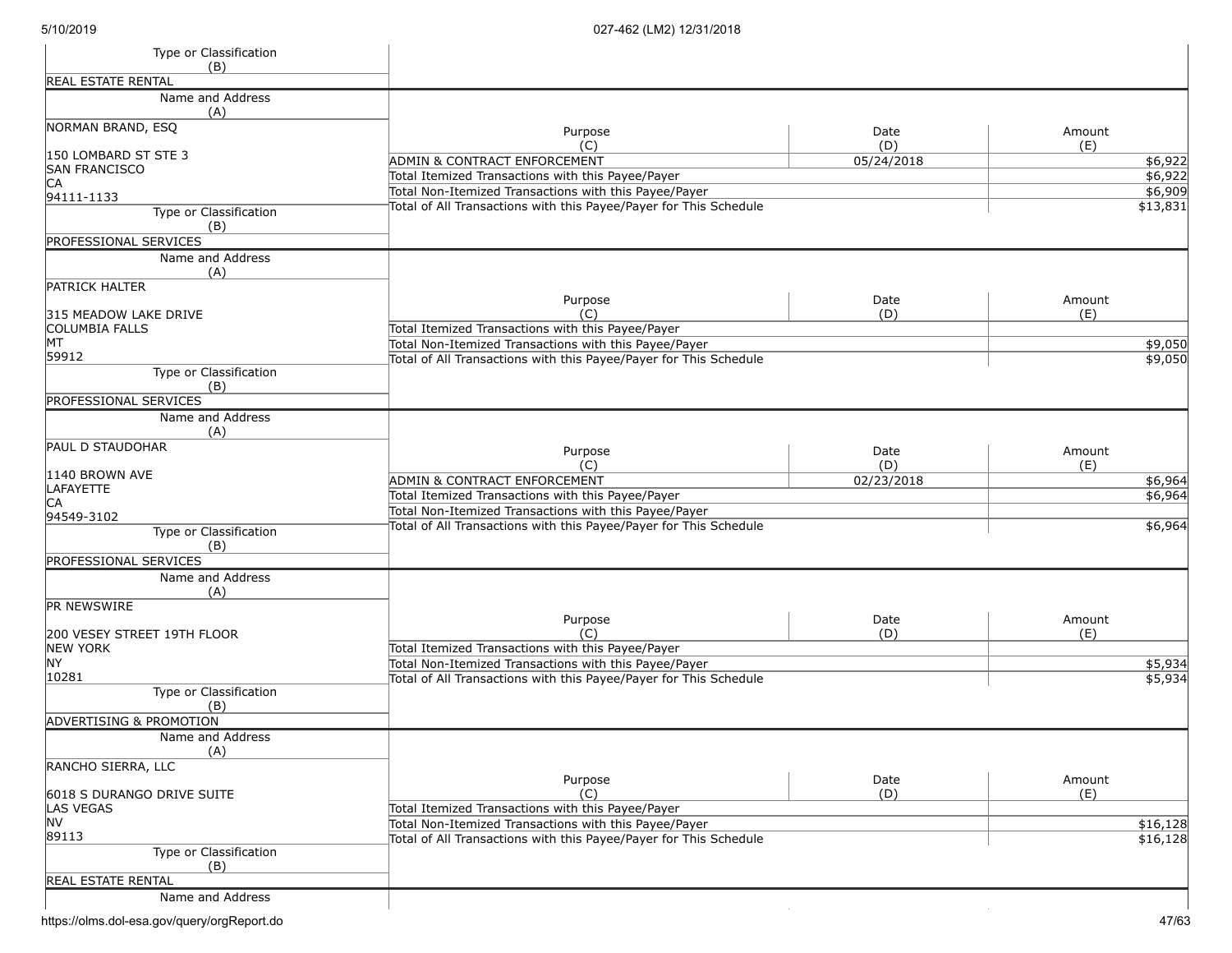| (A)                                      | Purpose                                                           | Date       | Amount   |
|------------------------------------------|-------------------------------------------------------------------|------------|----------|
| <b>ROSS COMMUNICATNS &amp; MANAGEMNT</b> | (C)                                                               | (D)        | (E)      |
|                                          | ORGANIZING                                                        | 01/10/2018 | \$5,648  |
| 1700 L ST                                | ORGANIZING                                                        | 02/07/2018 | \$5,648  |
| <b>SACRAMENTO</b>                        | ORGANIZING                                                        | 03/05/2018 | \$5,648  |
| CA                                       | ORGANIZING                                                        | 04/04/2018 | \$5,648  |
| 95811                                    | ORGANIZING                                                        | 05/14/2018 | \$5,648  |
| Type or Classification                   | ORGANIZING                                                        | 06/13/2018 | \$5,648  |
| (B)                                      | ORGANIZING                                                        | 09/12/2018 | \$5,648  |
| <b>ADVERTISING AGENCY</b>                | ORGANIZING                                                        | 10/17/2018 | \$5,648  |
|                                          | Total Itemized Transactions with this Payee/Payer                 |            | \$45,184 |
|                                          | Total Non-Itemized Transactions with this Payee/Payer             |            | \$4,764  |
|                                          | Total of All Transactions with this Payee/Payer for This Schedule |            | \$49,948 |
| Name and Address                         |                                                                   |            |          |
| (A)                                      |                                                                   |            |          |
| SOUTHWEST AIRLINES                       |                                                                   |            |          |
| 97390                                    | Purpose                                                           | Date       | Amount   |
|                                          | (C)                                                               | (D)        | (E)      |
| <b>DALLAS</b>                            | Total Itemized Transactions with this Payee/Payer                 |            |          |
| TX                                       | Total Non-Itemized Transactions with this Payee/Payer             |            | \$35,919 |
| 75397                                    | Total of All Transactions with this Payee/Payer for This Schedule |            | \$35,919 |
| Type or Classification                   |                                                                   |            |          |
| (B)                                      |                                                                   |            |          |
| <b>TRANSPORTATION PROVIDER</b>           |                                                                   |            |          |
| Name and Address                         |                                                                   |            |          |
| (A)                                      |                                                                   |            |          |
| <b>ISUSAN GRODY RUBEN</b>                |                                                                   |            |          |
|                                          | Purpose                                                           | Date       | Amount   |
| 30799 PINETREE ROAD #226                 | (C)                                                               | (D)        | (E)      |
| <b>CLEVELAND</b>                         | Total Itemized Transactions with this Payee/Payer                 |            |          |
| OH                                       | Total Non-Itemized Transactions with this Payee/Payer             |            | \$5,075  |
| 44124                                    | Total of All Transactions with this Payee/Payer for This Schedule |            | \$5,075  |
| Type or Classification                   |                                                                   |            |          |
| (B)                                      |                                                                   |            |          |
| <b>PROFESSIONAL SERVICES</b>             |                                                                   |            |          |
| Name and Address                         |                                                                   |            |          |
| (A)                                      |                                                                   |            |          |
| <b>TAWN MARRUJO</b>                      |                                                                   |            |          |
|                                          | Purpose                                                           | Date       | Amount   |
| 6180 S TORREY PINES                      | (C)                                                               | (D)        | (E)      |
| LAS VEGAS                                | Total Itemized Transactions with this Payee/Payer                 |            |          |
| <b>NV</b>                                | Total Non-Itemized Transactions with this Payee/Payer             |            | \$8,500  |
| 89118                                    | Total of All Transactions with this Payee/Payer for This Schedule |            | \$8,500  |
| Type or Classification                   |                                                                   |            |          |
| (B)                                      |                                                                   |            |          |
| <b>REAL ESTATE RENTAL</b>                |                                                                   |            |          |
| Name and Address                         |                                                                   |            |          |
| (A)                                      |                                                                   |            |          |
| THE FROMHOLZ FIRM                        |                                                                   |            |          |
|                                          | Purpose                                                           | Date       | Amount   |
| 495 WEST WALNUT STREET                   | (C)                                                               | (D)        | (E)      |
| PASADENA                                 | Total Itemized Transactions with this Payee/Payer                 |            |          |
| CA                                       | Total Non-Itemized Transactions with this Payee/Payer             |            | \$5,333  |
| 91103                                    | Total of All Transactions with this Payee/Payer for This Schedule |            | \$5,333  |
| Type or Classification                   |                                                                   |            |          |
| (B)                                      |                                                                   |            |          |
| PROFESSIONAL SERVICES                    |                                                                   |            |          |
| Name and Address                         |                                                                   |            |          |
|                                          |                                                                   |            |          |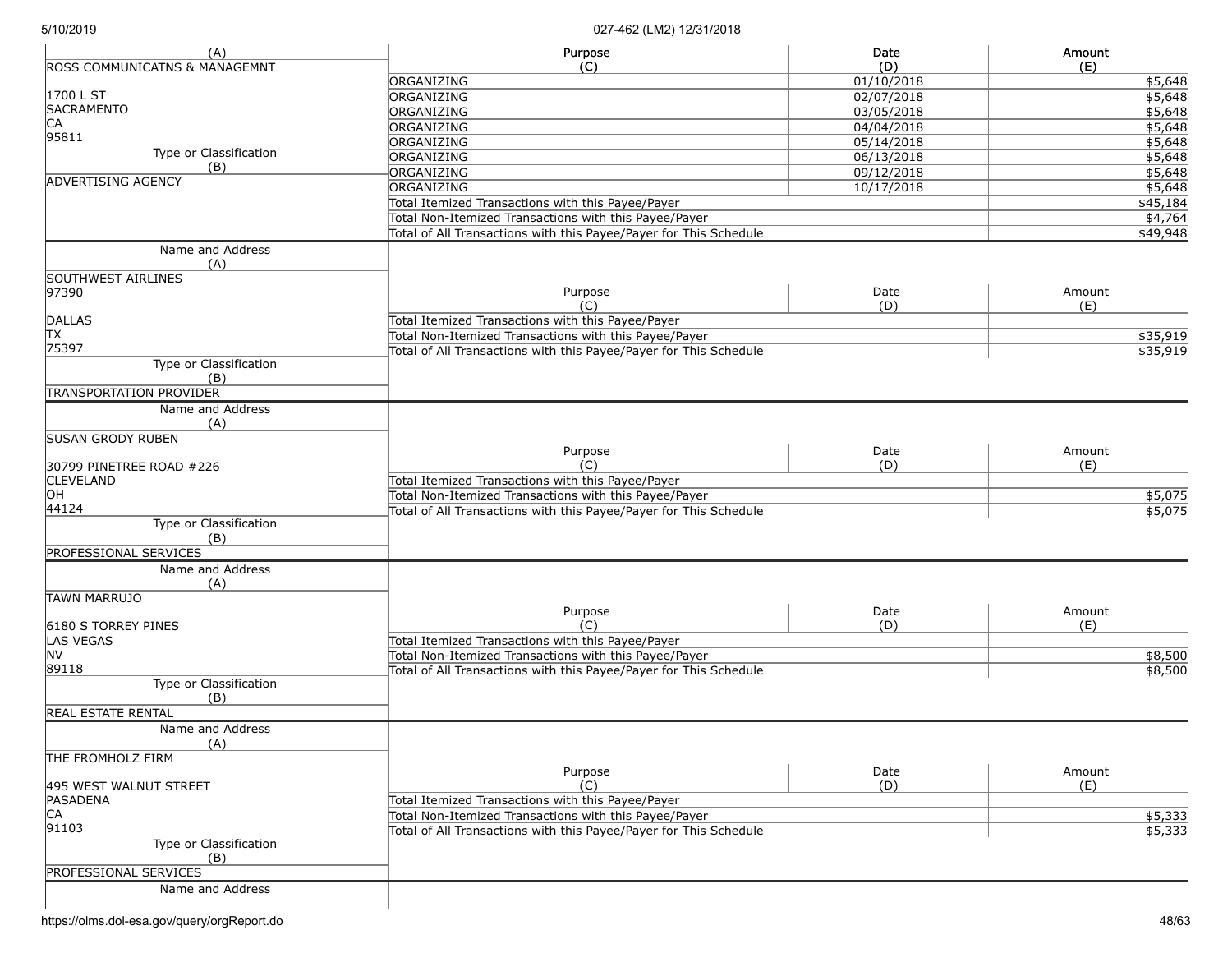| (A)                                  | Purpose                                                                                                                    | Date       | Amount               |
|--------------------------------------|----------------------------------------------------------------------------------------------------------------------------|------------|----------------------|
| <b>TRILOGY INTERACTIVE LLC</b>       | (C)                                                                                                                        | (D)        | (E)                  |
| 4177                                 | Total Itemized Transactions with this Payee/Payer                                                                          |            |                      |
| MOUNTAIN VIEW                        | Total Non-Itemized Transactions with this Payee/Payer<br>Total of All Transactions with this Payee/Payer for This Schedule |            | \$5,140              |
| IСA<br>94040-4177                    |                                                                                                                            |            | \$5,140              |
| Type or Classification               |                                                                                                                            |            |                      |
| (B)                                  |                                                                                                                            |            |                      |
| ADVERTISING                          |                                                                                                                            |            |                      |
| Name and Address                     |                                                                                                                            |            |                      |
| (A)                                  |                                                                                                                            |            |                      |
| <b>TWITTER</b>                       |                                                                                                                            |            |                      |
|                                      | Purpose                                                                                                                    | Date       | Amount               |
| 1355 MARKET ST                       | (C)                                                                                                                        | (D)        | (E)                  |
| <b>SAN FRANCISCO</b>                 | Total Itemized Transactions with this Payee/Payer                                                                          |            |                      |
| CA                                   | Total Non-Itemized Transactions with this Payee/Payer                                                                      |            | \$11,180             |
| 94103                                | Total of All Transactions with this Payee/Payer for This Schedule                                                          |            | \$11,180             |
| Type or Classification<br>(B)        |                                                                                                                            |            |                      |
| <b>ADVERTISING &amp; PROMOTION</b>   |                                                                                                                            |            |                      |
|                                      |                                                                                                                            |            |                      |
| Name and Address                     |                                                                                                                            |            |                      |
| (A)<br>UNLV BOARD OF REGENTS         | Purpose                                                                                                                    | Date       | Amount               |
|                                      | (C)                                                                                                                        | (D)        | (E)                  |
| 4505 MARYLAND PARKWAY BOX 4          | CONTRACT NEGOTIATIONS                                                                                                      | 02/28/2018 | \$10,000             |
| <b>LAS VEGAS</b>                     | <b>CONTRACT NEGOTIATIONS</b>                                                                                               | 04/13/2018 | \$20,000             |
| <b>NV</b>                            | <b>CONTRACT NEGOTIATIONS</b>                                                                                               | 06/07/2018 | \$29,937             |
| 89154-0003                           | Total Itemized Transactions with this Payee/Payer                                                                          |            | \$59,937             |
| Type or Classification               | Total Non-Itemized Transactions with this Payee/Payer                                                                      |            | \$20,955             |
| (B)                                  | Total of All Transactions with this Payee/Payer for This Schedule                                                          |            | \$80,892             |
| <b>VENUE PROVIDER</b>                |                                                                                                                            |            |                      |
| Name and Address                     | Purpose                                                                                                                    | Date       | Amount               |
| (A)                                  | (C)                                                                                                                        | (D)        | (E)                  |
| UPLAND IX, LLC                       | <b>ADMIN &amp; CONTRACT ENFORCEMENT</b>                                                                                    | 02/06/2018 | \$10,500             |
| 205921                               | ADMIN & CONTRACT ENFORCEMENT                                                                                               | 05/10/2018 | $\overline{$11,720}$ |
|                                      | ADMIN & CONTRACT ENFORCEMENT                                                                                               | 06/12/2018 | \$11,451             |
| DALLAS                               | ADMIN & CONTRACT ENFORCEMENT                                                                                               | 07/11/2018 | \$7,801              |
| TХ                                   | ADMIN & CONTRACT ENFORCEMENT                                                                                               | 08/08/2018 | \$84,000             |
| 75320-5921<br>Type or Classification | Total Itemized Transactions with this Payee/Payer                                                                          |            | \$125,472            |
| (B)                                  | Total Non-Itemized Transactions with this Payee/Payer                                                                      |            | \$2,326              |
| MOBILE TEXTING/ADVERTISING           | Total of All Transactions with this Payee/Payer for This Schedule                                                          |            | \$127,798            |
| Name and Address                     |                                                                                                                            |            |                      |
| (A)                                  |                                                                                                                            |            |                      |
| VILLAGE AT IDLEWILD PARK APTS        |                                                                                                                            |            |                      |
|                                      | Purpose                                                                                                                    | Date       | Amount               |
| 1450 IDLEWILD DRIVE                  | (C)                                                                                                                        | (D)        | (E)                  |
| <b>RENO</b>                          | Total Itemized Transactions with this Payee/Payer                                                                          |            |                      |
| <b>NV</b>                            | Total Non-Itemized Transactions with this Payee/Payer                                                                      |            | \$20,815             |
| 89509                                | Total of All Transactions with this Payee/Payer for This Schedule                                                          |            | \$20,815             |
| Type or Classification<br>(B)        |                                                                                                                            |            |                      |
| <b>REAL ESTATE RENTAL</b>            |                                                                                                                            |            |                      |
| Name and Address                     | Purpose                                                                                                                    | Date       | Amount               |
| (A)                                  | (C)                                                                                                                        | (D)        | (E)                  |
| VIVA LAS AREPAS                      | Total Itemized Transactions with this Payee/Payer                                                                          |            |                      |
|                                      | Total Non-Itemized Transactions with this Payee/Payer                                                                      |            | $\overline{$10,908}$ |
| 1616 SOUTH LAS VEGAS BLVD            | Total of All Transactions with this Payee/Payer for This Schedule                                                          |            | \$10,908             |
|                                      |                                                                                                                            |            |                      |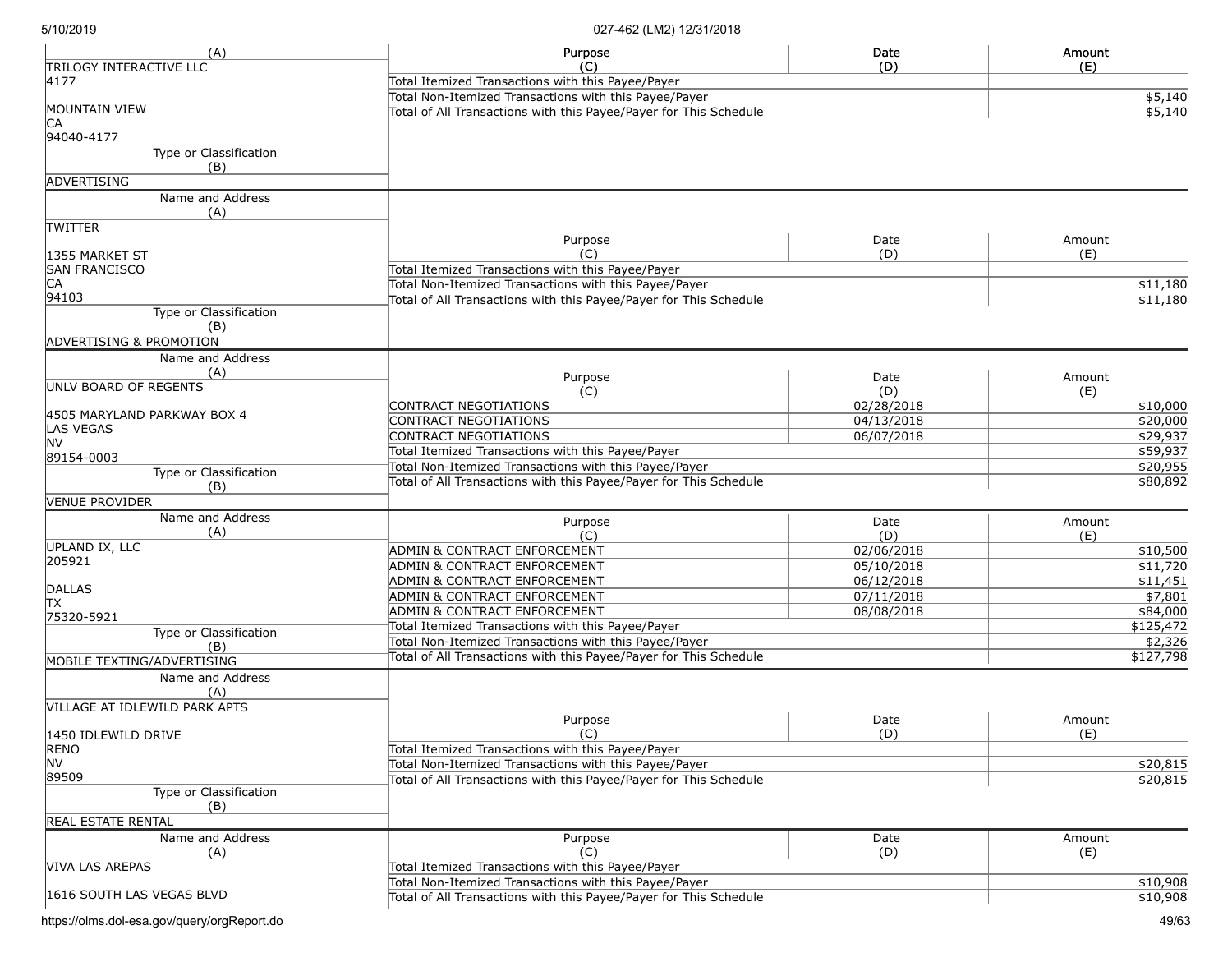| LAS VEGAS<br><b>NV</b><br>89104 |                                                                   |            |          |
|---------------------------------|-------------------------------------------------------------------|------------|----------|
| Type or Classification<br>(B)   |                                                                   |            |          |
| FOOD & BEVERAGE SUPPLIER        |                                                                   |            |          |
| Name and Address<br>(A)         |                                                                   |            |          |
| WARMSPRINGS CENTER, LTD         | Purpose                                                           | Date       | Amount   |
| 30240 RANCHO VIEJO ROAD, SU     | (C)                                                               | (D)        | (E)      |
| SAN JUAN CAPISTRANO             | Total Itemized Transactions with this Payee/Payer                 |            |          |
| CA                              | Total Non-Itemized Transactions with this Payee/Payer             |            | \$14,336 |
| 92675                           | Total of All Transactions with this Payee/Payer for This Schedule |            | \$14,336 |
| Type or Classification          |                                                                   |            |          |
| (B)                             |                                                                   |            |          |
| <b>REAL ESTATE RENTAL</b>       |                                                                   |            |          |
| Name and Address                |                                                                   |            |          |
| (A)                             | Purpose                                                           | Date       | Amount   |
| <b>XEROX FINANCIAL SERVICES</b> |                                                                   | (D)        | (E)      |
| 202882                          | ADMIN & CONTRACT ENFORCEMENT/ORGANIZING                           | 01/12/2018 | \$18,898 |
|                                 | ADMIN & CONTRACT ENFORCEMENT/ORGANIZING                           | 04/17/2018 | \$5,134  |
| DALLAS                          | ADMIN & CONTRACT ENFORCEMENT/ORGANIZING                           | 06/12/2018 | \$5,456  |
| lТX                             | Total Itemized Transactions with this Payee/Payer                 |            | \$29,488 |
| 75320-2882                      | Total Non-Itemized Transactions with this Payee/Payer             |            | \$37,574 |
| Type or Classification          |                                                                   |            |          |
| (B)                             | Total of All Transactions with this Payee/Payer for This Schedule |            | \$67,062 |
| <b>OFFICE EQUIPMENT LEASE</b>   |                                                                   |            |          |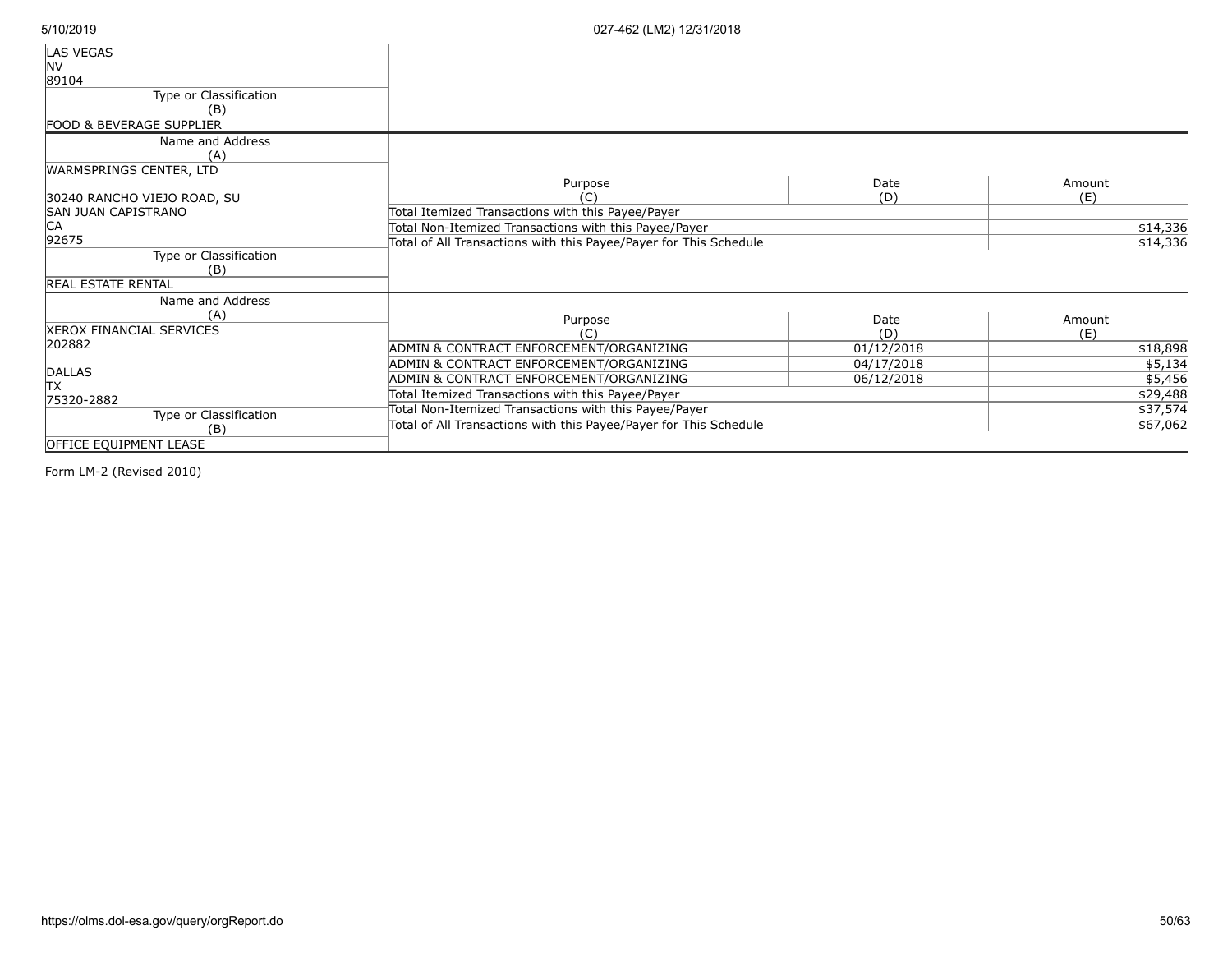# **SCHEDULE 16 - POLITICAL ACTIVITIES AND LOBBYING FILE NUMBER 027-462**

| Name and Address                    |                                                                   |            |                  |
|-------------------------------------|-------------------------------------------------------------------|------------|------------------|
| (A)                                 |                                                                   |            |                  |
| A & B PRINTING                      | Purpose                                                           | Date       | Amount           |
|                                     | (C)                                                               | (D)        | (E)              |
| 2908 S HIGHLAND BLDG 18, ST         | <b>VOTER EDUCATION</b>                                            | 06/19/2018 | \$16,152         |
| <b>LAS VEGAS</b>                    | GET-OUT-THE-VOTE                                                  | 11/21/2018 | \$27,438         |
| NV.                                 | Total Itemized Transactions with this Payee/Payer                 |            | \$43,590         |
| 89109                               | Total Non-Itemized Transactions with this Payee/Payer             |            | \$1,837          |
| Type or Classification              | Total of All Transactions with this Payee/Payer for This Schedule |            | \$45,427         |
| (B)                                 |                                                                   |            |                  |
| PRINTING/POSTAGE/PROMOTIONS         |                                                                   |            |                  |
|                                     |                                                                   |            |                  |
| Name and Address                    |                                                                   |            |                  |
| (A)                                 |                                                                   |            |                  |
| AMTRUST NORTH AMERICA               |                                                                   |            |                  |
| 6939                                | Purpose                                                           | Date       | Amount           |
|                                     | (C)                                                               | (D)        | (E)              |
| <b>CLEVELAND</b>                    | Total Itemized Transactions with this Payee/Payer                 |            |                  |
| OН                                  | Total Non-Itemized Transactions with this Payee/Payer             |            | $\sqrt{$12,414}$ |
| 44101-1939                          | Total of All Transactions with this Payee/Payer for This Schedule |            | \$12,414         |
| Type or Classification              |                                                                   |            |                  |
| (B)                                 |                                                                   |            |                  |
| <b>INSURANCE PROVIDER</b>           |                                                                   |            |                  |
|                                     |                                                                   |            |                  |
| Name and Address                    |                                                                   |            |                  |
| (A)                                 |                                                                   |            |                  |
| <b>COSTCO WHOLESALE</b>             |                                                                   |            |                  |
|                                     | Purpose                                                           | Date       | Amount           |
| 222 S MARTIN L KING BLVD            | (C)                                                               | (D)        | (E)              |
| <b>LAS VEGAS</b>                    | Total Itemized Transactions with this Payee/Payer                 |            |                  |
| NV.                                 | Total Non-Itemized Transactions with this Payee/Payer             |            | \$10,804         |
| 89106-4305                          | Total of All Transactions with this Payee/Payer for This Schedule |            | \$10,804         |
| Type or Classification              |                                                                   |            |                  |
| (B)                                 |                                                                   |            |                  |
| <b>FOOD &amp; BEVERAGE SUPPLIER</b> |                                                                   |            |                  |
| Name and Address                    |                                                                   |            |                  |
|                                     |                                                                   |            |                  |
| (A)                                 |                                                                   |            |                  |
| FINANCIAL INNOVATIONS, INC          | Purpose                                                           | Date       | Amount           |
|                                     | (C)                                                               | (D)        | (E)              |
| ONE WEINGEROFF BLVD                 | GET-OUT-THE-VOTE                                                  | 11/12/2018 | \$14,084         |
| <b>CRANSTON</b>                     | Total Itemized Transactions with this Payee/Payer                 |            | \$14,084         |
| RI                                  | Total Non-Itemized Transactions with this Payee/Payer             |            | \$687            |
| 02910                               | Total of All Transactions with this Payee/Payer for This Schedule |            | \$14,771         |
| Type or Classification              |                                                                   |            |                  |
| (B)                                 |                                                                   |            |                  |
| <b>ADVERTISING &amp; PROMOTION</b>  |                                                                   |            |                  |
| Name and Address                    |                                                                   |            |                  |
| (A)                                 |                                                                   |            |                  |
| MCCRACKEN, STEMERMAN&HOLSBERRY      |                                                                   |            |                  |
|                                     | Purpose                                                           | Date       | Amount           |
|                                     |                                                                   |            |                  |
| 595 MARKET ST STE 800               | (C)                                                               | (D)        | (E)              |
| <b>SAN FRANCISCO</b>                | Total Itemized Transactions with this Payee/Payer                 |            |                  |
| CA                                  | Total Non-Itemized Transactions with this Payee/Payer             |            | \$6,250          |
| 94105-2821                          | Total of All Transactions with this Payee/Payer for This Schedule |            | \$6,250          |
| Type or Classification              |                                                                   |            |                  |
| (B)                                 |                                                                   |            |                  |
| <b>PROFESSIONAL SERVICES</b>        |                                                                   |            |                  |
| Name and Address                    | Purpose                                                           | Date       | Amount           |
| (A)                                 | (C)                                                               | (D)        | (E)              |
|                                     |                                                                   |            |                  |

https://olms.dol-esa.gov/query/orgReport.do 51/63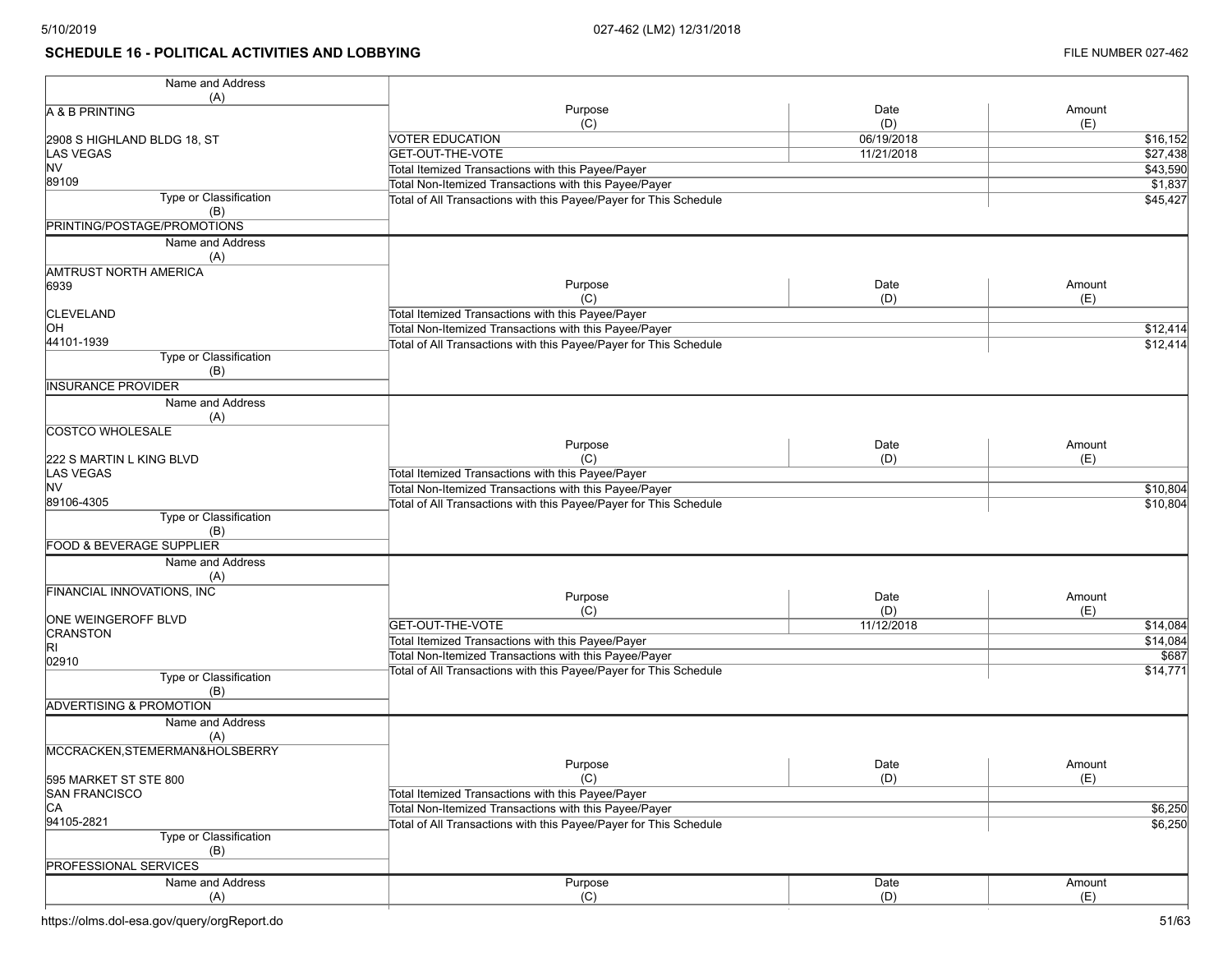| <b>NV STATE AFL-CIO</b>         | Purpose                                                           | Date       | Amount   |
|---------------------------------|-------------------------------------------------------------------|------------|----------|
|                                 | (C)                                                               | (D)        | (E)      |
| 1891 WHITNEY MESA DRIVE         | <b>CONTRIBUTION</b>                                               | 04/20/2018 | \$10,000 |
| <b>HENDERSON</b><br><b>NV</b>   | Total Itemized Transactions with this Payee/Payer                 |            | \$10,000 |
| 89014                           | Total Non-Itemized Transactions with this Payee/Payer             |            | \$1,110  |
| Type or Classification          | Total of All Transactions with this Payee/Payer for This Schedule |            | \$11,110 |
| (B)                             |                                                                   |            |          |
| <b>LABOR UNION AFFILIATE</b>    |                                                                   |            |          |
| Name and Address                |                                                                   |            |          |
| (A)                             | Purpose                                                           | Date       | Amount   |
| ROSS COMMUNICATNS & MANAGEMNT   | (C)                                                               | (D)        | (E)      |
|                                 | <b>GENERAL POLITICAL ADMIN</b>                                    | 07/17/2018 | \$5,648  |
| 1700 L ST                       | <b>GENERAL POLITICAL ADMIN</b>                                    | 08/07/2018 | \$5,648  |
| <b>SACRAMENTO</b>               | GET-OUT-THE-VOTE                                                  | 11/12/2018 | \$5,648  |
| IСA                             | GET-OUT-THE-VOTE                                                  | 12/10/2018 | \$5,648  |
| 95811                           |                                                                   |            |          |
| Type or Classification          | Total Itemized Transactions with this Payee/Payer                 |            | \$22,592 |
|                                 | Total Non-Itemized Transactions with this Payee/Payer             |            | \$724    |
| (B)                             | Total of All Transactions with this Payee/Payer for This Schedule |            | \$23,316 |
| ADVERTISING                     |                                                                   |            |          |
| Name and Address<br>(A)         |                                                                   |            |          |
| SILVERADO STAGES INC            | Purpose                                                           | Date       | Amount   |
|                                 | (C)                                                               | (D)        | (E)      |
| 2239 NORTH BLACK CANYON HIG     | GET-OUT-THE-VOTE                                                  | 09/28/2018 | \$20,000 |
| <b>PHOENIX</b>                  |                                                                   |            |          |
| AZ                              | Total Itemized Transactions with this Payee/Payer                 |            | \$20,000 |
| 85009                           | Total Non-Itemized Transactions with this Payee/Payer             |            | \$10,116 |
| Type or Classification          | Total of All Transactions with this Payee/Payer for This Schedule |            | \$30,116 |
| (B)                             |                                                                   |            |          |
| <b>TRANSPORTATION PROVIDER</b>  |                                                                   |            |          |
| Name and Address                |                                                                   |            |          |
| (A)                             |                                                                   |            |          |
| UNITED STATES POSTAL SERVICE    |                                                                   |            |          |
|                                 | Purpose                                                           | Date       | Amount   |
| 1001 E SUNSET BLVD              | (C)                                                               | (D)        | (E)      |
| <b>LAS VEGAS</b>                | GET-OUT-THE-VOTE                                                  | 10/12/2018 | \$20,000 |
| <b>NV</b>                       | Total Itemized Transactions with this Payee/Payer                 |            | \$20,000 |
| 89199-9651                      | Total Non-Itemized Transactions with this Payee/Payer             |            |          |
|                                 | Total of All Transactions with this Payee/Payer for This Schedule |            | \$20,000 |
| Type or Classification          |                                                                   |            |          |
| (B)                             |                                                                   |            |          |
| POSTAGE PROVIDER                |                                                                   |            |          |
| Name and Address                |                                                                   |            |          |
| (A)                             |                                                                   |            |          |
| <b>XEROX FINANCIAL SERVICES</b> |                                                                   |            |          |
| 202882                          | Purpose                                                           | Date       | Amount   |
|                                 | (C)                                                               | (D)        | (E)      |
| <b>DALLAS</b>                   | Total Itemized Transactions with this Payee/Payer                 |            |          |
| <b>TX</b>                       | Total Non-Itemized Transactions with this Payee/Payer             |            | \$5,423  |
| 75320-2882                      | Total of All Transactions with this Payee/Payer for This Schedule |            | \$5,423  |
| Type or Classification          |                                                                   |            |          |
| (B)                             |                                                                   |            |          |
| <b>OFFICE EQUIPMENT LEASE</b>   |                                                                   |            |          |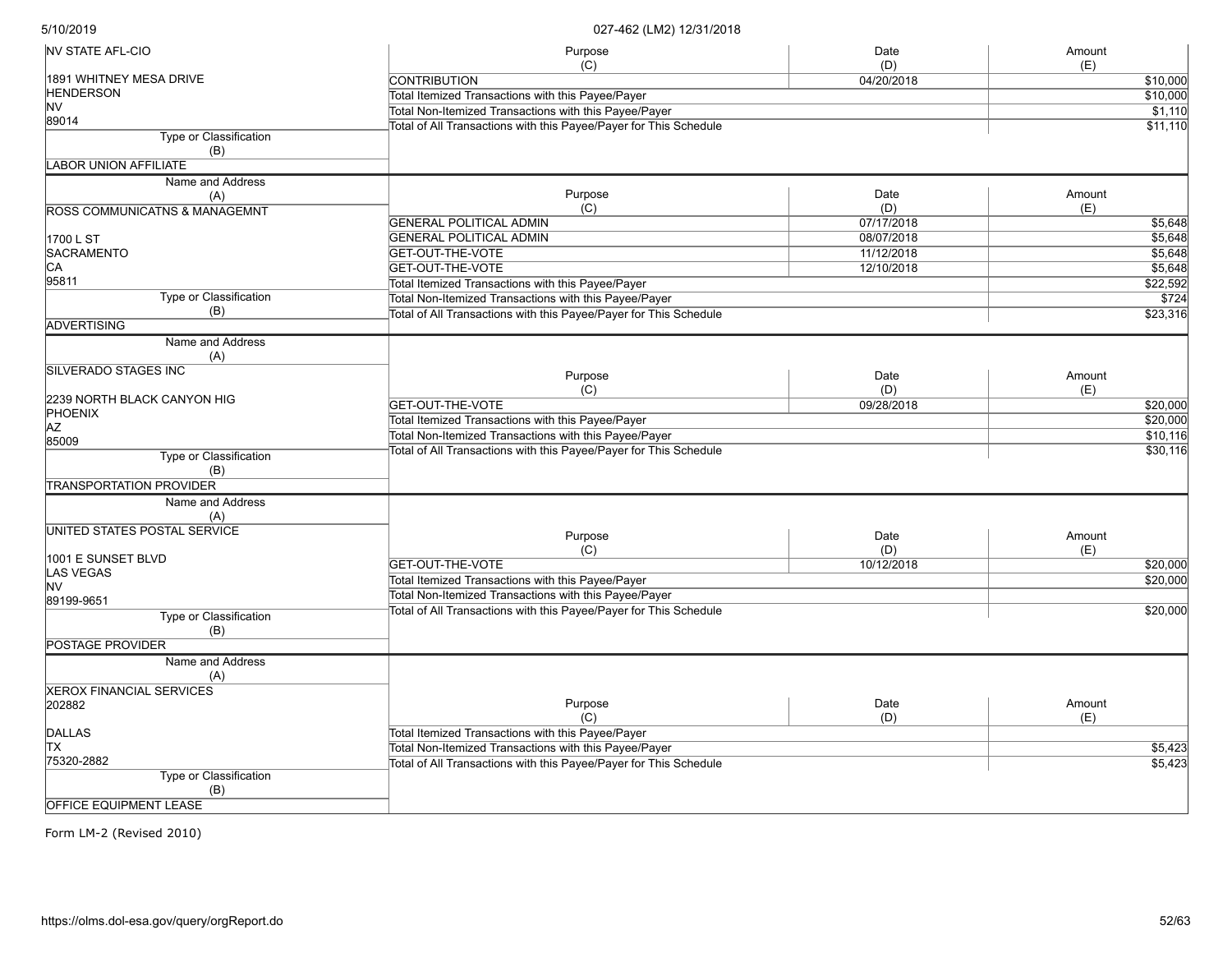# **SCHEDULE 17 - CONTRIBUTIONS, GIFTS & GRANTS FILE NUMBER: 027-462**

| Name and Address              |                                                                   |            |          |
|-------------------------------|-------------------------------------------------------------------|------------|----------|
| (A)                           |                                                                   |            |          |
| A & B PRINTING                |                                                                   |            |          |
|                               | Purpose                                                           | Date       | Amount   |
| 2908 S HIGHLAND BLDG 1        | (C)                                                               | (D)        | (E)      |
| <b>LAS VEGAS</b>              | Total Itemized Transactions with this Payee/Payer                 |            |          |
| <b>NV</b>                     | Total Non-Itemized Transactions with this Payee/Payer             |            | \$6,189  |
| 89109                         | Total of All Transactions with this Payee/Payer for This Schedule |            | \$6,189  |
| Type or Classification        |                                                                   |            |          |
| (B)                           |                                                                   |            |          |
| <b>PRINTING &amp; MAILING</b> |                                                                   |            |          |
| Name and Address              |                                                                   |            |          |
| (A)                           |                                                                   |            |          |
| <b>ANTI-DEFAMATION LEAGUE</b> | Purpose                                                           | Date       | Amount   |
|                               | (C)                                                               | (D)        | (E)      |
| 8965 S EASTERN AVE STE 375    | <b>CONTRIBUTION</b>                                               | 09/24/2018 | \$5,000  |
| <b>LAS VEGAS</b>              | Total Itemized Transactions with this Payee/Payer                 |            | \$5,000  |
| NV                            | Total Non-Itemized Transactions with this Payee/Payer             |            |          |
| 89123                         |                                                                   |            |          |
| Type or Classification        | Total of All Transactions with this Payee/Payer for This Schedule |            | \$5,000  |
| (B)                           |                                                                   |            |          |
| <b>CHARITY</b>                |                                                                   |            |          |
| Name and Address              |                                                                   |            |          |
| (A)                           |                                                                   |            |          |
| UNITED LABOR AGENCY OF NEVADA |                                                                   |            |          |
|                               | Purpose                                                           | Date       | Amount   |
| 1201 N DECATUR STE 106        | (C)                                                               | (D)        | (E)      |
| <b>LAS VEGAS</b>              | Total Itemized Transactions with this Payee/Payer                 |            |          |
| <b>NV</b>                     | Total Non-Itemized Transactions with this Payee/Payer             |            | \$13,350 |
| 89108-1213                    | Total of All Transactions with this Payee/Payer for This Schedule |            | \$13,350 |
| Type or Classification        |                                                                   |            |          |
| (B)                           |                                                                   |            |          |
| <b>LABOR UNION AFFILIATE</b>  |                                                                   |            |          |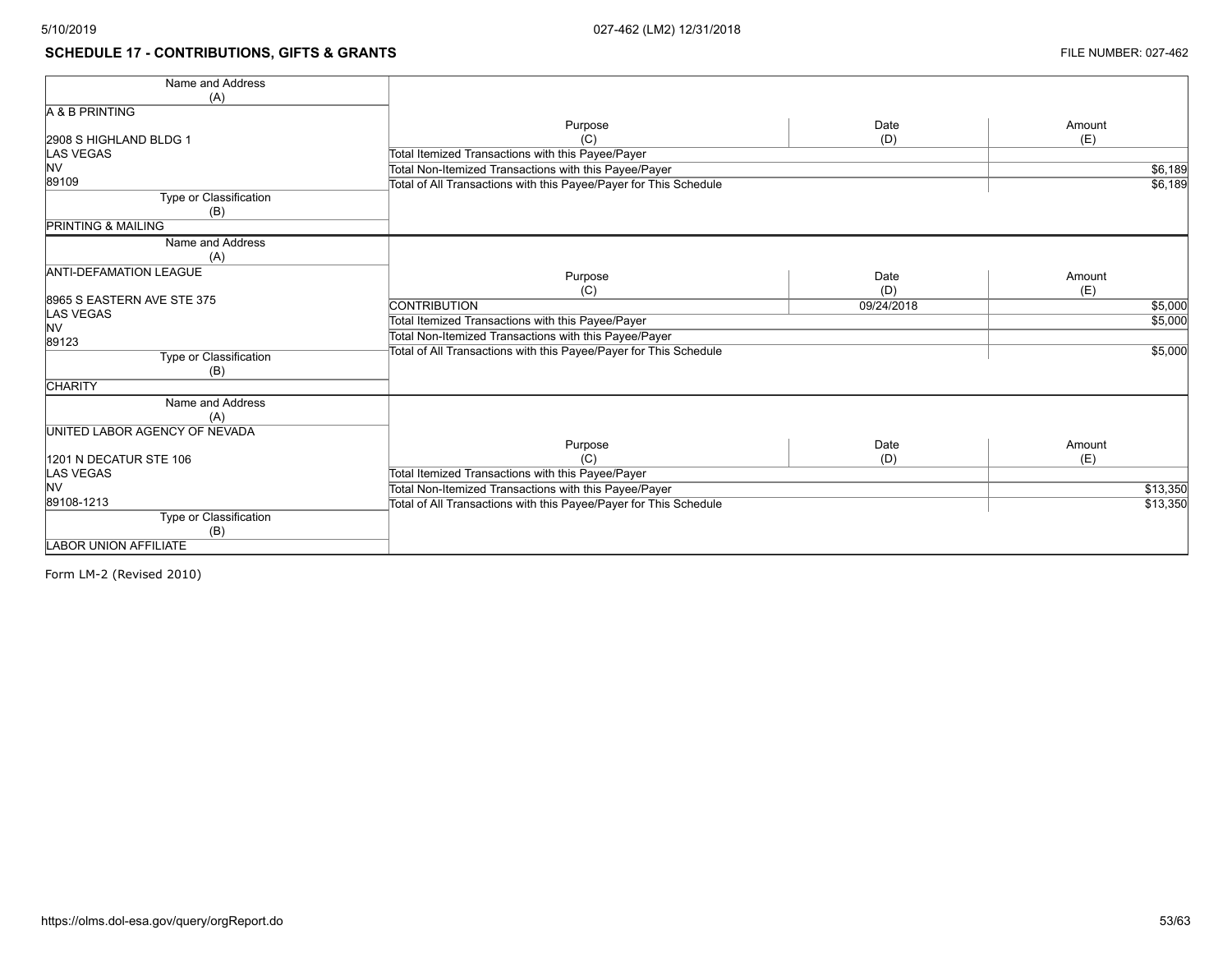#### **SCHEDULE 18 - GENERAL OVERHEAD** FILE NUMBER: 027-462

| Name and Address                                |                                                                   |            |                    |
|-------------------------------------------------|-------------------------------------------------------------------|------------|--------------------|
| (A)                                             |                                                                   |            |                    |
| A & B PRINTING                                  |                                                                   |            |                    |
|                                                 | Purpose                                                           | Date       | Amount             |
| 2908 S HIGHLAND BLDG 18, ST<br><b>LAS VEGAS</b> | (C)<br>Total Itemized Transactions with this Payee/Payer          | (D)        | (E)                |
| <b>NV</b>                                       | Total Non-Itemized Transactions with this Payee/Payer             |            |                    |
| 89109                                           |                                                                   |            | \$18,208           |
| Type or Classification                          | Total of All Transactions with this Payee/Payer for This Schedule |            | \$18,208           |
| (B)                                             |                                                                   |            |                    |
| <b>PRINTING &amp; MAILING</b>                   |                                                                   |            |                    |
| Name and Address                                |                                                                   |            |                    |
| (A)                                             |                                                                   |            |                    |
| <b>ABILA INC</b>                                |                                                                   | Date       | Amount             |
| DEPT 3303 PO BOX 123303                         | Purpose<br>(C)                                                    | (D)        |                    |
|                                                 | SOFTWARE MAINTENANCE/SUPPORT                                      | 09/12/2018 | (E)                |
| <b>DALLAS</b>                                   |                                                                   |            | \$6,692<br>\$6,692 |
| <b>TX</b>                                       | Total Itemized Transactions with this Payee/Payer                 |            |                    |
| 75312-3303                                      | Total Non-Itemized Transactions with this Payee/Payer             |            |                    |
| Type or Classification                          | Total of All Transactions with this Payee/Payer for This Schedule |            | \$6,692            |
| (B)                                             |                                                                   |            |                    |
| <b>INFORMATION TECHNOLOGIES</b>                 |                                                                   |            |                    |
| Name and Address                                |                                                                   |            |                    |
| (A)                                             |                                                                   |            |                    |
| <b>ACCOUNTING PRINCIPALS</b>                    |                                                                   |            |                    |
| <b>DEPT CH 14031</b>                            | Purpose                                                           | Date       | Amount             |
|                                                 | (C)                                                               | (D)        | (E)                |
| PALATINE                                        | Total Itemized Transactions with this Payee/Payer                 |            |                    |
| IIL                                             | Total Non-Itemized Transactions with this Payee/Payer             |            | \$10,910           |
| 60055-0682                                      | Total of All Transactions with this Payee/Payer for This Schedule |            | \$10,910           |
| Type or Classification                          |                                                                   |            |                    |
| (B)                                             |                                                                   |            |                    |
| <b>PROFESSIONAL SERVICES</b>                    |                                                                   |            |                    |
| Name and Address                                |                                                                   |            |                    |
| (A)                                             |                                                                   |            |                    |
| <b>ADP</b>                                      |                                                                   |            |                    |
|                                                 | Purpose                                                           | Date       | Amount             |
| 12250 E LLIFF AVE                               | (C)                                                               | (D)        | (E)                |
| <b>AURORA</b>                                   | Total Itemized Transactions with this Payee/Payer                 |            |                    |
| <b>CO</b>                                       | Total Non-Itemized Transactions with this Payee/Payer             |            | \$16,179           |
| 80014                                           | Total of All Transactions with this Payee/Payer for This Schedule |            | \$16,179           |
| Type or Classification                          |                                                                   |            |                    |
| (B)                                             |                                                                   |            |                    |
| <b>PAYROLL SERVICE</b>                          |                                                                   |            |                    |
| Name and Address                                |                                                                   |            |                    |
| (A)                                             |                                                                   |            |                    |
| <b>AIR CARE INC</b>                             | Purpose                                                           | Date       | Amount             |
|                                                 | (C)                                                               | (D)        | (E)                |
| 3868 E POST RD                                  | <b>BUILDING MAINTENANCE</b>                                       | 06/12/2018 | \$8,345            |
| LAS VEGAS<br><b>NV</b>                          | Total Itemized Transactions with this Payee/Payer                 |            | \$8,345            |
| 89120                                           | Total Non-Itemized Transactions with this Payee/Payer             |            |                    |
| Type or Classification                          | Total of All Transactions with this Payee/Payer for This Schedule |            | \$8,345            |
|                                                 |                                                                   |            |                    |
| (B)<br><b>PROFESSIONAL SERVICES</b>             |                                                                   |            |                    |
|                                                 |                                                                   |            |                    |
| Name and Address                                | Purpose                                                           | Date       | Amount             |
| (A)                                             | (C)                                                               | (D)        | (E)                |

https://olms.dol-esa.gov/query/orgReport.do 54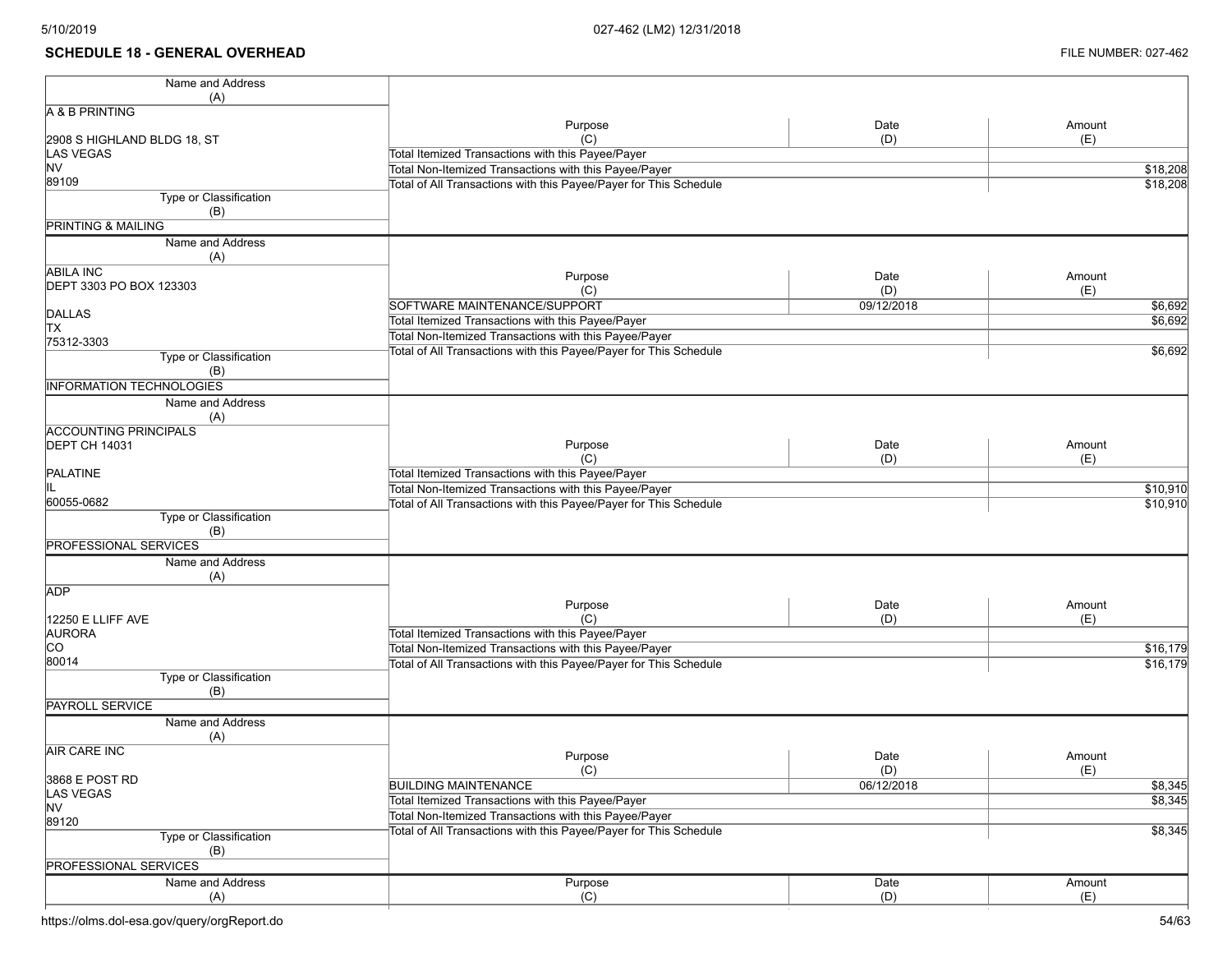| <b>AJILON FINANCE</b>            | Purpose                                                           | Date       | Amount   |
|----------------------------------|-------------------------------------------------------------------|------------|----------|
| <b>DEPT CH 14031</b>             | (C)                                                               | (D)        | (E)      |
| PALATINE                         | Total Itemized Transactions with this Payee/Payer                 |            | \$10,692 |
|                                  | Total Non-Itemized Transactions with this Payee/Payer             | \$10,692   |          |
| 60055-4031                       | Total of All Transactions with this Payee/Payer for This Schedule |            |          |
| Type or Classification           |                                                                   |            |          |
| (B)                              |                                                                   |            |          |
| <b>EMPLOYMENT AGENCY</b>         |                                                                   |            |          |
| Name and Address<br>(A)          |                                                                   |            |          |
| <b>AMTRUST NORTH AMERICA</b>     |                                                                   |            |          |
| 6939                             | Purpose                                                           | Date       | Amount   |
|                                  | (C)                                                               | (D)        | (E)      |
| <b>CLEVLAND</b>                  | Total Itemized Transactions with this Payee/Payer                 |            |          |
| OН                               | Total Non-Itemized Transactions with this Payee/Payer             |            | \$12,205 |
| 44101-1939                       | Total of All Transactions with this Payee/Payer for This Schedule |            | \$12,205 |
| Type or Classification           |                                                                   |            |          |
| (B)                              |                                                                   |            |          |
| <b>INSURANCE PROVIDER</b>        |                                                                   |            |          |
| Name and Address                 |                                                                   |            |          |
| (A)                              | Purpose                                                           | Date       | Amount   |
| <b>AT&amp;T MOBILITY</b><br>9004 | (C)                                                               | (D)        | (E)      |
|                                  | <b>TELEPHONE SERVICES</b>                                         | 04/05/2018 | \$5,970  |
| <b>CAROL STREAM</b>              | <b>TELEPHONE SERVICES</b>                                         | 10/05/2018 | \$8,576  |
|                                  | Total Itemized Transactions with this Payee/Payer                 |            | \$14,546 |
| 60197-9004                       | Total Non-Itemized Transactions with this Payee/Payer             |            | \$18,322 |
| Type or Classification           | Total of All Transactions with this Payee/Payer for This Schedule |            | \$32,868 |
| (B)                              |                                                                   |            |          |
| <b>UTILITY PROVIDER</b>          |                                                                   |            |          |
| Name and Address                 |                                                                   |            |          |
| (A)                              |                                                                   |            |          |
| <b>BOMBARD ELECTRIC, LLC</b>     | Purpose                                                           | Date       | Amount   |
|                                  | (C)                                                               | (D)        | (E)      |
| 3570 W POST RD                   | <b>BUILDING MAINTENANCE</b>                                       | 09/24/2018 | \$7,981  |
| LAS VEGAS                        | Total Itemized Transactions with this Payee/Payer                 |            | \$7,981  |
| NV                               | Total Non-Itemized Transactions with this Payee/Payer             |            |          |
| 89118                            | Total of All Transactions with this Payee/Payer for This Schedule |            | \$7,981  |
| Type or Classification           |                                                                   |            |          |
| (B)                              |                                                                   |            |          |
| <b>PROFESSIONAL SERVICES</b>     |                                                                   |            |          |
| Name and Address                 |                                                                   |            |          |
| (A)                              |                                                                   |            |          |
| <b>CDW DIRECT</b>                | Purpose                                                           | Date       | Amount   |
| 75723                            | (C)                                                               | (D)        | (E)      |
| <b>CHICAGO</b>                   | <b>LICENSES</b>                                                   | 06/13/2018 | \$5,719  |
| Ш                                | Total Itemized Transactions with this Payee/Payer                 |            | \$5,719  |
| 60675-5723                       | Total Non-Itemized Transactions with this Payee/Payer             |            | \$4,466  |
| <b>Type or Classification</b>    | Total of All Transactions with this Payee/Payer for This Schedule |            | \$10,185 |
| (B)                              |                                                                   |            |          |
| COMPUTER SUPPLIER                |                                                                   |            |          |
| Name and Address                 | Purpose                                                           | Date       | Amount   |
| (A)                              | (C)                                                               | (D)        | (E)      |
| <b>CENTURYLINK</b>               | Total Itemized Transactions with this Payee/Payer                 |            |          |
| 29040                            | Total Non-Itemized Transactions with this Payee/Payer             |            | \$16,635 |
|                                  | Total of All Transactions with this Payee/Payer for This Schedule |            | \$16,635 |
| <b>PHOENIX</b>                   |                                                                   |            |          |
|                                  |                                                                   |            |          |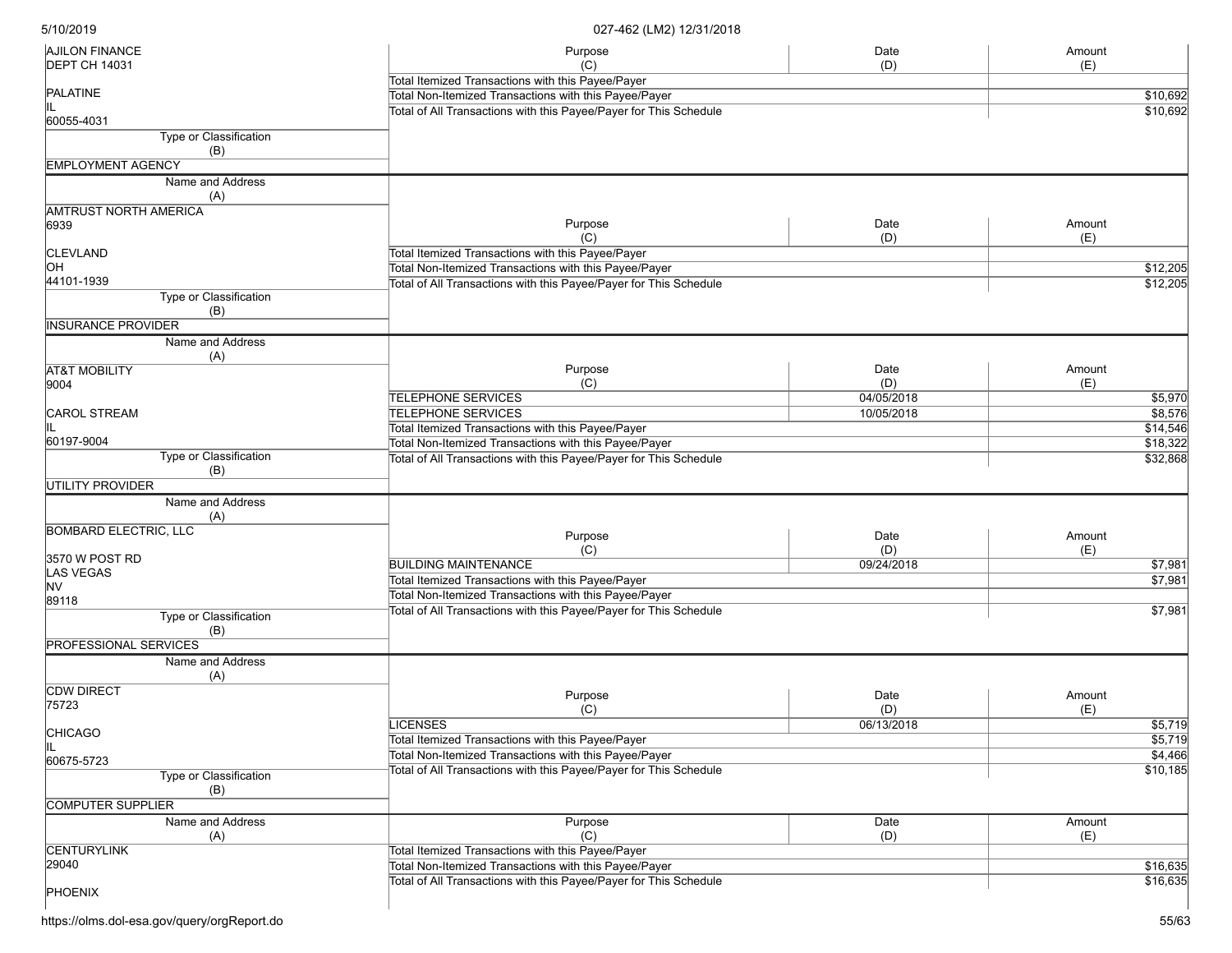| <b>AZ</b><br>85038-9040          |                                                                   |             |               |
|----------------------------------|-------------------------------------------------------------------|-------------|---------------|
| Type or Classification           |                                                                   |             |               |
| (B)                              |                                                                   |             |               |
| UTILITY PROVIDER                 |                                                                   |             |               |
| Name and Address<br>(A)          |                                                                   |             |               |
| CITY OF LAS VEGAS                |                                                                   |             |               |
| 52794                            | Purpose                                                           | Date        | Amount        |
|                                  | (C)                                                               | (D)         | (E)           |
| PHOENIX                          | Total Itemized Transactions with this Payee/Payer                 |             |               |
| AZ                               | Total Non-Itemized Transactions with this Payee/Payer             |             | \$10,771      |
| 85072-2794                       | Total of All Transactions with this Payee/Payer for This Schedule |             | \$10,771      |
| Type or Classification<br>(B)    |                                                                   |             |               |
| <b>GOVERNMENT OFFICE</b>         |                                                                   |             |               |
| Name and Address                 |                                                                   |             |               |
| (A)                              |                                                                   |             |               |
| <b>COSTCO</b>                    |                                                                   |             |               |
|                                  | Purpose                                                           | Date        | Amount        |
| 222 S MARTIN L KING BLVD         | (C)                                                               | (D)         | (E)           |
| LAS VEGAS<br><b>NV</b>           | Total Itemized Transactions with this Payee/Payer                 |             |               |
| 89106-4305                       | Total Non-Itemized Transactions with this Payee/Payer             |             | 5,669         |
| Type or Classification           | Total of All Transactions with this Payee/Payer for This Schedule |             | \$5,669       |
| (B)                              |                                                                   |             |               |
| <b>OFFICE SUPPLIER</b>           |                                                                   |             |               |
| Name and Address                 | Purpose                                                           | Date        | Amount        |
| (A)                              | (C)                                                               | (D)         | (E)           |
| COX COMMUNICATIONS, INC          | <b>TELEPHONE EXPENSE</b>                                          | 01/03/2018  | \$6,083       |
| 53262                            | <b>TELEPHONE EXPENSE</b>                                          | 01/26/2018  | \$6,779       |
|                                  | <b>TELEPHONE EXPENSE</b>                                          | 04/04/2018  | \$13,673      |
| PHOENIX                          | <b>TELEPHONE EXPENSE</b>                                          | 04/23/2018  | \$7,001       |
| AZ                               | <b>TELEPHONE EXPENSE</b>                                          | 05/23/2018  | \$7,004       |
| 85072-3262                       | <b>TELEPHONE EXPENSE</b>                                          | 06/19/2018  | \$6,995       |
| Type or Classification           | <b>TELEPHONE EXPENSE</b>                                          | 07/19/2018  | \$7,002       |
| (B)                              | <b>TELEPHONE EXPENSE</b>                                          | 08/21/2018  | \$6,993       |
| UTILITY PROVIDER                 | <b>TELEPHONE EXPENSE</b>                                          | 09/24/2018  | \$6,991       |
|                                  | <b>TELEPHONE EXPENSE</b>                                          | 11/02/2018  | \$7,002       |
|                                  | <b>TELEPHONE EXPENSE</b>                                          | 12/14/2018  | \$14,092      |
|                                  | Total Itemized Transactions with this Payee/Payer                 |             | \$89,615      |
|                                  | Total Non-Itemized Transactions with this Payee/Payer             |             |               |
|                                  | Total of All Transactions with this Payee/Payer for This Schedule | \$89,615    |               |
| Name and Address                 |                                                                   |             |               |
| (A)<br>CULINARY TRAINING ACADEMY |                                                                   |             |               |
|                                  | Purpose<br>(C)                                                    | Date<br>(D) | Amount<br>(E) |
| 710 W LAKE MEAD BLVD             | FOOD & BEVERAGE                                                   | 11/19/2018  | \$6,554       |
| NORTH LAS VEGAS                  | Total Itemized Transactions with this Payee/Payer                 |             | \$6,554       |
| NV.<br>89030-4067                | Total Non-Itemized Transactions with this Payee/Payer             |             | \$1,845       |
| Type or Classification           | Total of All Transactions with this Payee/Payer for This Schedule |             | \$8,399       |
| (B)<br><b>FOOD SUPPLIER</b>      |                                                                   |             |               |
| Name and Address                 | Purpose                                                           | Date        | Amount        |
| (A)                              | (C)                                                               | (D)         | (E)           |
| <b>EXTRA SPACE STORAGE</b>       | Total Itemized Transactions with this Payee/Payer                 |             |               |
|                                  | Total Non-Itemized Transactions with this Payee/Payer             |             | \$12,795      |
|                                  |                                                                   |             |               |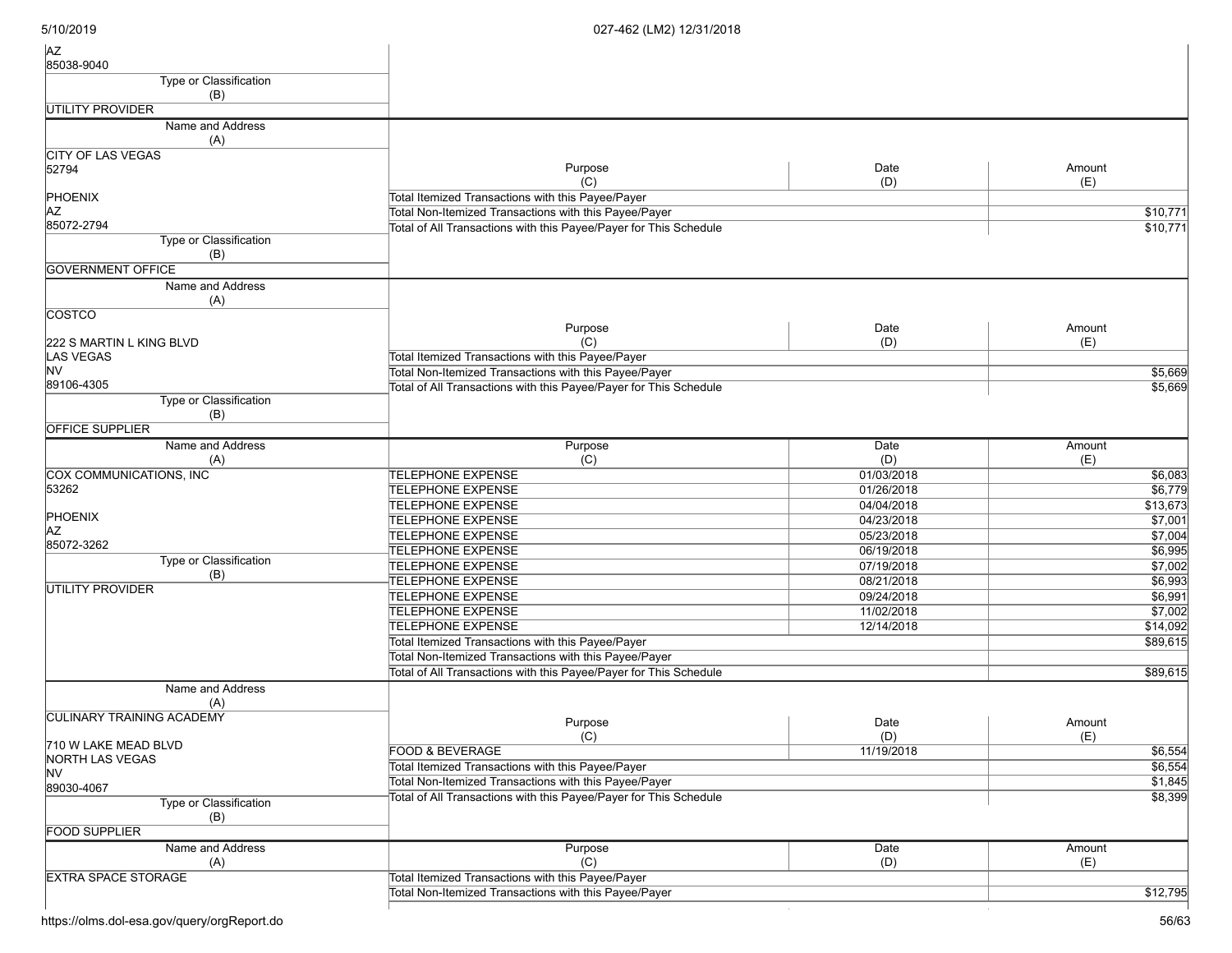| 1120 S LAS VEGAS BLVD           | Purpose                                                           | Date       | Amount                 |
|---------------------------------|-------------------------------------------------------------------|------------|------------------------|
| LAS VEGAS<br>NV                 | (C)                                                               | (D)        | (E)                    |
| 89104                           | Total of All Transactions with this Payee/Payer for This Schedule |            | \$12,795               |
| Type or Classification          |                                                                   |            |                        |
| (B)                             |                                                                   |            |                        |
| <b>RENTAL</b>                   |                                                                   |            |                        |
| Name and Address                |                                                                   |            |                        |
| (A)                             |                                                                   |            |                        |
| <b>INDOFF INC</b>               |                                                                   |            |                        |
| 842808                          | Purpose                                                           | Date       | Amount                 |
|                                 | (C)                                                               | (D)        | (E)                    |
| KANSAS CITY                     | Total Itemized Transactions with this Payee/Payer                 |            |                        |
| MO                              | Total Non-Itemized Transactions with this Payee/Payer             |            | \$40,668               |
| 64184-2808                      | Total of All Transactions with this Payee/Payer for This Schedule |            | \$40,668               |
| Type or Classification          |                                                                   |            |                        |
| (B)                             |                                                                   |            |                        |
| <b>OFFICE SUPPLIER</b>          |                                                                   |            |                        |
| Name and Address                |                                                                   |            |                        |
| (A)                             |                                                                   |            |                        |
| <b>INSIGHT</b>                  | Purpose                                                           | Date       | Amount                 |
| 731072                          | (C)                                                               | (D)        | (E)                    |
|                                 | <b>MAINTENANCE</b>                                                | 08/06/2018 | \$5,635                |
| <b>DALLAS</b>                   | <b>SOFTWARE LICENSES</b>                                          | 10/17/2018 | \$42,160               |
| <b>TX</b>                       | Total Itemized Transactions with this Payee/Payer                 |            | \$47,795               |
| 75373-1072                      | Total Non-Itemized Transactions with this Payee/Payer             |            | \$107                  |
| Type or Classification<br>(B)   | Total of All Transactions with this Payee/Payer for This Schedule |            | $\frac{1}{1}$ \$47,902 |
| <b>INFORMATION TECHNOLOGIES</b> |                                                                   |            |                        |
| Name and Address                |                                                                   | Date       |                        |
| (A)                             | Purpose<br>(C)                                                    | (D)        | Amount<br>(E)          |
| <b>JAN-PRO CLEANING SYSTEMS</b> | <b>JANITORIAL SERVICES</b>                                        | 03/16/2018 | \$6,952                |
|                                 | <b>JANITORIAL SERVICES</b>                                        | 03/31/2018 | \$6,952                |
| 1050 E FLAMINGO RD SUITE N-     | <b>JANITORIAL SERVICES</b>                                        | 04/30/2018 | \$6,952                |
| LAS VEGAS                       | JANITORIAL SERVICES                                               | 05/31/2018 | \$6,952                |
| <b>NV</b>                       | <b>JANITORIAL SERVICES</b>                                        | 06/30/2018 | \$6,952                |
| 89102                           | <b>JANITORIAL SERVICES</b>                                        | 07/31/2018 | \$6,952                |
| Type or Classification          | <b>JANITORIAL SERVICES</b>                                        | 08/31/2018 | \$6,952                |
| (B)                             | <b>JANITORIAL SERVICES</b>                                        | 09/30/2018 | \$6,952                |
| <b>BUILDING MAINTENANCE</b>     | <b>JANITORIAL SERVICES</b>                                        | 10/31/2018 | \$6,952                |
|                                 | <b>JANITORIAL SERVICES</b>                                        | 11/30/2018 | \$7,352                |
|                                 | <b>JANITORIAL SERVICES</b>                                        | 12/26/2018 | $\overline{$7,152}$    |
|                                 | Total Itemized Transactions with this Payee/Payer                 |            | \$77,072               |
|                                 | Total Non-Itemized Transactions with this Payee/Payer             |            |                        |
|                                 | Total of All Transactions with this Payee/Payer for This Schedule |            | \$77,072               |
| Name and Address                | Purpose                                                           | Date       | Amount                 |
| (A)                             | (C)                                                               | (D)        | (E)                    |
| LAYTON LAYTON & TOBLER LLP      | PROFESSIONAL SERVICES - AUDIT/TAX                                 | 03/19/2018 | \$12,827               |
|                                 | PROFESSIONAL SERVICES - AUDIT/TAX                                 | 04/24/2018 | \$14,937               |
| 606 SO NINTH ST                 | PROFESSIONAL SERVICES - AUDIT/TAX                                 | 05/14/2018 | \$5,550                |
| <b>LAS VEGAS</b>                | PROFESSIONAL SERVICES - AUDIT/TAX                                 | 06/13/2018 | \$10,050               |
| <b>NV</b>                       | PROFESSIONAL SERVICES - AUDIT/TAX                                 | 07/19/2018 | \$7,400                |
| 89101                           | PROFESSIONAL SERVICES - AUDIT/TAX                                 | 08/21/2018 | \$7,695                |
| Type or Classification          | PROFESSIONAL SERVICES - AUDIT/TAX                                 | 09/27/2018 | \$10,168               |
| (B)                             |                                                                   |            |                        |
| <b>PROFESSIONAL SERVICES</b>    | PROFESSIONAL SERVICES - AUDIT/TAX                                 | 10/17/2018 | \$5,540                |
|                                 | Total Itemized Transactions with this Payee/Payer                 |            | \$94,442               |
|                                 | Total Non-Itemized Transactions with this Payee/Payer             |            | \$25,265               |
|                                 | Total of All Transactions with this Payee/Payer for This Schedule |            | \$119,707              |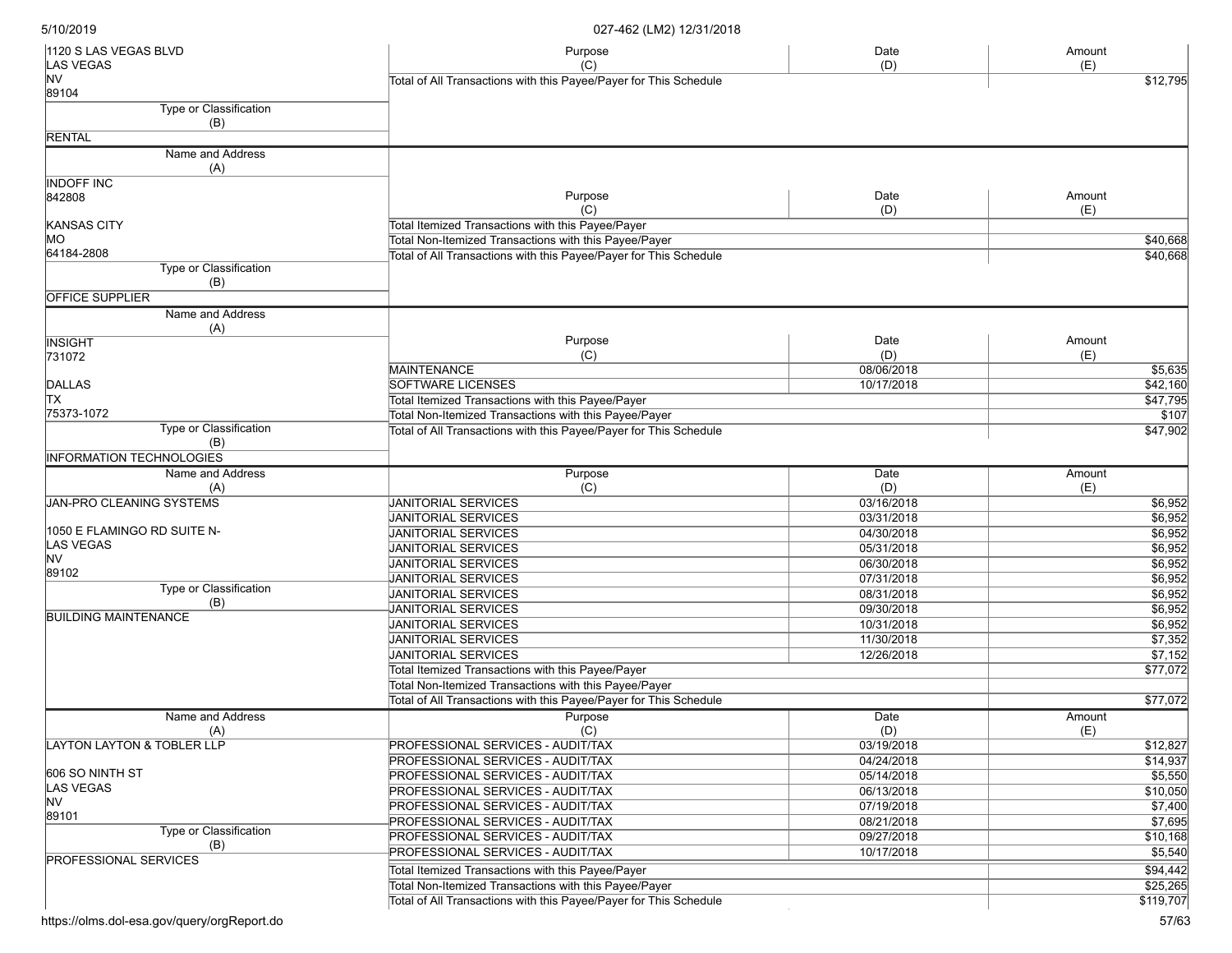|  | 5/10/2019 |  |
|--|-----------|--|
|  |           |  |

|                                | Purpose                                                           | Date       | Amount            |
|--------------------------------|-------------------------------------------------------------------|------------|-------------------|
|                                | (C)                                                               | (D)        | (E)               |
|                                | PROFESSIONAL SERVICES - AUDIT/TAX                                 | 11/12/2018 | \$7,625           |
|                                | <b>PROFESSIONAL SERVICES - AUDIT/TAX</b>                          | 12/18/2018 | \$12,650          |
|                                | Total Itemized Transactions with this Payee/Payer                 |            | \$94,442          |
|                                | Total Non-Itemized Transactions with this Payee/Payer             |            | \$25,265          |
|                                | Total of All Transactions with this Payee/Payer for This Schedule |            | \$119,707         |
| Name and Address               |                                                                   |            |                   |
| (A)                            |                                                                   |            |                   |
| LOWE'S                         |                                                                   |            |                   |
|                                | Purpose                                                           | Date       | Amount            |
| 425 W CHARLESTON BLVD          | (C)                                                               | (D)        | (E)               |
| <b>LAS VEGAS</b>               | Total Itemized Transactions with this Payee/Payer                 |            |                   |
| <b>NV</b>                      | Total Non-Itemized Transactions with this Payee/Payer             |            | \$6,775           |
| 89102                          | Total of All Transactions with this Payee/Payer for This Schedule |            | \$6,775           |
| Type or Classification<br>(B)  |                                                                   |            |                   |
| <b>BUILDING MATERIALS</b>      |                                                                   |            |                   |
| Name and Address               |                                                                   |            |                   |
| (A)                            |                                                                   |            |                   |
| MARSH & MCLENNAN AGENCY LLC    |                                                                   |            |                   |
|                                | Purpose                                                           | Date       | Amount            |
| 1 POLARIS WAY SUITE 300        | (C)                                                               | (D)        | (E)               |
| ALISO VIEJO                    | <b>INSURANCE</b>                                                  | 08/01/2018 | \$7,512           |
| CA                             | Total Itemized Transactions with this Payee/Payer                 |            | \$7,512           |
| 92656                          | Total Non-Itemized Transactions with this Payee/Payer             |            | $\overline{$175}$ |
| Type or Classification         | Total of All Transactions with this Payee/Payer for This Schedule |            | \$7,687           |
| (B)                            |                                                                   |            |                   |
| <b>INSURANCE PROVIDER</b>      |                                                                   |            |                   |
| Name and Address               | Purpose                                                           | Date       | Amount            |
| (A)                            | (C)                                                               | (D)        | (E)               |
| MCCRACKEN, STEMERMAN&HOLSBERRY | <b>PROFESSIONAL FEES - LEGAL</b>                                  | 01/12/2018 | \$8,167           |
|                                | <b>PROFESSIONAL FEES - LEGAL</b>                                  | 02/28/2018 | \$12,545          |
| 595 MARKET ST STE 800          | <b>PROFESSIONAL FEES - LEGAL</b>                                  | 03/16/2018 | \$11,990          |
| <b>SAN FRANCISCO</b>           | <b>PROFESSIONAL FEES - LEGAL</b>                                  | 04/13/2018 | \$12,402          |
| CA                             | PROFESSIONAL FEES - LEGAL                                         | 05/11/2018 | \$10,013          |
| 94105-2821                     | PROFESSIONAL FEES - LEGAL                                         | 06/15/2018 | \$5,358           |
| Type or Classification         | <b>PROFESSIONAL FEES - LEGAL</b>                                  | 07/16/2018 | \$7,538           |
| (B)                            | PROFESSIONAL FEES - LEGAL                                         | 08/13/2018 | \$6,494           |
| <b>PROFESSIONAL SERVICES</b>   | PROFESSIONAL FEES - LEGAL                                         | 09/14/2018 | \$7,045           |
|                                |                                                                   |            | \$9,517           |
|                                | PROFESSIONAL FEES - LEGAL                                         | 10/15/2018 |                   |
|                                | <b>PROFESSIONAL FEES - LEGAL</b>                                  | 11/15/2018 | \$11,341          |
|                                | <b>PROFESSIONAL FEES - LEGAL</b>                                  | 12/14/2018 | \$12,564          |
|                                | Total Itemized Transactions with this Payee/Payer                 | \$114,974  |                   |
|                                | Total Non-Itemized Transactions with this Payee/Payer             |            |                   |
|                                | Total of All Transactions with this Payee/Payer for This Schedule |            | \$114,974         |
| Name and Address               |                                                                   |            |                   |
| (A)                            |                                                                   |            |                   |
| <b>MERRILL LYNCH</b>           |                                                                   |            |                   |
|                                | Purpose                                                           | Date       | Amount            |
| 400 S RAMPART BLVD STE 300     | (C)                                                               | (D)        | (E)               |
| <b>LAS VEGAS</b>               | Total Itemized Transactions with this Payee/Payer                 |            |                   |
| NV                             | Total Non-Itemized Transactions with this Payee/Payer             |            | \$50,808          |
| 89145                          | Total of All Transactions with this Payee/Payer for This Schedule |            | \$50,808          |
| Type or Classification         |                                                                   |            |                   |
| (B)                            |                                                                   |            |                   |
| <b>PROFESSIONAL SERVICES</b>   |                                                                   |            |                   |
| Name and Address               |                                                                   |            |                   |
|                                |                                                                   |            |                   |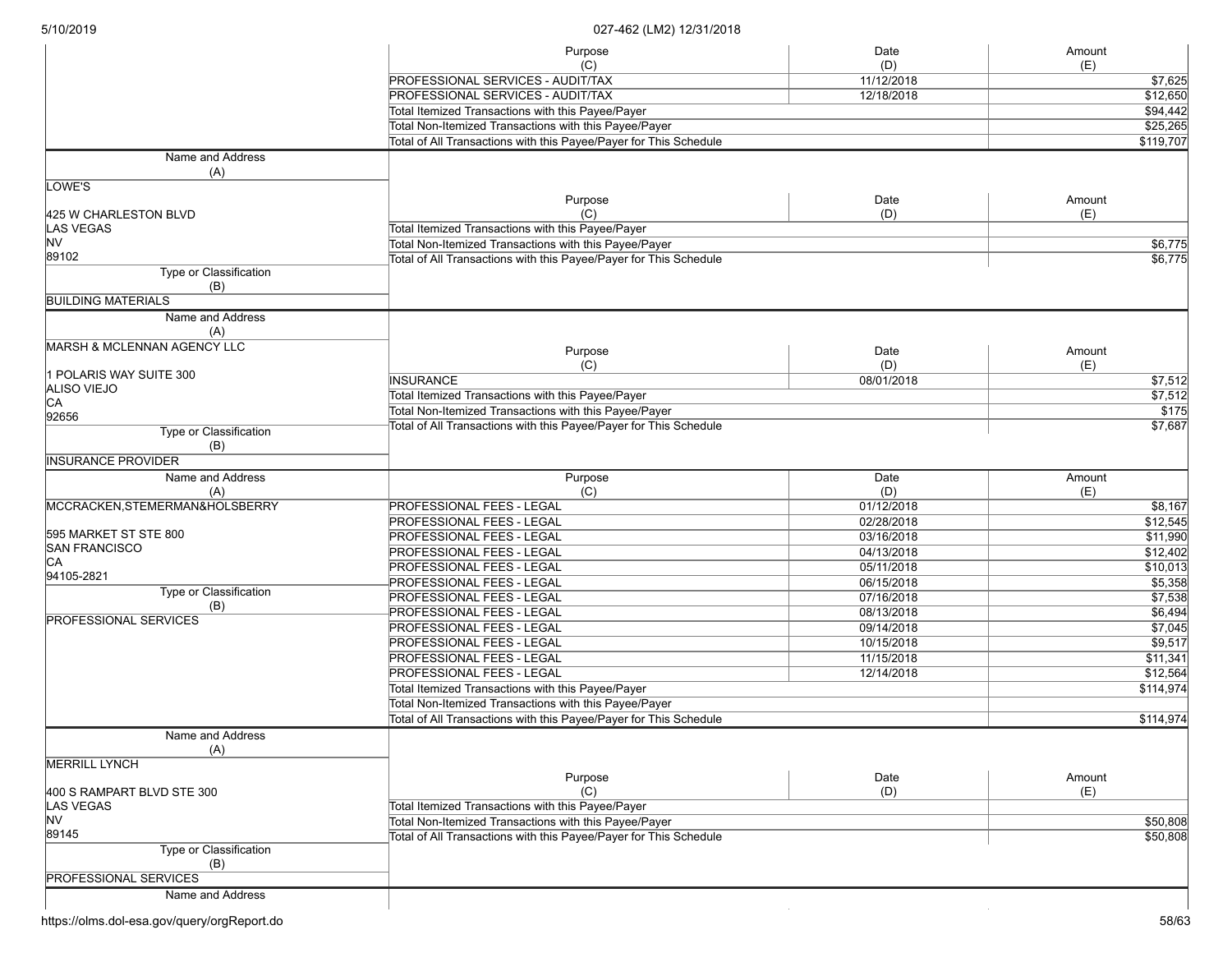| (A)                                       | Purpose                                                           | Date       | Amount   |
|-------------------------------------------|-------------------------------------------------------------------|------------|----------|
| <b>NV ENERGY</b>                          | (C)                                                               | (D)        | (E)      |
| 30086                                     | <b>UTILITY SERVICES</b>                                           | 05/17/2018 | \$5,454  |
|                                           | <b>UTILITY SERVICES</b>                                           | 06/15/2018 | \$6,277  |
| <b>RENO</b>                               | <b>UTILITY SERVICES</b>                                           | 07/17/2018 | \$8,413  |
| <b>NV</b>                                 | <b>UTILITY SERVICES</b>                                           | 08/15/2018 | \$9,076  |
| 89520-3086                                | <b>UTILITY SERVICES</b>                                           | 09/14/2018 | \$9,168  |
| Type or Classification                    | <b>UTILITY SERVICES</b>                                           | 10/16/2018 | \$8,050  |
| (B)                                       | UTILITY SERVICES                                                  | 11/15/2018 | \$5,646  |
| UTILITY PROVIDER                          | Total Itemized Transactions with this Payee/Payer                 |            | \$52,084 |
|                                           | Total Non-Itemized Transactions with this Payee/Payer             |            | \$24,798 |
|                                           | Total of All Transactions with this Payee/Payer for This Schedule |            | \$76,882 |
| Name and Address                          |                                                                   |            |          |
| (A)                                       |                                                                   |            |          |
| <b>NV STATE AFL-CIO</b>                   | Purpose                                                           | Date       | Amount   |
|                                           | (C)                                                               | (D)        | (E)      |
| 1891 WHITNEY MESA DRIVE                   | <b>CONVENTION</b>                                                 | 08/08/2018 | \$5,000  |
| <b>HENDERSON</b>                          | Total Itemized Transactions with this Payee/Payer                 |            | \$5,000  |
| <b>NV</b>                                 | Total Non-Itemized Transactions with this Payee/Payer             |            |          |
| 89014                                     |                                                                   |            |          |
| Type or Classification                    | Total of All Transactions with this Payee/Payer for This Schedule |            | \$5,000  |
| (B)                                       |                                                                   |            |          |
| <b>LABOR UNION AFFILIATE</b>              |                                                                   |            |          |
| Name and Address                          |                                                                   |            |          |
| (A)                                       | Purpose                                                           | Date       | Amount   |
| <b>POSTMASTER</b>                         | (C)                                                               | (D)        | (E)      |
|                                           | <b>POSTAGE</b>                                                    | 03/07/2018 | \$15,000 |
| 1001 E SUNSET RD                          | <b>POSTAGE</b>                                                    | 04/05/2018 | \$25,000 |
| <b>LAS VEGAS</b>                          | <b>POSTAGE</b>                                                    | 04/24/2018 | \$10,000 |
| <b>NV</b>                                 | <b>POSTAGE</b>                                                    | 12/12/2018 | \$10,000 |
| 89199-9651                                | Total Itemized Transactions with this Payee/Payer                 |            | \$60,000 |
| Type or Classification                    | Total Non-Itemized Transactions with this Payee/Payer             |            | \$13,894 |
| (B)                                       | Total of All Transactions with this Payee/Payer for This Schedule |            | \$73,894 |
| <b>PRINTING/MAILING COMPANY</b>           |                                                                   |            |          |
| Name and Address                          |                                                                   |            |          |
| (A)                                       |                                                                   |            |          |
| REPUBLIC SERVICES, INC                    |                                                                   |            |          |
| 78040                                     | Purpose                                                           | Date       | Amount   |
|                                           | (C)                                                               | (D)        | (E)      |
| PHOENIX                                   | Total Itemized Transactions with this Payee/Payer                 |            |          |
| ΑZ                                        | Total Non-Itemized Transactions with this Payee/Payer             |            | \$11,629 |
| 85062-8040                                | Total of All Transactions with this Payee/Payer for This Schedule |            | \$11,629 |
| Type or Classification                    |                                                                   |            |          |
| (B)                                       |                                                                   |            |          |
| <b>UTILITY PROVIDER</b>                   |                                                                   |            |          |
| Name and Address                          |                                                                   |            |          |
|                                           |                                                                   |            |          |
| (A)                                       |                                                                   |            |          |
| <b>SECRET GARDEN WEDDING &amp; EVENTS</b> | Purpose                                                           | Date       | Amount   |
|                                           | (C)                                                               | (D)        | (E)      |
| 6767 ARVILLE STREET                       | <b>SPECIAL EVENT</b>                                              | 11/30/2018 | \$10,295 |
| LAS VEGAS                                 | Total Itemized Transactions with this Payee/Payer                 |            | \$10,295 |
| <b>NV</b>                                 | Total Non-Itemized Transactions with this Payee/Payer             |            | \$500    |
| 89118                                     | Total of All Transactions with this Payee/Payer for This Schedule |            | \$10,795 |
| Type or Classification                    |                                                                   |            |          |
| (B)                                       |                                                                   |            |          |
| <b>PARTY VENUE</b>                        |                                                                   |            |          |
| Name and Address                          | Purpose                                                           | Date       | Amount   |
| (A)                                       | (C)                                                               | (D)        | (E)      |
|                                           |                                                                   |            |          |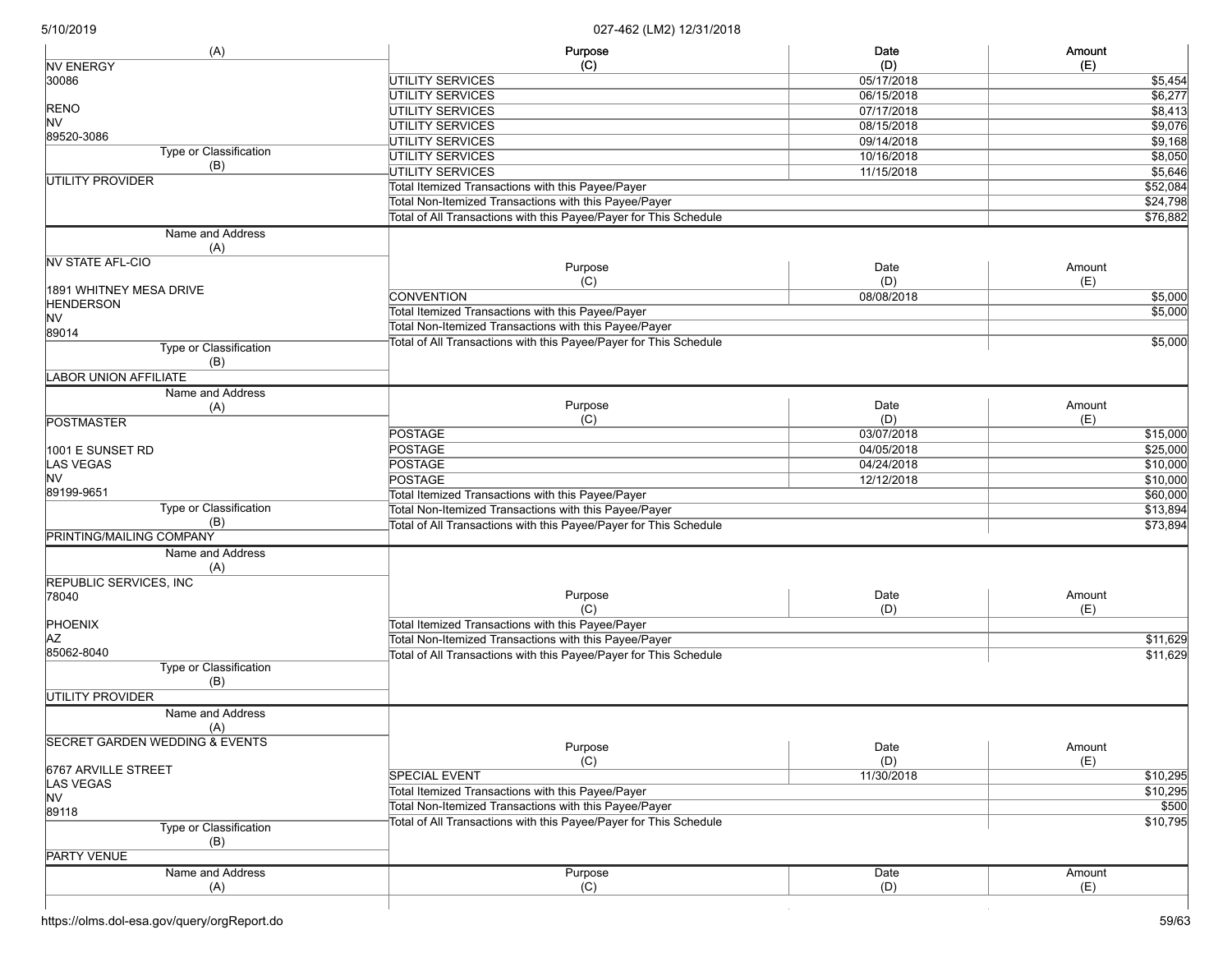| SENECA INSURANCE COMPANY INC     | Purpose                                                                                                                    | Date       | Amount        |
|----------------------------------|----------------------------------------------------------------------------------------------------------------------------|------------|---------------|
|                                  | (C)                                                                                                                        | (D)        | (E)           |
| 160 WATER STREET 16TH FLOOR      | <b>INSURANCE</b>                                                                                                           | 05/04/2018 | \$9,012       |
| NEW YORK                         | Total Itemized Transactions with this Payee/Payer                                                                          |            | \$9,012       |
| NY                               | Total Non-Itemized Transactions with this Payee/Payer                                                                      |            | \$41,015      |
| 10038                            | Total of All Transactions with this Payee/Payer for This Schedule                                                          |            | \$50,027      |
| Type or Classification           |                                                                                                                            |            |               |
| (B)<br><b>INSURANCE PROVIDER</b> |                                                                                                                            |            |               |
|                                  |                                                                                                                            |            |               |
| Name and Address                 |                                                                                                                            |            |               |
| (A)                              |                                                                                                                            |            |               |
| <b>SKY TOP VENDING, INC</b>      |                                                                                                                            | Date       |               |
|                                  | Purpose<br>(C)                                                                                                             | (D)        | Amount<br>(E) |
| 1509 WESTERN AVE<br>LAS VEGAS    | Total Itemized Transactions with this Payee/Payer                                                                          |            |               |
| <b>NV</b>                        | Total Non-Itemized Transactions with this Payee/Payer                                                                      |            |               |
| 89102                            |                                                                                                                            |            | \$6,461       |
| Type or Classification           | Total of All Transactions with this Payee/Payer for This Schedule                                                          |            | \$6,461       |
| (B)                              |                                                                                                                            |            |               |
| <b>FOOD SUPPLIER</b>             |                                                                                                                            |            |               |
| Name and Address                 |                                                                                                                            |            |               |
| (A)                              |                                                                                                                            |            |               |
| <b>TAHOE SPRINGS</b>             |                                                                                                                            |            |               |
|                                  | Purpose                                                                                                                    | Date       | Amount        |
| 3300 MEADE AVE STE B             | (C)                                                                                                                        | (D)        | (E)           |
| LAS VEGAS                        | Total Itemized Transactions with this Payee/Payer                                                                          |            |               |
| <b>NV</b>                        | Total Non-Itemized Transactions with this Payee/Payer                                                                      |            | \$11,882      |
| 89102-0749                       | Total of All Transactions with this Payee/Payer for This Schedule                                                          |            | \$11,882      |
| Type or Classification           |                                                                                                                            |            |               |
| (B)                              |                                                                                                                            |            |               |
| <b>FOOD SUPPLIER</b>             |                                                                                                                            |            |               |
| Name and Address                 |                                                                                                                            |            |               |
| (A)                              |                                                                                                                            |            |               |
| TELEPACIFIC COMMUNICATIONS       |                                                                                                                            |            |               |
| 93865                            | Purpose                                                                                                                    | Date       | Amount        |
|                                  | (C)                                                                                                                        | (D)        | (E)           |
| LAS VEGAS                        | Total Itemized Transactions with this Payee/Payer                                                                          |            |               |
| lNV                              | Total Non-Itemized Transactions with this Payee/Payer                                                                      |            | \$9,670       |
| 89193-3865                       | Total of All Transactions with this Payee/Payer for This Schedule                                                          |            | \$9,670       |
| Type or Classification           |                                                                                                                            |            |               |
| (B)                              |                                                                                                                            |            |               |
| <b>UTILITY PROVIDER</b>          |                                                                                                                            |            |               |
| Name and Address                 |                                                                                                                            |            |               |
| (A)                              |                                                                                                                            |            |               |
| THE PRINTER SUPPLY MAN           | Purpose                                                                                                                    | Date       | Amount        |
| 33005                            | (C)                                                                                                                        | (D)        | (E)           |
|                                  | <b>OFFICE SUPPLIES</b>                                                                                                     | 12/18/2018 | \$8,309       |
| LAS VEGAS                        | Total Itemized Transactions with this Payee/Payer                                                                          |            | \$8,309       |
| <b>NV</b>                        |                                                                                                                            |            | \$3,111       |
| 89133-3005                       | Total Non-Itemized Transactions with this Payee/Payer<br>Total of All Transactions with this Payee/Payer for This Schedule |            | \$11,420      |
| Type or Classification           |                                                                                                                            |            |               |
| (B)                              |                                                                                                                            |            |               |
| <b>OFFICE SUPPLIER</b>           |                                                                                                                            |            |               |
| Name and Address                 | Purpose                                                                                                                    | Date       | Amount        |
| (A)                              | (C)                                                                                                                        | (D)        | (E)           |
| <b>UNITE HERE</b>                |                                                                                                                            |            |               |
|                                  |                                                                                                                            |            |               |
| 275 SEVENTH AVE 16TH FLOOR       |                                                                                                                            |            |               |
| NEW YORK                         |                                                                                                                            |            |               |
|                                  |                                                                                                                            |            |               |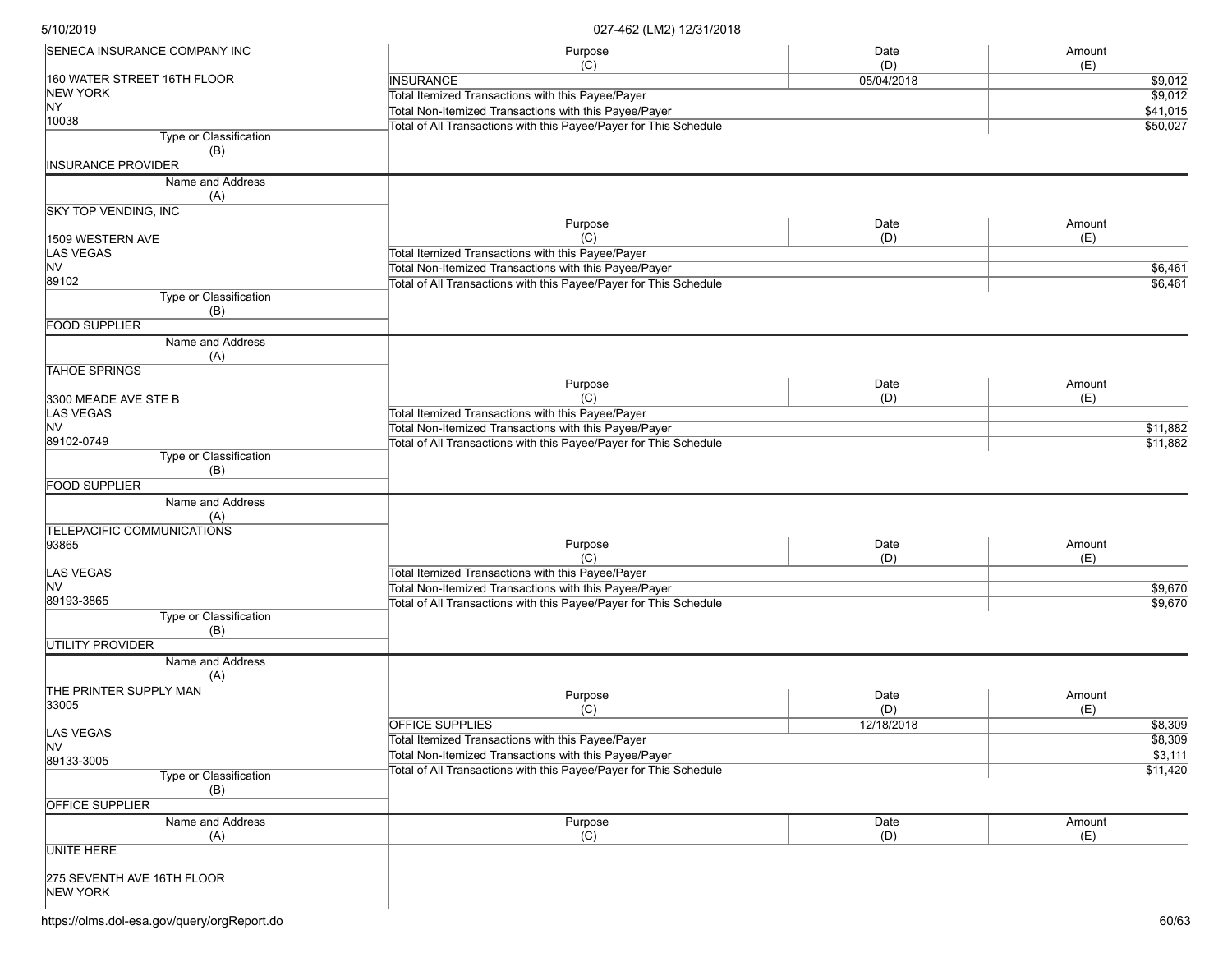| <b>NY</b>                       | Purpose                                                           | Date       | Amount   |
|---------------------------------|-------------------------------------------------------------------|------------|----------|
| 10001-6708                      | (C)                                                               | (D)        | (E)      |
| <b>Type or Classification</b>   | <b>EXCHANGE HOSTING</b>                                           | 12/18/2018 | \$8,309  |
| (B)                             | <b>Total Itemized Transactions with this Payee/Payer</b>          |            | \$8,309  |
| <b>LABOR UNION AFFILIATE</b>    | Total Non-Itemized Transactions with this Payee/Payer             |            | \$8,712  |
|                                 | Total of All Transactions with this Payee/Payer for This Schedule |            | \$17,021 |
| Name and Address                |                                                                   |            |          |
| (A)                             |                                                                   |            |          |
| <b>WATER DISTRICT</b>           |                                                                   |            |          |
|                                 | Purpose                                                           | Date       | Amount   |
| 1001 S VALLEY VIEW BLVD         | (C)                                                               | (D)        | (E)      |
| <b>LAS VEGAS</b>                | Total Itemized Transactions with this Payee/Payer                 |            |          |
| lnv                             | Total Non-Itemized Transactions with this Payee/Payer             |            | \$7,586  |
| 89153-0001                      | Total of All Transactions with this Payee/Payer for This Schedule |            | \$7,586  |
| <b>Type or Classification</b>   |                                                                   |            |          |
| (B)                             |                                                                   |            |          |
| <b>UTILITY PROVIDER</b>         |                                                                   |            |          |
| Name and Address                |                                                                   |            |          |
| (A)                             |                                                                   |            |          |
| <b>XEROX FINANCIAL SERVICES</b> |                                                                   |            |          |
| 202882                          | Purpose                                                           | Date       | Amount   |
|                                 | (C)                                                               | (D)        | (E)      |
| <b>DALLAS</b>                   | Total Itemized Transactions with this Payee/Payer                 |            |          |
| <b>TX</b>                       | Total Non-Itemized Transactions with this Payee/Payer             | \$26,833   |          |
| 75320-2882                      | Total of All Transactions with this Payee/Payer for This Schedule | \$26,833   |          |
| Type or Classification          |                                                                   |            |          |
| (B)                             |                                                                   |            |          |
| <b>OFFICE SUPPLIER</b>          |                                                                   |            |          |
| Name and Address                |                                                                   |            |          |
| (A)                             |                                                                   |            |          |
| ZONES, INC.                     | Purpose                                                           | Date       | Amount   |
| 34740                           | (C)                                                               | (D)        | (E)      |
|                                 | <b>SOFTWARE LICENSES</b>                                          | 01/24/2018 | \$21,960 |
| <b>SEATTLE</b>                  | Total Itemized Transactions with this Payee/Payer                 |            | \$21,960 |
| lwa.                            | Total Non-Itemized Transactions with this Payee/Payer             |            | \$848    |
| 98124-1740                      | Total of All Transactions with this Payee/Payer for This Schedule |            | \$22,808 |
| Type or Classification          |                                                                   |            |          |
| (B)                             |                                                                   |            |          |
| <b>INFORMATION TECHNOLOGIES</b> |                                                                   |            |          |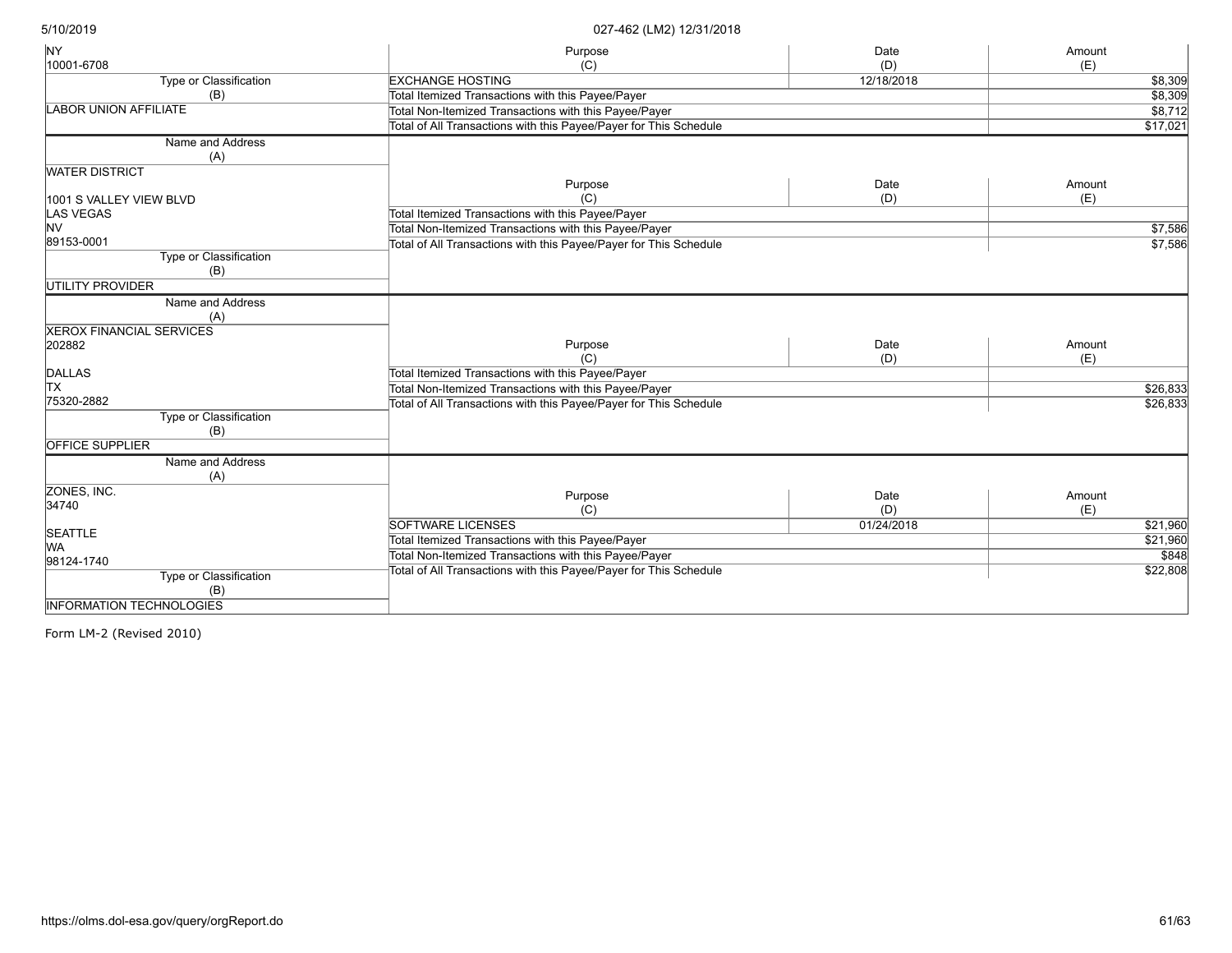# **SCHEDULE 19 - UNION ADMINISTRATION** FILE NUMBER: 027-462

There was no data found for this schedule.

#### **SCHEDULE 20 - BENEFITS** FILE NUMBER: 027-462

| Description                                                                | To Whom Paid                   | Amount      |
|----------------------------------------------------------------------------|--------------------------------|-------------|
| (A)                                                                        | (B)                            | (C)         |
| <b>HOUSING BENEFIT</b>                                                     | <b>ICB HOUSING PARTNERSHIP</b> | \$7,109     |
| <b>HEALTH BENEFIT</b>                                                      | HEREIU WELFARE FUND 150        | \$1,635,745 |
| <b>PENSION</b>                                                             | <b>SNCB PENSION TRUST</b>      | \$451,504   |
| <b>HEALTH BENEFIT</b>                                                      | UNITE HERE HEALTH              | \$12,508    |
| <b>PENSION-DEFINED CONTRIBUTION</b>                                        | MILLIMAN                       | \$269,673   |
| Total of all lines above (Total will be automatically entered in Item 55.) |                                | \$2,376,539 |